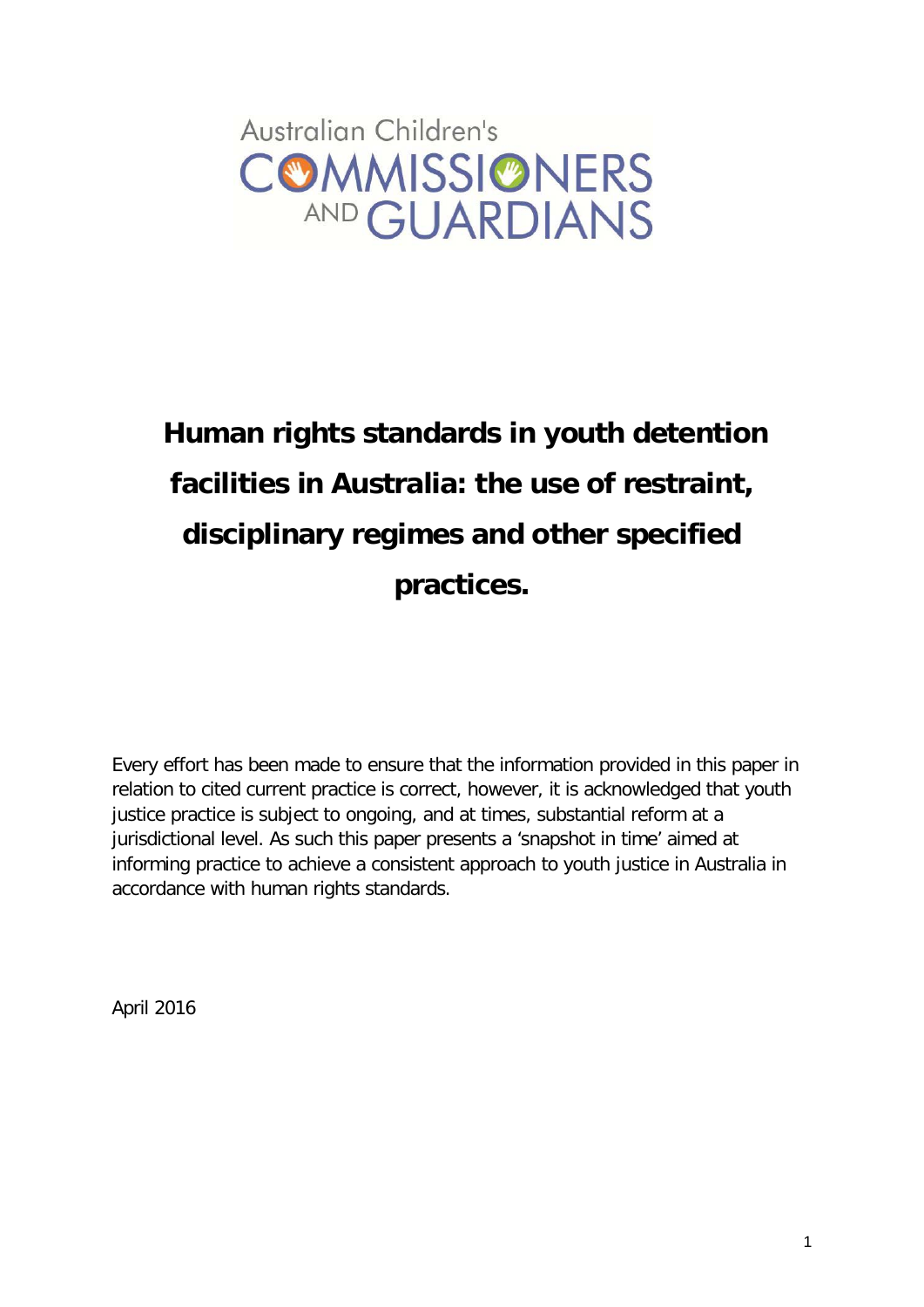## **Contents**

| Youth detention facilities in Australian states and territories 9           |  |
|-----------------------------------------------------------------------------|--|
|                                                                             |  |
|                                                                             |  |
|                                                                             |  |
|                                                                             |  |
|                                                                             |  |
|                                                                             |  |
|                                                                             |  |
| Victoria 19                                                                 |  |
|                                                                             |  |
|                                                                             |  |
|                                                                             |  |
|                                                                             |  |
|                                                                             |  |
|                                                                             |  |
|                                                                             |  |
|                                                                             |  |
|                                                                             |  |
| Table 2: Comparison of regulatory frameworks for discipline 28              |  |
|                                                                             |  |
|                                                                             |  |
| Table 3: Comparison of domestic legislative and policy frameworks regarding |  |
|                                                                             |  |
|                                                                             |  |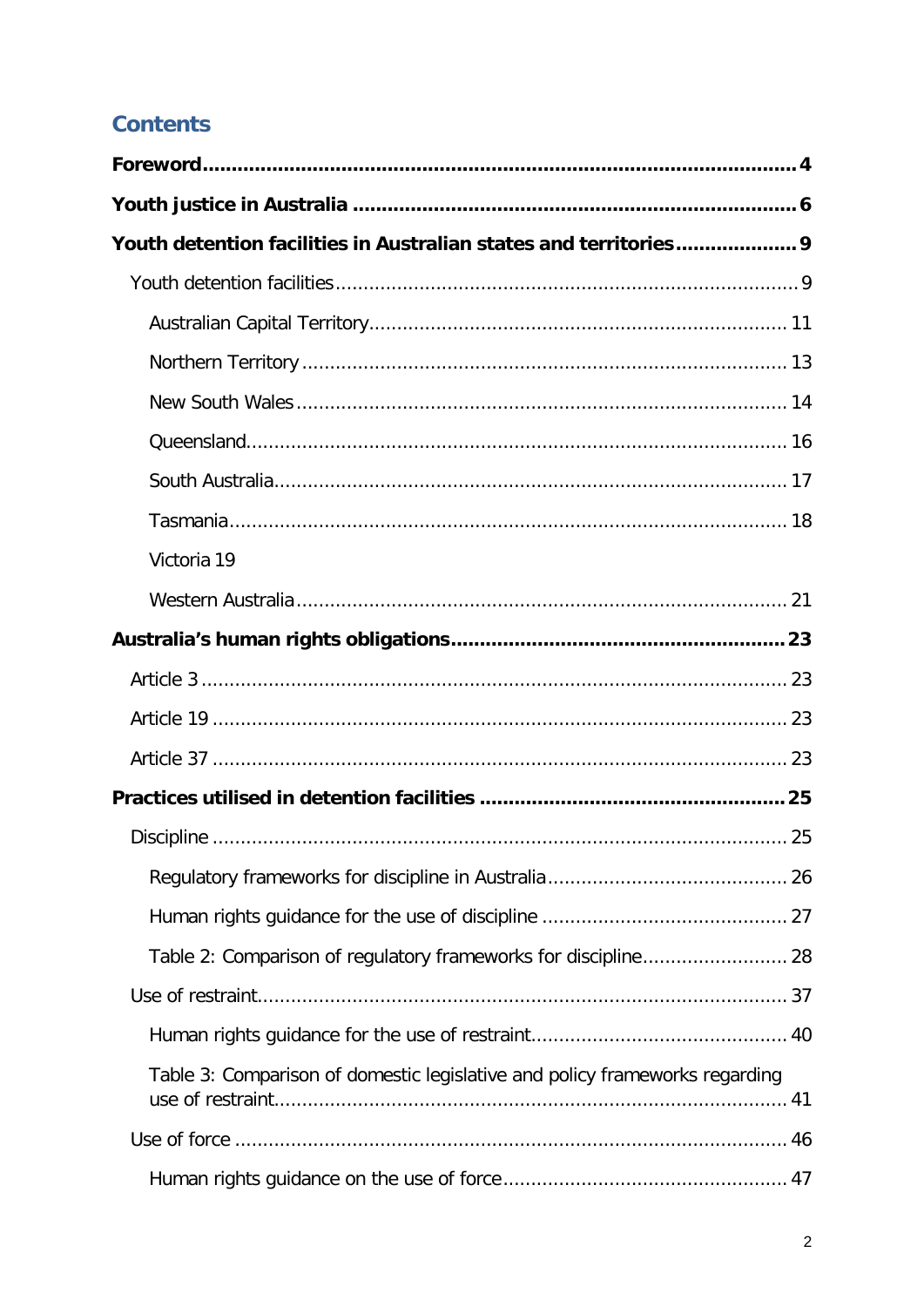| Table 4: Comparison of domestic legislative and policy framework regarding use<br>of force 49 |
|-----------------------------------------------------------------------------------------------|
|                                                                                               |
|                                                                                               |
| Table 5: Comparison of domestic legislative and policy framework regarding                    |
|                                                                                               |
|                                                                                               |
| Table 6: Comparison of domestic legislative and policy frameworks regarding                   |
|                                                                                               |
|                                                                                               |
|                                                                                               |
|                                                                                               |
| Table 7: Comparison of domestic legislative and policy frameworks regarding<br>staffing 72    |
|                                                                                               |
|                                                                                               |
| Table 8: Comparison of domestic legislative and policy frameworks regarding                   |
|                                                                                               |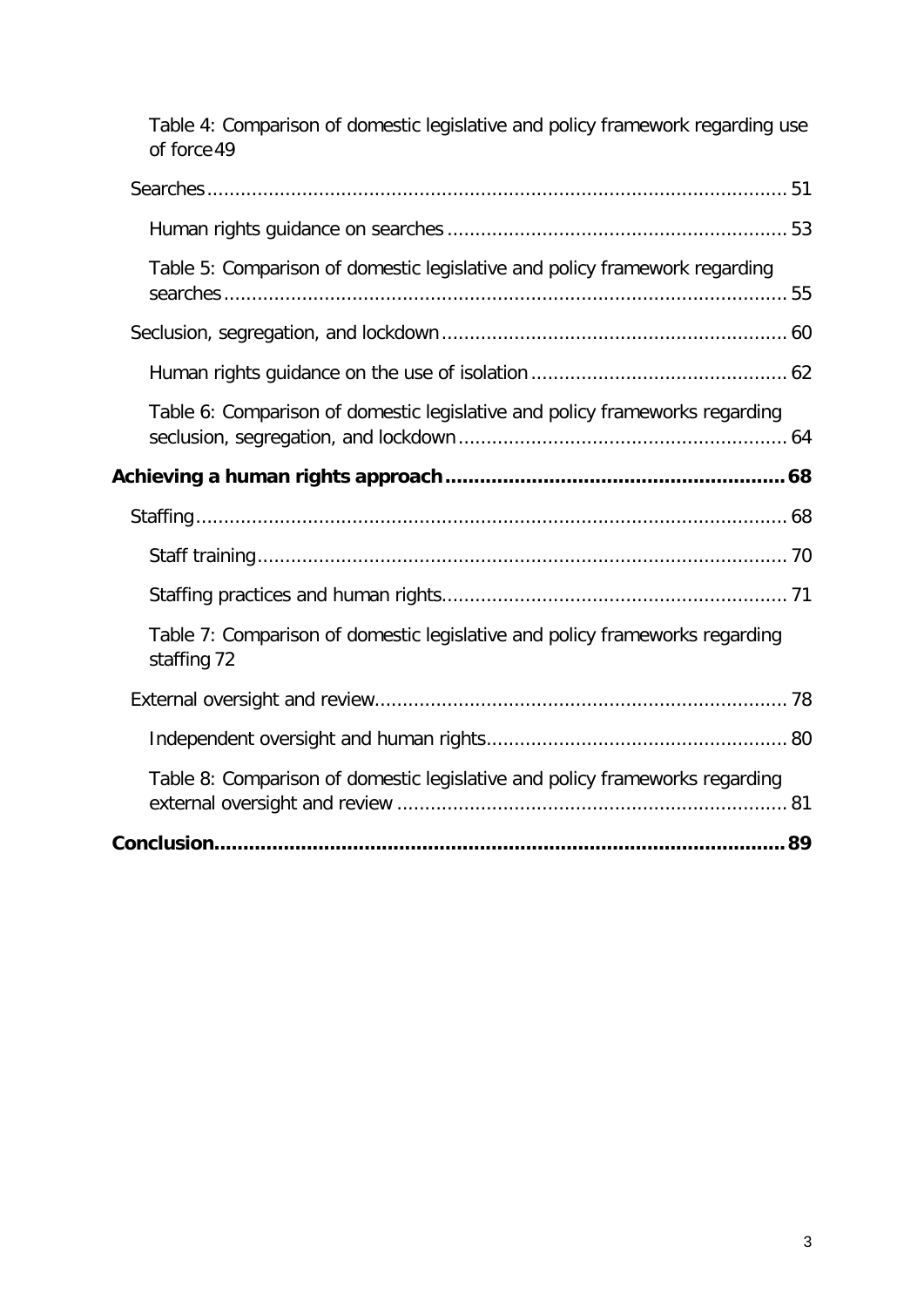# <span id="page-3-0"></span>**Foreword**

-

The Australian Children's Commissioners and Guardians (the ACCG) is a coalition of independent child commissioners, guardians and advocates from around Australia that aims to:

- promote the rights of children and young people, including the right to participation, as articulated in the United Nations Convention on the Rights of the Child
- ensure the best interests of children are considered in public policy and program development
- give voice to the views of, and encourage direct consultation with, children and young people on matters that affect them, and
- encourage systemic improvement, and a robust evidence base, in areas that impact on the rights, interests and wellbeing of children and young people.

Attention to human rights standards in detention centres is an issue of significant importance to the safety and wellbeing of detained young people. Due to the particular vulnerability of children, international human rights standards for their detention require a higher duty of care than those for adult offenders.

The UN Convention on the Rights of the Child (the Convention) states that every child deprived of their liberty must be treated with humanity taking into account the needs of a person of that age. In 2012, a report from the UN Committee on the Rights of the Child (the UN Committee), expressed regret that despite its previous recommendations "the juvenile justice system of Australia still requires substantial reforms for it to conform to international standards".<sup>[1](#page-0-0)</sup> It identified a number of practices, such as solitary confinement regimes, mandatory sentencing of young people, and imposing life sentences without parole, as inconsistent with human rights standards and called for changes in policies within Australian jurisdictions.

<span id="page-3-1"></span>While the report from the UN Committee identified a broad range of practices of concern, this paper focuses on specific practices, namely, the use of disciplinary regimes, restraint, force, searches, seclusion and segregation within youth justice detention facilities with the aim to:

- improve understanding of the use of such practices in youth justice detention facilities in different jurisdictions in Australia including any differences in the levels of transparency, accountability and external oversight
- examine the human rights standards applicable to the use of such practices in youth justice detention facilities

<sup>&</sup>lt;sup>1</sup> Committee on the Rights of the Child 2012, *Concluding Observations – Australia* (28 August 2012) CRC/C/AUS/CO/4, [82], p. 21.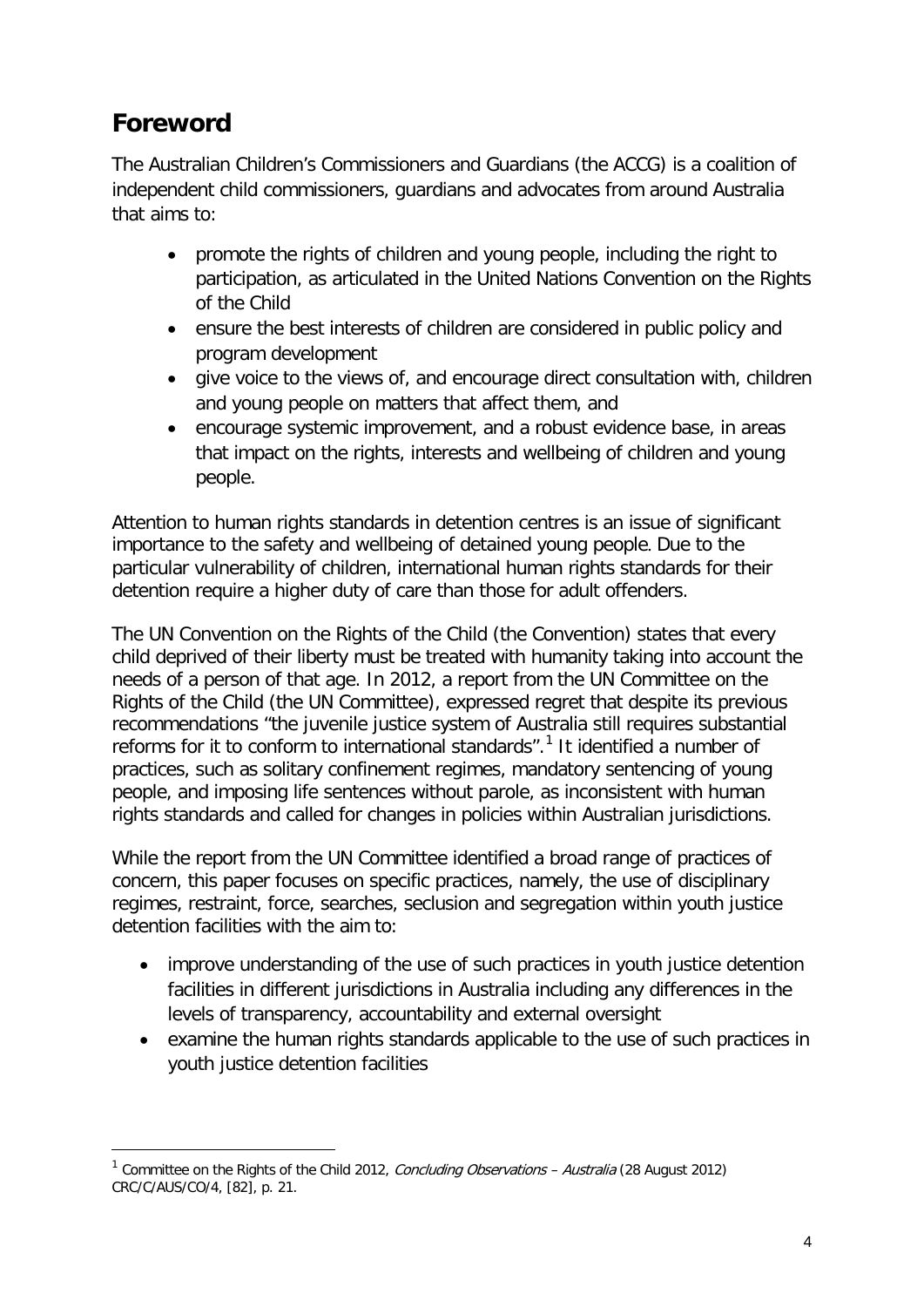• inform systemic review consistent with human rights standards and evidence of what is effective.

It is important that the children and young people who spend time in youth justice detention facilities are provided every opportunity to address their offending behaviour and successfully reintegrate into the community. Providing a consistent, just and effective approach within such facilities will be a significant step to achieving this.

#### **Australian Children's Commissioners and Guardians**

Alasdair Roy, Children and Young People's Commissioner, Australian Capital Territory

Colin Pettit, Commissioner for Children and Young People, Western Australia

Amanda Shaw, Guardian for Children and Young People, South Australia

Colleen Gwynne, Children's Commissioner, Northern Territory

Mark Morrissey, Commissioner for Children, Tasmania

Liana Buchanan, Principal Commissioner for Children and Young People, Victoria

Andrew Jackomos, Commissioner for Aboriginal Children and Young People, Victoria

Cheryl Vardon, Principal Commissioner, Queensland Family and Child Commission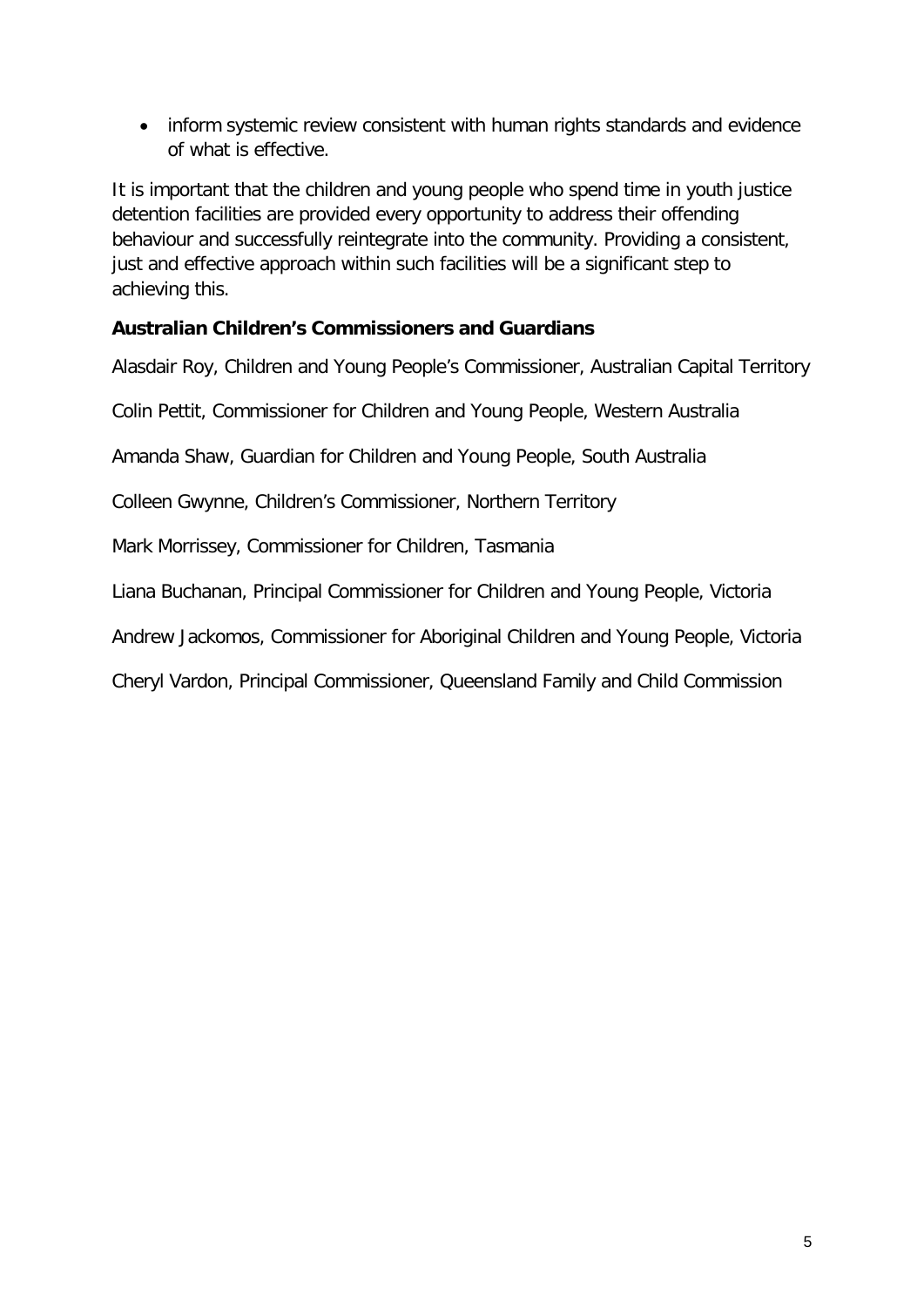# <span id="page-5-0"></span>**Youth justice in Australia**

Very few young people actually have contact with the justice system. Around 96 per cent of children and young people have little or no formal contact with the justice system.<sup>[2](#page-3-1)</sup> Much offending by young people is impulsive and transient  $-$  this is not to diminish the impact of this offending, but to illustrate the need for a proportionate response for offending by children and young people.

Where children and young people do have persistent and ongoing contact with the justice system, it is rarely in isolation from other factors. The factors that can lead a child or young person into the justice system are largely the same as those that can lead them into state care – that is, dysfunction at home and in the community, alcohol and drugs, violence, disadvantage and poverty. These issues are covered in detail in the Joint Australian Children's Commissioners and Guardians submission to the Australian House of Representatives Inquiry into the over representation of Aboriginal and Torres Strait Islander young people in the justice system.<sup>[3](#page-5-1)</sup>

In 201[4](#page-5-2)–15  $$438$  million dollars<sup>4</sup> was spent on youth justice detention facilities across Australia. On an average night,  $885$  $885$  people<sup>5</sup> are held in these facilities nationwide.<sup>[6](#page-5-4)</sup> This has decreased slightly from 1,027 over the four year period from June 2011. Around half of these children and young people were Aboriginal<sup>[7](#page-5-5)</sup> and approximately 90 per cent were male. $8$  Between the June quarter 2011 and the June quarter 2015 there was a decrease in the number of children in detention in New South Wales (375 to 314), Victoria (187 to 146), Western Australia (196 to 159), South Australia (59 to 43), the ACT (21 to 10) and Tasmania (27 to 10), while Queensland (130 to 168) and the Northern Territory (32 to 44) experienced steady increases in detention numbers. [9](#page-5-7)

Over the four year period the rate of children in detention increased in Queensland and Victoria and decreased in New South Wales, WA, Tasmania and the ACT.<sup>[10](#page-5-8)</sup> In

<span id="page-5-4"></span><span id="page-5-3"></span><sup>6</sup> Australian Institute of Health and Welfare 2015, Youth detention population in Australia 2015, Bulletin 131, Cat no. AUS 196, Australian Institute of Health and Welfare, Canberra, Australia, p. 5.

<sup>&</sup>lt;sup>2</sup> Office of the Auditor General for Western Australia 2008, The Juvenile Justice System: Dealing with Young People under the Young Offenders Act 1994: Performance Examination, Office of the Auditor General for Western Australia, Perth, Australia, p.17.

<span id="page-5-1"></span><sup>&</sup>lt;sup>3</sup> Australian Children's Commissioners and Guardians 2010, Submission to the House of Representatives Standing Committee on Aboriginal and Torres Strait Islander Affairs: Inquiry into the high levels of involvement of Indigenous juveniles and young adults in the justice system,

[<sup>&</sup>lt;www.aph.gov.au/Parliamentary\\_Business/Committees/House\\_of\\_Representatives\\_Committees?url=atsia/sente](http://www.aph.gov.au/Parliamentary_Business/Committees/House_of_Representatives_Committees?url=atsia/sentencing/subs/sub059.pdf) [ncing/subs/sub059.pdf>](http://www.aph.gov.au/Parliamentary_Business/Committees/House_of_Representatives_Committees?url=atsia/sentencing/subs/sub059.pdf)

<span id="page-5-2"></span><sup>&</sup>lt;sup>4</sup> Steering Committee for the Review of Government Service Provision (SCRGSP) 2016, Report on Government Services 2016: Community services, vol. F, Productivity Commission, Canberra, Australia, p. 16.8.<br><sup>5</sup> Note: some jurisdictions allow young people between 18 and 20 years in Youth Detention facilities.

<span id="page-5-9"></span>

 $<sup>7</sup>$  Ibid, p. 9.</sup>

<span id="page-5-6"></span><span id="page-5-5"></span> $8$  Ibid, p. 6.

<span id="page-5-7"></span> $<sup>9</sup>$  Ibid, p. 15.</sup>

<span id="page-5-8"></span> $10$  Ibid, p. 15.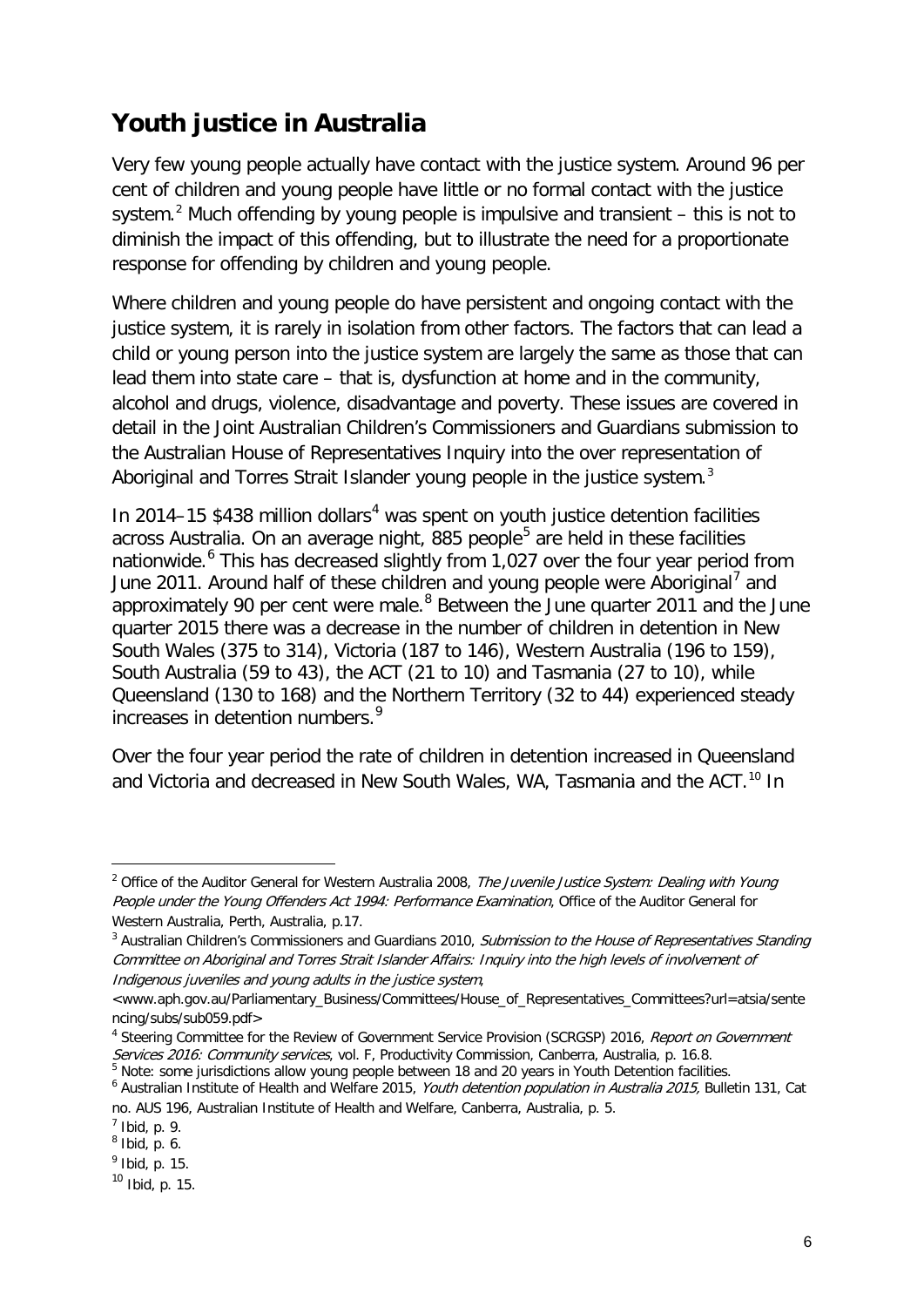spite of this decrease Western Australia and the Northern Territory still have considerably higher rates of youth detention than all other jurisdictions.<sup>[11](#page-5-9)</sup>

|            | Aboriginal<br>and Torres<br><b>Strait</b><br><b>Islander</b> | Non-Aboriginal | <b>Total</b> | Rate per<br>10,000 |
|------------|--------------------------------------------------------------|----------------|--------------|--------------------|
| <b>NSW</b> | 143                                                          | 92             | 238          | 3.28               |
| <b>VIC</b> | 13                                                           | 69             | 83           | 1.51               |
| <b>QLD</b> | 113                                                          | 54             | 167          | 3.44               |
| <b>WA</b>  | 94                                                           | 40             | 134          | 5.37               |
| <b>SA</b>  | 23                                                           | 16             | 38           | 2.42               |
| <b>TAS</b> | $\overline{2}$                                               | 5              | 8            | 1.50               |
| <b>NT</b>  | 41                                                           | 3              | 44           | 16.68              |
| <b>ACT</b> | 1                                                            | ┑              | 8            | 2.21               |
| Australia  | 430                                                          | 286            | 720          | 3.16               |

Table 1: Detention of children and young people 10 to 17 years: average daily rate per 10,000 population, and number in detention on an average night, all states and territories, June Quarter 2015. Note that averages may not sum due to rounding

The Northern Territory has the highest number of Aboriginal and Torres Strait Islander young people in detention as a percentage of the overall detention population however WA's rate of youth detention is the highest in terms of Aboriginal and Torres Strait Islander over representation.<sup>[12](#page-6-0)</sup> Nationally, Aboriginal and Torres Strait Islander children were 26 times more likely than non-Aboriginal and Torres Strait Islander children to be in detention on a given night during the June 2015 quarter.<sup>[13](#page-6-1)</sup> In 2011 this figure was 19 times more likely. This increase was primarily due to the decrease in the number of non-Aboriginal and Torres Strait Islander children and young people in sentenced detention while the number of Aboriginal and Torres Strait Islander young people in detention has remained steady.<sup>[14](#page-6-2)</sup>

On an average night in 2014−15 there were 480 Aboriginal and Torres Strait Islander young people in detention in Australia.[15](#page-6-3) Despite making up only 5.5 per cent of the overall population of 10 to 17 year olds, they made up over half of all young people in detention on any one night.

-

<span id="page-6-1"></span>no. AUS 196, Australian Institute of Health and Welfare, Canberra, Australia, p. 11.

<span id="page-6-4"></span><span id="page-6-2"></span> $14$  Ibid, p. 12.

 $11$  Ibid, p. 9.

<span id="page-6-0"></span><sup>&</sup>lt;sup>12</sup> Australian Institute of Health and Welfare 2015, Youth detention population in Australia 2015, Bulletin 131, Cat. No. AUS 196, Supplementary Table S10, Australian Institute of Health and Welfare, Canberra, Australia. <sup>13</sup> Australian Institute of Health and Welfare 2015. *Youth detention population in Australia 2015*, Bulletin 131, Cat

<span id="page-6-3"></span> $15$  Ibid, p. 9.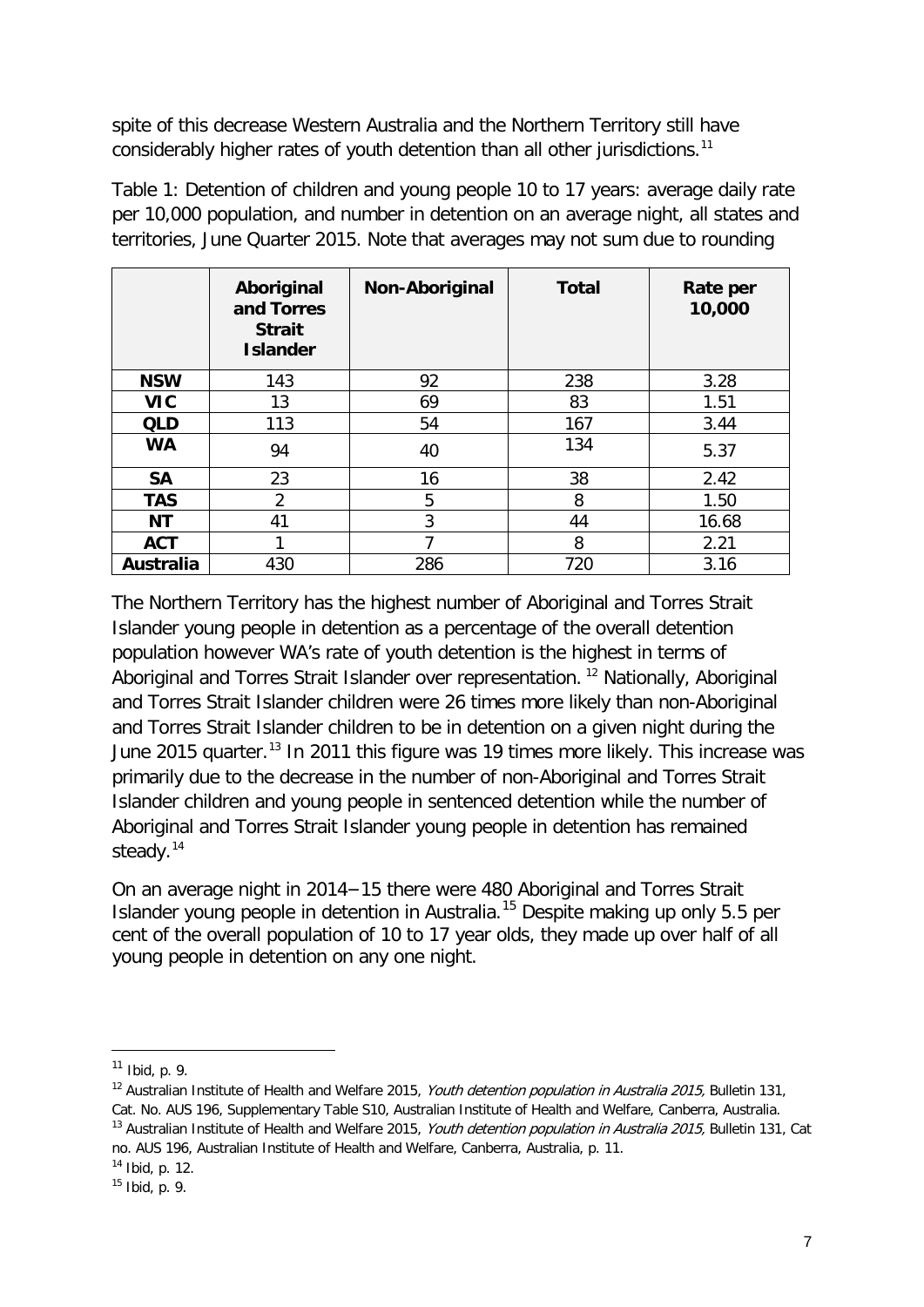Approximately half of all children and young people in detention nationwide in the June quarter 2015 were yet to be sentenced. This rate has remained relatively steady over the four year period.<sup>[16](#page-6-4)</sup> There are however marked differences between jurisdictions. Young people held on remand made up 41 per cent of the detention population in Western Australia but 84 per cent in Queensland. Until 2015, Victoria had consistently had the lowest proportion of young people who were unsentenced on a given night.<sup>[17](#page-7-0)</sup> This is in part due to the State's dual track system that allows 18-20 year olds to serve their sentence in a youth facility rather than an adult prison, provided a court deems it appropriate, increasing the proportion of sentenced prisoners.

The number of young people held in custody in NSW dropped by 34 per cent from a daily average of 434 in 2009-10 to 286 in 2014−15. Juvenile Justice NSW credit this decline to funding received in 2011 to place support staff in the courts to facilitate the provision of bail. Since then, the numbers of young people who have been granted bail but held in custody because they could not meet their conditions have dropped from 150 per year to 52. The new bail laws also require increased cooperation between Family and Community Services and Juvenile Justice to find accommodation for young people. Family and Community Services must report back to the court about their efforts to find suitable accommodation for young people.

<span id="page-7-1"></span><sup>16</sup> Ibid, p. 7.

<span id="page-7-0"></span><sup>17</sup> Ibid, p. 12.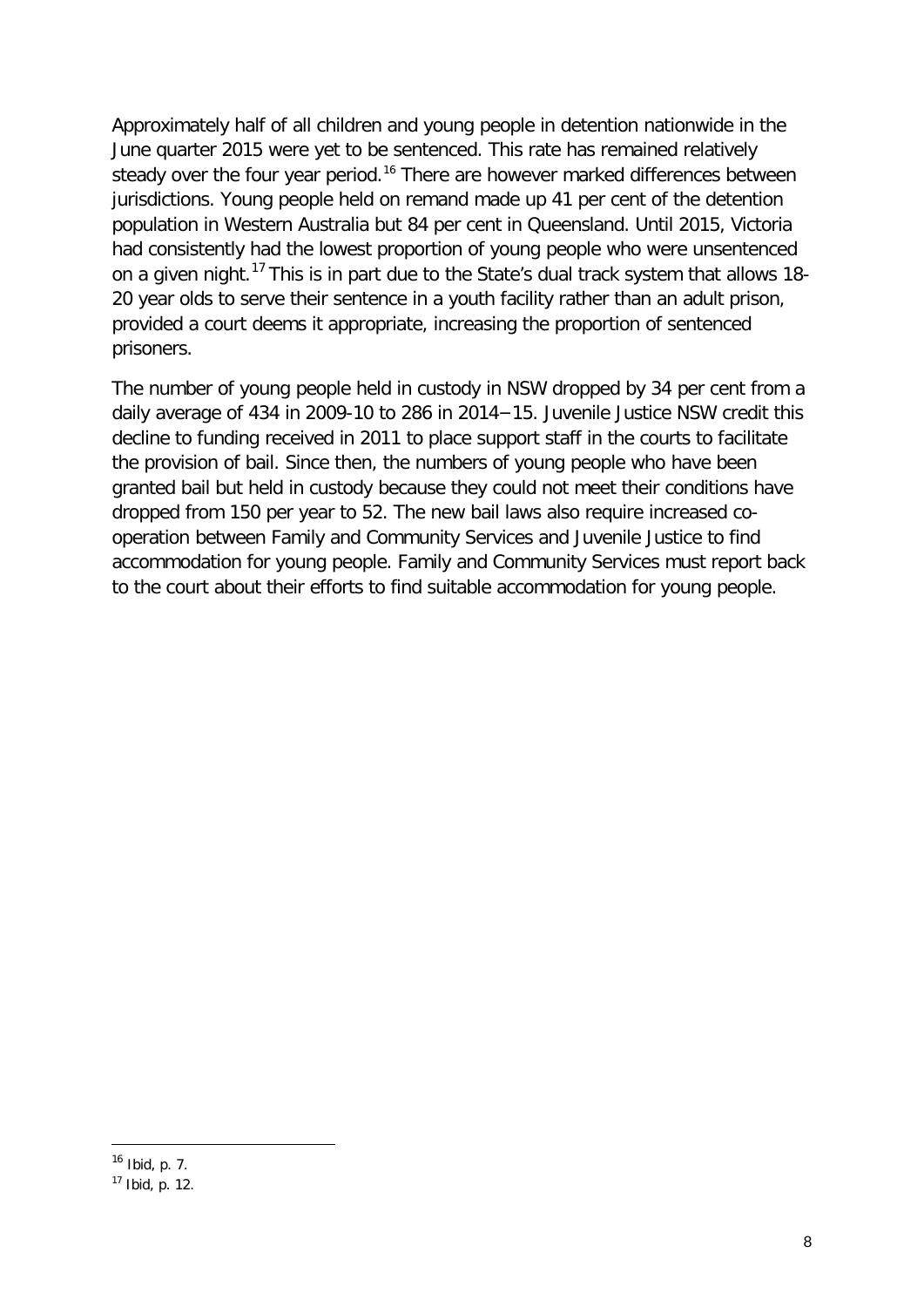### <span id="page-8-0"></span>**Youth detention facilities in Australian states and territories**

There are 17 youth detention facilities in Australia. This includes seven in New South Wales, two each in the Northern Territory, Queensland and Victoria and one each in Western Australia, South Australia, Tasmania and the ACT. The Western Australian facility at Banksia Hill in Perth is the largest single youth detention facility in the country with a general purpose bed capacity of 227.

The Juniperina Juvenile Justice Centre in western Sydney is the only Australian facility to exclusively accommodate young female detainees. In most facilities detainees held on remand are housed together with those already sentenced. Victoria's dual track system allows for 18-20 year olds, who have been sentenced by an adult court, to be detained at the youth custodial facility at Malmsbury.

| <b>Jurisdiction</b> | <b>Detention Centres</b>                                                                                        | <b>Authority</b>                                                                                                 | Legislation                                    |
|---------------------|-----------------------------------------------------------------------------------------------------------------|------------------------------------------------------------------------------------------------------------------|------------------------------------------------|
| <b>ACT</b>          | Bimberi Youth Justice Centre<br>$10 - 20^{18}$ male and female<br>(remand and sentenced)                        | Office for Children,<br>Youth and Family<br>Support,<br>Community<br><b>Services</b><br>Directorate, ACT<br>Govt | Children and<br>Young People<br>Act 2008 (ACT) |
| ΝT                  | Alice Springs Youth Detention<br>Centre<br>$10 - 18$ male (remand and<br>sentenced)<br>Don Dale Youth Detention | Department of<br>Correctional<br>Services, Northern<br>Territory                                                 | <i>Youth Justice Act</i><br>(NT)               |
|                     | Centre<br>10 – 18 male and female<br>(remand and sentenced)                                                     |                                                                                                                  |                                                |

## <span id="page-8-1"></span>**Youth detention facilities**

<span id="page-8-2"></span><sup>&</sup>lt;sup>18</sup> Under the legislation young people under the age of 21 years can be held in Bimberi if the relevant offence was committed when they were under 18 years.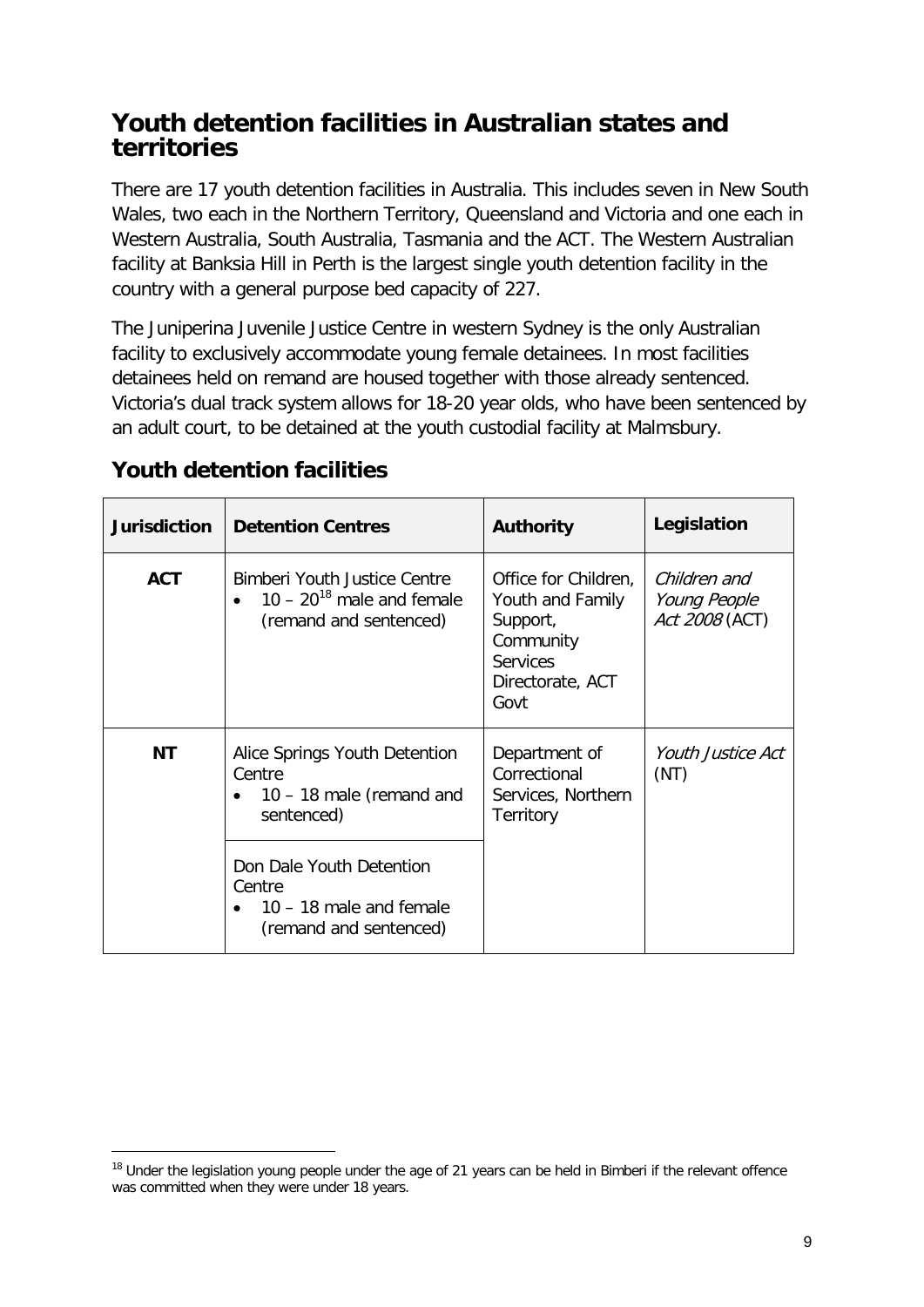| $NSW^{19}$                                                                                                            | Reiby Juvenile Justice Centre,<br>Airds<br>Acmena Juvenile Justice Centre,<br>Grafton                       | Juvenile Justice,<br><b>NSW</b>                                 | Children<br>(Detention<br>Centres) Act<br>1987 (NSW)<br>Children           |  |
|-----------------------------------------------------------------------------------------------------------------------|-------------------------------------------------------------------------------------------------------------|-----------------------------------------------------------------|----------------------------------------------------------------------------|--|
|                                                                                                                       | Riverina Juvenile Justice Centre,<br>Wagga Wagga                                                            |                                                                 | (Community<br>Service Orders)                                              |  |
|                                                                                                                       | Orana Juvenile Justice Centre,<br>Dubbo                                                                     |                                                                 | Act 1987 (NSW)<br>Young Offenders                                          |  |
|                                                                                                                       | Frank Baxter Juvenile Justice<br>Centre, Kariong                                                            |                                                                 | Act 1997 (NSW)<br>Children                                                 |  |
|                                                                                                                       | Cobham Juvenile Justice<br>Centre, St Marys                                                                 |                                                                 | (Interstate<br>Transfer of<br>Offenders) Act                               |  |
|                                                                                                                       | Juniperina Juvenile Justice<br>Centre, Lidcombe                                                             |                                                                 | 1988 (NSW)                                                                 |  |
| <b>QLD</b><br><b>Brisbane Youth Detention</b><br>Centre, Wacol<br>$10 - 17$ male and female<br>(remand and sentenced) |                                                                                                             | Department of<br>Justice and<br>Attorney General,<br><b>QLD</b> | Youth Justice Act<br>1992 (QLD)<br><b>Youth Justice</b><br>Regulation 2003 |  |
|                                                                                                                       | <b>Cleveland Youth Detention</b><br>Centre, Townsville<br>10 - 17 male and female<br>(remand and sentenced) |                                                                 | (OLD)                                                                      |  |
| Adelaide Youth Training Centre<br><b>SA</b><br>Campus 1<br>٠<br>Male and female (remand                               |                                                                                                             | Youth Justice<br>Directorate,<br>Department of                  | Young Offenders<br>Act 1993 (SA)                                           |  |
|                                                                                                                       | and sentenced)<br>Campus 2<br>$\bullet$<br>$10 - 14$ male and female<br>(remand and sentenced)              | Communities and<br>Social Inclusion                             | Family and<br>Community<br>Services Act<br>1972 (SA)                       |  |
|                                                                                                                       |                                                                                                             |                                                                 | Family and<br>Community<br><b>Services</b><br>Regulations 2009<br>(SA)     |  |

<span id="page-9-0"></span><sup>&</sup>lt;sup>19</sup> In NSW people up to 21 years can be held in juvenile detention centres if their offence was committed before they were 18. Juniperina is for females only.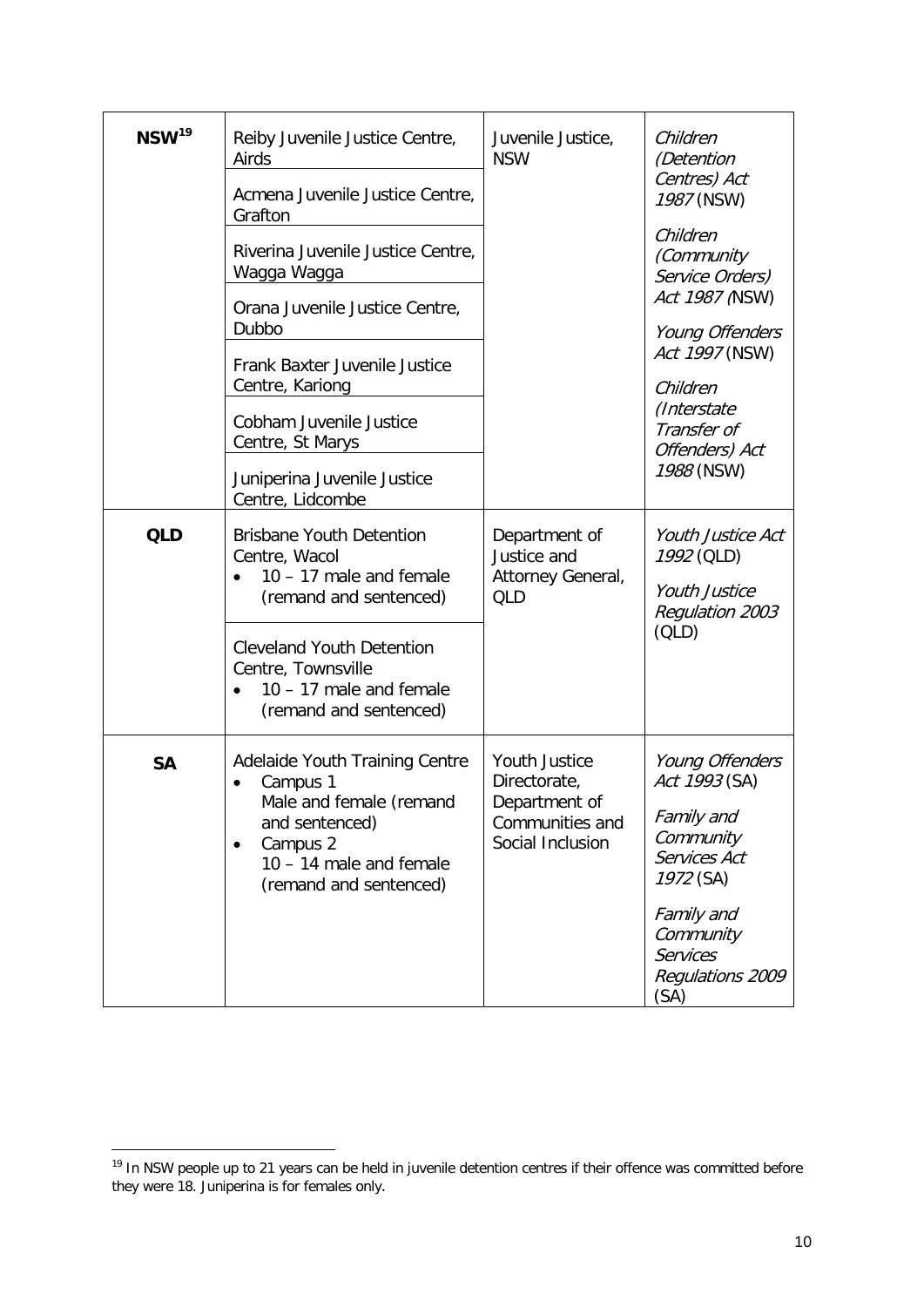| <b>TAS</b> | Ashley Youth Detention Centre<br>$10 - 17$ male and female<br>(remand and sentenced) <sup>20</sup>                                                                                                      | Children and Youth<br>Services,<br>Department of<br><b>Health and Human</b><br>Services          | Youth Justice Act<br>1997 (TAS)                          |
|------------|---------------------------------------------------------------------------------------------------------------------------------------------------------------------------------------------------------|--------------------------------------------------------------------------------------------------|----------------------------------------------------------|
| <b>VIC</b> | Parkville Youth Justice Precinct<br>$10 - 18$ male and female<br>(remand and sentenced)<br>18 - 20 female (sentenced)<br>$\bullet$<br>Malmsbury Youth Justice<br>Precinct<br>$18 - 20$ male (sentenced) | Department of<br><b>Health and Human</b><br>Services, Secure<br>Services Division,<br><b>VIC</b> | Children, Youth<br>and Families Act<br><i>2005</i> (VIC) |
|            | 15 – 18 male (sentenced or<br>$\bullet$<br>remand)                                                                                                                                                      |                                                                                                  |                                                          |
| <b>WA</b>  | Banksia Hill Detention Centre,<br>Perth<br>10 - 18 male and female<br>(remand and sentenced)                                                                                                            | Department of<br>Corrective<br>Services, WA                                                      | Young Offenders<br>Act 1994 (WA)                         |

#### <span id="page-10-0"></span>**Australian Capital Territory**

<span id="page-10-2"></span>-

In the ACT the child protection authority and the youth justice authority are colocated within the Office for Children, Youth and Family Support (OCYFS), in the Community Services Directorate of the ACT Government.

The ACT has one youth justice detention centre – the Bimberi Youth Justice Centre, a 40 bed facility opened in 2008.<sup>[21](#page-10-1)</sup> Bimberi houses both young men and young women, on remand and sentenced. The operation of the detention centre must comply with human rights standards under the Human Rights Act 2004 (ACT).

The ACT has a comprehensive system of external oversight for the youth justice system. Four independent authorities (ACT Children and Young People Commissioner, Public Advocate of the ACT Official Visitor, and Aboriginal and Torres Strait Islander and Torres Strait Islander Official Visitor) have statutory powers to enter Bimberi to speak with young people about their experiences (in confidence and with protections against retribution), inspect the use of force register and segregation register, and investigate complaints about Bimberi.

<sup>&</sup>lt;sup>20</sup> Tasmania also accommodates some young people aged over 18 years.

<span id="page-10-1"></span><sup>&</sup>lt;sup>21</sup> Australian Capital Territory Government (ACT Government) Community Services Directorate 2016, Bimberi Youth Justice Centre and Residential Services, [<http://www.dhcs.act.gov.au/ocyfs/bimberi>](http://www.dhcs.act.gov.au/ocyfs/bimberi)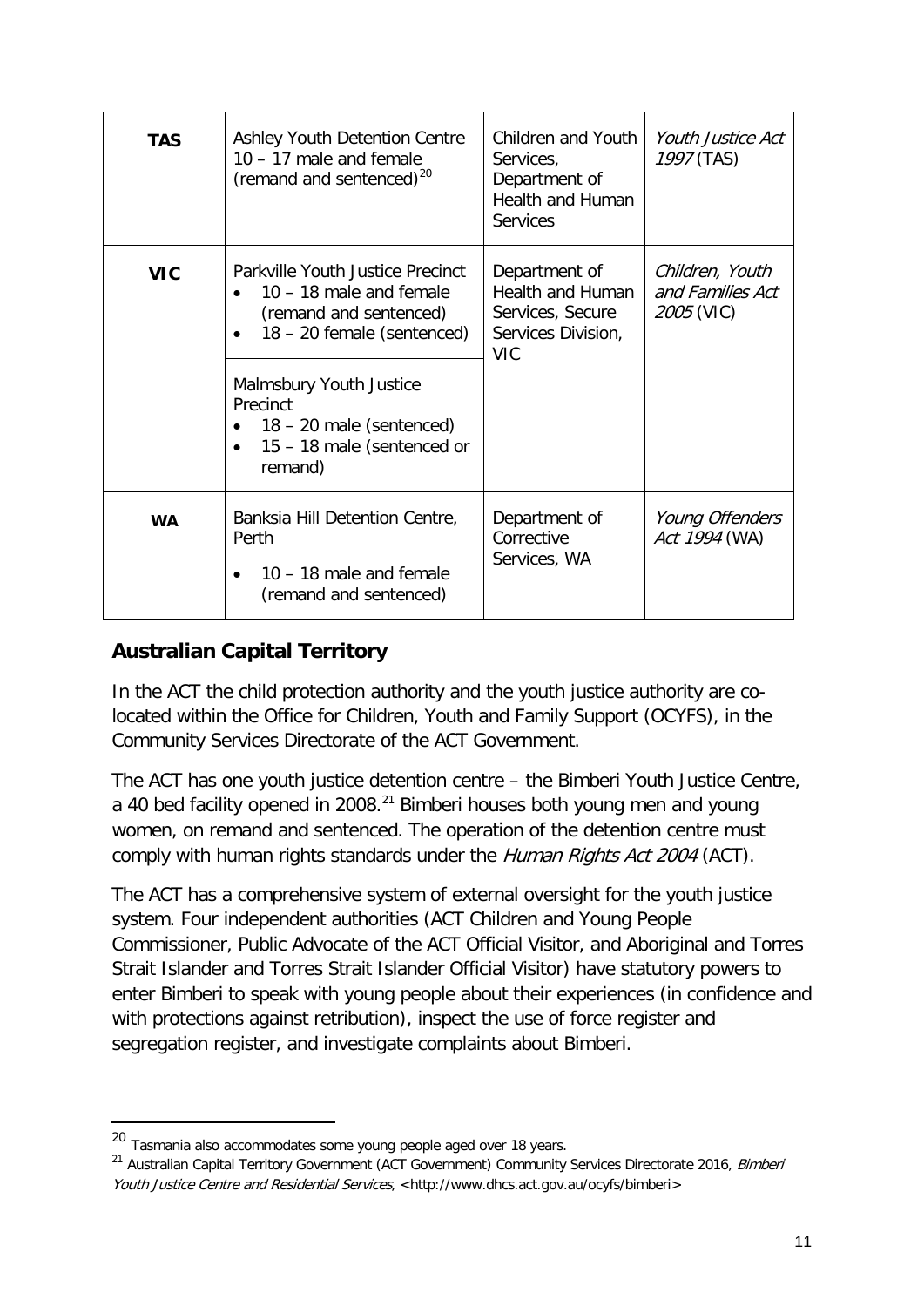In 2010 Bimberi experienced media publicity following a negative cycle of high population numbers, challenging behaviour, high rates of use of force, and high staff turnover/absenteeism. The ACT Legislative Assembly asked the Children and Young People Commissioner and the Human Rights and Discrimination Commissioner to conduct an Inquiry into the youth justice system in the ACT, including a human rights audit of conditions of detention at Bimberi. The 2011 report contained 225 recommendations which were directed to improving evidence-based policy and programs, effective rehabilitation and therapeutic interventions, individualised responses to young people in the youth justice system, greater support for the youth justice workforce, and supported accommodation options for young people with challenging behaviours and complex needs.<sup>[22](#page-10-2)</sup>

Following the 2011 review, the ACT government established an Implementation Taskforce, which produced the *Blueprint for Youth Justice in the ACT 2012-22*.<sup>[23](#page-11-0)</sup> The Blueprint declares six goals in relation to youth justice:

- Youth offending and re-offending is reduced
- The over-representation of Aboriginal and Torres Strait Islander and Torres Strait Islander children and young people in the youth justice system is reduced
- Children and young people are diverted from the formal youth justice system
- Detention rates are reduced
- Children, young people and their families are helped early and provided with the supports and services they need
- Children and young people are given every possible chance to be successfully reintegrated into the community upon leaving detention.<sup>[24](#page-11-1)</sup>

Initiatives in recent years by the ACT Government to improve youth justice services, some of which originated in recommendations in the Commissioners' review of 2011:

• A Youth Justice Advisory Panel to advise OCYFS in the development of policies and programs, comprised of experts in the fields of child and adolescent psychology, trauma and abuse, Aboriginal and Torres Strait Islander and Torres Strait Islander engagement, vulnerable families, youth justice, education, and health $^{25}$  $^{25}$  $^{25}$ 

<span id="page-11-3"></span><sup>-</sup><sup>22</sup> Roy A, Watchirs H, Costello S, Graham K, McGill B, McKinnon G & Moore T 2011, *The ACT Youth Justice* System 2011: A Report to the ACT Legislative Assembly by the ACT Human Rights Commission, ACT Human Rights Commission, Canberra, Australia.

<span id="page-11-0"></span><sup>&</sup>lt;sup>23</sup> ACT Government Community Services Directorate 2012, *Blueprint for youth justice in the ACT 2012-22*, ACT Government, Canberra, Australia.

<span id="page-11-1"></span> $24$  Ibid, pp. 6-7.

<span id="page-11-2"></span><sup>&</sup>lt;sup>25</sup> ACT Government Community Services Directorate 2013, Youth Justice Advisory Panel,

<sup>&</sup>lt;http://www.communityservices.act.gov.au/ocyfs/the\_blueprint\_for\_youth\_justice\_in\_the\_act/youth-justiceadvisory-panel>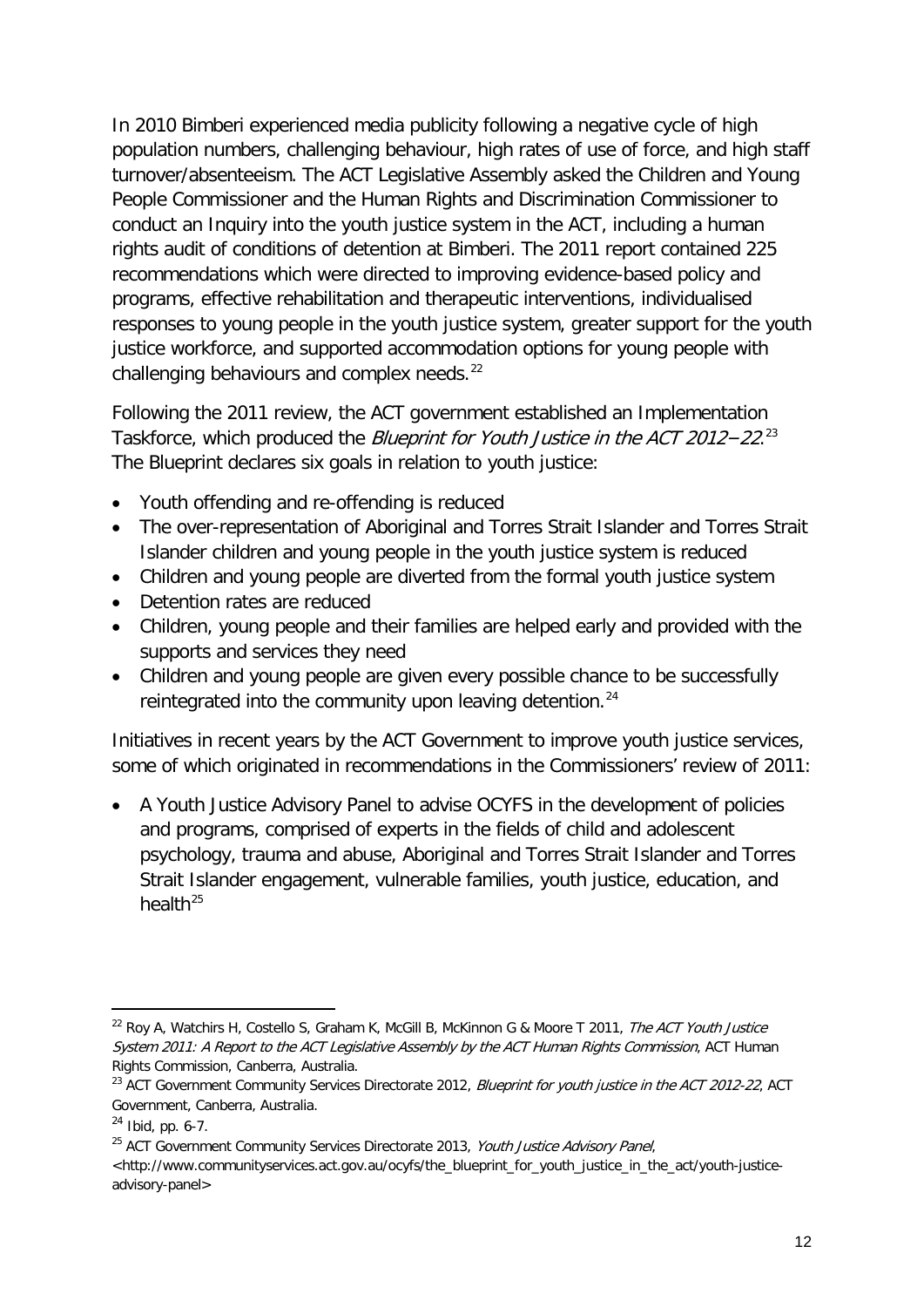- Consistent youth justice case management for young people whether they are in Bimberi or the community (young people no longer change case managers each time they move in or out of detention)
- Two additional beds in Narrabundah House to accommodate young people who would otherwise be remanded on bail
- An after-hours support service to divert young people from police custody and reduce episodes of short term remand<sup>[26](#page-11-3)</sup>
- An emphasis on trauma recovery services, including a trauma recovery centre for young children at risk of involvement in child protection or youth justice<sup>[27](#page-12-1)</sup>
- Annual progress reports against the Blueprint for Youth Justice, measuring outcomes and reporting against indicators in the youth justice system<sup>[28](#page-12-2)</sup>
- OCYFS is working towards the integration of statutory services (youth justice and child protection)
- A Justice Reinvestment Strategy across ACT Government.<sup>[29](#page-12-3)</sup>

#### <span id="page-12-0"></span>**Northern Territory**

-

The Northern Territory Department of Correctional Services manages the youth justice facilities in the NT.

There are two youth detention centres – Alice Springs, a 16 bed facility for males and females from the area who are on remand or sentenced, and the Don Dale Juvenile Detention Centre in Darwin, which has 56 beds and holds male and female young people on detention or in remand.

The youth justice system in the NT was reviewed in 2011 and a report presented to government. The report noted that there was considerable fragmentation and discontinuity in delivery of services, and that government departments tended to focus only on their areas of responsibility. Further, the report stated that therapeutic interventions for young people can be successful, but that success can be limited if the young person returns to a dysfunctional environment. Any intervention needs to include the families as well as the young person to maximise the possibility of successful outcomes.

<span id="page-12-4"></span><sup>&</sup>lt;sup>26</sup> ACT Government Community Services Directorate 2013, Evaluation Report: After Hours Bail Support Service, <http://www.communityservices.act.gov.au/ocyfs/the\_blueprint\_for\_youth\_justice\_in\_the\_act/youthjustice/after-hours-bail-support-service>

<span id="page-12-1"></span><sup>&</sup>lt;sup>27</sup> ACT Government Community Services Directorate 2014, *Developing a Trauma-Informed Therapeutic Service in* the Australian Capital Territory for Children and Young People Affected by Abuse and Neglect, <http:/[/www.communityservices.act.gov.au/\\_\\_data/assets/word\\_doc/0005/642830/Discussion-Paper-Trauma-](http://www.communityservices.act.gov.au/__data/assets/word_doc/0005/642830/Discussion-Paper-Trauma-Recovery-Centre-September-2014.doc)[Recovery-Centre-September-2014.doc>](http://www.communityservices.act.gov.au/__data/assets/word_doc/0005/642830/Discussion-Paper-Trauma-Recovery-Centre-September-2014.doc)

<span id="page-12-2"></span><sup>&</sup>lt;sup>28</sup> ACT Government Community Services Directorate, Blueprint for youth justice in the ACT 2012-22, ACT Government, Canberra, Australia.

<span id="page-12-3"></span><sup>&</sup>lt;sup>29</sup> ACT Government Justice and Community Safety Directorate, Justice Reinvestment Strategy, <http://www.justice.act.gov.au/page/view/3829/title/justice-reinvestment-strategy>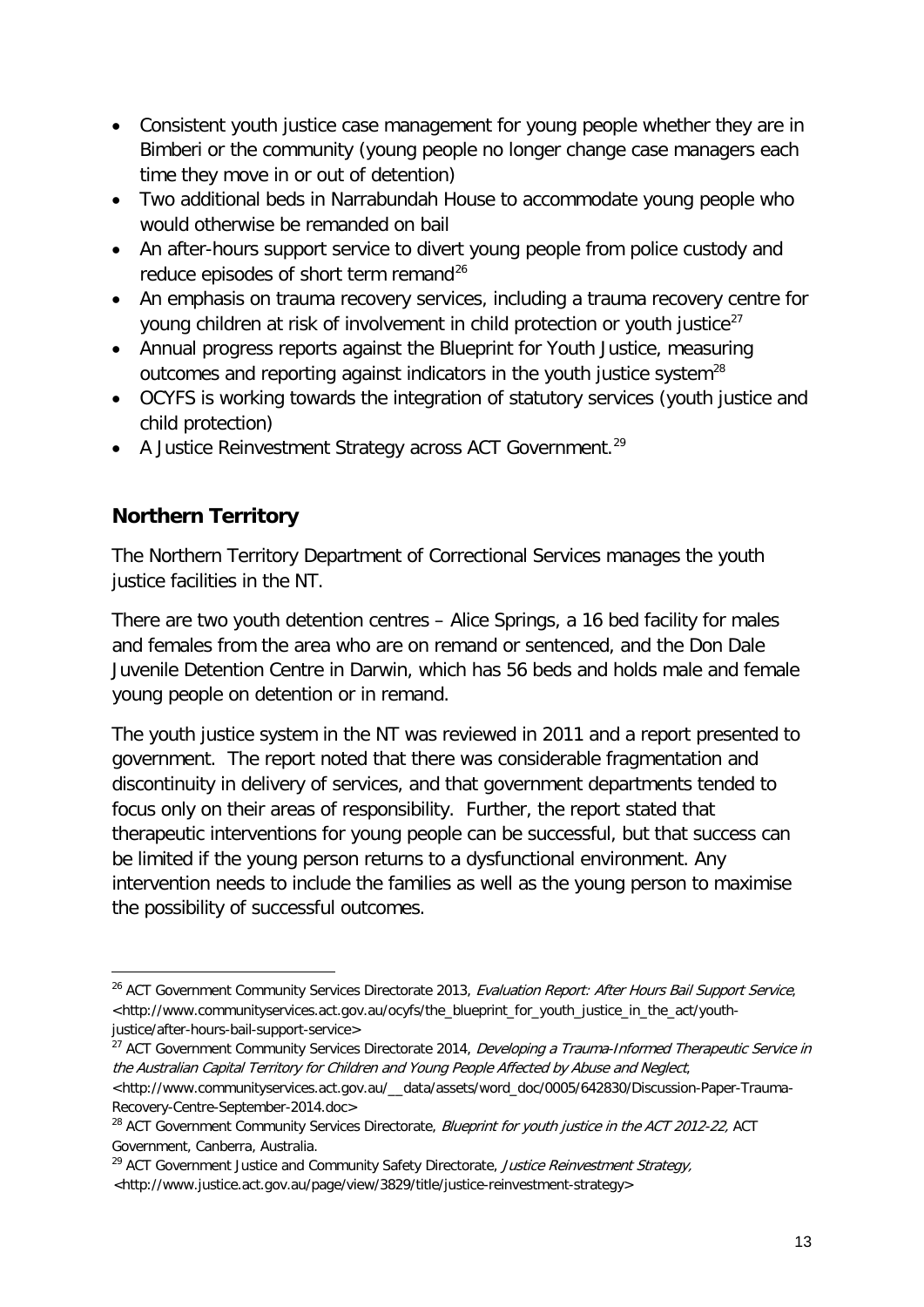#### <span id="page-13-0"></span>**New South Wales**

Management of juvenile justice in New South Wales is under the Department of Justice, which includes Juvenile Justice. Adult prisons are managed by Corrective Services NSW which is also an agency of the Department of Justice.

NSW has seven detention centres, one for girls and six for boys. Four of the centres are located in greater metropolitan Sydney, with others in South Grafton, Gosford, Dubbo and Wagga Wagga.<sup>[30](#page-12-4)</sup> The largest, Frank Baxter Detention Centre in Gosford, has a capacity of 120 people.

NSW is the only state in which girls have an entirely separate facility. All girls are held at the Juniperina Juvenile Justice Centre in western Sydney. Young males on remand are held at Cobham in western Sydney. Boys under 16 on 'control orders' (sentenced) are usually held at the Reiby Juvenile Justice Centre.<sup>[31](#page-13-1)</sup> Males 16 to 21 can be accommodated at the other centres – in NSW people up to 21 can be held in juvenile detention centres if their offence was committed when they were under 18.

Reports on the youth justice facilities are provided through the Official Visitor Scheme, which presents formal written reports every six months on standards of care related to detainees' security, welfare and rehabilitation.<sup>[32](#page-13-2)</sup>

The NSW Ombudsman also has an oversight role of juvenile detention as does the NSW Inspector of Custodial Services.

A strategic review of the youth justice system in NSW was published in 2010. Key issues raised in this report were:

- The need for coordination of services by departments and agencies under a broad strategic framework to ensure better outcomes for young people;  $33$
- The need for a bipartisan approach to youth justice, rather than the 'law and order auction' approach;  $34$
- The need for evidence-based policies and legislation:  $35$

<sup>&</sup>lt;sup>30</sup> New South Wales Government Department of Justice 2013, Juvenile Justice: Information about centres, <http://www.juvenile.justice.nsw.gov.au/Pages/Juvenile%20Justice/aboutdjj/centres\_information/centres\_infor mation.aspx>

<span id="page-13-1"></span><sup>&</sup>lt;sup>31</sup> New South Wales Government Department of Justice 2013, Juvenile Justice: Information for families: My child has been sent to a juvenile justice centre,

<sup>&</sup>lt;http://www.juvenile.justice.nsw.gov.au/Pages/Juvenile%20Justice/aboutdjj/family\_info\_kit/family\_info\_kit\_jjc.a spx>

<span id="page-13-6"></span><span id="page-13-2"></span><sup>&</sup>lt;sup>32</sup> Noetic Solutions Pty Ltd 2010, A Strategic Review of the New South Wales Juvenile Justice System: Report for the Minister for Juvenile Justice, Noetic Solutions Pty Ltd, Canberra, Australia, p. 122.

<span id="page-13-3"></span> $33$  Ibid, p. vii.

<span id="page-13-4"></span><sup>34</sup> Ibid, p. 43.

<span id="page-13-5"></span> $35$  Ibid, pp. 44-46.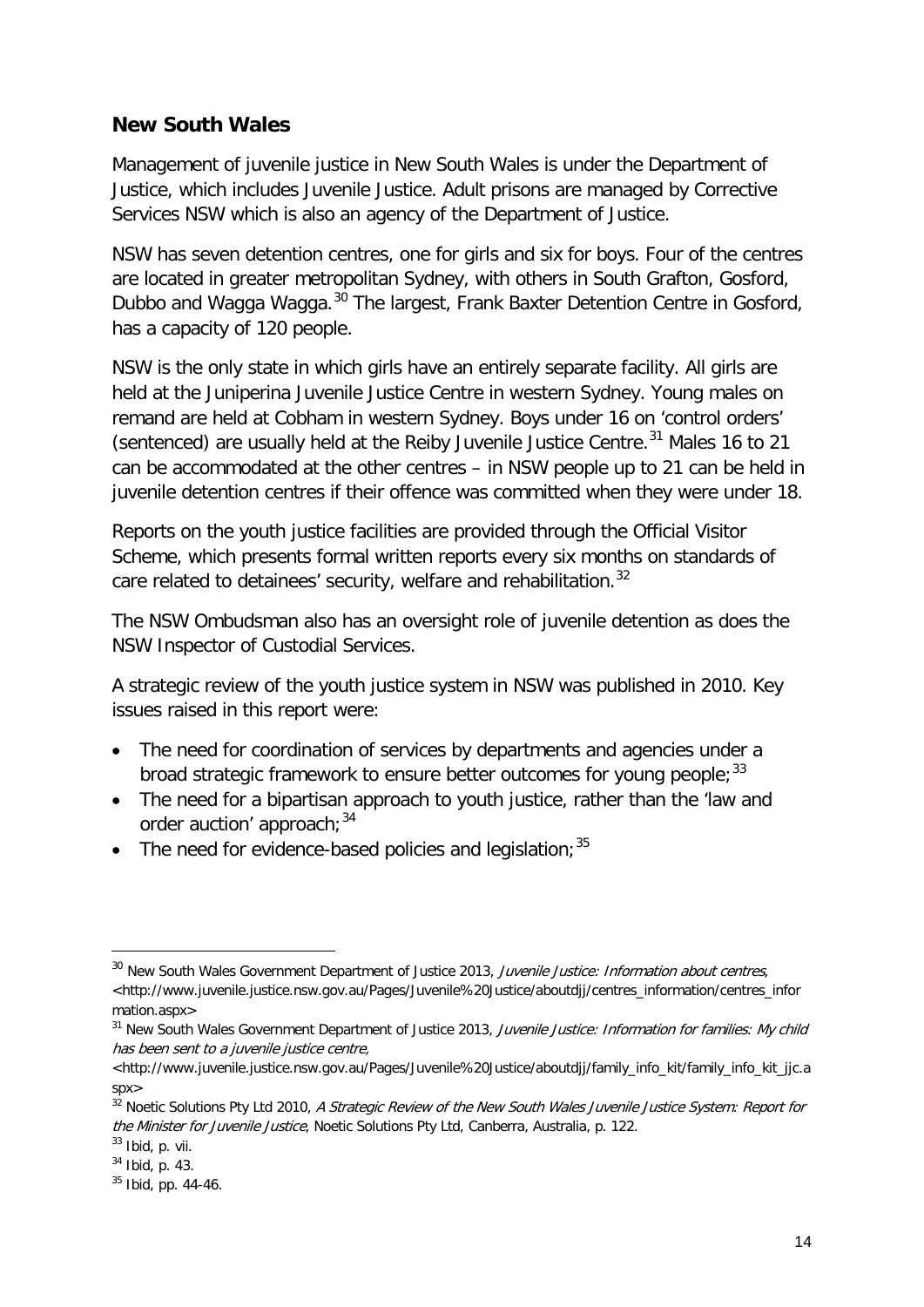- The significant disadvantage and risk factors to which some young people are subject, and how these should be addressed to prevent children entering the justice system; $36$  and
- The increasing use of bail as a welfare measure, rather than in regard to the severity of the offence. $37$

The report includes the recommendation that the NSW Government consider a Justice Reinvestment approach to youth justice, to address underlying causes of crime and offending.<sup>[38](#page-14-1)</sup>

There have been substantial changes, including a change of government in NSW, since this review was undertaken. There is bipartisan support for justice reinvestment in NSW, with initiatives in Bourke (including a trial of service delivery) and Cowra. A focus on early intervention is reflected in changes to bail laws favouring bail unless risk is demonstrated. A Koori Court has been introduced and there is significant work underway to improve the focus of delivery of early intervention services in NSW, with a focus on 9-14 year olds.

In February 2013 the NSW Government announced the implementation of the Youth on Track program. The Youth on Track program is designed around early intervention for young people who have had some formal contact with police, although had not at the time committed a serious offence. The program engages with the appropriate agencies, including Department of Education, Department of Family and Community Services, Department of Health, and non-government organisations, to address underlying issues for the young person which may pose risk factors for their future offending behaviour. Young people can be referred by Police and schools if they are considered to be at risk of offending. The program involves case management of the young person and provision of services to address the underlying causes of their offending behaviour.<sup>[39](#page-14-2)</sup>

The Inspector of Custodial Services undertook a Review of the ways in which family and community support is provided to young people in custody at Reiby and Juniperina centres. The report, published in June 2015, makes 17 recommendations, 'most of which apply across the juvenile justice estate and some of which are specific to individual centres.'

Recommendations cover review of the phone contact policy to ensure behaviour does not impact family contact, quality of handsets and the need for acoustic protection to promote privacy, physical environment, maintenance of mother-child

<sup>36</sup> Ibid, p. 87.

<span id="page-14-0"></span><sup>37</sup> Ibid, pp.71 and 74.

<span id="page-14-1"></span> $38$  Ibid, p. ix.

<span id="page-14-2"></span><sup>&</sup>lt;sup>39</sup> New South Wales Government Department of Justice 2013, Youth on Track Referrer Fact Sheet, <http://www.youthontrack.justice.nsw.gov.au/Pages/yot/publications.aspx>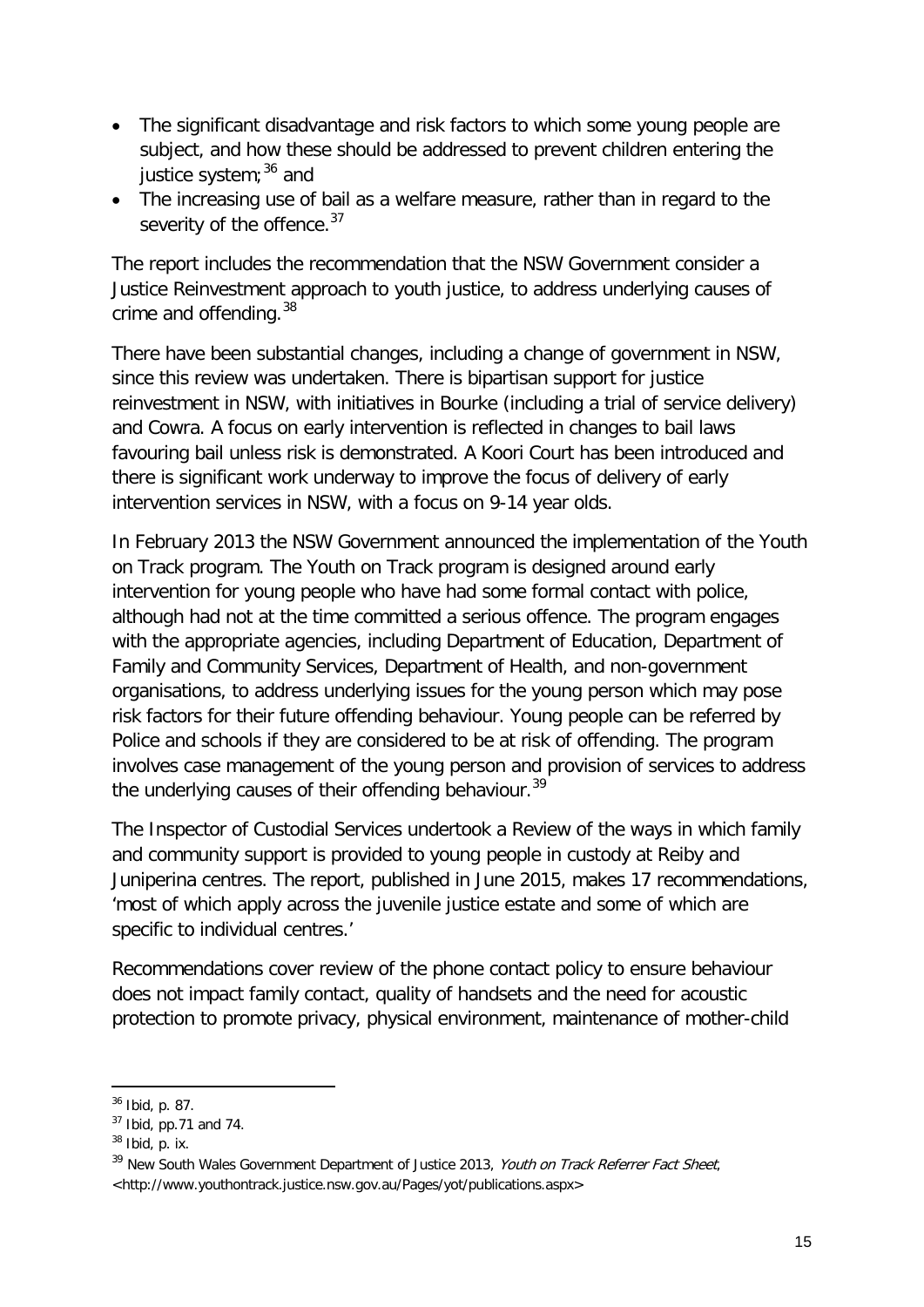relationships, equitable access to apprenticeships and traineeships and equal opportunities to engage with media, technology and to access transition programs.

The report also notes the over-securitisation of visits and recommends that Juvenile Justice NSW halt the practice of using overalls for non-contact visits and that stripsearching not be carried out on a routine basis but should be replaced with a rigorous, risk-based assessment process to target trafficking of contraband.

The full Juvenile Justice response to the Inspector's report is at: [http://www.custodialinspector.justice.nsw.gov.au/Documents/Juvenile%20Justice%2](http://www.custodialinspector.justice.nsw.gov.au/Documents/Juvenile%20Justice%20Response%20to%20Making%20Connections%20Family%20and%20Community%20Suppport%20to%20Young%20People%20in%20Custody%20Report.pdf) [0Response%20to%20Making%20Connections%20Family%20and%20Community%2](http://www.custodialinspector.justice.nsw.gov.au/Documents/Juvenile%20Justice%20Response%20to%20Making%20Connections%20Family%20and%20Community%20Suppport%20to%20Young%20People%20in%20Custody%20Report.pdf) [0Suppport%20to%20Young%20People%20in%20Custody%20Report.pdf](http://www.custodialinspector.justice.nsw.gov.au/Documents/Juvenile%20Justice%20Response%20to%20Making%20Connections%20Family%20and%20Community%20Suppport%20to%20Young%20People%20in%20Custody%20Report.pdf)

Ten recommendations were fully supported. The practice of using overalls for noncontact visits has been discontinued at the two centres that used it and a directive given to all centres. The recommendation on strip searching was partially supported. Routine strip searches will continue for new admissions from community settings and following leave. A risk-based approach to searches for after centre visits and outings is supported.

#### <span id="page-15-0"></span>**Queensland**

<span id="page-15-1"></span>-

The Department of Justice and Attorney General (DJAG) has responsibility for the delivery of statutory youth justice services, youth justice conferencing and youth detention services in Queensland.

Under the Queensland 'Youth Justice Act 1992', a 'juvenile' is considered to be 10 to 16 years old (at the time of offence), with 17 year olds incarcerated in the adult prison system.

Queensland has two operating youth justice detention centres – the Brisbane Youth Detention Centre (BYDC) in Wacol and the Cleveland Youth Detention Centre (CYDC) in Townsville. Following recent expansion of the CYDC facility, both male and female young people are accommodated at each of the facilities.

The safety and management of Queensland's youth detention centres has continued to be a priority for the Department of Justice the Attorney General and since 2012−13 actions have been taken to ensure the facilities are managed using a best practice framework approach. This includes the development and implementation of the Youth Justice Intervention Framework to support departmental staff and service delivery partners to develop and deliver consistent, evidence based interventions in accordance with the assessed risk/needs of young people.<sup>[40](#page-14-1)</sup> Additionally,

<sup>&</sup>lt;sup>40</sup> Queensland Government Department of Justice and the Attorney General 2010, Youth Justice Intervention Framework Summary, <http://www.justice.qld.gov.au/\_data/assets/pdf\_file/0020/154172/summary-yjintervention-framework.pdf>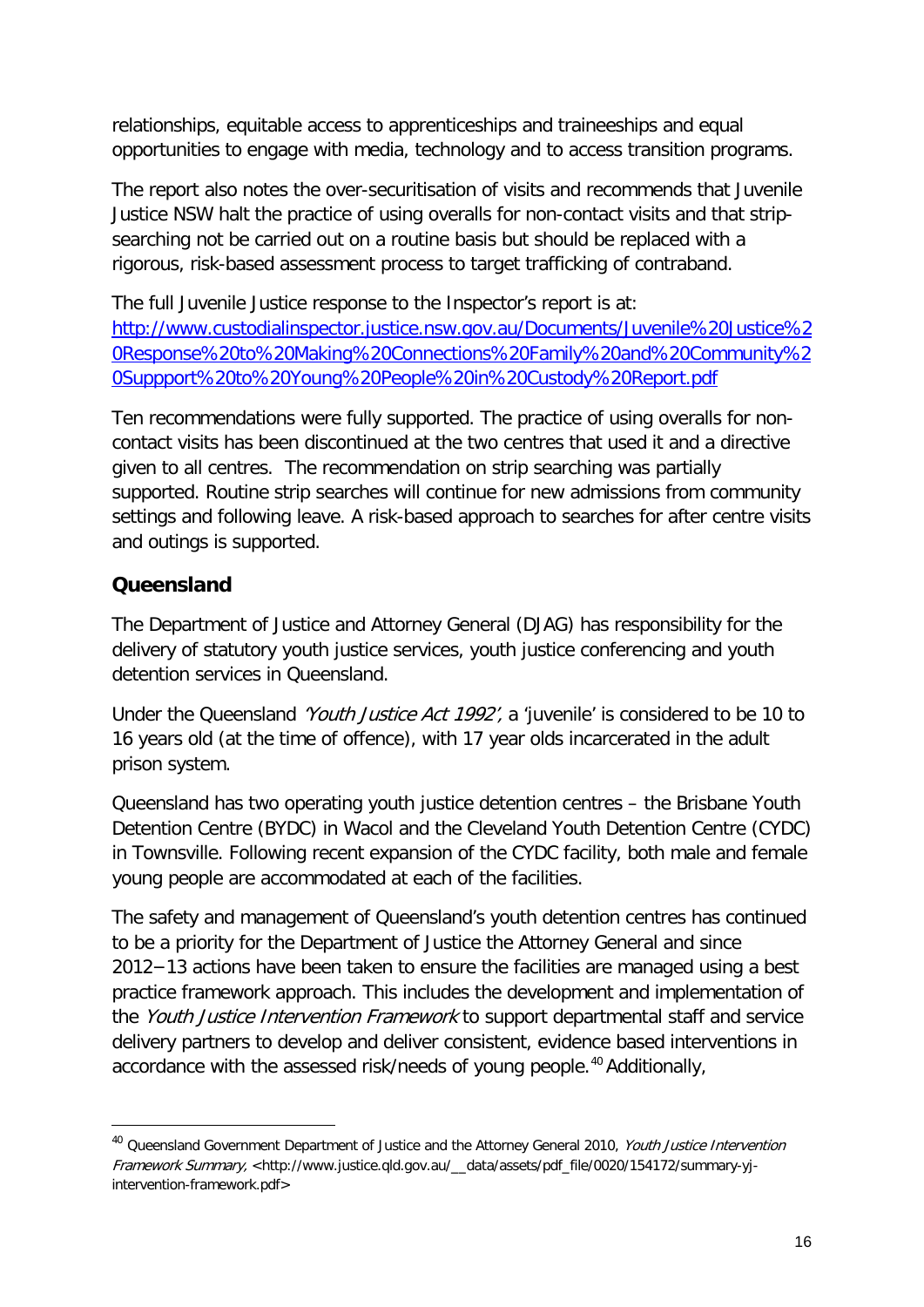collaborative case management panels have been implemented across the state which enable the delivery of coordinated interventions and support packages to young people with complex needs and their families<sup>[41](#page-15-1)</sup>. Trauma informed practice is also currently being embedded into all youth justice service delivery in recognition and support of young people who have experienced trauma.

The Youth Detention Inspection Team completes quarterly inspections and monitoring of both Queensland youth detention centres under direction of the Youth *Justice Act 1992* (QLD).<sup>[42](#page-16-1)</sup> The Community Visitor Program, Office of the Public Guardian, also makes regular visits to both the CYDC and BYDC. The regular visit provides the young person with access to an officer, independent of a Government Department or community organisation, who can listen to and assist with working through any concerns, views and wishes.<sup>[43](#page-16-2)</sup> The Queensland Ombudsman also conducts visits of Queensland youth detention centres, evaluating service delivery and making recommendations as necessary. This occurs in conjunction with a number of internal oversight mechanisms, including an embedded compliance monitoring role within the youth detention centres, an arms-length service review team, quarterly performance reviews, and a proactive monitoring and review process by the youth detention centres.

#### <span id="page-16-0"></span>**South Australia**

The South Australian Youth Justice system is comprised of several agencies with distinct but interrelated functions. SA Police is the primary gatekeeper while the Courts Administration Authority provides administrative support to the Courts and operates diversionary family conferences, with the Courts responsible for the administration of justice and imposition of sentences. The Department for Communities and Social Inclusion is responsible for administering community and custodial mandates issued by the Courts.

The Adelaide Youth Training Centre is the one centre for the state, with two campuses near each other in the northern metropolitan area of Adelaide. One campus has boys and girls on remand and sentenced to detention, the other smaller campus has younger boys (10-14) on remand and detention, and the police custody facility.

The daily occupancy rate has been on a steady decline for some years. In 2014−15 it was 48. Over the year, a total of 426 individuals were detained in the training centre.

<sup>-</sup><sup>41</sup> Australian Institute of Health and Welfare 2016, Youth Justice Supervision in Queensland, [<http://www.aihw.gov.au/youth-justice/states-territories/qld/>](http://www.aihw.gov.au/youth-justice/states-territories/qld/)

<span id="page-16-1"></span><sup>&</sup>lt;sup>42</sup> Queensland Government Department of Communities 2015, Youth detention evaluating and reporting, [<http://www.justice.qld.gov.au/youth-justice/youth-justice-in-detention>](http://www.justice.qld.gov.au/youth-justice/youth-justice-in-detention)

<span id="page-16-3"></span><span id="page-16-2"></span><sup>&</sup>lt;sup>43</sup> Office of the Public Guardian 2015, Community Visitors, <http://www.publicquardian.qld.gov.au/child[advocate/child-community-visiting>](http://www.publicguardian.qld.gov.au/child-advocate/child-community-visiting)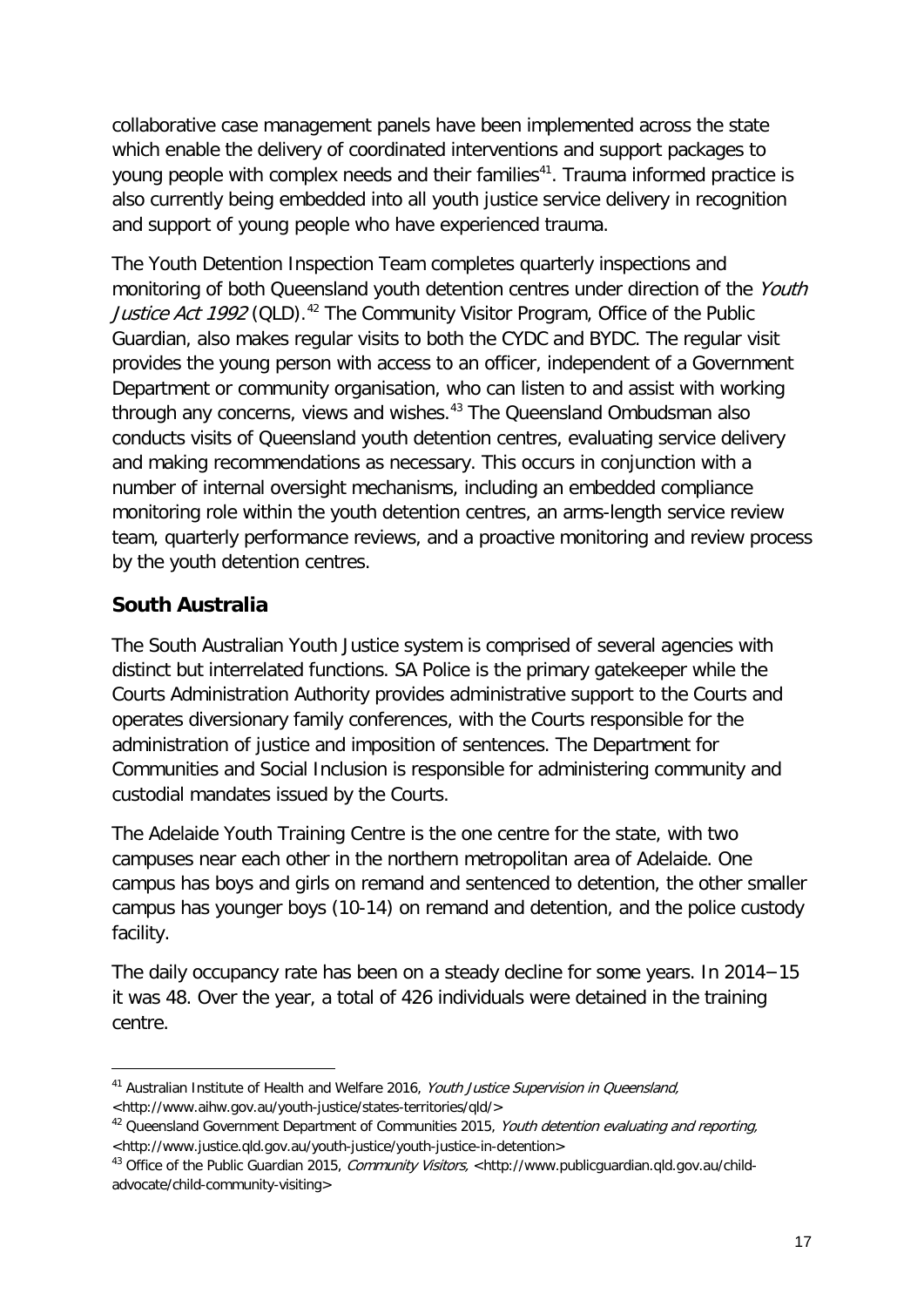The only independent active monitoring of conditions is conducted by the Guardian through an administrative arrangement between Ministers.<sup>[44](#page-16-3)</sup> Advocates from the Office of the Guardian visit once every two months, but at other times residents can call the Office to request advocacy. The Guardian and Senior Advocate visit twice a year to view the records and prepare a report on conditions.

#### <span id="page-17-0"></span>**Tasmania**

-

In Tasmania, Community and Custodial Youth Justice Services are the responsibility of Children and Youth Services in the Department of Health and Human Services (DHHS). Community and Custodial Youth Justice Services is responsible for:

- coordinating diversionary community conferencing;
- providing statutory community based supervision of young people on court orders;
- supporting the court process by providing reports to Magistrates;
- providing safe and secure custodial services and pre- and post-release support;
- providing integrated case management of young people on legal orders; and
- managing the community service order program.

The Department manages the Ashley Youth Detention Centre (AYDC), which houses young people (10-17 years as well as selected 18+ year olds) of both genders who are either sentenced to detention or on remand. The current capacity of the facility is for a maximum of 24 young people, although current usage is much less than that. AYDC is in the north of the state, located in Deloraine, which is approximately a 30 minute drive from Launceston.

Tasmania has recorded the largest decline (46 per cent) in the rate of young people aged 10-17 under youth justice supervision across all Australian jurisdictions over the five year period from 2009−10 to 2013−14.

The average daily number of young people in AYDC has declined significantly, primarily due to a drop in the numbers of young people being placed in AYDC on remand. In the period 2009−10 to 2014−15 YTD March 31, the average number of young people in AYDC per night dropped from 27.6 to 10.3. Over this same period, the number of young people placed in AYDC on remand dropped from an average of 18.6 per night to just 4.2 per night, and the number of young people placed in AYDC on detention dropped from an average of 9.0 per night to 6.1 per night.

It is likely that the adoption of 'problem solving' approaches through the Specialist Youth Magistrates Court, and the introduction of bail support and transition from detention programs, have contributed to these declining custodial numbers.

<span id="page-17-1"></span><sup>44</sup> A Youth Justice Administration Bill (2015), if enacted, will provide for a training centre visitor and the associated powers, which may be the Guardian.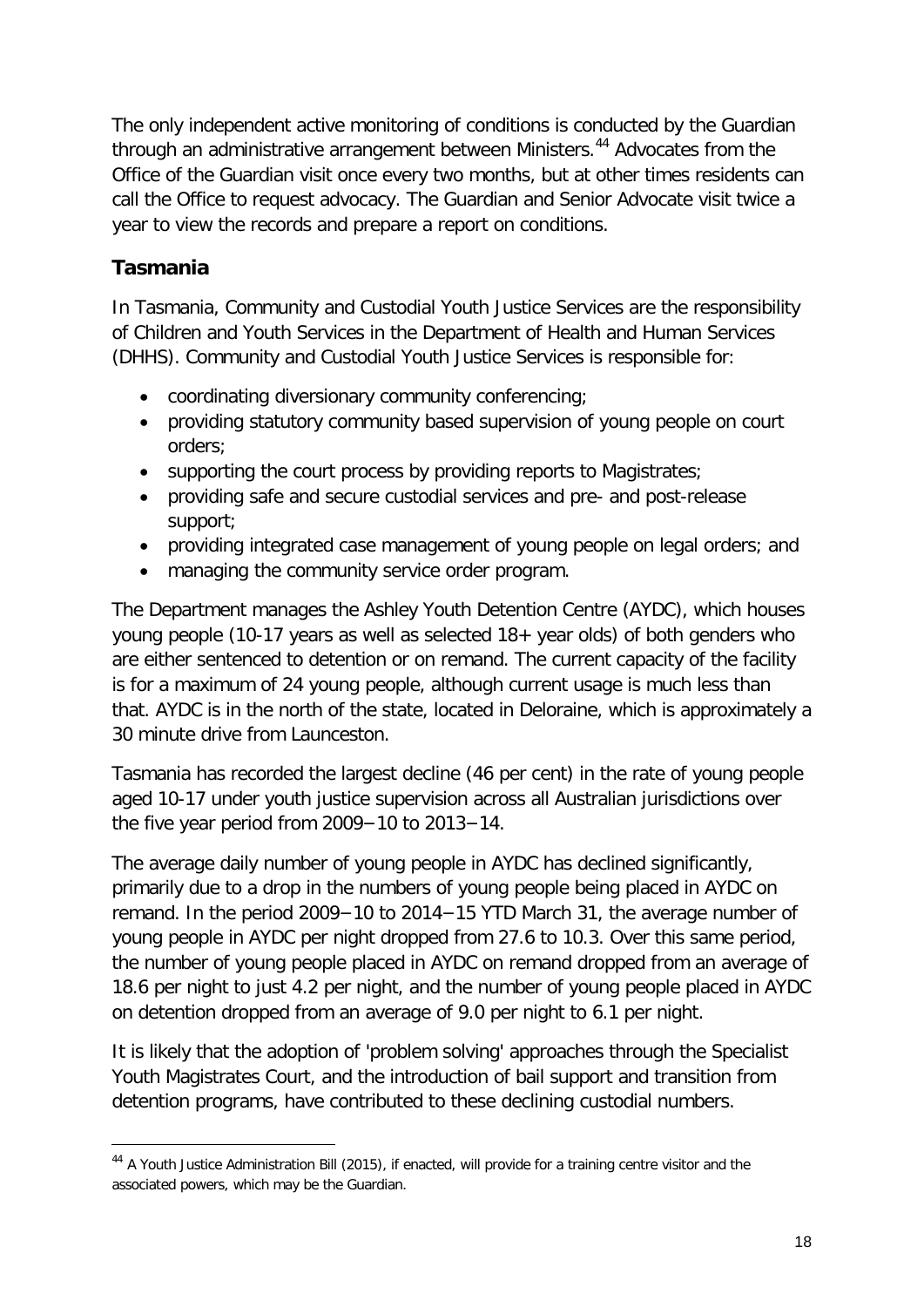A restructure of Children and Youth Services has been announced that will see the creation of a designated 'youth' portfolio that will consist of Community and Custodial Youth Justice and a new 'Youth at Risk' program area. The establishment of this new youth portfolio will re-align the delivery of youth services across Tasmania by integrating funding, strengthening partnerships and targeting responses to those young people in our community that are the most vulnerable.

One of the key functions of the Commissioner for Children is to provide advocacy to young people who are detained in AYDC. The Commissioner makes regular visits to AYDC to ensure that policies and practices are not operating in a manner that amounts to an unjustified limitation on the enjoyment by these young people of rights that they are entitled to enjoy notwithstanding their status as detainees.

Young people detained at AYDC can also contact the Commissioner or the Ombudsman by telephone to raise issues of concern.

The adult justice system in Tasmania is managed separately by the Department of Justice.

#### <span id="page-18-0"></span>**Victoria**

-

Youth justice matters in Victoria are managed by the Department of Health and Human Services. Victoria has the lowest rate of young people in detention in Australia, in part due to the strong emphasis on non-custodial interventions. Victoria has a 'dual track' system, which allows young people up to the age of 21 who have been deemed suitable by the courts to serve their custodial sentence in a youth facility rather than an adult prison.

There are two youth justice facilities in the state. Malmsbury Youth Justice Precinct is around 100km north of Melbourne. The precinct is comprised of two centres. The Senior Youth Justice Centre which accommodates young men 18 to 21 years old who have been sentenced by an adult court and the Secure Youth Justice Centre which accommodates young men aged between 15 to 20 on remand or sentenced. Similarly, the Parkville Youth Justice Precinct combines two custodial centres – the Parkville Youth Residential Centre, housing young men 10 to 14 years old on remand and sentenced and young women 10 to 17 years old on remand or 10 to 20 years old serving a custodial sentence; and the separate Melbourne Youth Justice Centre which houses young men 15 to 17 years old on remand or serving a custodial sentence.<sup>[45](#page-17-1)</sup>

<span id="page-18-1"></span>Victoria's youth justice system shifted to its current model following the release of A Balanced Approach to Juvenile Justice in Victoria in 2000. This strategy emphasised diversion for young offenders; better rehabilitation of high-risk offenders; and

<sup>45</sup> Victorian Government Department of Human Services 2013, Youth Justice, [<www.dhs.vic.gov.au/for](http://www.dhs.vic.gov.au/for-individuals/children,-families-and-young-people/youth-justice)[individuals/children,-families-and-young-people/youth-justice>](http://www.dhs.vic.gov.au/for-individuals/children,-families-and-young-people/youth-justice)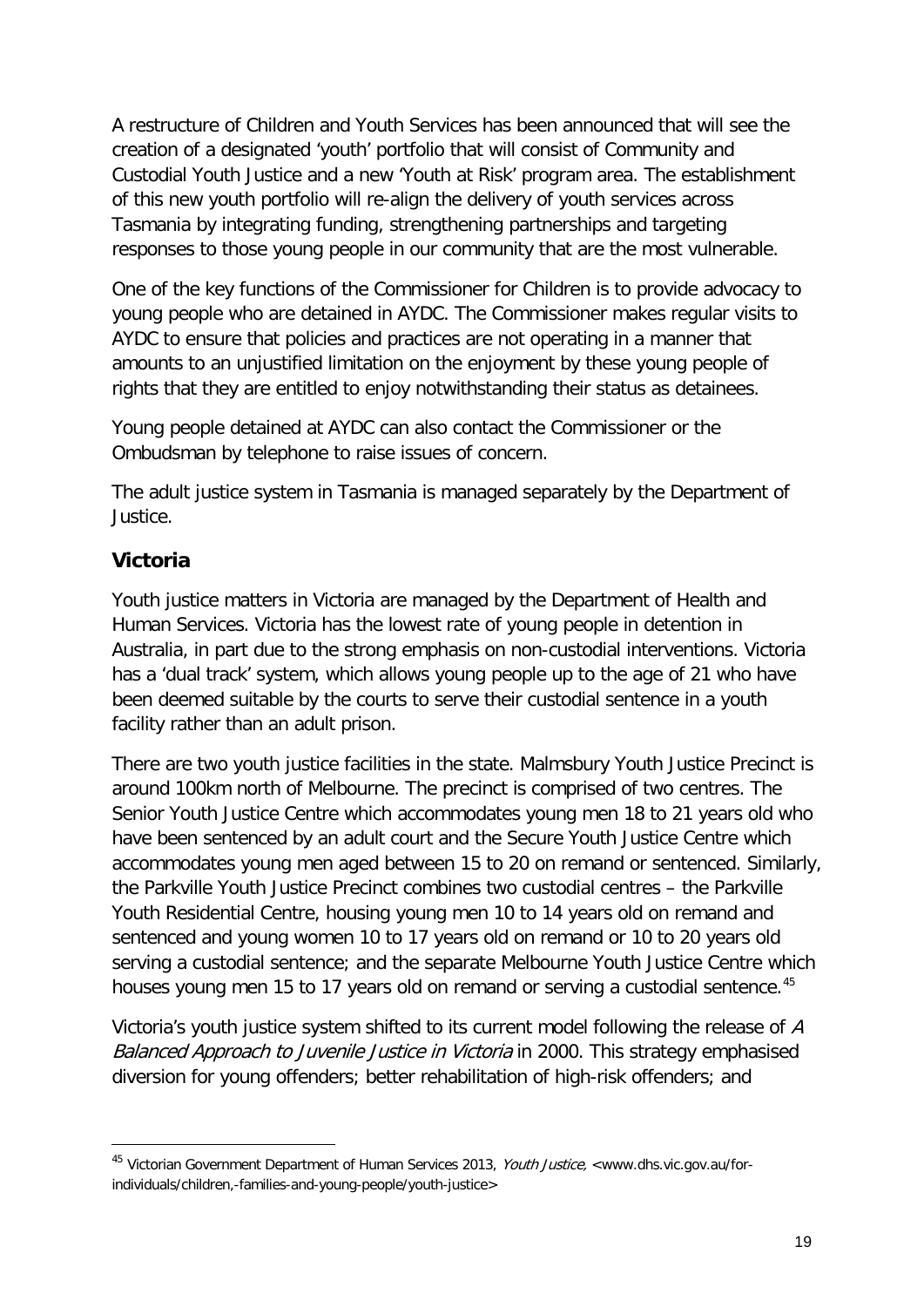expanded pre-release, transition and post-release support programs for young people in custody.[46](#page-18-1)

The Victorian model has been cited as an example of overall best practice in providing youth justice services. In 2008 the Victorian Auditor-General conducted an audit of services to young offenders in Victoria.<sup>[47](#page-19-0)</sup>

This audit noted that the model included:

- A clearly articulated strategic plan including: clear aims and objectives; effective engagement of key agencies and other stakeholders; processes to review trends and identify emerging needs; and assignment of key outcomes and milestones;<sup>[48](#page-19-1)</sup>
- Effective coordination of services across multiple agencies;  $49$
- An assessment tool for young people (Victorian Offender Needs Indicator for Youth) which examined underlying risk factors and engaged the young person in the assessment process. VONIY is considered best practice as a needs and assessment tool: and<sup>[50](#page-19-3)</sup>
- Good practice in case management and case planning for the young person.<sup>[51](#page-19-4)</sup>

On 18 April 2012, the Commission for Children and Young People commenced operation of the Independent Visitor Program for Youth Justice Centres at the Parkville Youth Justice Precinct, and in September 2013 it was extended to the Malmsbury Youth Justice Precinct.

Independent Visitors are a group of carefully recruited volunteers from a range of backgrounds who have personal and professional skills that support appropriate interaction with young people in custody.

The role of the Independent Visitor is to provide information and assistance to help young people's experience of being in custody, to monitor their safety and wellbeing and to promote their rights and interests.

Independent Visitors attend both youth justice precincts on a monthly basis and are able to enter and inspect the centres and talk to any young person in custody. They can observe the general routines of the centre and talk to staff about services being provided to the young people. Where possible, the unit management meet with Independent Visitors to resolve any immediate issues.

<span id="page-19-5"></span>After each visit, the Independent Visitors meet with the General Manager of the Precinct to discuss their observations and any issues raised by staff and young

<sup>&</sup>lt;sup>46</sup> Victorian Government Auditor-General's Office 2008, Services to Young Offenders, Victorian Auditor-General's Office, Melbourne, Australia, p. 9.

<span id="page-19-0"></span> $47$  Ibid.

<span id="page-19-1"></span><sup>48</sup> Ibid, p. 18.

<span id="page-19-2"></span><sup>49</sup> Ibid, pp. 22-23.

<span id="page-19-3"></span><sup>50</sup> Ibid, p. 25.

<span id="page-19-4"></span><sup>51</sup> Ibid, pp. 31-33.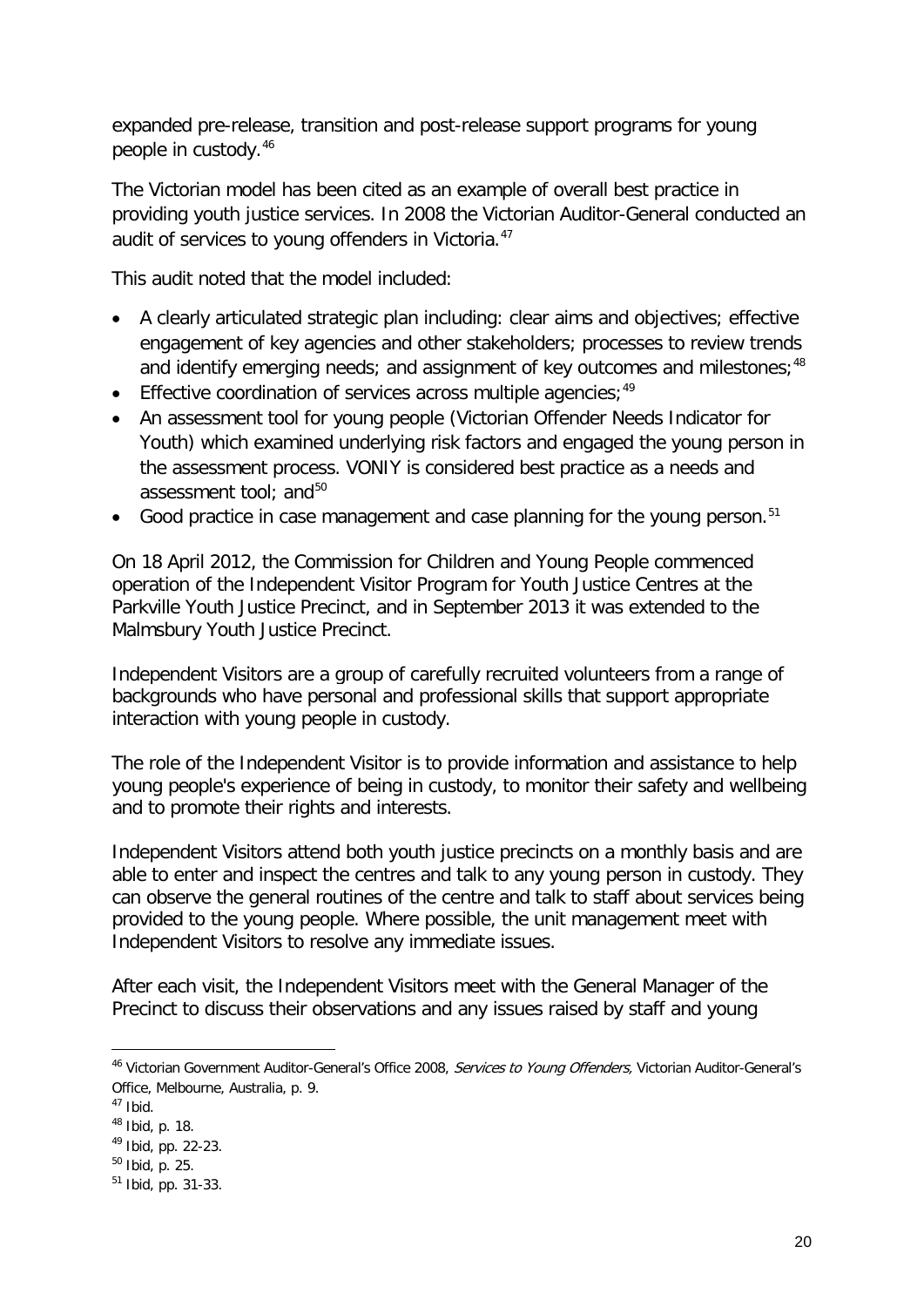people. Within seven days of each visit they are required to provide a written report to the Principal Commissioner.<sup>[52](#page-19-5)</sup>

#### <span id="page-20-0"></span>**Western Australia**

In WA, youth justice is the responsibility of the Department of Corrective Services which also administers adult custodial and community correctional facilities.

All children and young people (boys and girls) on remand or sentenced to detention are held at the Banksia Hill Detention Centre (Banksia Hill). Banksia Hill is the largest single facility in Australia, with 227 beds.

Formal external oversight of the youth detention facility in WA is undertaken by the Office of the Inspector of Custodial Services who regularly inspect all justice facilities including Banksia Hill and report directly to the WA Parliament. The Inspector has published inspection standards for young people in detention<sup>[53](#page-20-1)</sup> to quide his work.

Following the serious incident at Banksia Hill on the evening of 20 January 2013, the Office of the Inspector of Custodial Services conducted an inquiry into the facility and the events that may have contributed to the incident. The review recommended that the number of scheduled and unscheduled lockdowns be substantially reduced, the use of mechanical restraints and strip searching not be used as routine measures but only where it is assessed as required to reduce risk.<sup>[54](#page-20-2)</sup>

In 2014, the Department of Corrective Services embarked on a program of reform in the area of youth justice including the appointment of an independent Youth Justice Board.[55](#page-20-3)

The Youth Justice Board oversees the work of the new, consolidated youth justice division within the Department of Corrective Services and seeks to facilitate direct contact between the community, the non-government sector and the public sector while also aiming to promote stronger engagement with Aboriginal and Torres Strait Islander families and communities.

The work of the Youth Justice Board will be supported by the planned Youth Justice Steering Committee. The Youth Justice Steering Committee will implement the

-

content/uploads/2013/11/Juvenile\_Code\_of\_Inspection\_Standards\_V1.pdf>

<sup>&</sup>lt;sup>52</sup> Commission for Children and Young People 2015, *Independent Visitor Programs*,

<sup>&</sup>lt;http://www.ccyp.vic.gov.au/independentvisitors.htm>

<span id="page-20-1"></span><sup>53</sup> Western Australian Government Office of the Inspector of Custodial Services 2010, Code of Inspection Standards for Young People in Detention, <http://www.oics.wa.gov.au/wp-

<span id="page-20-2"></span><sup>&</sup>lt;sup>54</sup> Western Australian Government Office of the Inspector of Custodial Services 2013, Directed Review into an Incident at Banksia Hill Detention Centre on 20 January 2013, pp. xiv–xv,

<sup>&</sup>lt;http://www.oics.wa.gov.au/reports/banksia-hill-inquiry-post-incident-management-review-paper/>

<span id="page-20-3"></span><sup>&</sup>lt;sup>55</sup> Western Australian Government Department of Corrective Services 2015, Youth Justice Board,

<span id="page-20-4"></span><sup>&</sup>lt;https://www.correctiveservices.wa.gov.au/youth-justice/youth-justice-board.aspx>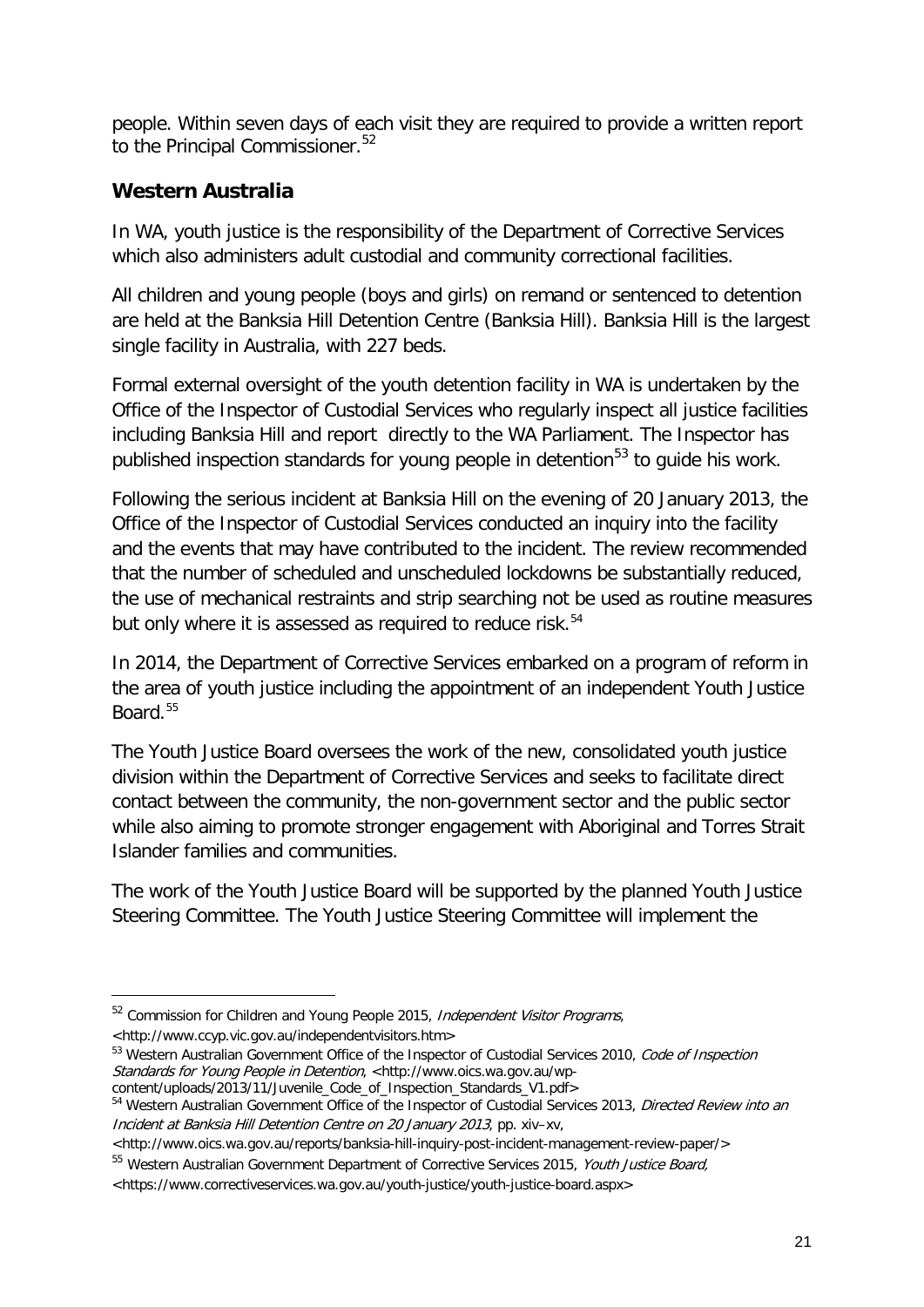directions established by the Youth Justice Board and will evaluate the provision of services to children and young people in detention.

It is hoped that the Steering Committee will result in improved outcomes in terms of diversion, rehabilitation and recidivism and consequently a concomitant reduction in offending, particularly by Aboriginal and Torres Strait Islander young people.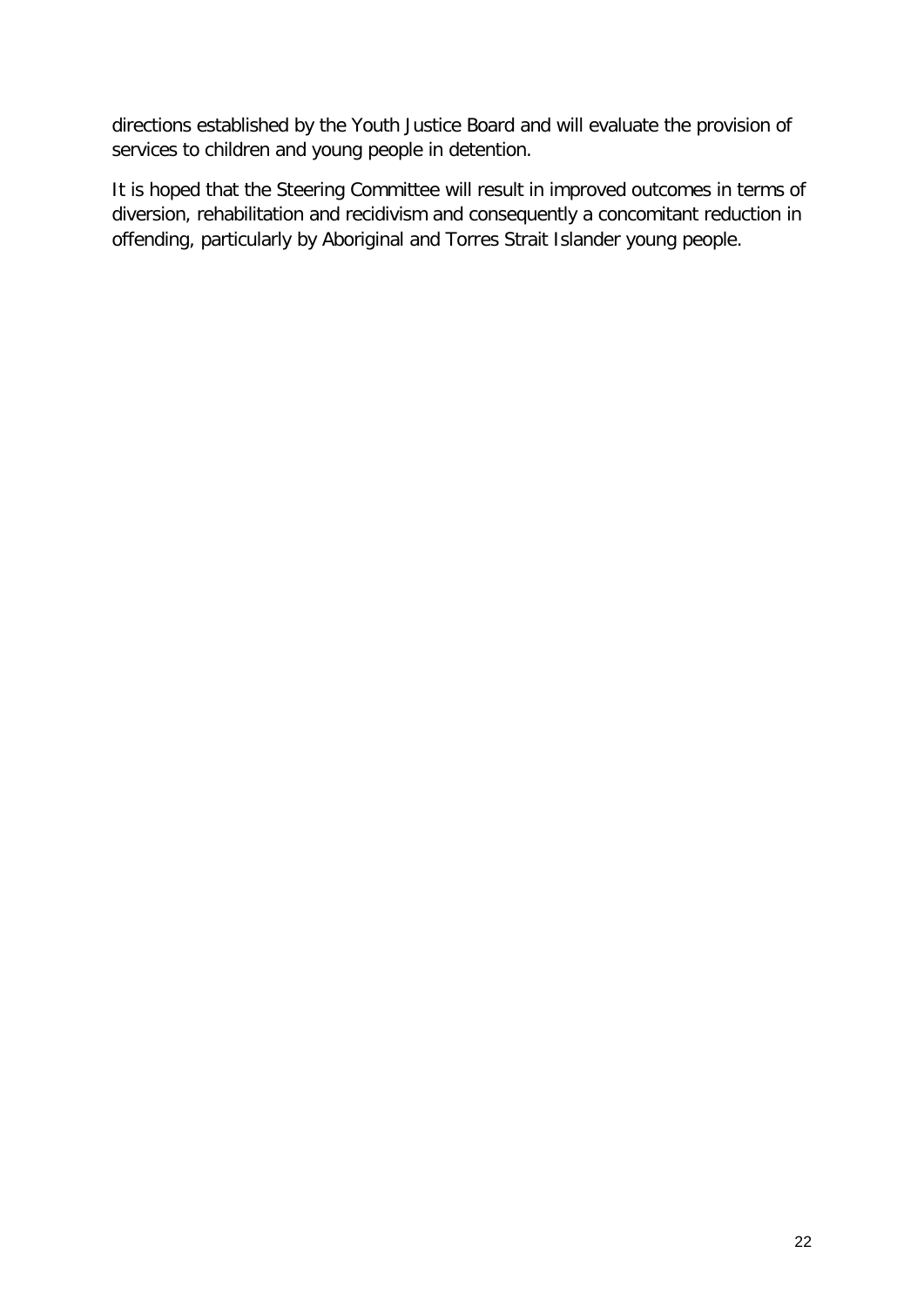# <span id="page-22-0"></span>**Australia's human rights obligations**

Australia is a signatory to the United Nations Convention on the Rights of the Child and the United Nations International Covenant on Civil and Political Rights. Both conventions contain provisions relevant to the treatment of children and young people deprived of their liberty. Notably, Article 10 of the ICCPR states that:

All persons deprived of their liberty shall be treated with humanity and with respect for the inherent dignity of the human person.

(…)

Juvenile offenders shall be segregated from adults and be accorded treatment appropriate to their age and legal status.

The Convention on the Rights of the Child acknowledges the need to afford children special protection in the criminal justice system due to their vulnerability to abuse and exploitation as well as their relative immaturity. Relevantly the Convention holds that:

## <span id="page-22-1"></span>**Article 3**

1. In all actions concerning children, whether undertaken by public or private social welfare institutions, courts of law, administrative authorities or legislative bodies, the best interests of the child shall be a primary consideration.

## <span id="page-22-2"></span>**Article 19**

- 1. States Parties shall take all appropriate legislative, administrative, social and education measures to protect the child from all forms of physical or mental violence, injury or abuse, neglect treatment, maltreatment or exploitation, including sexual abuse, while in the care of parent(s), legal guardian(s) or any other person who has care of the child.
- 2. Such protective measures should, as appropriate, include effective procedures for the establishment of social programmes to provide necessary support for the child and for those who have the care of the child, as well as for other forms of prevention and for identification, reporting, referral, investigation, treatment and follow-up of instances of child maltreatment described heretofore, and, as appropriate, for judicial involvement.

## <span id="page-22-3"></span>**Article 37**

States Parties shall ensure that:

(a) No child shall be subjected to torture or other cruel, inhuman or degrading treatment or punishment. Neither capital punishment nor life imprisonment without possibility of release shall be imposed for offences committed by persons below eighteen years of age;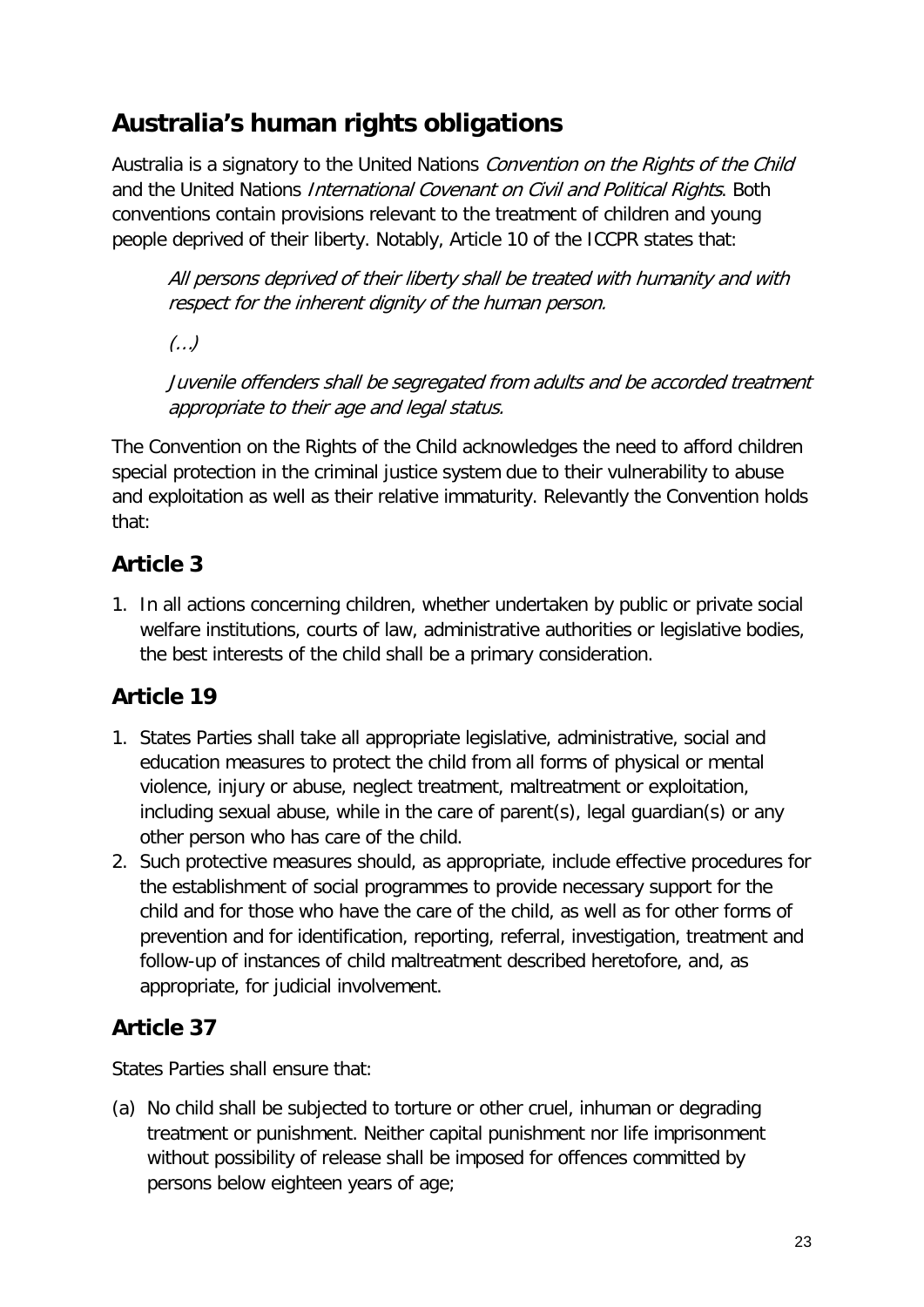- (b) No child shall be deprived of his or her liberty unlawfully or arbitrarily. The arrest, detention or imprisonment of a child shall be in conformity with the law and shall be used only as a measure of last resort and for the shortest appropriate period of time;
- (c) Every child deprived of liberty shall be treated with humanity and respect for the inherent dignity of the human person, and in a manner which takes into account the needs of persons of his or her age. In particular, every child deprived of liberty shall be separated from adults unless it is considered in the child's best interest not to do so and shall have the right to maintain contact with his or her family through correspondence and visits, save in exceptional circumstances;
- (d) Every child deprived of his or her liberty shall have the right to prompt access to legal and other appropriate assistance, as well as the right to challenge the legality of the deprivation of his or her liberty before a court or other competent, independent and impartial authority, and to a prompt decision on any such action.

There are several other international instruments that set out minimum standards for the treatment of children involved in the criminal justice system as well as affirming their human rights in such situations. The most important among these are the Standard Minimum Rules for the Administration of Juvenile Justice 1986 ('Beijing Rules'), the Guidelines for the Prevention of Juvenile Delinquency 1990 ('Riyadh Guidelines'), the Rules for the Protection of Juveniles Deprived of their Liberty 1990 ('Havana Rules') and certain, generally applicable principles contained in the Standard Minimum Rules for the Treatment of Prisoners 1955.

Nationally, minimum standards for youth justice facilities are set by the Australasian Juvenile Justice Administrators ('AJJA Standards'). These standards use the aforementioned United Nations' instruments as a foundation upon which they establish appropriate minimum requirements for youth justice facilities<sup>[56](#page-20-4)</sup>

<span id="page-23-0"></span><sup>56</sup> Australasian Juvenile Justice Administrators 2009, Juvenile Justice Standards 2009, <www.ajja.org.au/>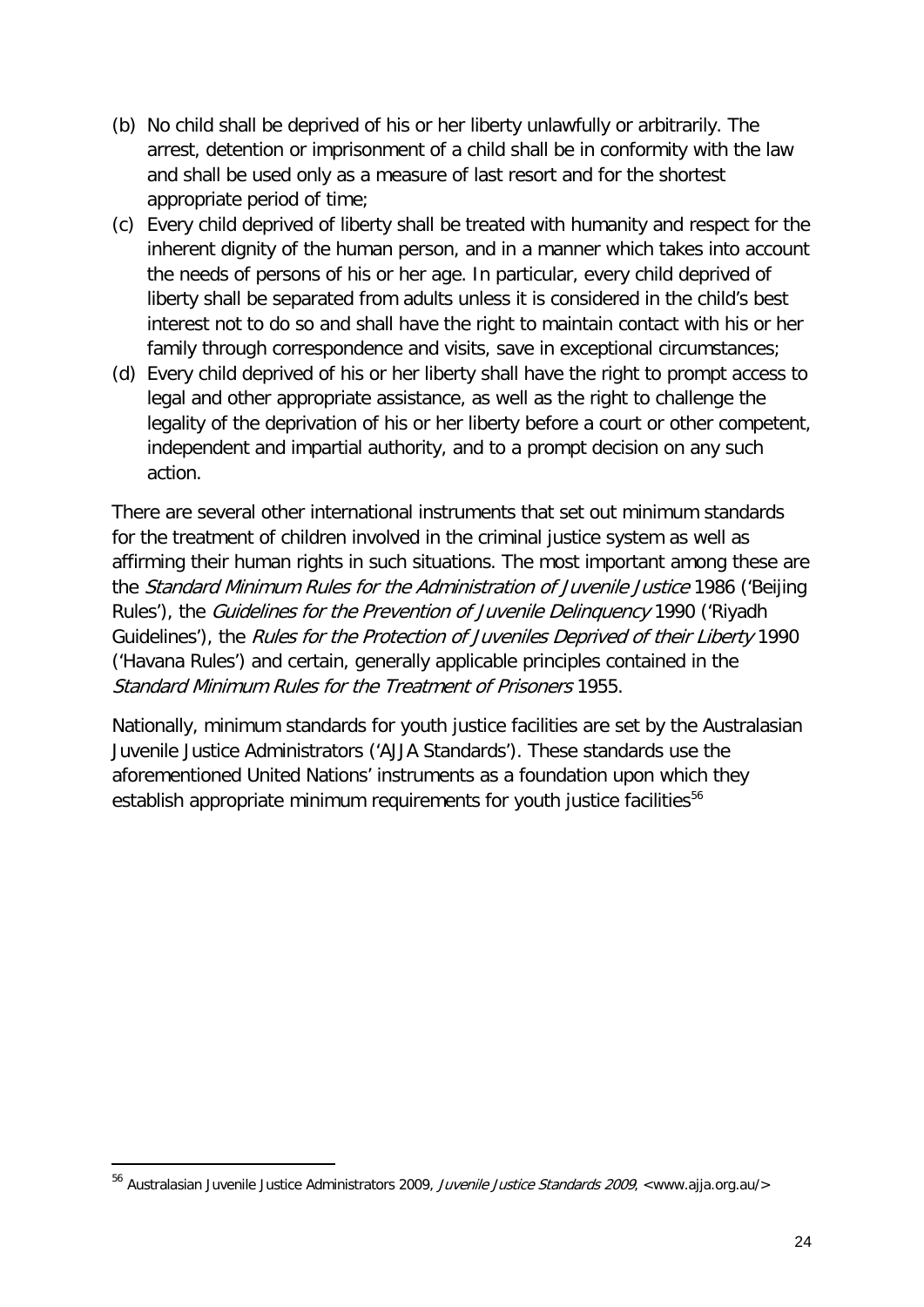# <span id="page-24-0"></span>**Practices utilised in detention facilities**

A number of practices utilised in detention centres throughout Australia<sup>[57](#page-23-0)</sup> to manage detainees behaviour, respond to incidents, and maintain security are particularly relevant to the consideration of human rights standards.

## <span id="page-24-1"></span>**Discipline**

Human rights frameworks regulating the implementation of disciplinary regimes in youth justice facilities are established domestically in the Standards for Youth justice facilities and internationally in the Havana Rules.

The Havana Rules set out strict minimum standards for permissible disciplinary measures for children. These standards are intended to guide disciplinary regimes in youth justice facilities and should form the foundation of every centre's disciplinary policy. Disciplinary measures and procedures should maintain the interest of safety and an ordered community life while also upholding the inherent dignity of the child and the fundamental objective of institutional care, namely, instilling a sense of justice, self-respect and respect for the basic rights of every person.<sup>[58](#page-24-2)</sup>

The rules also explicitly prohibit all measures that constitute cruel, inhuman or degrading treatment, this includes corporal punishment, placement in a dark cell, closed or solitary confinement or any other punishment that may compromise the physical or mental health of the child.<sup>[59](#page-24-3)</sup> Further, the reduction of diet and restriction or denial of contact with family members is strictly prohibited for any purpose.<sup>[60](#page-24-4)</sup> Labour can never be used as a disciplinary measure and a child should never be punished more than once for the same infraction.<sup>[61](#page-24-5)</sup> The rules also forbid collective punishment.<sup>[62](#page-24-6)</sup> Moreover, the *Standard Minimum Rules for the Treatment of Prisoners* sets forth that instruments of restraint, such as handcuffs, chains, irons and straitjackets, shall never be applied as punishment. $63$ 

The AJJA Standards do not set out an exhaustive right but allude heavily to international standards that indicate how disciplinary measures are to be established:

ensure that environments in which children and young people are lawfully detained are safe, secure and developmentally appropriate.

<sup>-</sup><sup>57</sup> Note: The ACCG acknowledge that many jurisdictions are currently implementing reform within their youth justice systems and while every effort has been made to ensure the following information is accurate practices, policies and processes may have changed.

<span id="page-24-2"></span><sup>&</sup>lt;sup>58</sup> United Nations General Assembly 1990, *United Nations Rules for the Protection of Juveniles Deprived of their* Liberty, Rule 66, p. 8, <http://www.un.org/documents/ga/res/45/a45r113.htm>

<span id="page-24-8"></span><span id="page-24-3"></span><sup>59</sup> Ibid, Rule 67, p. 8.

<span id="page-24-4"></span><sup>60</sup> Ibid, Rule 67, p. 8.

<span id="page-24-5"></span> $61$  Ibid, Rule 67, p. 8.

<span id="page-24-6"></span><sup>62</sup> Ibid, Rule 67, p. 8.

<span id="page-24-7"></span> $63$  Ibid, Rule 33, p. 4.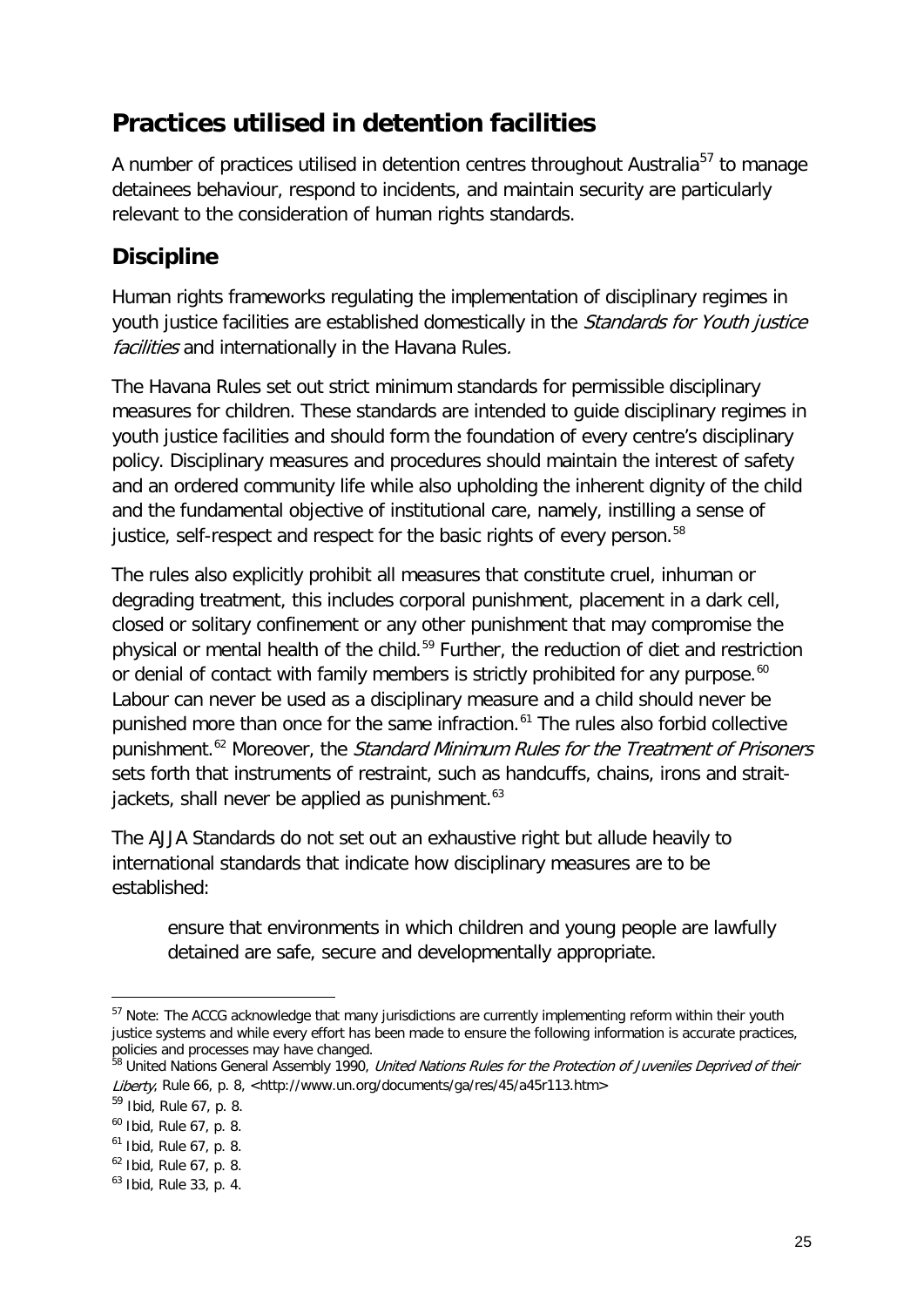provide juvenile justice services in ways that optimise the health and wellbeing of children and young people.<sup>[64](#page-24-8)</sup>

#### <span id="page-25-0"></span>**Regulatory frameworks for discipline in Australia**

All Australian jurisdictions detail prescribed conduct that constitutes a disciplinary infraction and corresponding disciplinary measures for those infractions.

Generally, discipline is enforced through the use of a system of warnings or cautions, restrictions on sport and recreational activities or an increase in chores and related duties. All Australian detention centres prohibit the use of corporal punishment.<sup>[65](#page-25-1)</sup> Most jurisdictions do not have exhaustive lists of prohibited punishments and punishments vary between jurisdictions. In certain jurisdictions the withdrawal of food or confiscation of clothing as a form of punishment is expressly forbidden, others forbid the use of psychological or emotional abuse.<sup>[66](#page-25-2)</sup> The Northern Territory is the only jurisdiction that permits placing restrictions on a child's contact with friends and family as a form of punishment for a disciplinary infraction.

Scope exists for greater regulation of the discretion granted to custodial officers for dealing with disciplinary infractions committed by children in detention. Many detention centres lack accountability mechanisms that can frustrate attempts to monitor the exercise of discretion.

Some Australian jurisdictions do not grant children in detention access to legal representation in a formal disciplinary hearing and as a general rule there is very little formal regulation of disciplinary proceedings in youth justice facilities. $67$ However, in jurisdictions such as Queensland, the Detention Centres do not have formal disciplinary hearings. In cases where a person has been involved in serious misbehaviour constituting a criminal offence, such as committing significant property damage to the Centre or assaulting another person, this is referred to Police to investigate the appropriateness of criminal charges. Lower level misbehaviour is managed by the Centre with tailored behaviour development plans.

In other jurisdictions, if a child commits what could amount to a criminal offence inside a detention facility they can be dealt with formally or informally within the centre or be charged with a criminal offence. Clearly the decision to treat an infraction as a disciplinary or criminal matter can have very severe consequences for a child.

<sup>&</sup>lt;sup>64</sup> Australasian Juvenile Justice Administrators 2009, *Juvenile Justice Standards 2009*, p. 4, <www.ajja.org.au/>
<sup>65</sup> Children (Detention Centres) Act 1987 (NSW), section 22; Youth Justice Act (NT), section 153.

<span id="page-25-2"></span><span id="page-25-1"></span> $66$  See in this document Table 2: Comparison of the disciplinary frameworks operating in each jurisdiction,

<span id="page-25-3"></span>including whether matters are governed by legislation and/or policy, and how each matter operates in practice.<br><sup>67</sup> Australian Law Reform Commission 1997, Seen and heard: priority for children in the legal process, ALRC Report 84, <http://www.alrc.gov.au/publications/report-84>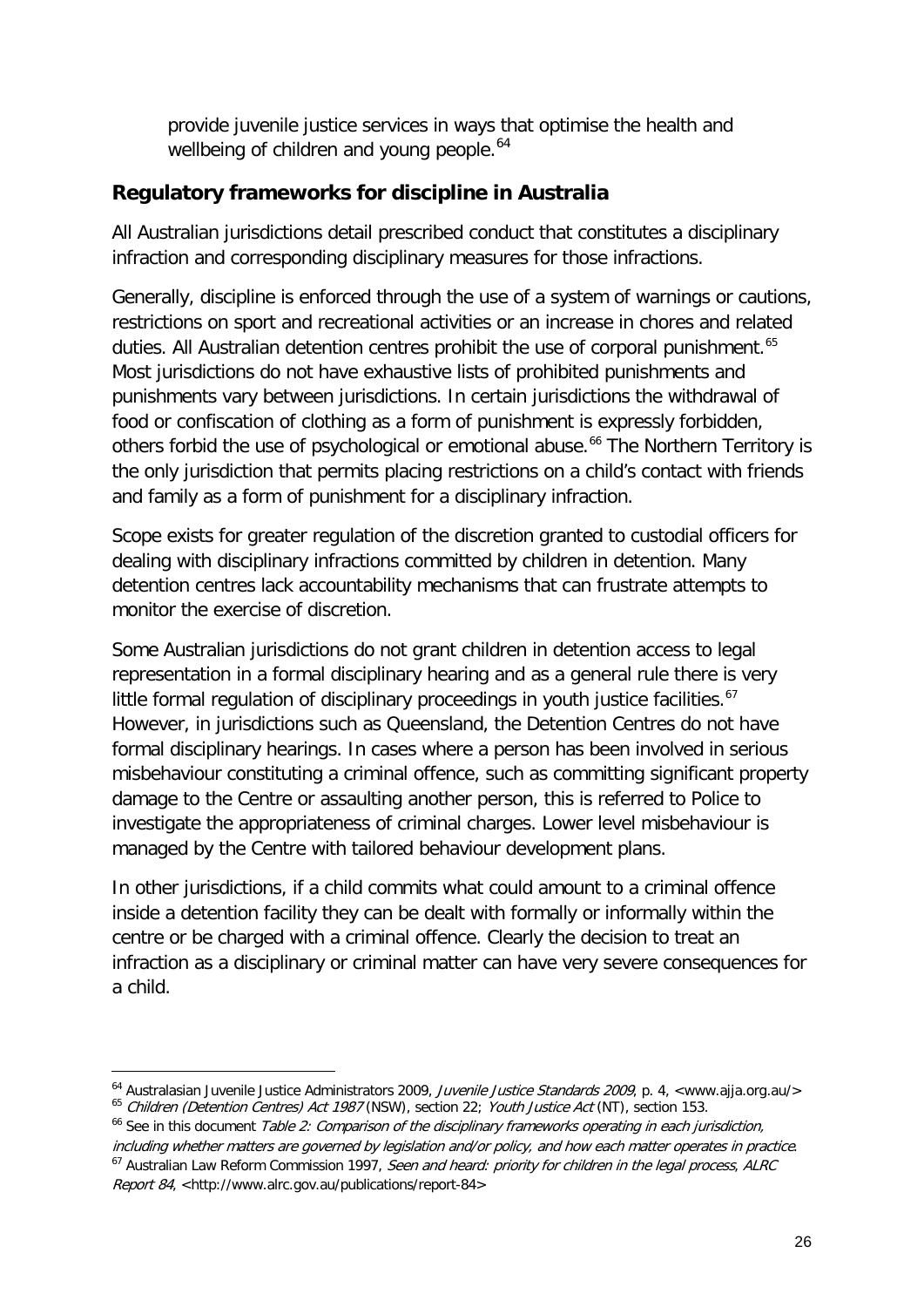#### <span id="page-26-0"></span>**Human rights guidance for the use of discipline**

- 1. The juvenile justice system should uphold the rights and safety and promote the physical and mental well-being of juveniles.
- 2. Legislation or regulations adopted by the competent administrative authority should establish norms concerning the following, taking full account of the fundamental characteristics, needs and rights of juveniles:
	- a. Conduct constituting a disciplinary offence;
	- b. Type and duration of disciplinary sanctions that may be inflicted;
	- c. The authority competent to impose such sanctions;
	- d. The authority competent to consider appeals.
- 3. A report of misconduct should be presented promptly to the competent authority, which should decide on it without undue delay. The competent authority should conduct a thorough examination of the case.
- 4. No juvenile should be disciplinarily sanctioned except in strict accordance with the terms of the law and regulations in force. No juvenile should be sanctioned unless he or she has been informed of the alleged infraction in a manner appropriate to the full understanding of the juvenile, and given a proper opportunity of presenting his or her defence, including the right of appeal to a competent impartial authority. Complete records should be kept of all disciplinary proceedings.
- 5. No juveniles should be responsible for disciplinary functions except in the supervision of specified social, educational or sports activities or in self-government programmes.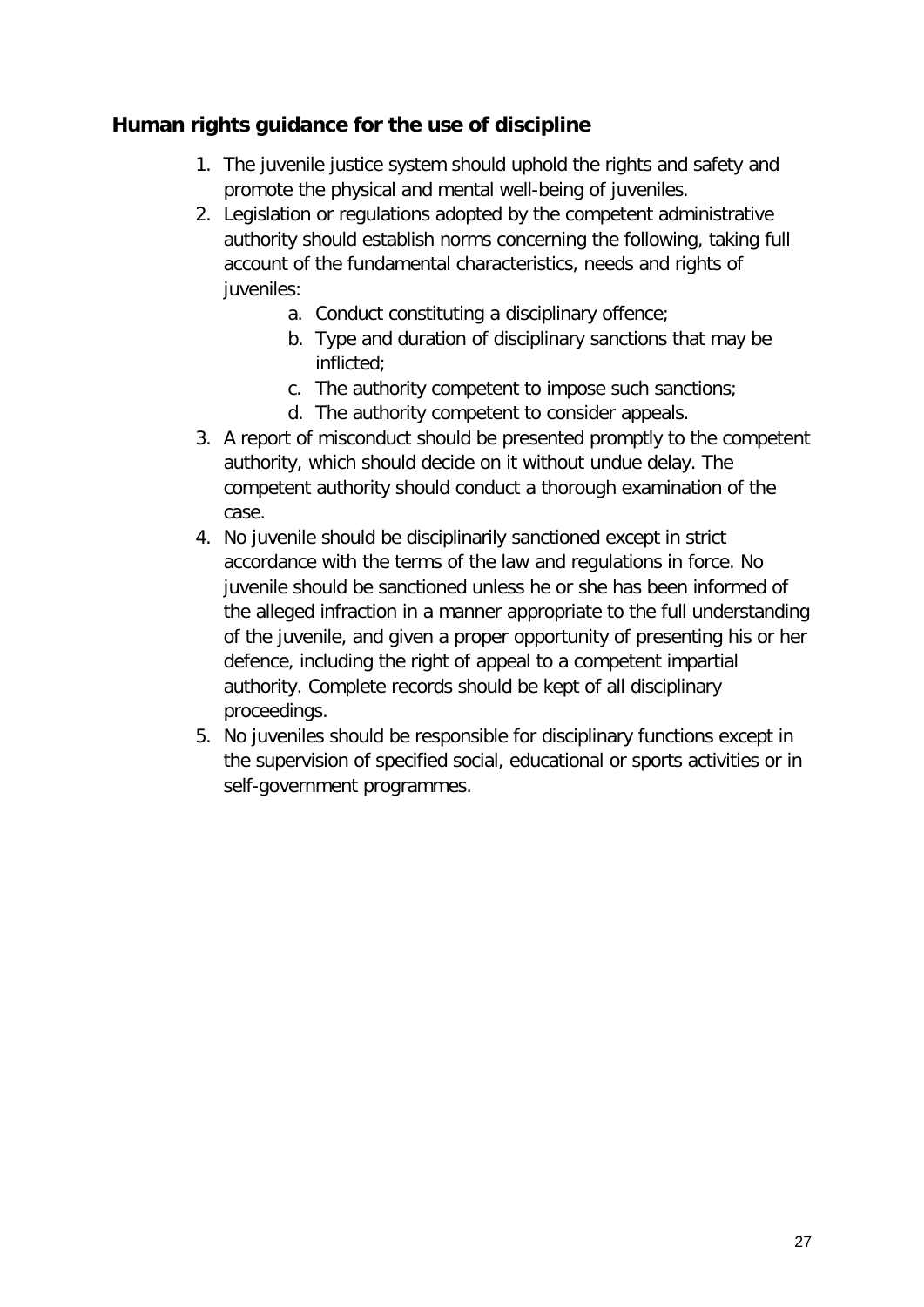#### **Table 2: Comparison of regulatory frameworks for discipline**

A comparison of the disciplinary frameworks operating in each jurisdiction, including whether matters are governed by legislation and/or policy, and how each matter operates in practice.

<span id="page-27-0"></span>

| <b>Jurisdiction</b> | <b>Matter</b>              | Legislation                                                    | <b>Policy</b> | <b>Practice</b>                                                                                                                                                                                                                                           |
|---------------------|----------------------------|----------------------------------------------------------------|---------------|-----------------------------------------------------------------------------------------------------------------------------------------------------------------------------------------------------------------------------------------------------------|
| <b>ACT</b>          | Disciplinary<br>philosophy | Chapter 8.1, Children and Young<br>People Act 2008 (ACT)       | Yes           | The legislation requires Bimberi to establish a behaviour management<br>framework for managing minor behaviour breaches. Bimberi policies and<br>procedures govern the creation and use of behaviour management plans.                                    |
|                     | Rules about<br>procedures  | Chapter 8.1, Children and Young<br>People Act 2008 (ACT)       | Yes           | The legislation defines a 'behaviour breach' and establishes procedures for<br>investigating the allegation and deciding how to respond e.g. warning,<br>withdrawal of privileges, charging young people with a behaviour breach or<br>criminal charges.  |
|                     | Procedural<br>fairness     | Chapter 8.1 Children and Young<br>People Act 2008 (ACT)        | Yes           | The legislation requires procedural fairness, and provides for internal review<br>and external review if a young person wishes to appeal a decision.                                                                                                      |
|                     | Prohibited<br>measures     | s.141 and Chpt 8.1 Children and<br>Young People Act 2008 (ACT) | Yes           | Disciplinary proceedings cannot result in removing access to basic living<br>conditions.                                                                                                                                                                  |
|                     | Denial of<br>contact       | s.141 and Chpt 8.1 Children and<br>Young People Act 2008 (ACT) | Yes           | Contact is guaranteed under the legislation.                                                                                                                                                                                                              |
|                     | Denial of food             | 141 and Chpt 8.1, Children and<br>Young People Act 2008 (ACT)  | Yes           | Food is guaranteed under the legislation.                                                                                                                                                                                                                 |
| <b>NT</b>           | Disciplinary<br>philosophy | s.153, Youth Justice Act (NT)                                  | Yes           | Token system is used to reward positive behaviour and punish poor<br>behaviour. There is some use of individual management plans. Intensive<br>behavioural plans can be used. This can include security review, restricted<br>privileges and segregation. |
|                     | Rules about<br>procedures  | No                                                             | Yes           | There is a classification system that provided for different levels of benefits<br>and restrictions.                                                                                                                                                      |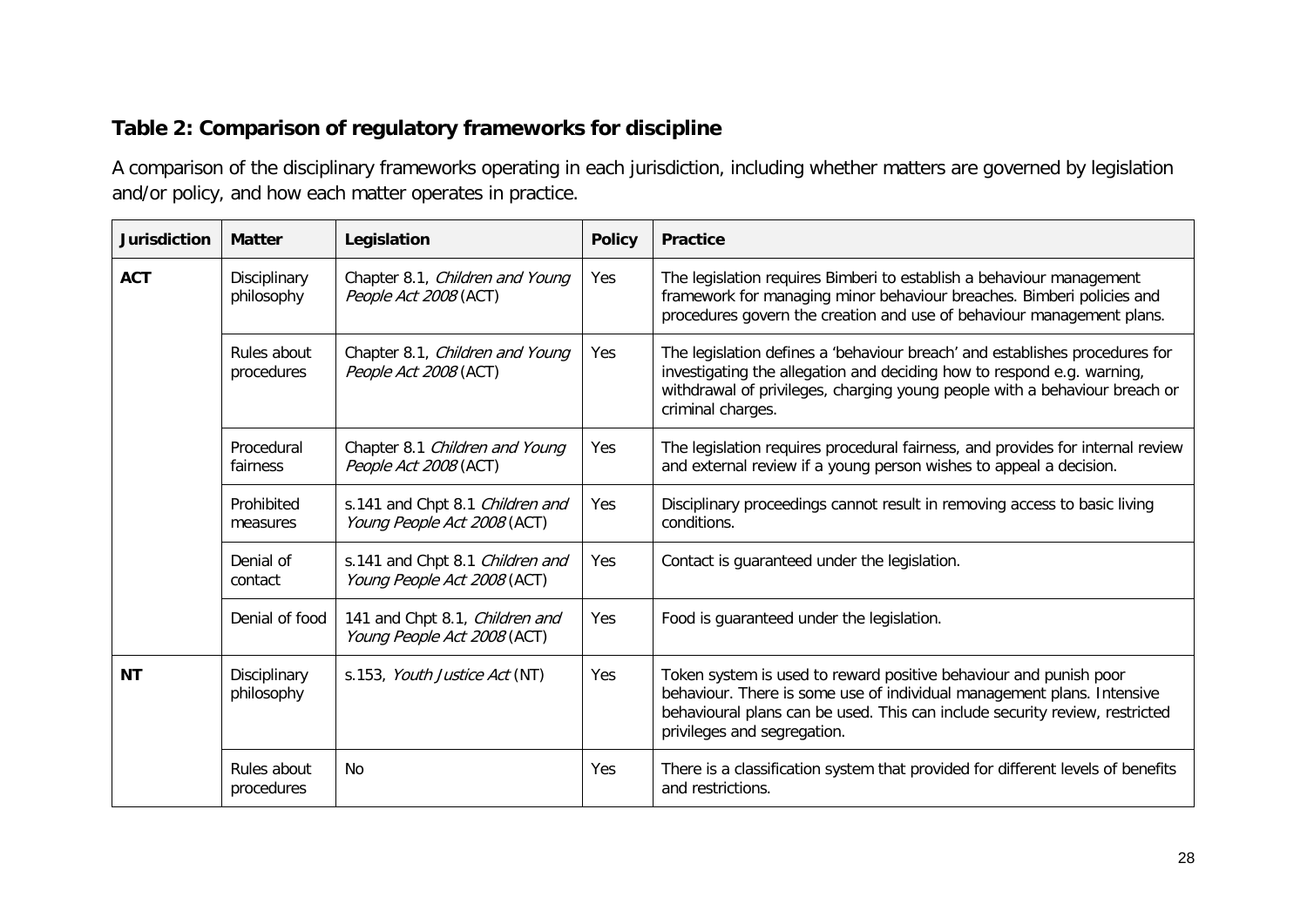| <b>Jurisdiction</b> | <b>Matter</b>              | Legislation                                               | <b>Policy</b> | <b>Practice</b>                                                                                                                                                                                                                                                                                                                                                                                                                                                                                                                                                                                                                                                                                             |
|---------------------|----------------------------|-----------------------------------------------------------|---------------|-------------------------------------------------------------------------------------------------------------------------------------------------------------------------------------------------------------------------------------------------------------------------------------------------------------------------------------------------------------------------------------------------------------------------------------------------------------------------------------------------------------------------------------------------------------------------------------------------------------------------------------------------------------------------------------------------------------|
| NT (cont.)          | Procedural<br>fairness     | <b>No</b>                                                 | Yes           | Classification committee determines the levels of benefits/restrictions.<br>However it is unused, instead decisions are made by caseworkers of the<br>superintendent.                                                                                                                                                                                                                                                                                                                                                                                                                                                                                                                                       |
|                     | Prohibited<br>measures     | s. 153(3), Youth Justice Act (NT)                         | No            | Prohibited by legislation-striking, shaking, any physical violence, enforced<br>dosing of medicine or drugs, compulsion to remain fatigued or constraining<br>position of handcuffing.                                                                                                                                                                                                                                                                                                                                                                                                                                                                                                                      |
|                     | Denial of<br>contact       | <b>No</b>                                                 | Yes           | Contact can be restricted up to one phone call a week to immediate family.                                                                                                                                                                                                                                                                                                                                                                                                                                                                                                                                                                                                                                  |
|                     | Denial of food             |                                                           |               |                                                                                                                                                                                                                                                                                                                                                                                                                                                                                                                                                                                                                                                                                                             |
| <b>NSW</b>          | Prohibited<br>measures     | s. 22, Children (Detention<br>Centres) Act (NSW) 1987     |               | Children shall not be punished by being: struck, cuffed, shaken, or<br>subjected to any other form of physical violence; dosed with medicine or<br>any other substance; compelled to hold their self in a constrained or<br>fatiguing position; deprived of food or drink; denied the right to read or<br>write letters or to make or receive telephone calls; subjected to treatment<br>of a kind that could reasonably be expected to be detrimental to their<br>physical, psychological or emotional well-being; subjected to treatment of a<br>kind that is cruel, inhuman or degrading; segregated in a manner contrary<br>to the legislation; or subjected to treatment forbidden by the regulations. |
|                     | Denial of<br>contact       | s. 22, Children (Detention<br>Centres) Act (NSW) 1987     |               | Prohibited.                                                                                                                                                                                                                                                                                                                                                                                                                                                                                                                                                                                                                                                                                                 |
|                     | Denial of food             | s. 22, Children (Detention<br>Centres) Act (NSW) 1987     |               | Prohibited.                                                                                                                                                                                                                                                                                                                                                                                                                                                                                                                                                                                                                                                                                                 |
| <b>QLD</b>          | Disciplinary<br>philosophy | Part 4 Division 3, Youth Justice<br>Regulation 2003 (QLD) | Yes           | Chief Executive must establish behaviour management practices. On entry<br>to the facility young person is provided with written notice of acceptable<br>standards of behaviour. This information must also be explained orally.                                                                                                                                                                                                                                                                                                                                                                                                                                                                            |
|                     | Rules about                | Part 4 Division 3, Youth Justice                          | Yes           | Legislation states Chief Executive must manage behaviour in a way that                                                                                                                                                                                                                                                                                                                                                                                                                                                                                                                                                                                                                                      |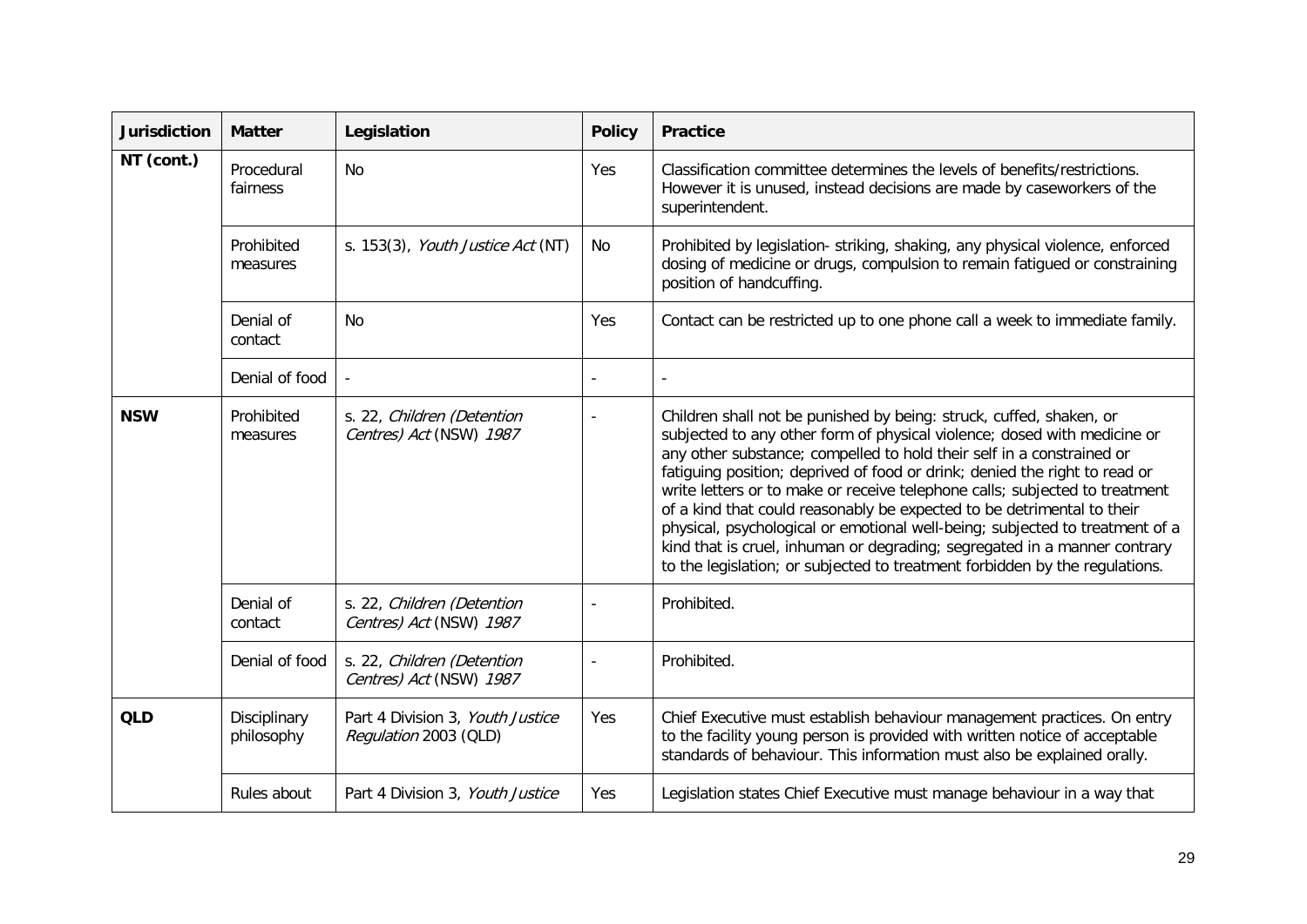| <b>Jurisdiction</b> | <b>Matter</b>          | Legislation                                                                    | <b>Policy</b>            | <b>Practice</b>                                                                                                                                                                                                                                                                                                                                                                                                           |
|---------------------|------------------------|--------------------------------------------------------------------------------|--------------------------|---------------------------------------------------------------------------------------------------------------------------------------------------------------------------------------------------------------------------------------------------------------------------------------------------------------------------------------------------------------------------------------------------------------------------|
| QLD (cont.)         | procedures             | Regulation 2003 (QLD)                                                          |                          | respects the child's dignity and has regard to the nature of the<br>misbehaviour and the child's age and maturity and the child's cultural<br>background or beliefs.                                                                                                                                                                                                                                                      |
|                     | Procedural<br>fairness | Youth Justice Regulation 2003<br>(OLD)                                         | Yes                      | Obligations and requirements within the legislation allow a variety of<br>provisions to ensure procedural fairness.                                                                                                                                                                                                                                                                                                       |
|                     | Prohibited<br>measures | Part 4 Division 3, Youth Justice<br>Regulation 2003 (QLD)                      | Yes                      | Under legislation the following are prohibited: corporal punishment, physical<br>contact, an act that involves humiliation, physical abuse, emotional abuse or<br>sustained verbal abuse, or deprivation of sleep, food, or visitors, or<br>withholding letters or other mail, withholding access to a telephone,<br>exclusion from cultural, educational or vocational programs or deprivation of<br>medication.         |
|                     | Denial of<br>contact   | Part 4 Division 3, Youth Justice<br>Regulation 2003 (QLD)                      | No                       | Prohibited under legislation.                                                                                                                                                                                                                                                                                                                                                                                             |
|                     | Denial of food         | Part 4 Division 3, Youth Justice<br>Regulation 2003 (QLD)                      | No                       | Prohibited under legislation.                                                                                                                                                                                                                                                                                                                                                                                             |
| <b>SA</b>           | Prohibited<br>measures | Regulation 7, Family and<br><b>Community Services Regulations</b><br>2009 (SA) | $\overline{\phantom{a}}$ | The following punishments are prohibited in SA detention centres: corporal<br>punishment of any form, isolation, psychological pressure or emotional<br>abuse, deprivation of medical attention, basic food or drink, clothing or any<br>other essential item, deprivation of sleep, unjustified deprivation of contact<br>with persons outside the centre or any other treatment that is cruel,<br>inhuman or degrading. |
|                     | Denial of<br>contact   | Regulation 7, Family and<br><b>Community Services Regulations</b><br>2009 (SA) | ÷,                       | Prohibited.                                                                                                                                                                                                                                                                                                                                                                                                               |
|                     | Denial of food         | Regulation 7, Family and<br><b>Community Services Regulations</b><br>2009 (SA) |                          | Prohibited.                                                                                                                                                                                                                                                                                                                                                                                                               |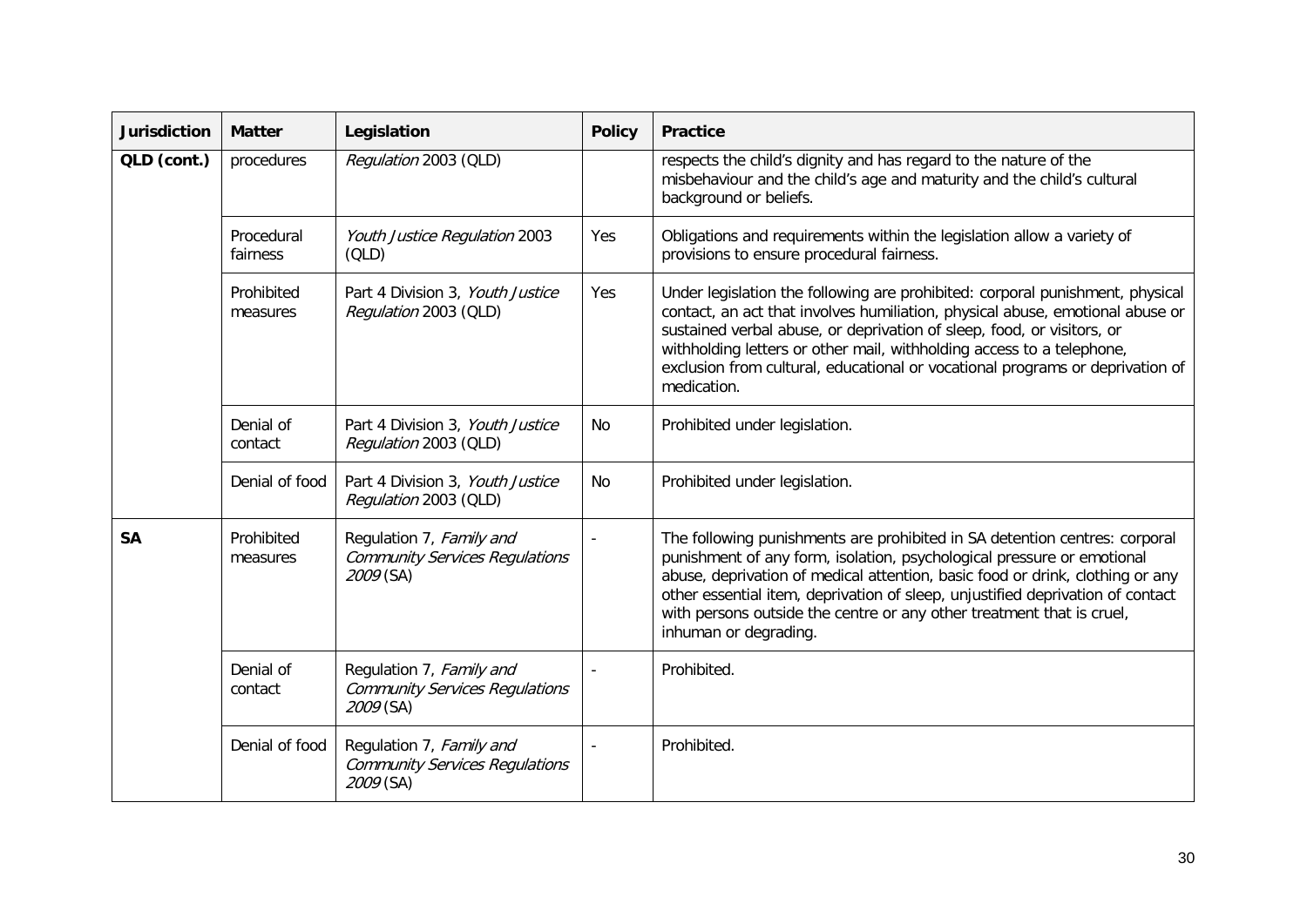| <b>Jurisdiction</b> | <b>Matter</b>                         | Legislation                                                                                                         | <b>Policy</b> | <b>Practice</b>                                                                                                                                                                                                                                                                                                                                                                                                                                                                                                                                                                                                                 |
|---------------------|---------------------------------------|---------------------------------------------------------------------------------------------------------------------|---------------|---------------------------------------------------------------------------------------------------------------------------------------------------------------------------------------------------------------------------------------------------------------------------------------------------------------------------------------------------------------------------------------------------------------------------------------------------------------------------------------------------------------------------------------------------------------------------------------------------------------------------------|
| <b>TAS</b>          | Disciplinary<br>philosophy            | Detention Offences Division 5<br>Part 6, Youth Justices Act 1997<br>(TAS)                                           | Yes           | The Secretary is responsible for dealing with behaviour. There is a<br>Behaviour Development System to encourage positive behaviours through<br>incentives.                                                                                                                                                                                                                                                                                                                                                                                                                                                                     |
|                     | Rules about<br>procedures             | Division 5 Part 6, Youth Justice<br>Act 1997 (TAS)                                                                  | Yes           | The legislation sets out what will amount to a 'detention offence' and the<br>options available to the Secretary.                                                                                                                                                                                                                                                                                                                                                                                                                                                                                                               |
|                     | Procedural<br>fairness                | s. 137, Youth Justice Act 1997<br>(TAS)<br>s. 79(1), Children Young Persons<br>and Their Families Act 1997<br>(TAS) | Yes           | An appeal against a Behavioural Development System assessment may be<br>made; complaints on any matter can be made to the Secretary or to the<br>Ombudsman. Legislation provides that a detainee, or a family member may<br>complain to the Secretary about a matter that affects a detainee and that<br>the Commissioner for Children may act as an advocate for a detained young<br>person.                                                                                                                                                                                                                                   |
|                     | Prohibited<br>measures                | S. 132, Youth Justice Act 1997<br>(TAS)                                                                             | Yes           | Isolation may not be used as a punishment; other behaviour is prohibited<br>e.g. corporal punishment, discriminatory treatment, psychological pressure<br>intended to intimidate etc.                                                                                                                                                                                                                                                                                                                                                                                                                                           |
|                     | Denial of<br>contact                  | s. 129 and 135, Youth Justice Act<br>1997 (TAS)                                                                     | Yes           | Denial of contact is not used as a punishment.                                                                                                                                                                                                                                                                                                                                                                                                                                                                                                                                                                                  |
|                     | Denial of food                        | s. 129, Youth Justice Act 1997<br>(TAS)                                                                             | No            | Denial of food is not used as a punishment. The young person can make a<br>complaint under s. 137, or can complaint under s. 129(d) Youth Justice Act<br>1997 (TAS), about the standard of care, accommodation or treatment he or<br>she is receiving in the detention centre.                                                                                                                                                                                                                                                                                                                                                  |
| <b>VIC</b>          | Behaviour<br>management<br>philosophy | No                                                                                                                  | Yes           | Promoting Positive Behaviour' (PPB) is an evidence based behaviour change<br>model to help staff respond effectively to young people's behaviour in<br>custody. Strategies to promote positive behaviour range from providing<br>support to individual young people, to applying broader initiatives in the unit<br>and precinct. Staff consider factors related to a young person's past<br>experiences which may contribute to their negative behaviours and provide<br>daily individual feedback to young people. The PPB model emphasises the<br>need for early intervention to prevent an escalation of behaviours and the |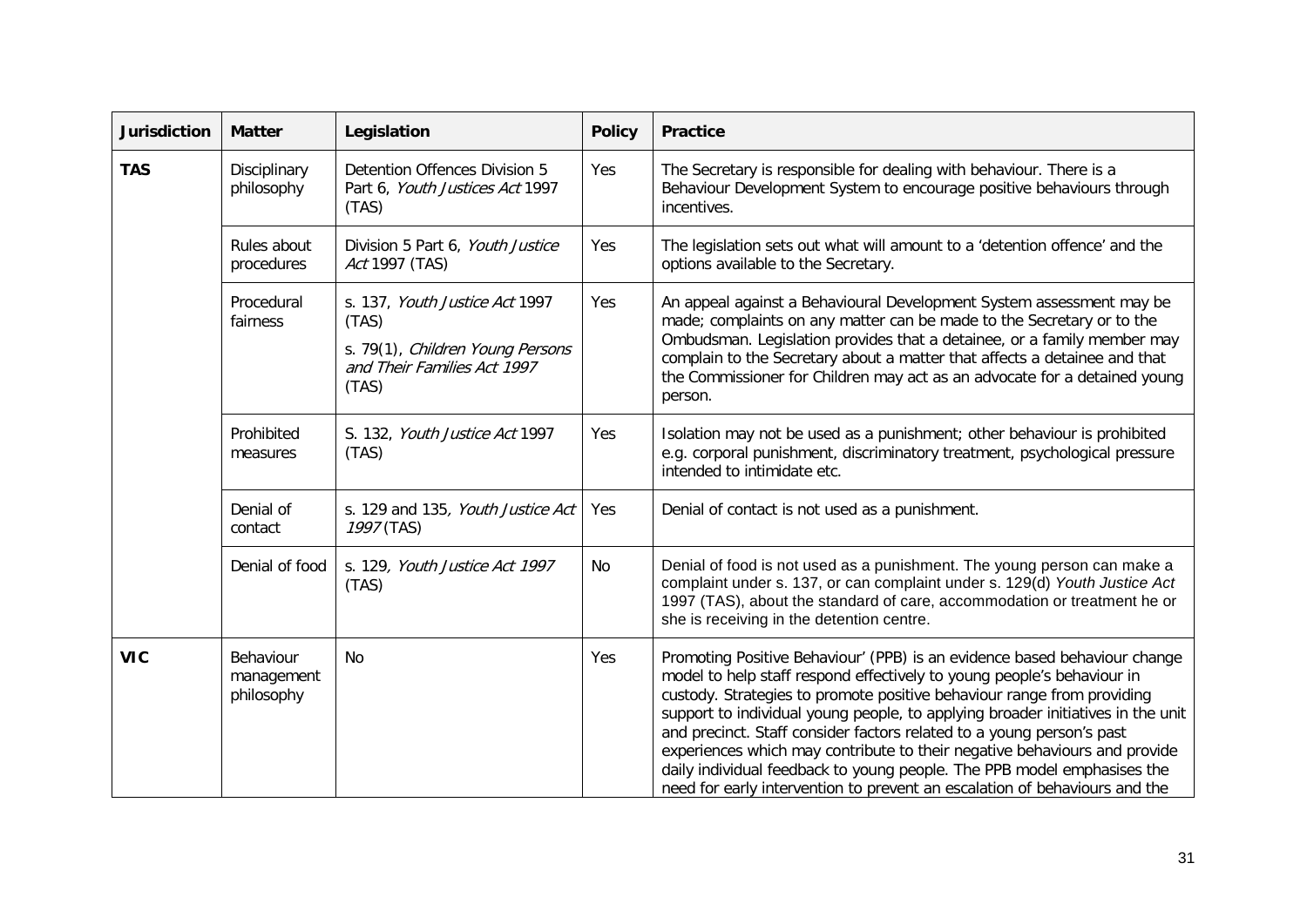| <b>Jurisdiction</b> | <b>Matter</b>             | Legislation                                                            | <b>Policy</b> | <b>Practice</b>                                                                                                                                                                                                                                                                                                                                                                                                                                                                                                                              |
|---------------------|---------------------------|------------------------------------------------------------------------|---------------|----------------------------------------------------------------------------------------------------------------------------------------------------------------------------------------------------------------------------------------------------------------------------------------------------------------------------------------------------------------------------------------------------------------------------------------------------------------------------------------------------------------------------------------------|
| VIC (cont.)         |                           |                                                                        |               | importance of sending clear and consistent messages about what is, and<br>what is not, allowed in the unit.                                                                                                                                                                                                                                                                                                                                                                                                                                  |
|                     | Rules about<br>procedures | No                                                                     | Yes           | The Youth Justice Custodial Practice manual chapter, Responding to<br>challenging behaviour, contains a number of procedures which govern the<br>manner in which staff may respond to negative and dangerous behaviours<br>from young people.                                                                                                                                                                                                                                                                                                |
|                     |                           |                                                                        |               | When implementing disciplinary actions, staff are guided by the Promoting<br>Positive Behaviour framework which provides that punitive or reactive<br>responses to problematic behaviours does not produce long term<br>behavioural change and may in fact have unintended consequences, such<br>as escalating an incident or reinforcing unwanted behaviours.                                                                                                                                                                               |
|                     |                           |                                                                        |               | Any interventions in response to negative behaviours must be immediate<br>and time limited, recorded clearly in case notes and communicated to other<br>staff.                                                                                                                                                                                                                                                                                                                                                                               |
|                     |                           |                                                                        |               | Consequences for negative behaviours may include time out, completing a<br>thinking report and a negative impact on the young person's daily grade<br>$(PPB)$ .                                                                                                                                                                                                                                                                                                                                                                              |
|                     |                           |                                                                        |               | Fining young people for poor behaviour does not contribute to behaviour<br>change, is only to be a consequence of last resort and can only be used in<br>response to serious property damage.                                                                                                                                                                                                                                                                                                                                                |
|                     |                           |                                                                        |               | Any disciplinary action taken cannot infringe on young people's basic<br>entitlements and the use of restrictive practices as a punishment is strictly<br>prohibited under the Children Youth and Families Act 2005 (Vic).                                                                                                                                                                                                                                                                                                                   |
|                     | Procedural<br>fairness    | s. $482(2)(e)$ , <i>Children, Youth and</i><br>Families Act 2005 (VIC) | Yes           | Young people in custodial precincts in Victoria are entitled to complain to<br>the Secretary of the Department of Health and Human Services or the<br>Ombudsman about the standard of care, accommodation or treatment<br>which they are receiving. Young people are advised of their rights during<br>the admission process and all young people receive a booklet, What I need<br>to know, which contains relevant contact details. The phone number for the<br>Ombudsman is clearly displayed in each unit. In addition, young people can |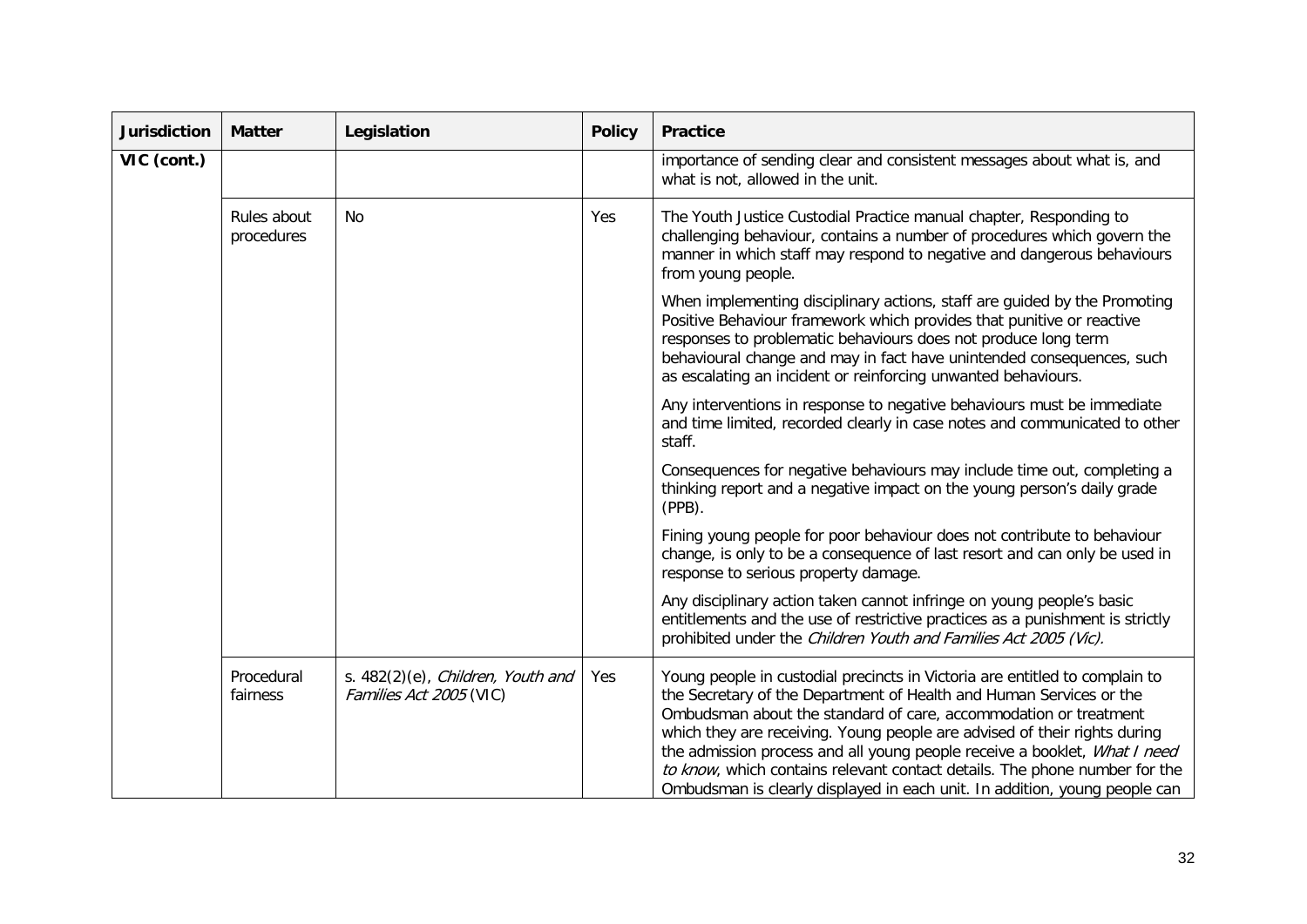| <b>Jurisdiction</b> | <b>Matter</b>          | Legislation                                            | <b>Policy</b> | <b>Practice</b>                                                                                                                                                                                                                                                                                                                                                                                                    |
|---------------------|------------------------|--------------------------------------------------------|---------------|--------------------------------------------------------------------------------------------------------------------------------------------------------------------------------------------------------------------------------------------------------------------------------------------------------------------------------------------------------------------------------------------------------------------|
| VIC (cont.)         |                        |                                                        |               | make a complaint to precinct staff or management and can speak with<br>Independent Visitors when they visit the precinct.                                                                                                                                                                                                                                                                                          |
|                     | Prohibited<br>measures | s. 487, Children, Youth and<br>Families Act 2005 (VIC) | Yes           | Strategies for responding to difficult behaviour focus on a preventative<br>approach with natural consequences for actions. The Youth Justice<br>Custodial Practice manual provides staff with examples of appropriate<br>responses to behaviours such as repeated graffiti or property damage.                                                                                                                    |
|                     |                        |                                                        |               | Young people who repeatedly engage in problematic behaviours are placed<br>on individual behaviour management plans which explore the triggers for<br>that young person's behaviour and provide staff with strategies for<br>interventions.                                                                                                                                                                        |
|                     |                        |                                                        |               | Any response to difficult behaviour must not impact on young people's basic<br>entitlements.                                                                                                                                                                                                                                                                                                                       |
|                     |                        |                                                        |               | Staff must not use any form of intervention as a punishment and policy<br>regarding restrictive practices such as isolation or separation includes clear<br>direction to staff that these interventions must only be used to ensure the<br>immediate safety of young people and staff. Safeguards are in place to<br>ensure there is appropriate documentation and oversight around the use of<br>these practices. |
|                     | Denial of<br>contact   |                                                        | Yes           | Contact with the key people in young people's lives is an important part of<br>supporting them in custody and easing their transition back to the<br>community.                                                                                                                                                                                                                                                    |
|                     |                        |                                                        |               | In particular having regular visits allows young people to maintain their<br>connections with family and other significant people, and maximises the<br>support they have available to them, both while in custody, and following<br>release.                                                                                                                                                                      |
|                     |                        |                                                        |               | In the days after admission, each young person and their Key Worker<br>develops a visitor, phone and mail list.                                                                                                                                                                                                                                                                                                    |
|                     |                        |                                                        |               | Staff must confirm the identity of each person on the lists and their<br>relationship to the young person.                                                                                                                                                                                                                                                                                                         |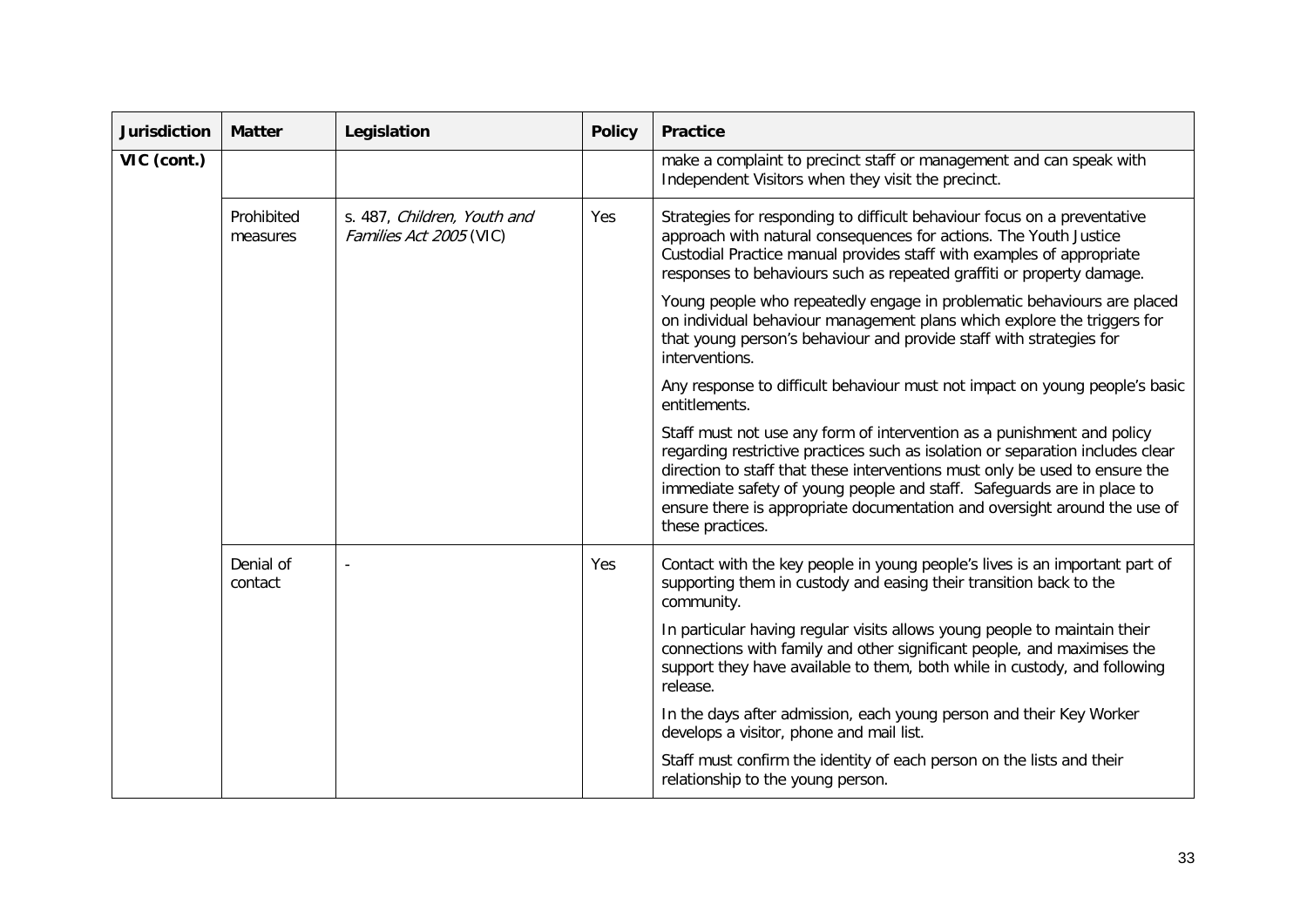| <b>Jurisdiction</b> | <b>Matter</b>  | Legislation | <b>Policy</b> | <b>Practice</b>                                                                                                                                                                                                                                                               |
|---------------------|----------------|-------------|---------------|-------------------------------------------------------------------------------------------------------------------------------------------------------------------------------------------------------------------------------------------------------------------------------|
| VIC (cont.)         |                |             |               | If a young person is under 18, their parents or guardian must be consulted<br>when developing the visitor list.                                                                                                                                                               |
|                     |                |             |               | The young person's child protection and community youth justice workers<br>must also be consulted.                                                                                                                                                                            |
|                     |                |             |               | Co-offenders of the young person and current clients of youth justice are<br>not allowed as visitors unless the Unit Coordinator has given written<br>permission for this to occur.                                                                                           |
|                     |                |             |               | This may be considered if, for example, the co-offender is a sibling or<br>partner of the young person.                                                                                                                                                                       |
|                     |                |             |               | Young people are not permitted to have visits with victims of crimes they<br>have been convicted of unless the victim of crime is also a family member<br>or other significant person connected to that young person and there is no<br>legal restriction preventing contact. |
|                     |                |             |               | Young people on remand may receive daily visitors and visits are held each<br>weekend for those young people serving a custodial sentence.                                                                                                                                    |
|                     |                |             |               | Young people have daily access to the arunta phone system outside of<br>school hours and send and receive mail from approved members of the<br>community.                                                                                                                     |
|                     | Denial of food |             | Yes           | Young people's basic entitlements include the requirement that precincts<br>provide food that is nutritionally adequate, is of consistently high quality,<br>includes options for special dietary needs, and accommodates social and<br>cultural food preferences.            |
|                     |                |             |               | Professional kitchen services deliver well balanced meals twice a day at both<br>youth justice precincts. These meals are prepared on site and the menu<br>changes seasonally.                                                                                                |
|                     |                |             |               | Self-catering facilities are provided - including daily breakfast and<br>occasional special meals - and young people have access to basic foods<br>that enable them to select nutritionally balanced meals.                                                                   |
|                     |                |             |               | Program, unit and education staff also regularly run meal planning or                                                                                                                                                                                                         |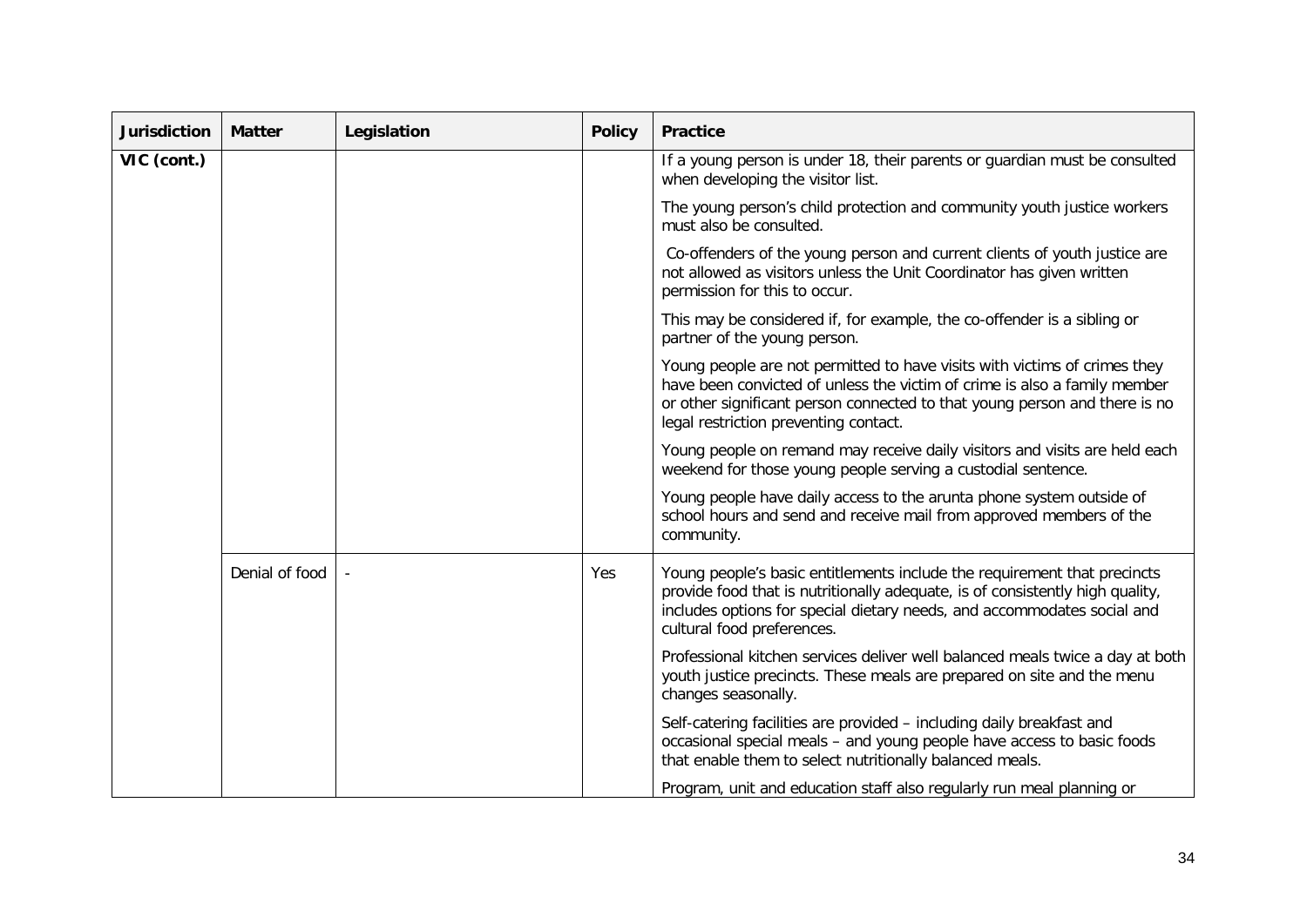| <b>Jurisdiction</b> | <b>Matter</b>              | Legislation                                                                          | <b>Policy</b> | <b>Practice</b>                                                                                                                                                                                                                                                                                                                                                                                                                                                                                                                                              |
|---------------------|----------------------------|--------------------------------------------------------------------------------------|---------------|--------------------------------------------------------------------------------------------------------------------------------------------------------------------------------------------------------------------------------------------------------------------------------------------------------------------------------------------------------------------------------------------------------------------------------------------------------------------------------------------------------------------------------------------------------------|
| VIC (cont.)         |                            |                                                                                      |               | cooking activities with young people.                                                                                                                                                                                                                                                                                                                                                                                                                                                                                                                        |
|                     |                            |                                                                                      |               | During admission, admitting staff ask young people if they have any special<br>dietary requirements, including cultural needs or food allergies. This<br>information is recorded on their file, and notification of special dietary<br>requirements is forwarded to Unit Coordinators, who must ensure these<br>needs are met.                                                                                                                                                                                                                               |
|                     |                            |                                                                                      |               | Health staff conducting the initial health assessment on admission will<br>enquire about food allergies and other special dietary requirements, and a<br>health alert is raised if required.                                                                                                                                                                                                                                                                                                                                                                 |
|                     |                            |                                                                                      |               | Any identified changes to the eating practices of a young person (for<br>example, vomiting, under eating or overeating) must be reported to health<br>staff.                                                                                                                                                                                                                                                                                                                                                                                                 |
| <b>WA</b>           | Disciplinary<br>philosophy | Part 9, Young Offenders Act<br>1994 (WA)                                             | Yes           | The underlying principle of behaviour management techniques is that<br>detainees have a fundamental right to manage their own behaviour.<br>Behaviour management is based on a hierarchical accommodation model of<br>progression and regression. Certain privileges are linked to where the<br>detainee is accommodated, including: social phone calls, recreational<br>equipment, canteen purchases, televisions, radios, computer games etc.<br>Punishment includes: cautions, counselling, loss of privileges, additional<br>work, cell confinement etc. |
|                     | Rules about<br>procedures  | Part 9, Young Offenders Act<br>1994 (WA)<br>Young Offenders Regulations<br>1995 (WA) | Yes           | Detention offences must be recorded in writing and must contain details<br>such as date, time, and place, circumstances of alleged offence and<br>description of consequences. The detainee must be provided with a copy<br>and notice of the hearing.                                                                                                                                                                                                                                                                                                       |
|                     | Procedural<br>fairness     | Part 9, Young Offenders Act<br>1994 (WA)<br>Young Offenders Regulations<br>1995 (WA) | Yes           | At a hearing for a detention offence a young person is not permitted to be<br>represented by a legal practitioner but can be represented by another<br>suitable person as well as a responsible adult.                                                                                                                                                                                                                                                                                                                                                       |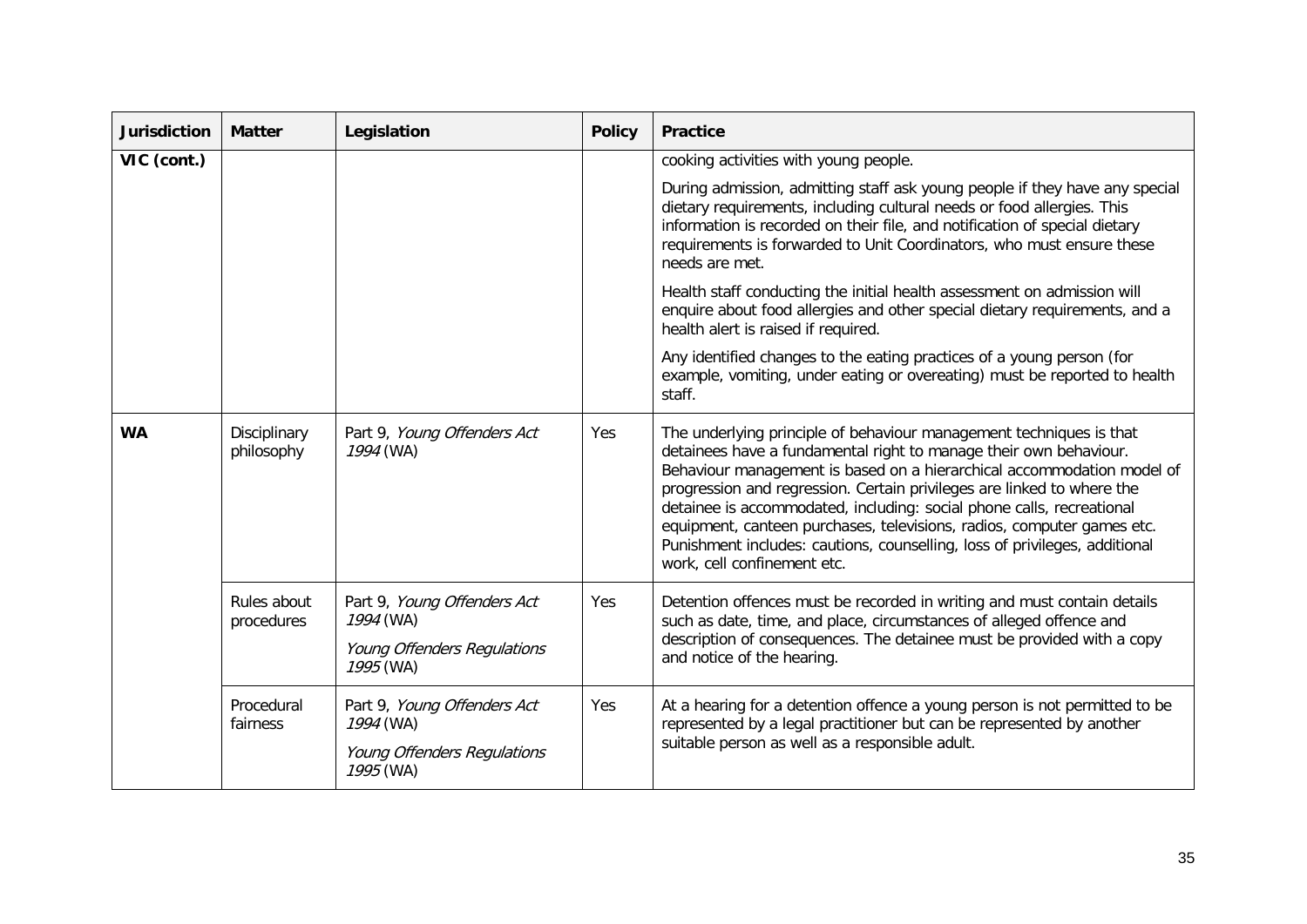| <b>Jurisdiction</b> | <b>Matter</b>          | Legislation | <b>Policy</b> | <b>Practice</b>                                                                                                                                                                                                                                                                                                             |
|---------------------|------------------------|-------------|---------------|-----------------------------------------------------------------------------------------------------------------------------------------------------------------------------------------------------------------------------------------------------------------------------------------------------------------------------|
| WA (cont.)          | Prohibited<br>measures | <b>No</b>   | Yes           | The following disciplinary measures are prohibited: Corporal punishment;<br>physical contact involving undue physical force; physical restraint holds and<br>the use of pressure points; pain compliance; undue psychological pressure,<br>verbal abuse, denigration; sparring, threats.                                    |
|                     | Denial of<br>contact   | <b>No</b>   | <b>Yes</b>    | Denial of contact with family is permitted. Contact visits can be removed by<br>the Superintendent, the Assistant Superintendent or the Shift Manager.<br>Visits can be removed due to unacceptable behaviour, contraband, drug<br>possession etc. Bans are typically for 2 weeks but can be 4 weeks if drugs<br>are found. |
|                     | Denial of food         | No.         | Yes           | Food is guaranteed if the young person is placed in compliance. While<br>denial of food is not specifically prohibited as a punishment, the Department<br>of Corrective Services advised that Banksia Hill does not restrict food to<br>young people under any circumstances.                                               |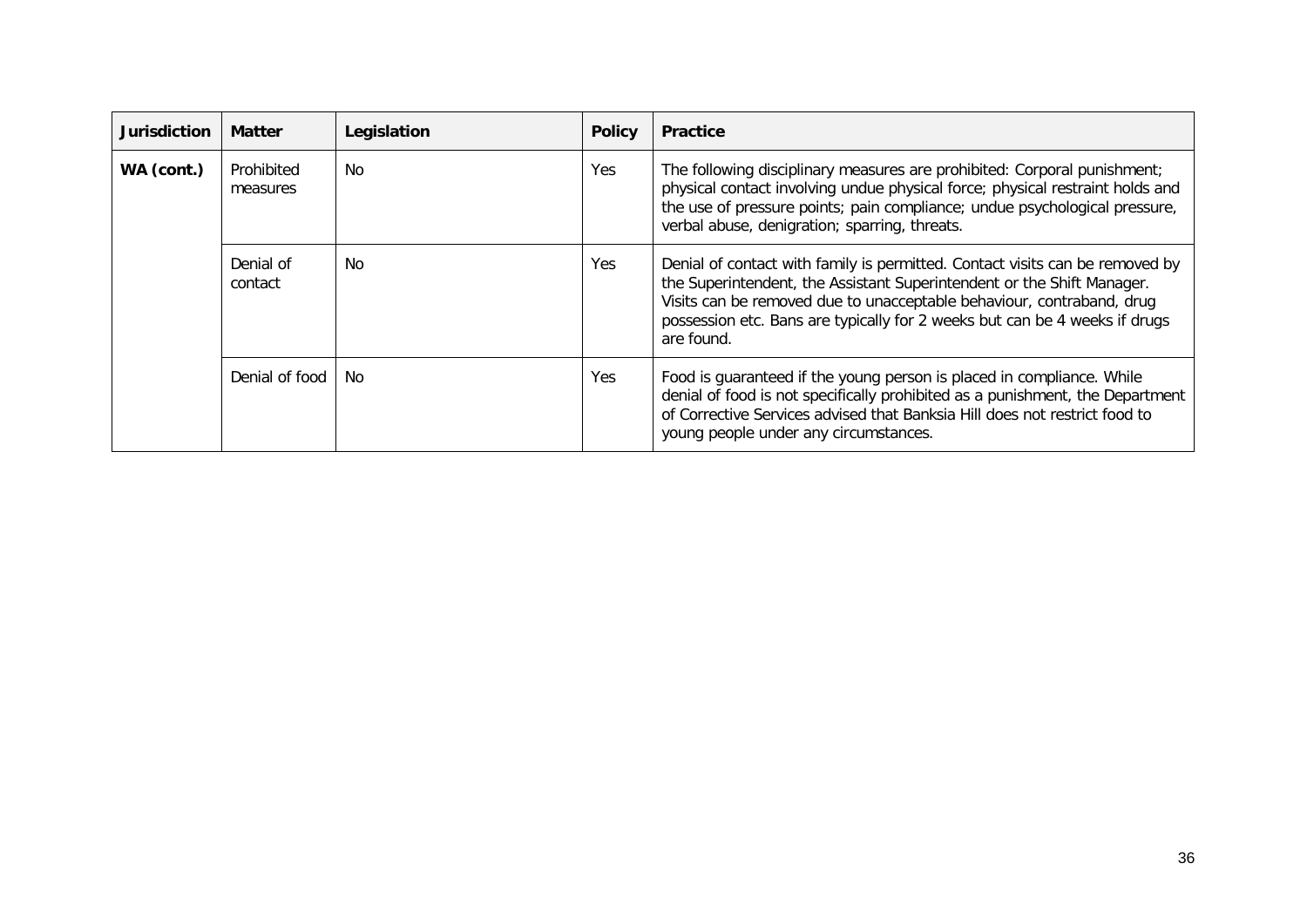# **Use of restraint**

Restraint is the use of physical force, a mechanical device or a chemical to render a child immobile in order to restrict their freedom of movement. Certain researchers define "physical" restraint as including "holding" to restrict movement<sup>[68](#page-25-0)</sup> while others consider that holding will only become "restraint" after a certain period of time has elapsed.<sup>[69](#page-36-0)</sup>

Most Australian jurisdictions do not provide a clear legislative definition of restraint however policy and procedure documents provide some guidance. For example, policy in Queensland defines mechanical restraints as "actual restraint equipment such as handcuffs"<sup>[70](#page-36-1)</sup> while the Northern Territory refers to "handcuffs or similar devices".[71](#page-36-2) The ACT provides a broad definition of restraint by stating that it "may include body contact, handcuffs, restraint jackets and other restraining devices".<sup>[72](#page-36-3)</sup> For the purposes of this paper physical restraint of this type will be discussed as a "use of force", including holding, while "restraints" will refer specifically to instruments of restraint, or mechanical restraints, such as handcuffs and straitjackets.

The merits of using restraint on children at all are contested. Opponents of the use of restraint on children in any circumstance argue that it is counter-productive to the extent that it reinforces aggressive behaviour and is too often used inappropriately as a measure of convenience.<sup>[73](#page-36-4)</sup> However others maintain that restraint is a legitimate tool necessary to protect staff and other detainees from aggressive or destructive behaviour.<sup>[74](#page-36-5)</sup> It is also argued that while physically restraining children may cause anxiety and discomfort it is in some instances more dangerous for the child not to be restrained.[75](#page-36-6)

<sup>&</sup>lt;sup>68</sup> Davidson J, McCullough D, Steckley L & Warren T 2005, *Holding Safely: A Guide for Residential Child Care* Practitioners and Managers about Physically Restraining Children and Young People, Scottish Institute for Residential Care, Glasgow, Scotland.

<span id="page-36-0"></span><sup>&</sup>lt;sup>69</sup> Swett C, Michaels A S & Cole J O 1989, Effects of a state law on rates of restraint on a child and adolescent unit, Bulletin of American Academy of Psychiatric Law, 17, 165-169.

<span id="page-36-1"></span><sup>&</sup>lt;sup>70</sup> Queensland Government Department of Justice and Attorney-General 2013, Policy: Youth detention – Use of mechanical restraints YD-3-7, Department of Justice and Attorney General, Brisbane, Australia, p. 3.

<span id="page-36-2"></span> $71$  Youth Justice Act (NT), section 155.

<span id="page-36-3"></span><sup>&</sup>lt;sup>72</sup> Children and Young People Act 2008 (ACT), section 226.

<span id="page-36-4"></span><sup>&</sup>lt;sup>73</sup> Kennedy S S & Mohr W K 2001, A Prolegomenon on Restraint of Children: Implicating Constitutional Rights. American Journal of Orthopsychiatry, 77 (1), 26-37.

<span id="page-36-5"></span> $74$  Day A & Daffern M 2009, Inquiry into the Policy and Practice in the Use of Physical Restraint in South Australian Residential Facilities for Children and Young People, Guardian for Children and Young People, Adelaide, Australia.

<span id="page-36-6"></span><sup>&</sup>lt;sup>75</sup> Davidson J, McCullough D, Steckley L & Warren T 2005, *Holding Safely: A Guide for Residential Child Care* Practitioners and Managers about Physically Restraining Children and Young People, Scottish Institute of Residential Child Care, Glasgow, Scotland.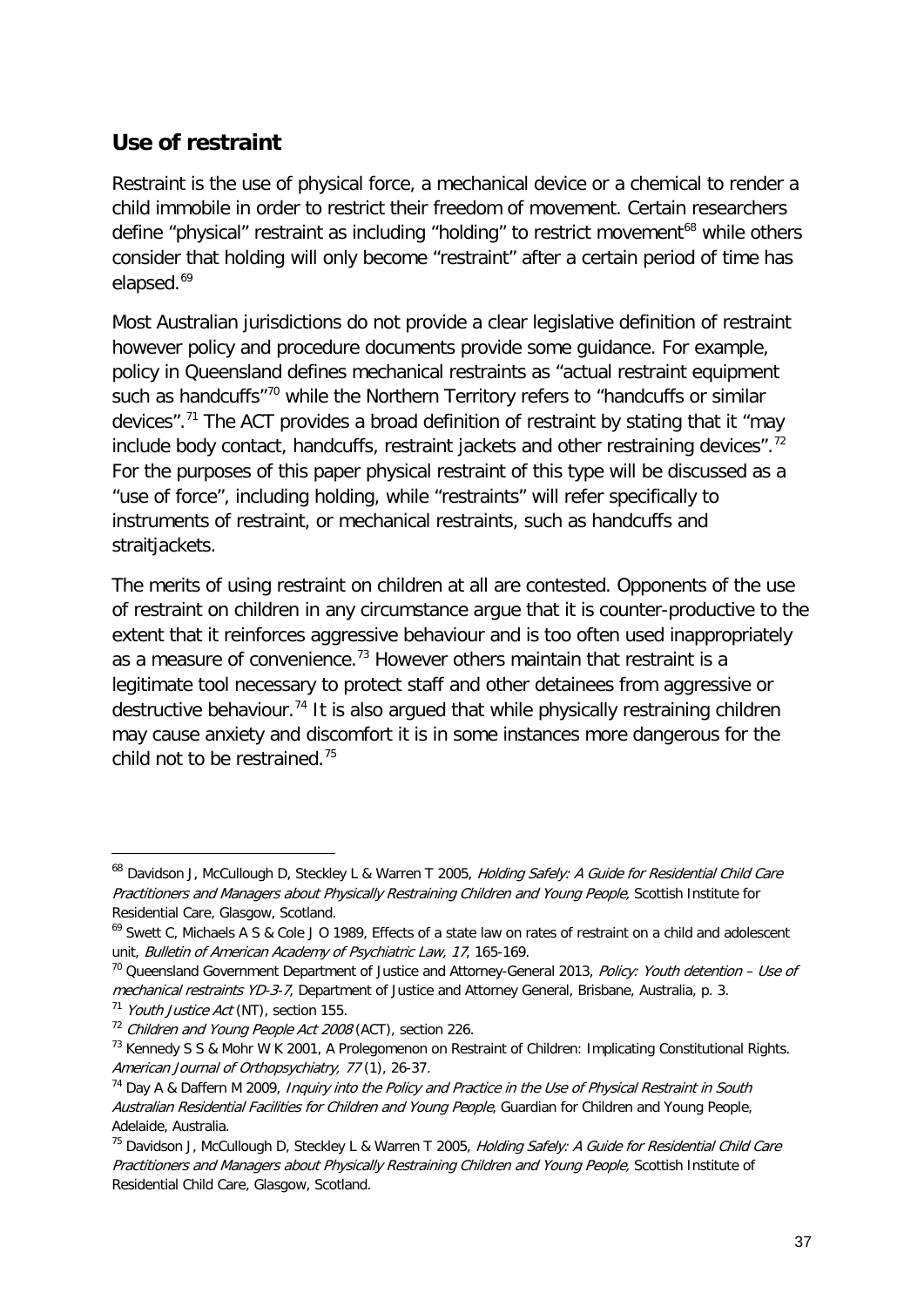The types of situations that warrant a use of force or restraint vary between jurisdictions however there is a general consensus that restraint should be avoided if possible. Rates of restraint can be reduced with the adoption of preventive strategies. For example, in some jurisdictions training for detention centre staff includes modules on youth work, trauma informed practice, mental health issues, and conflict de-escalation strategies.

All jurisdictions permit the use of mechanical restraints in limited circumstances; generally this includes restraining children when being escorted to and from the detention facility. In certain jurisdictions the practice is also to use handcuffs or flexicuffs when escorting a child within a facility.<sup>[76](#page-36-3)</sup> While the phrase "last resort" is employed in a range of policy documents and legislative instruments to restrict the use of force it is not always clear when this applies to mechanical restraints and it does not appear to be a uniformly understood phrase. However, Victorian practice, for example, dictates that handcuffs are only to be used in situations where there is an immediate and serious threat to safety or security and can only be used by staff specifically trained in their use.<sup>[77](#page-37-0)</sup> Further, they are to be used for the shortest conceivable time and removed at the earliest point possible.<sup>[78](#page-37-1)</sup> This is similar to Queensland's practice which authorises the use of restraints within a detention facility only if it is reasonably likely the child will attempt to escape, seriously harm themselves or others or seriously disrupt the order and security of the centre. Queensland legislation clearly stipulates that all reasonable steps must be taken to use restraints in a way that respects the child's dignity and for a period no longer than reasonably necessary.<sup>[79](#page-37-2)</sup>

International standards strongly discourage the use of instruments of restraint in youth justice facilities. The Havana Rules hold that they can "only be used in exceptional cases, where all other control methods have been exhausted and failed, and only as explicitly authorized and specified by law and regulation. They should not cause humiliation or degradation, and should be used restrictively and only for the shortest possible period of time."<sup>[80](#page-37-3)</sup> The AJJA Standards draw on this provision to set out a minimum requirement in very similar terms.<sup>[81](#page-37-4)</sup>

<span id="page-37-5"></span>This rule can be found in various forms in domestic legislation regulating the administration of youth justice facilities. Section 11D of the Young Offenders Act 1994 (WA) provides that restraints may be used in circumstances where they are

<sup>&</sup>lt;sup>76</sup> See below for a discussion of this practice in Western Australia and the Australian Capital Territory.

<span id="page-37-0"></span><sup>77</sup> Victorian Youth Justice Custodial Practice Manual, Department of Health and Human Services, Victoria. (Intranet access only)

<span id="page-37-1"></span> $78$  Ibid.

<span id="page-37-3"></span><span id="page-37-2"></span><sup>&</sup>lt;sup>79</sup> Youth Justice Regulation 2003 (Qld), Part 4, Division 4.<br><sup>80</sup> United Nations General Assembly 1990, *United Nations Rules for the Protection of Juveniles Deprived of their* Liberty, Rule 64, p. 8, <http://www.un.org/documents/ga/res/45/a45r113.htm>

<span id="page-37-4"></span><sup>81</sup> Australasian Juvenile Justice Administrators 2009, Juvenile Justice Standards 2009, Standard 9.4, p. 10, <www.ajja.org.au/>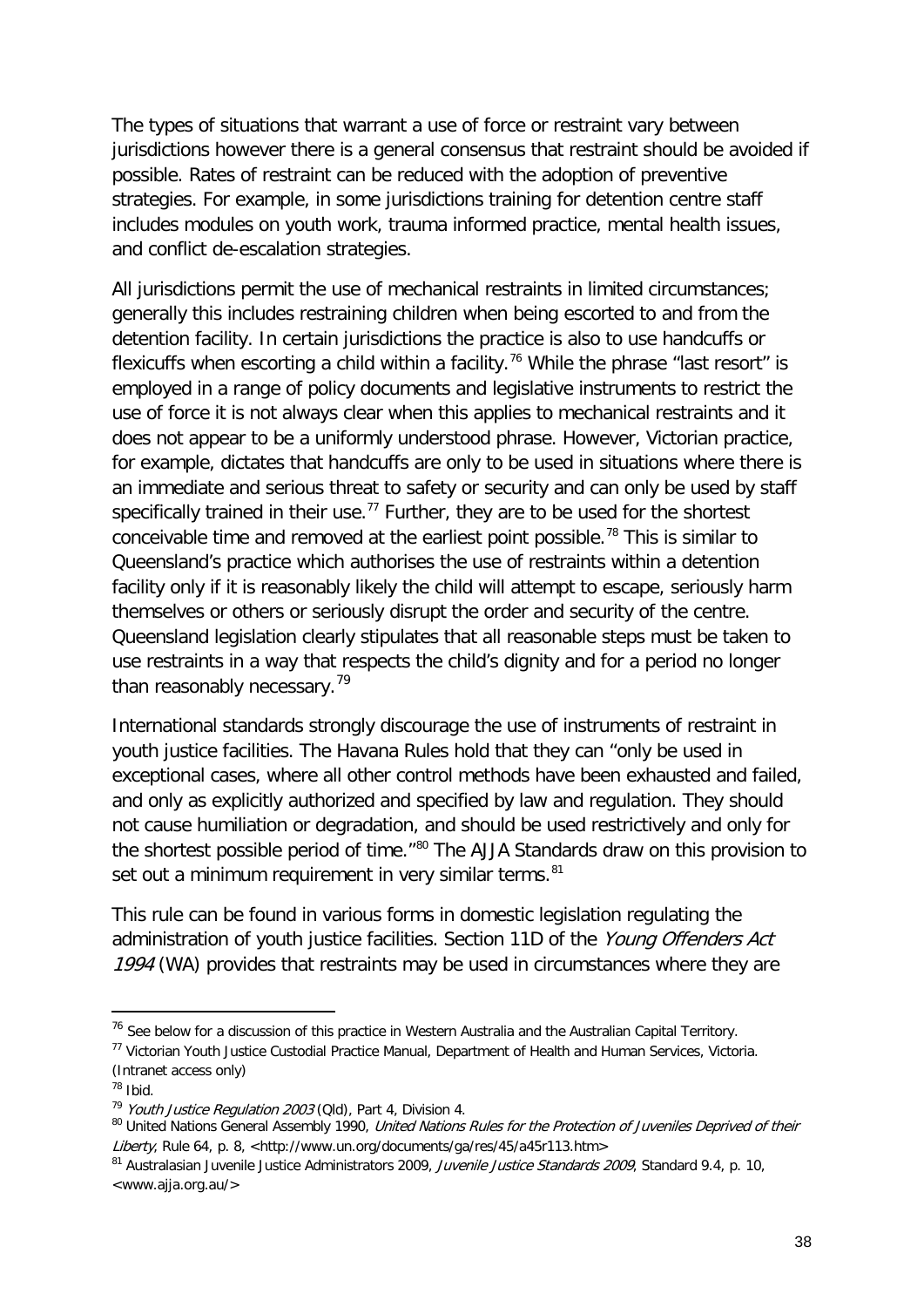deemed necessary "to prevent the young offender injuring himself or herself, or any other person" or on advice from a medical practitioner or to prevent escape during "his or her movement to or from a facility or detention centre". Section 226 of the Children and Young People Act 2008 (ACT) mandates that "the use of force involving restraint [must be] proportionate to the circumstances".

The consequences of using instruments of restraint on children can be serious. Detention centre staff must have regard to the unique vulnerability of incarcerated children. Evidence indicates that the use of mechanical restraints can 're-traumatise' already vulnerable children.<sup>[82](#page-37-5)</sup> The WA Inspector of Custodial Services estimates that at any given time up to 50 per cent of the children and young people in youth detention experience mental health issues.<sup>[83](#page-38-0)</sup> A 2005 study from New South Wales found that 88 per cent of children and young people in custody reported symptoms consistent with a mild, moderate or severe psychiatric disorder.<sup>[84](#page-38-1)</sup> Further, children and young people in detention are significantly more likely to have experienced physical or sexual abuse.<sup>[85](#page-38-2)</sup> To this end, physical restraints can serve to compound pre-existing trauma and exacerbate mental shock and suffering. While logical connections can be made between the use of physical restraint and psychological harm the extent of such harm is yet to be definitively established. Research however suggests that physical restraints do not improve behaviour but can in fact lead to more serious acts of aggression.<sup>[86](#page-38-3)</sup>

#### Inappropriate use of restraint

-

Inappropriate or unlawful use of restraint occurs where restraint is used for reasons other than those provided for under international human rights instruments or a State's domestic legal framework. Even in instances where restraint is employed lawfully, it may be deemed inappropriate due to the availability of alternative measures. Inappropriate use can be inferred by assessing the nature and frequency of the implementation of restraint practices. As a general rule if restraint is not absolutely necessary for the safety of any person, to prevent serious damage to detention centre property or to prevent escape from the facility then it can assumed to be either inappropriate or unlawful.

<sup>82</sup> Day A & Daffern M 2009, Inquiry into the Policy and Practice in the Use of Physical Restraint in South Australian Residential Facilities for Children and Young People, Guardian for Children and Young People, Adelaide, Australia, p. 7.

<span id="page-38-4"></span><span id="page-38-0"></span><sup>&</sup>lt;sup>83</sup> Commissioner for Children and Young People 2011, Report of the Inquiry into the mental health and wellbeing of children and young people in Western Australia, Commissioner for Children and Young People WA, Perth, Australia, p. 80.

<span id="page-38-1"></span><sup>&</sup>lt;sup>84</sup> Richards K 2011, *What makes juvenile offenders different from adult offenders?*, Trends and issues in crime and criminal justice, No. 409, Australian Institute of Criminology, Canberra, Australia, p. 4.

<span id="page-38-2"></span><sup>85</sup> D Indig, Vecchiato C, Haysom L, Beilby R, Carter J, Champion U . . . Whitton G 2011, 2009 NSW Young People in Custody Health Survey: Full Report, Justice Health and Juvenile Justice, Sydney, Australia, pp. 157-159.

<span id="page-38-3"></span><sup>&</sup>lt;sup>86</sup> Day A & Daffern M 2009, Inquiry into the Policy and Practice in the Use of Physical Restraint in South Australian Residential Facilities for Children and Young People, Guardian for Children and Young People, Adelaide, Australia, p. 21.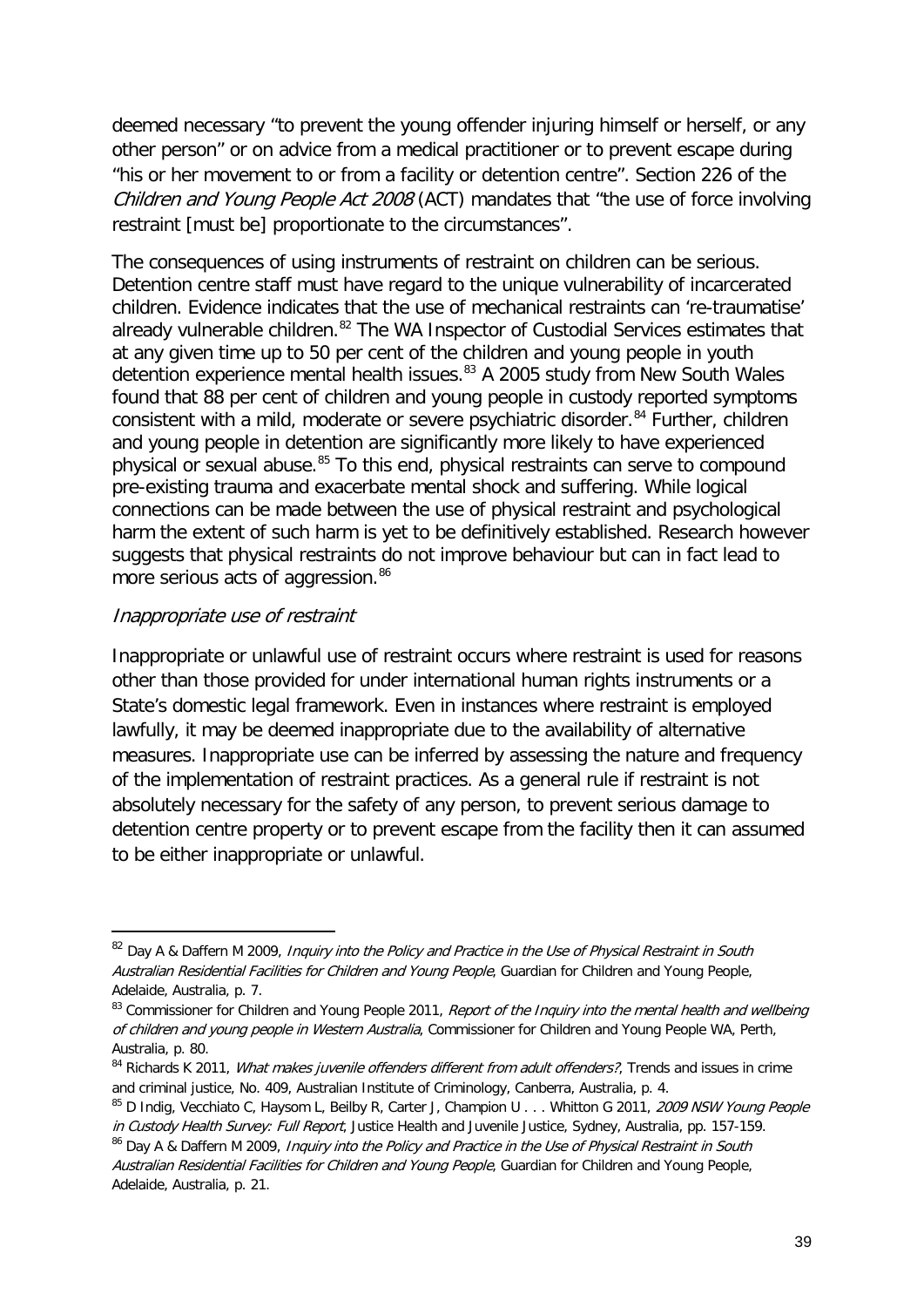#### **Human rights guidance for the use of restraint**

- 1. Evidence indicates that the use of mechanical restraints can 're-traumatise' already vulnerable children. Given the unique vulnerability of children in detention mechanical restraints should be used infrequently and only as a measure of last resort.
- 2. The appropriateness of the use of mechanical restraints can be inferred by assessing the nature and frequency of their implementation. If mechanical restraints are not absolutely necessary for the safety or security of the child or another person or to limit an unacceptable risk of escape then their use is inappropriate.
- 3. Handcuffing children in detention as part of a routine centre management regime is not a reasonable, proportionate or appropriate use of mechanical restraints.
- 4. External monitoring is important, and therefore detention centres should be required to record and report use of restraint for scrutiny of an independent oversight agency.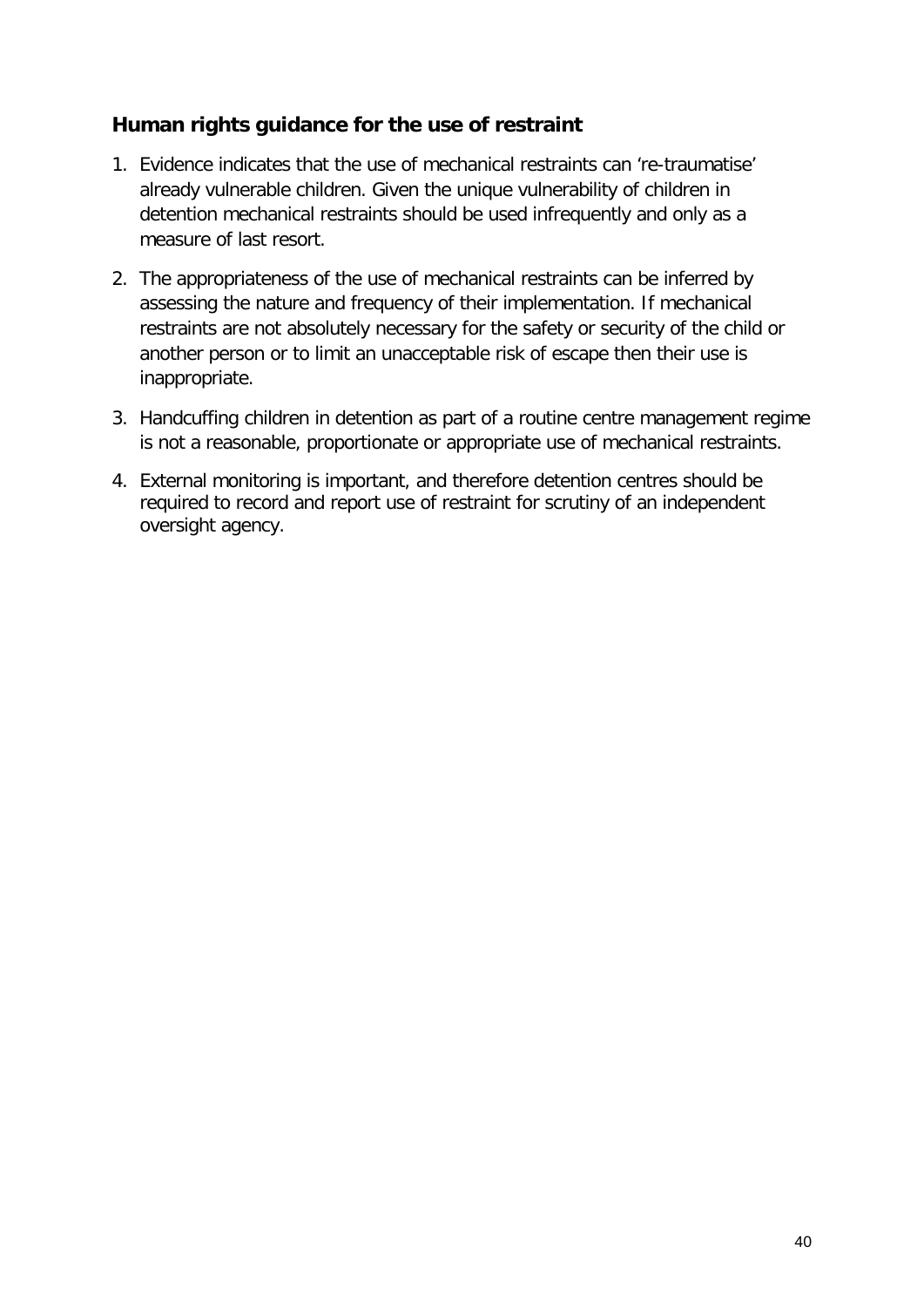### **Table 3: Comparison of domestic legislative and policy frameworks regarding use of restraint**

The following table provides a comparison of the use of restraint in each jurisdiction, including whether matters are governed by legislation and/or policy, and how each matter operates in practice.

| <b>Jurisdiction</b> | <b>Matter</b>                                                                  | Legislation                                               | <b>Policy</b> | <b>Practice</b>                                                                                                                                                                                                                                                                                                                                                                                                                                                                                                                                                                 |
|---------------------|--------------------------------------------------------------------------------|-----------------------------------------------------------|---------------|---------------------------------------------------------------------------------------------------------------------------------------------------------------------------------------------------------------------------------------------------------------------------------------------------------------------------------------------------------------------------------------------------------------------------------------------------------------------------------------------------------------------------------------------------------------------------------|
| <b>ACT</b>          | Instruments of restraint                                                       | s. 226, Children<br>and Young<br>People Act 2008<br>(ACT) | Yes           | Instruments of restraint are permitted and used in certain circumstances. This<br>area is governed at a policy level and under operating procedures. Use of<br>restraint must be proportionate, justified and appropriate in the<br>circumstances. Restraint can include body contact, handcuffs, and 'anything<br>else prescribed by regulation'. The approval of the Bimberi Manager must be<br>sought for use of instruments of restraint where time permits.                                                                                                                |
|                     | Consultation with medical<br>staff in relation to use of<br>force or restraint | s. 223, Children<br>and Young<br>People Act 2008<br>(ACT) | Yes           | Bimberi must give notice to a treating doctor or a nurse if force is used in<br>relation to a young detainee. Bimberi must ensure that a young detainee<br>injured by the use of force under this division is examined as soon as<br>practicable by a treating doctor.                                                                                                                                                                                                                                                                                                          |
|                     | Training for officers in de-<br>escalation techniques                          | No.                                                       | Yes           | Youth workers receive training in de-escalation techniques as a part of their<br>induction and further training on a regular basis.                                                                                                                                                                                                                                                                                                                                                                                                                                             |
| <b>NT</b>           | Instruments of restraint                                                       | ss. 153 and 155,<br>Youth Justice Act<br>(NT)             | Yes           | Handcuffs or other similar devices can be used in limited circumstances. The<br>use of handcuffs should be approved where possible by the on call manager<br>prior to the use. The Youth Justice Act also allows the restraint of movement<br>via handcuffs or similar devices when escorting a detainee outside of a<br>detention centre. This area is addressed by legislation and procedures<br>however the procedures covering restraint are not detailed. The general<br>direction is that young people are handcuffed during transit outside of the<br>detention centres. |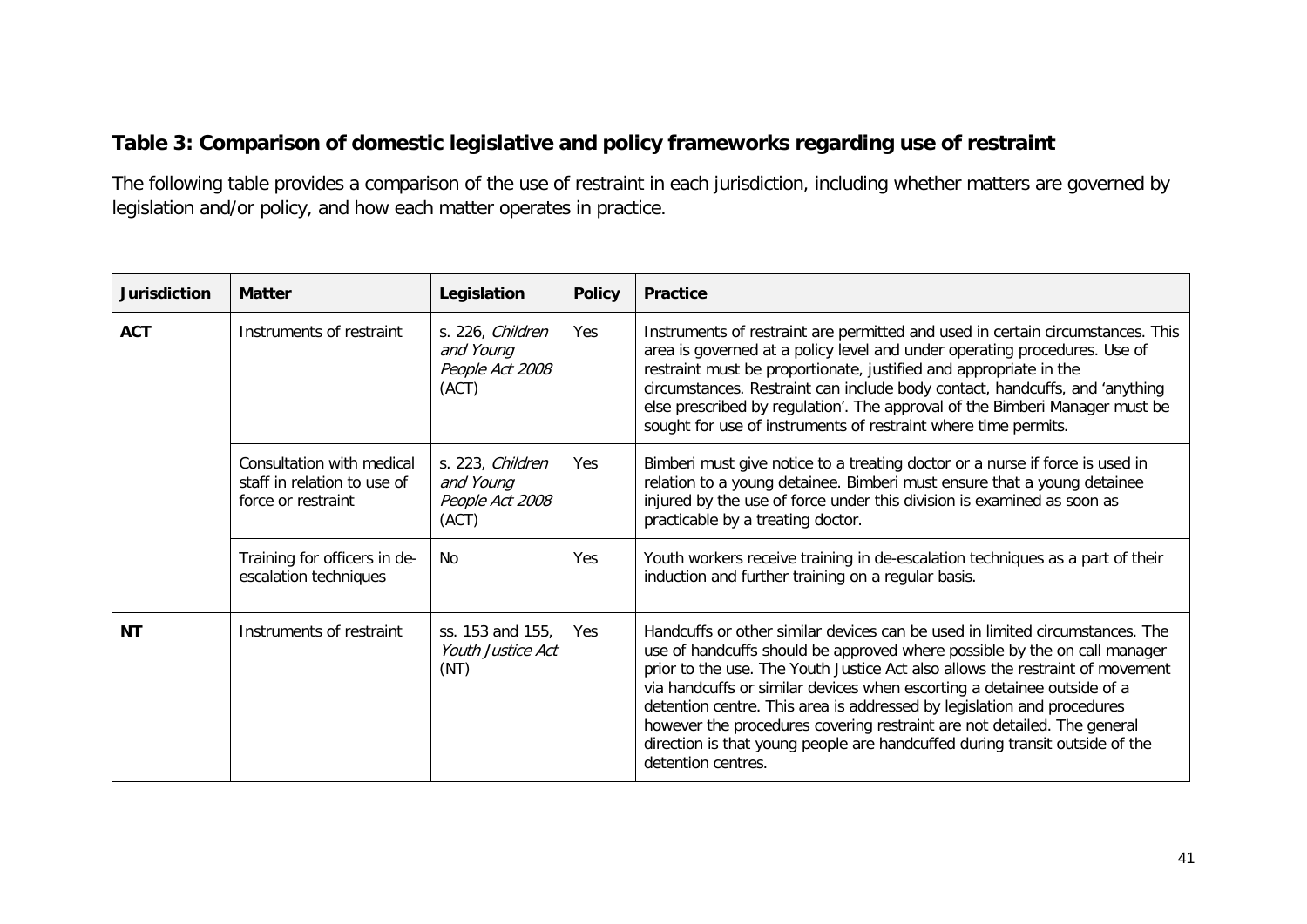| <b>Jurisdiction</b> | <b>Matter</b>                                                                                                     | Legislation | <b>Policy</b> | <b>Practice</b>                                                                                                                                                                                                                                                                                                                                                                                                                                                                                                                                                         |
|---------------------|-------------------------------------------------------------------------------------------------------------------|-------------|---------------|-------------------------------------------------------------------------------------------------------------------------------------------------------------------------------------------------------------------------------------------------------------------------------------------------------------------------------------------------------------------------------------------------------------------------------------------------------------------------------------------------------------------------------------------------------------------------|
| NT (cont.)          | Consultation with medical<br>staff in relation to use of<br>force or restraint                                    | No<br>No    |               | There is no defined legislation or procedure in place which requires this.                                                                                                                                                                                                                                                                                                                                                                                                                                                                                              |
|                     | Training for officers in de-<br>escalation techniques                                                             | No.         | <b>No</b>     | In the past use of training such as Predict Assess and Respond To (PART)<br>training has been utilised for some staff. This encompassed some de-<br>escalation. There have been issues about all staff receiving this training and<br>staff remaining current on that training.                                                                                                                                                                                                                                                                                         |
| <b>NSW</b>          | Instruments of restraint<br>Yes<br>s. $22(2)$ Children<br>(Detention<br>Centres) Act<br>1987 (NSW)                |             | No            | A detainee cannot, without reasonable excuse, be handcuffed or restrained.                                                                                                                                                                                                                                                                                                                                                                                                                                                                                              |
|                     | Consultation with medical<br>staff in relation to use of<br>force or restraint                                    |             |               |                                                                                                                                                                                                                                                                                                                                                                                                                                                                                                                                                                         |
|                     | Training for officers in de-<br>escalation techniques                                                             |             |               |                                                                                                                                                                                                                                                                                                                                                                                                                                                                                                                                                                         |
| <b>QLD</b>          | Instruments of restraint<br><b>Yes</b><br>Part 4, Division<br>4, Youth Justice<br><b>Regulation 2003</b><br>(OLD) |             | Yes           | Instruments of restraint are permitted for use in particular circumstances.<br>This area is addressed in policy documents and operational guidelines.<br>Restraints can be used if the child is outside a detention centre or about to<br>leave under escort, to prevent escape, to prevent the child harming himself,<br>herself or someone else, or if the child could seriously disrupt order and<br>security at the detention centre. Can only be used as last resort and use must<br>respect the child's dignity. Use must be for as short a time as is necessary. |
|                     | Consultation with medical<br>staff in relation to use of<br>force or restraint                                    | No          | Yes           | The Chief Executive must approve the restraint types used within the<br>detention facility. Following an incident where force or restraints are used by<br>an officer, the young person must be seen by a healthcare professional, from<br>the onsite medical centre, as soon as is possible. The minimum standard is for                                                                                                                                                                                                                                               |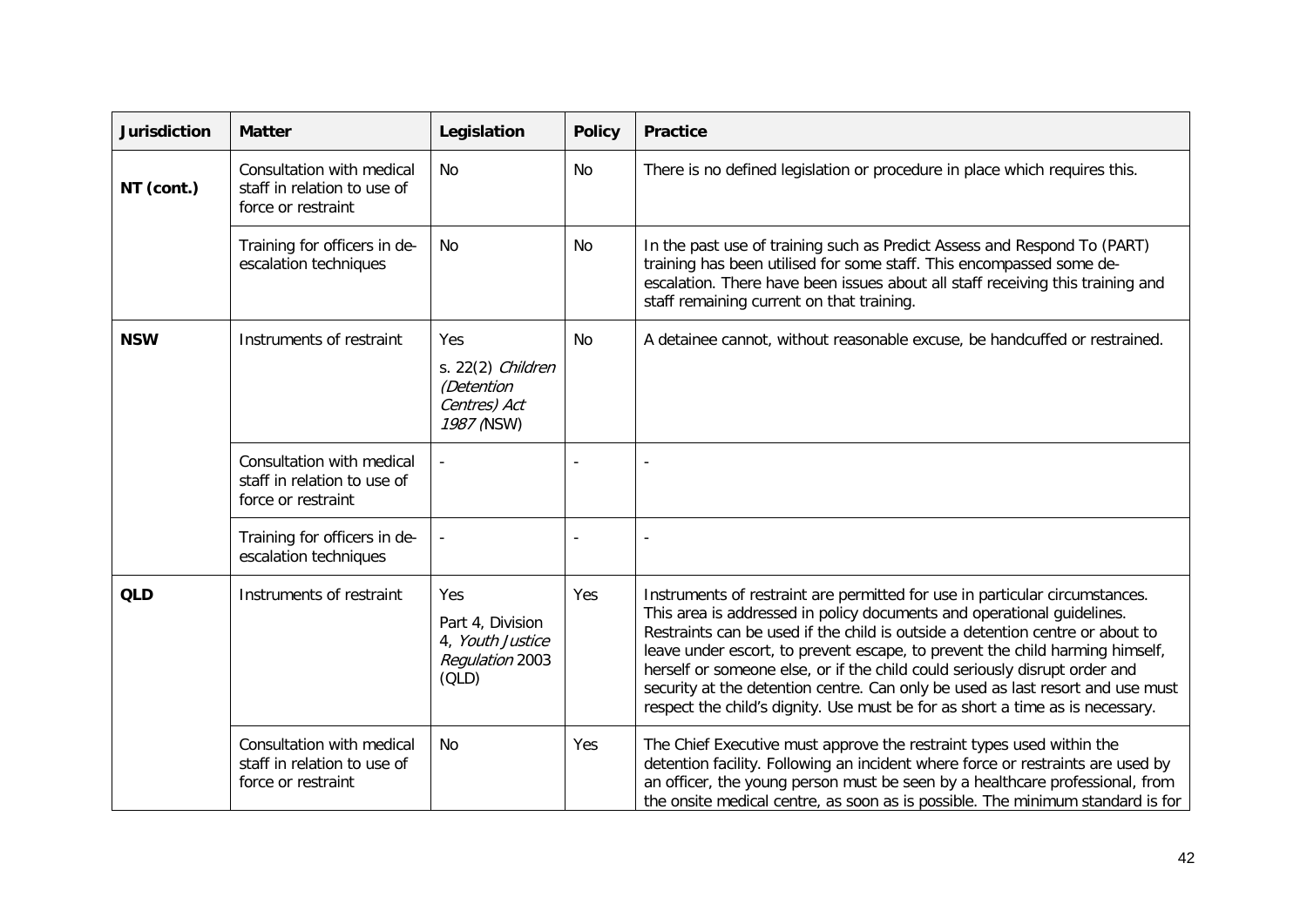| <b>Jurisdiction</b> | <b>Matter</b>                                                                  | Legislation | <b>Policy</b> | <b>Practice</b>                                                                                                                                                                                                                                                                                                                                                                                                                                                                                                                             |
|---------------------|--------------------------------------------------------------------------------|-------------|---------------|---------------------------------------------------------------------------------------------------------------------------------------------------------------------------------------------------------------------------------------------------------------------------------------------------------------------------------------------------------------------------------------------------------------------------------------------------------------------------------------------------------------------------------------------|
| QLD (cont.)         |                                                                                |             |               | a young person to be seen by a medical professional following the use of<br>force or restraint.                                                                                                                                                                                                                                                                                                                                                                                                                                             |
|                     | Training for officers in de-<br>escalation techniques                          | No.         | Yes           | The Detention Centre Executive Director has responsibility for ensuring that<br>staff receive annual training in the Youth Detention Protective Actions<br>Continuum and are assessed as competent prior to being permitted to use the<br>techniques. Completion of this training is a Mandatory Competency for youth<br>detention operational staff in Queensland.                                                                                                                                                                         |
| <b>SA</b>           | Instruments of restraint                                                       | No.         | Yes           | Cuffs are used when escorting residents following an incident. They have also<br>been used while a child is in a detention room. Cuffs are always used on<br>escorted visits outside. Children are cuffed to beds in the psychiatric juvenile<br>ward of the children's hospital. Unless prior permission has been granted all<br>uses must be reported to the supervisor and a written report made. They can<br>only be used when reasonable and justified, never as a punishment, for as<br>long as is necessary for security and safety. |
|                     | Consultation with medical<br>staff in relation to use of<br>force or restraint | No.         | No            | Not required and not done.                                                                                                                                                                                                                                                                                                                                                                                                                                                                                                                  |
|                     | Training for officers in de-<br>escalation techniques                          | No.         | Yes           | Officers are trained by a private provider, Maybo, in conflict management,<br>assault reduction, disengagement and holding, and handcuffing. Induction<br>and annual refresher training is provided to all staff. Reviews use incident<br>recordings.                                                                                                                                                                                                                                                                                       |
| <b>TAS</b>          | Instruments of restraint                                                       | No.         | Yes           | Instruments of restraint are permitted for use in particular circumstances.<br>This area is addressed in policy documents and operational guidelines.                                                                                                                                                                                                                                                                                                                                                                                       |
|                     | Consultation with medical<br>staff in relation to use of<br>force or restraint | <b>No</b>   | Yes           | Immediately following any incident involving the use of force the young<br>person involved must be medically assessed by clinical staff.                                                                                                                                                                                                                                                                                                                                                                                                    |
|                     | Training for officers in de-                                                   | No          | Yes           | Nonviolent Crisis Intervention (NVCI) is the approach adopted. NVCI is an<br>evidence based framework of techniques and behaviours, including de-                                                                                                                                                                                                                                                                                                                                                                                           |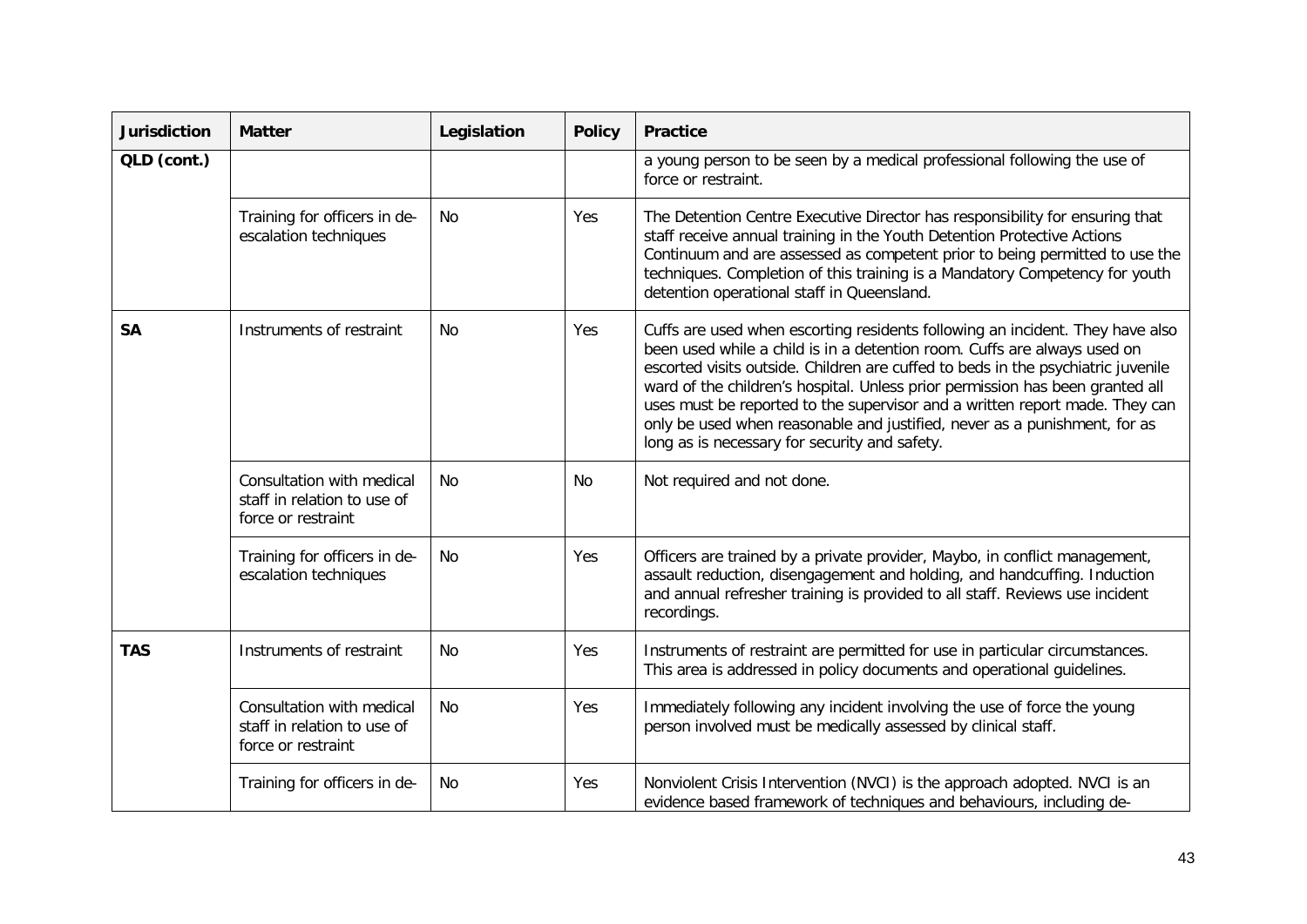| <b>Jurisdiction</b> | <b>Matter</b>                                                                                          | Legislation    | <b>Policy</b> | <b>Practice</b>                                                                                                                                                                                                                                                                                                                                                                                                                                                                                                                                                                                                                                                                                                                                                                                                                                                                                         |
|---------------------|--------------------------------------------------------------------------------------------------------|----------------|---------------|---------------------------------------------------------------------------------------------------------------------------------------------------------------------------------------------------------------------------------------------------------------------------------------------------------------------------------------------------------------------------------------------------------------------------------------------------------------------------------------------------------------------------------------------------------------------------------------------------------------------------------------------------------------------------------------------------------------------------------------------------------------------------------------------------------------------------------------------------------------------------------------------------------|
| TAS (cont.)         | escalation techniques                                                                                  |                |               | escalation, developed by the Crisis Prevention Institution in the USA. Its focus<br>is on prevention and early intervention.                                                                                                                                                                                                                                                                                                                                                                                                                                                                                                                                                                                                                                                                                                                                                                            |
| <b>VIC</b>          | Instruments of restraint<br>Yes<br>s. 488, Children,<br>Youth and<br><b>Families Act</b><br>2005 (VIC) |                | Yes           | Handcuffs are only to be used in situations where there is an immediate and<br>serious threat to safety or security and where staff needs additional support<br>to manage an agitated or aggressive client. Handcuffs can only be used by<br>staff specifically trained in their use. Handcuffs should only be used for as<br>short a time as possible and removed at the earliest point assessed as<br>possible. A young person must not be left unattended while in handcuffs.<br>Handcuffs can only be used during temporary leave if approved. Closet chains<br>are used infrequently in hospital beds. This usually occurs to allow an<br>increased range of movement for the young person, thereby improving their<br>comfort level and the ability of hospital staff to carry out clinical observations<br>and procedures. This area is addressed in Youth Justice Custodial Practice<br>Manual. |
|                     | Consultation with medical<br>staff in relation to use of<br>force or restraint                         | N <sub>0</sub> | Yes           | Young people who have been injured during the course of restraint must be<br>assessed by the health service.<br>Young people displaying inappropriate, aggressive or violent behaviour who<br>are placed in isolation must be referred to the health service.<br>The health service should be actively involved with unit staff and others in<br>assisting to develop and implement behaviour management strategies for<br>these young people.                                                                                                                                                                                                                                                                                                                                                                                                                                                          |
|                     | Training for officers in de-<br>escalation techniques                                                  | No.            | Yes           | Preventing Occupational Violence (POV) focuses on strategies to defuse and<br>manage potentially aggressive incidents. POV uses a proactive and<br>preventative approach rather than a reactive approach, giving staff access to<br>ongoing skills development. POV is designed to give staff confidence to<br>manage potentially violent or dangerous client situations and help them make<br>better decisions, resulting in fewer, or better managed incidents.                                                                                                                                                                                                                                                                                                                                                                                                                                       |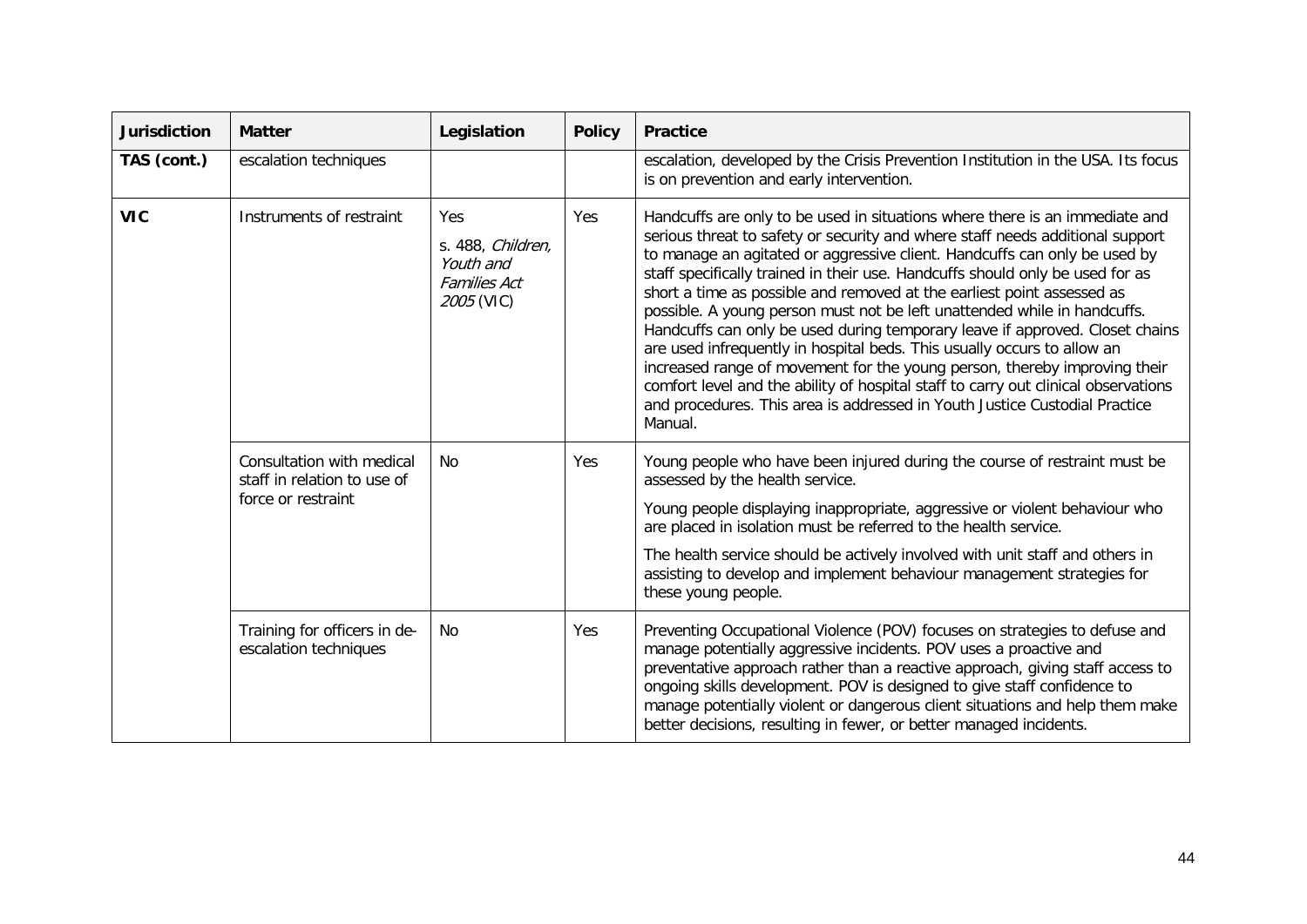| <b>WA</b> | Instruments of restraint                                                       | <b>Yes</b><br>s. 11D, <i>Young</i><br>Offenders Act<br>1994 (WA)                      | Yes | Mechanical restraints are no longer used as a routine measure to control the<br>movement of detainees within detention centres and are only used to manage<br>identified risks. Mechanical restraints can be used: when physical restraint is<br>required to restrain a detainee; to maintain the custody of a detainee; to<br>prevent injury to the detainee or another person; to prevent further incident;<br>to ensure a safe escort; and on medical grounds; on external escorts from the<br>YCS facility. Restraints must not cause physical injury.                                      |
|-----------|--------------------------------------------------------------------------------|---------------------------------------------------------------------------------------|-----|-------------------------------------------------------------------------------------------------------------------------------------------------------------------------------------------------------------------------------------------------------------------------------------------------------------------------------------------------------------------------------------------------------------------------------------------------------------------------------------------------------------------------------------------------------------------------------------------------|
|           | Consultation with medical<br>staff in relation to use of<br>force or restraint | <b>Yes</b><br>ss. 11D(1)(b),<br>$11D(2)$ , Young<br><b>Offenders Act</b><br>1994 (WA) | Yes | A detainee must be checked as soon as practicable by a nurse or medical<br>officer when held in restraints. Young people must be continuously supervised<br>when restrained. If force is applied the relevant detainee must be examined<br>by medical staff as soon as practicable after the incident. Legislation provides<br>that restraints can be used on medical grounds after seeking advice from a<br>medical practitioner and that restraint involving the use of medication must<br>not be used on medical grounds unless the approval of a medical practitioner<br>is obtained first. |
|           | Training for officers in de-<br>escalation techniques                          | No                                                                                    | Yes | Youth Custodial Officers must successfully complete the Youth Custodial<br>Services training program which includes modules related to the use of force<br>and restraint.                                                                                                                                                                                                                                                                                                                                                                                                                       |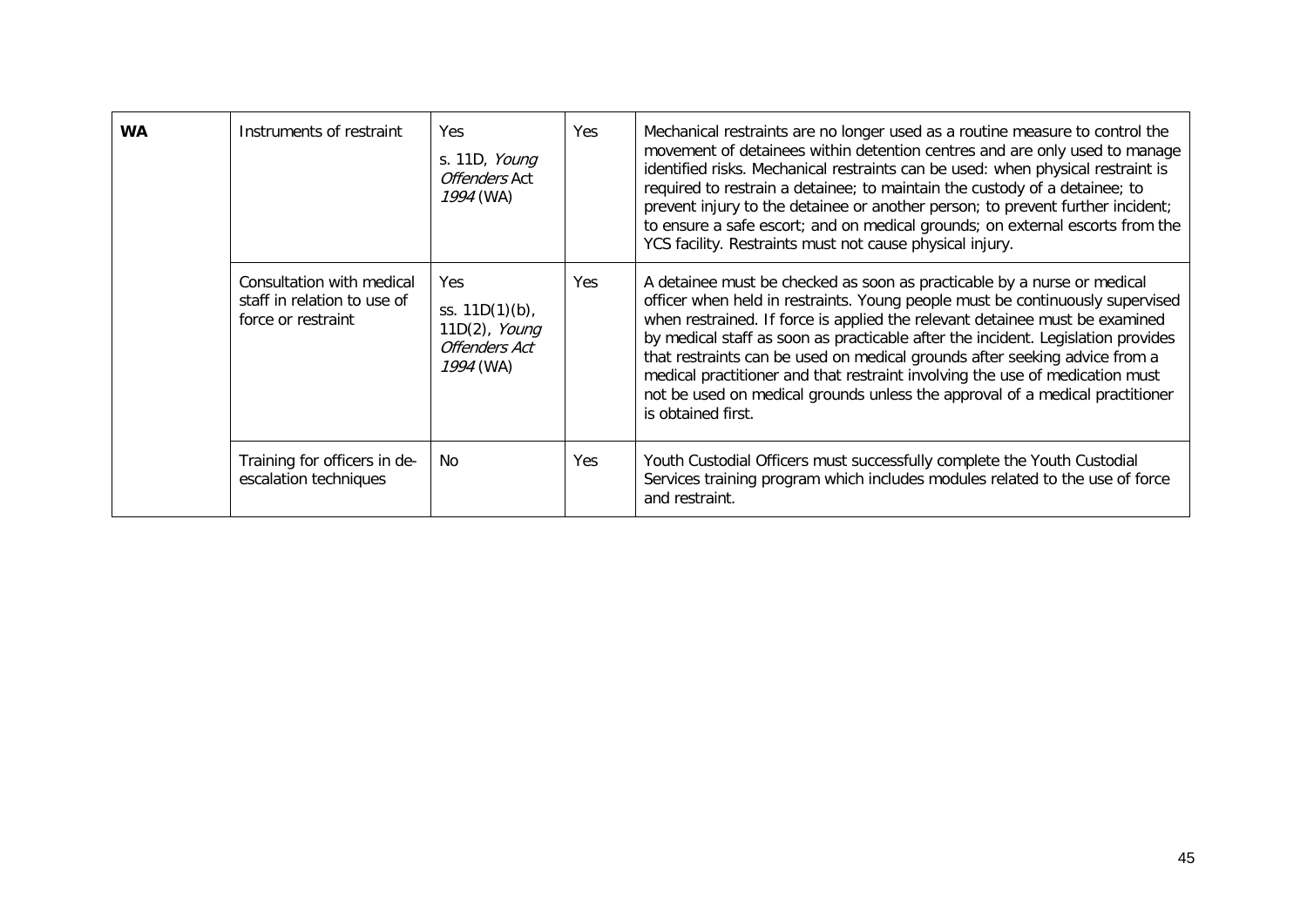## **Use of force**

There is a practical connection between the use of force and subsequent use of restraint therefore the use of physical restraint as an emergency safety measure will be discussed contemporaneously. Generally, state legislation dictates that there are only three acceptable situations that warrant the use of force on a child, they are:

- For the management, control and security of the detention centre including to prevent escape;
- To protect the child or another person; or
- To prevent damage to the detention facility.

The application of physical force to a child is considered a severe measure that should only be carried out as a last resort. $87$  This principle is provided in several human rights instruments that serve to guide best practice in this area. The Havana Rules hold that force can only be used in exceptional cases "where all other control methods have been exhausted and failed".<sup>[88](#page-45-0)</sup> The AJJA Standards, drawing on the Standard Minimum Rules for the Treatment of Prisoners, hold that force should only ever be used on a young person "in response to an unacceptable risk of escape or immediate harm to themselves or others, and/or in accordance with the legislation".<sup>[89](#page-45-1)</sup>

An inquiry into the use of force in the United Kingdom found that young people subjected to physical restraint in youth justice facilities reported feeling violated and abused by the procedure.<sup>[90](#page-45-2)</sup> Additional research suggests that the restraint of a child in detention can also have a traumatising effect on children and young people who witness the incident.<sup>[91](#page-45-3)</sup>

The use of force will be deemed inappropriate if it does not uphold principles of proportionality and reasonableness. Force, when used inappropriately, cannot only severely impact on the health and wellbeing of the young people but it often serves to exacerbate, rather than ameliorate, challenging behaviour. Force should only ever be applied as a last resort to ensure the safety of the young people or another person.

<sup>-</sup>87 Family and Community Service Regulations 2009 (SA), Division 6.6.5 and section 195; Children and Young People Act 2008 (ACT), Part 4, Division 3; Youth Justice Regulation 2003 (QLD).

<span id="page-45-4"></span><span id="page-45-0"></span><sup>88</sup> United Nations General Assembly 1990, United Nations Rules for the Protection of Juveniles Deprived of their Liberty, Rule 64, p. 8, <http://www.un.org/documents/ga/res/45/a45r113.htm>

<span id="page-45-1"></span><sup>&</sup>lt;sup>89</sup> Australasian Juvenile Justice Administrators 2009, *Juvenile Justice Standards 2009*, Standard 9.4, p. 10, <www.ajja.org.au/>

<span id="page-45-2"></span> $90$  Carlile A 2006, An independent inquiry into the use of physical restraint, solitary confinement and forcible strip searching of children in prisons, secure training centres and local authority secure children homes, The Howard League for Penal Reform, London, United Kingdom.

<span id="page-45-3"></span> $91$  Ibid, p. 180.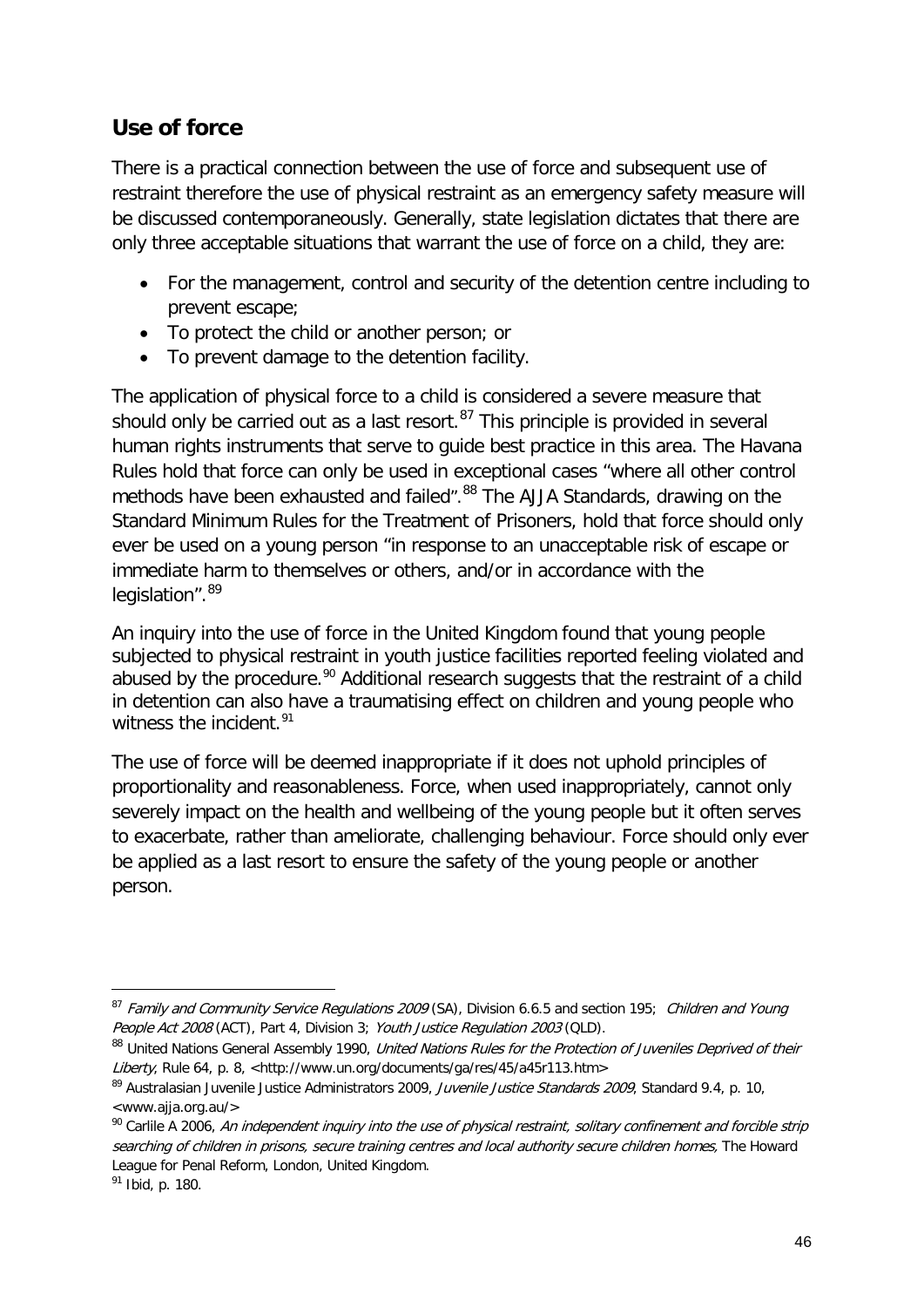Incidents requiring the use of force or restraint techniques are by their very nature complex and dynamic situations where risk of intervention must be balanced against the risk of non-intervention requiring an individual assessment weighing these risks and determining the appropriate level of intervention required.

The Queensland Youth Detention Centre Operations Manual stipulates that risk assessment is a critical component of the incident management process and the Youth Detention Protective Actions Continuum. The Youth Justice Regulation 2003 and the department's incident management policy suite require that any intervention used to respond to an incident is proportionate to the level of risk present. When an incident presents itself, youth detention operational staff must use the dynamic risk assessment framework to:

- Conduct an initial risk assessment to inform the decision about the most appropriate intervention
- Continue ongoing risk assessment until the incident has been resolved.

A number of considerations are required when undertaking a risk assessment, including assessing the circumstances and any immediate risks around the situation; personal safety (of the young people involved, staff and other young people); location; contributing factors; and totality of circumstances involved in an incident.

If the application of force is disproportionate with respect to any of the above factors the force can be deemed to be inappropriate. The Queensland Youth Detention Centre Operations Manual and policies clearly articulate that physical interventions will only be used when absolutely necessary. Queensland policies and procedures also stipulate that when physical interventions are required, they must occur in the safest way possible for all people involved. Staff are also required to consider and attempt de-escalation techniques and other alternatives to physical interventions wherever possible.

# **Human rights guidance on the use of force**

- 1. Using force against a child in detention is only acceptable in specific and limited circumstances provided it is reasonable, proportionate and only used as a last resort. These circumstances include:
	- a. In response to an unacceptable risk of escape;
	- b. To protect the child or another person from immediate harm; or
	- c. To prevent serious damage to the detention facility.
- 2. The use of force against a child to facilitate compliance with an order or direction from a detention centre staff member is unreasonable and excessive and is contrary to the requirement that force is only used as a measure of last resort.
- 3. Preventive approaches, such as positive behaviour support, can help reduce rates of use of force in detention centres.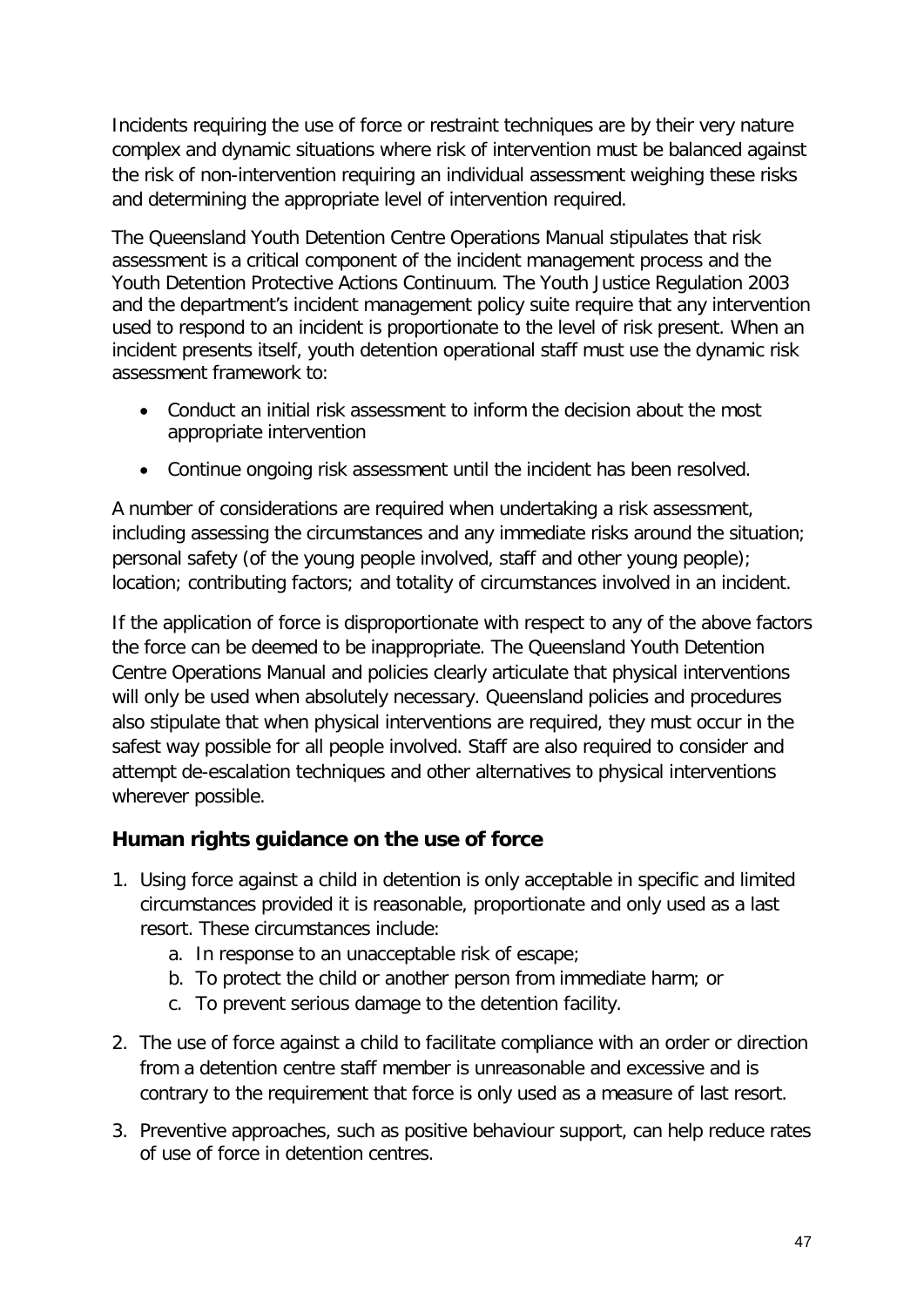4. External monitoring is important, and therefore detention centres should be required to record and report use of force for scrutiny by an independent oversight agency.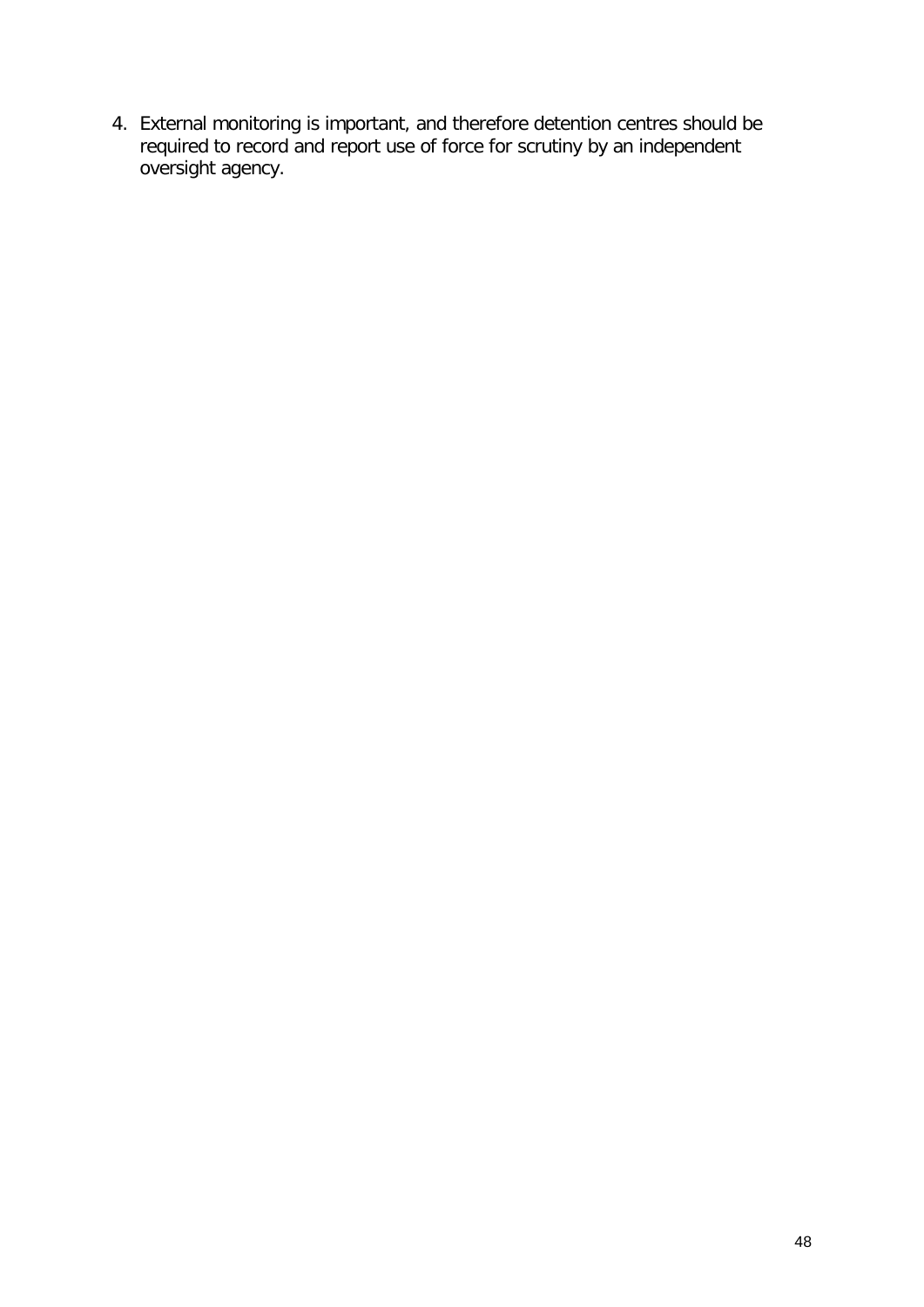# **Table 4: Comparison of domestic legislative and policy framework regarding use of force**

The following table provides a comparison of the use of force in each jurisdiction, including whether matters are governed by legislation and/or policy, and how each matter operates in practice.

| <b>Jurisdiction</b> | Legislation                                                               | <b>Policy</b> | <b>Practice</b>                                                                                                                                                                                                                                                                                                                                                                                                                     |
|---------------------|---------------------------------------------------------------------------|---------------|-------------------------------------------------------------------------------------------------------------------------------------------------------------------------------------------------------------------------------------------------------------------------------------------------------------------------------------------------------------------------------------------------------------------------------------|
| <b>ACT</b>          | Division 6.6.5 and s. 195,<br>Children and Young People<br>Act 2008 (ACT) | Yes           | Reasonable force can be used if it is necessary in the circumstances. It must be a last resort.<br>Before using force staff must give clear warning of their intention and allow time for the<br>warning to be observed. Bimberi must maintain a use of force register.                                                                                                                                                             |
|                     |                                                                           |               | The Use of Force Policy and Procedures set out limited grounds on which force may be used.<br>Youth workers must not use force that deliberately causes harm, pain or is degrading or<br>humiliating, or as a punishment.                                                                                                                                                                                                           |
| <b>NT</b>           | s. 153, Youth Justice Act<br>(NT)                                         | Yes           | Reasonable force can be used to maintain discipline except: shaking, striking, or other forms of<br>physical violence, enforced medication, compulsion to remain in a constrained or fatiguing<br>position, handcuffing or the use of devices to restrain normal movement. If force is used it must<br>be logged in the 'use of force register' and the manager must be notified.                                                   |
| <b>NSW</b>          | s. $22(2)$ , <i>Children</i><br>(Detention Centres) Act<br>2006 (NSW)     | No.           | A detainee shall not be struck, cuffed, shaken or subjected to any other form of physical<br>violence. This is foremost in a list of prohibited punishments.                                                                                                                                                                                                                                                                        |
| <b>QLD</b>          | Part 4, Division 3, Youth<br>Justice Regulation 2003<br>(OLD)             | Yes           | Reasonable force can be used to protect a child or other person. Force can only be used if they<br>reasonably believe the child, person or property in danger cannot be protected in another way.<br>Details of the use of force must be recorded.                                                                                                                                                                                  |
| <b>SA</b>           | Family and Community<br>Service Regulations 2009<br>(SA)                  | Yes           | Reasonable force can be used but must be no more than is necessary in the circumstances. The<br>use of force written records must be provided to the Guardian who monitors incident numbers.<br>This area is governed by an operational order that holds the use of force should be: a last<br>resort, justifiable and proportionate. Only approved methods of force can be applied and<br>incidents must be reported and recorded. |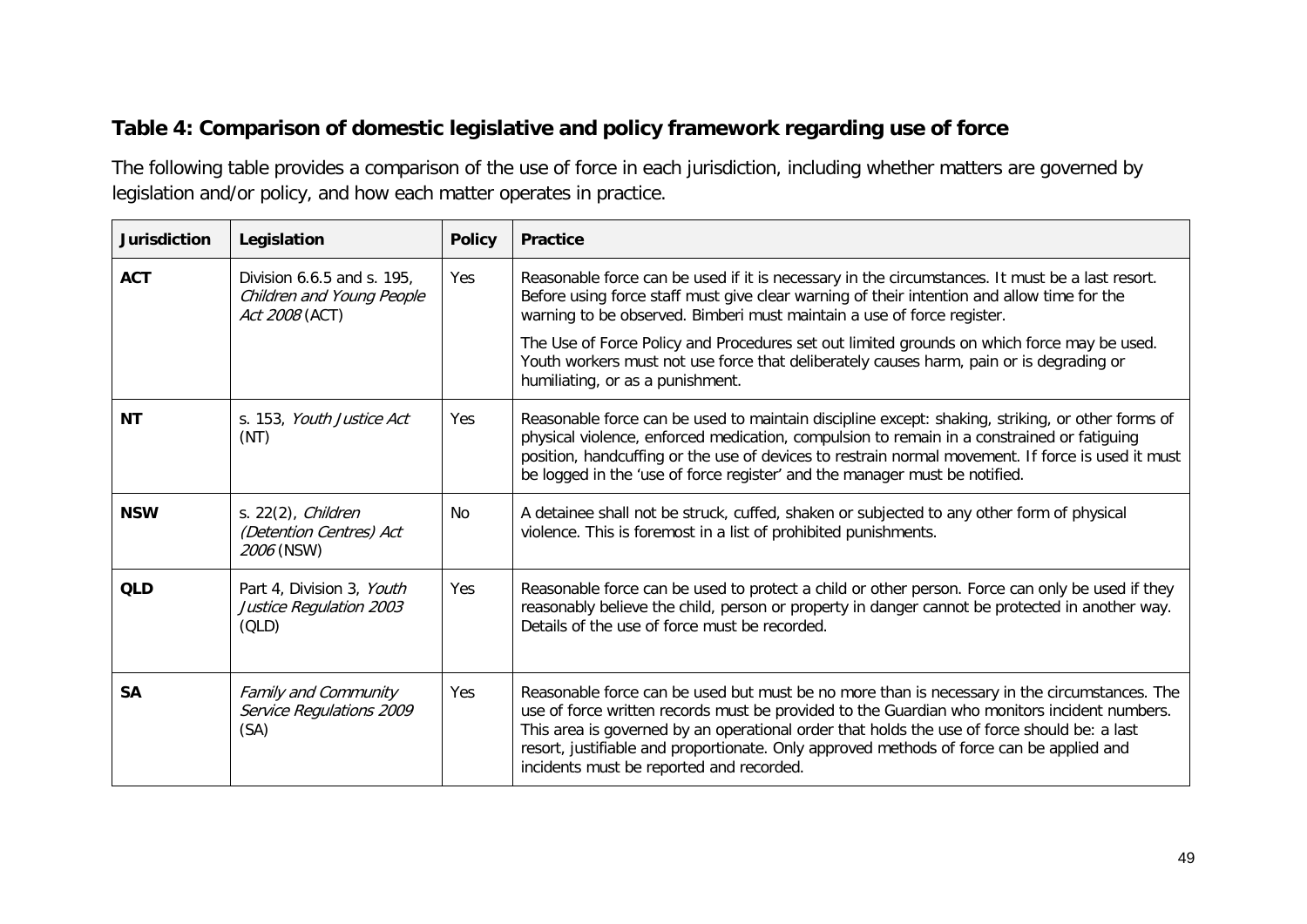| <b>TAS</b> | Division 3, Part 6, Youth<br>Justice Act 1997 (TAS)                                                             | Yes.       | Reasonable force can be used if it is necessary for reasons listed in legislation e.g. to prevent<br>damage to property or for the security of the centre.                                                                                                                                                                                                                                                                                                                                                                          |
|------------|-----------------------------------------------------------------------------------------------------------------|------------|-------------------------------------------------------------------------------------------------------------------------------------------------------------------------------------------------------------------------------------------------------------------------------------------------------------------------------------------------------------------------------------------------------------------------------------------------------------------------------------------------------------------------------------|
| VIC.       | s.487, Children, Youth and<br>Families Act 2006 (VIC)                                                           | <b>Yes</b> | The use of physical force is prohibited unless it is reasonable and is necessary to prevent the<br>person or child from harming himself, herself or anyone else from damaging property or is<br>necessary for the security of the centre. The centre has a Safety and Emergency Response<br>Team who ensure systematic management of safety and emergency incidents. This is a highly<br>qualified and highly trained team.                                                                                                         |
| <b>WA</b>  | s. 11C, Young Offenders Act<br>1994 (WA)<br>Regs. 71 and 72, Young<br><b>Offenders Regulations 1995</b><br>(WA) | Yes        | A custodial officer is authorised to use no more than prescribed force in the management,<br>control and security of a detention centre. Prescribed force is the degree of physical force which<br>is the minimum required to control a detainee's behaviour. Force can only be used if the<br>detainee is imminently presenting a risk of physical injury to himself or herself, other detainees<br>or staff. The detainee must then be examined by medical staff and written reports are to be<br>provided by the staff involved. |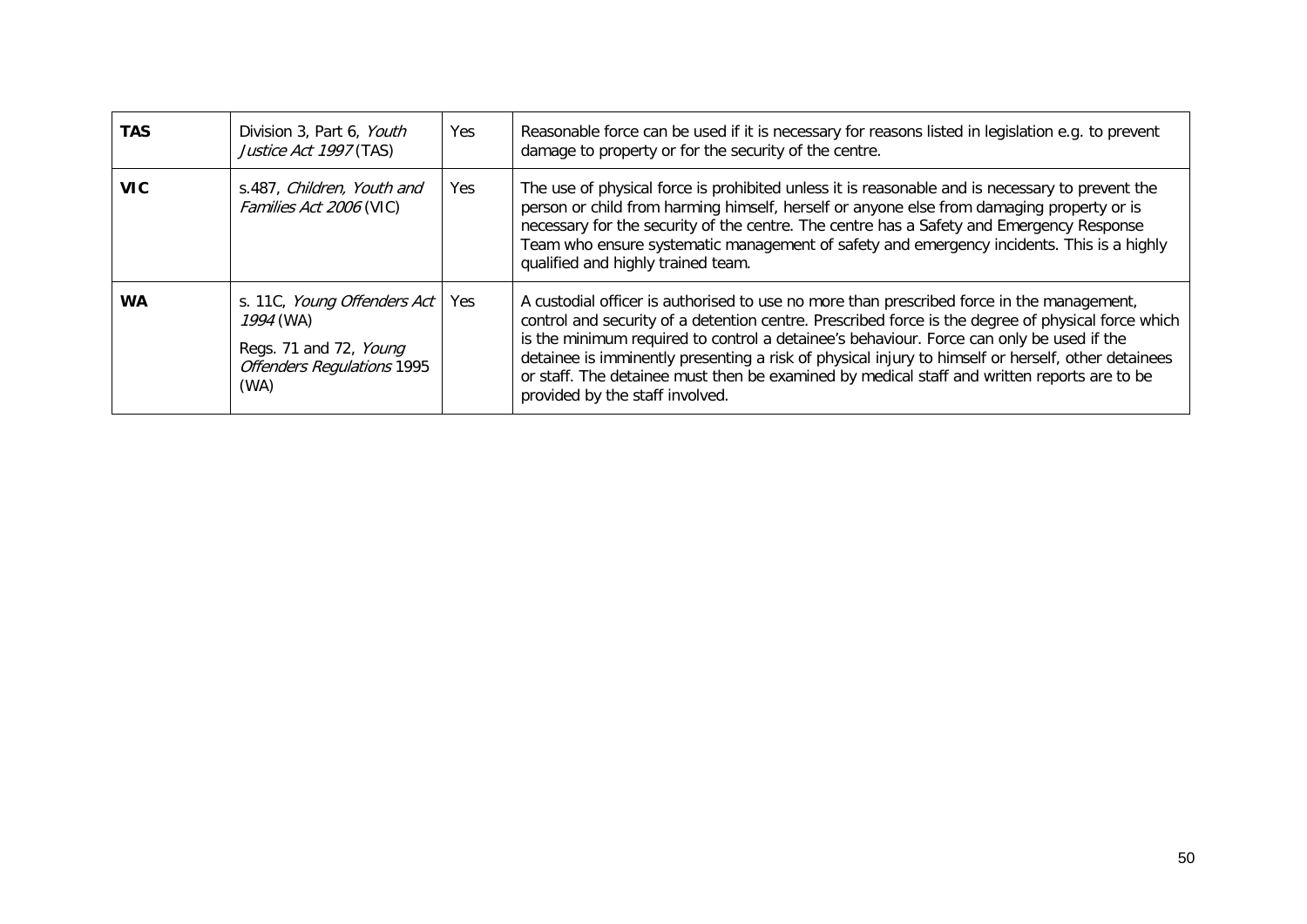# **Searches**

-

In general, there are three different types of searches that take place inside most youth justice facilities across Australia include "pat", "strip" and "cell".<sup>[92](#page-45-4)</sup> Searches must be lawful, reasonable and proportionate for a legitimate aim. Illegitimate and invasive searches can constitute breaches of principles of the International Covenant on Civil and Political Rights concerning the humane treatment of people deprived of their liberty.<sup>[93](#page-50-0)</sup> These minimum rights are also found in the United Nations Convention on the Rights of the Child:

- 16. No child shall be subjected to arbitrary or unlawful interference with his or her privacy…
- 37(c). Every child deprived of liberty shall be treated with humanity and respect for the inherent dignity of the human person, and in a manner which takes into account the needs of persons of his or her age.

Strip searching is more intrusive than "pat" or "frisk" searching and as a result the frequency and nature of its employment should be closely monitored. Strip searching involves a person being required to remove some or all of their clothing and is generally only permitted to take place when a person is suspected of concealing contraband on their body that cannot be found using a simple "pat" search. The United Nations Human Rights Committee has held that strip searches should be "carried out in a manner consistent with the dignity of the person who is being searched."[94](#page-50-1)

The interference with a child's privacy dictates that strip searches should only be permissible:

[In] accordance with the national legal system under non-arbitrary circumstances i.e. primarily when it serves a legitimate purpose and observes the principle of proportionality.<sup>[95](#page-50-2)</sup>

Subjecting children and young people to strip searching can be demeaning and humiliating. For children and young people with experiences of physical and sexual abuse the experience can be traumatising. Young female detainees have reported that strip searching diminishes their self-esteem as human beings and greatly

<sup>92</sup> Please note: terminology varies for describing searches with 'unclothed' used in South Australia instead of strip, and in Queensland searches are referred to as wand, clothed and partially clothed searches. 93 United Nations General Assembly 1966, International Covenant on Civil and Political Rights, Article 10(1),

<span id="page-50-3"></span><span id="page-50-0"></span><sup>&</sup>lt;http://www.ohchr.org/en/professionalinterest/pages/ccpr.aspx>

<span id="page-50-1"></span><sup>94</sup> United Nations Human Rights Committee 1988, CCPR General Comment No. 16: Article 17 (Right to Privacy), The Right to Respect of Privacy, Family, Home and Correspondence, and Protection of Honour and Reputation, <http://tbinternet.ohchr.org/Treaties/CCPR/Shared%20Documents/1\_Global/INT\_CCPR\_GEC\_6624\_E.doc>

<span id="page-50-2"></span><sup>95</sup> Nowak M 1993, UN Covenant on Civil and Political Rights: CCPR Commentary, N.P. Engel, Arlington, USA, p. 387.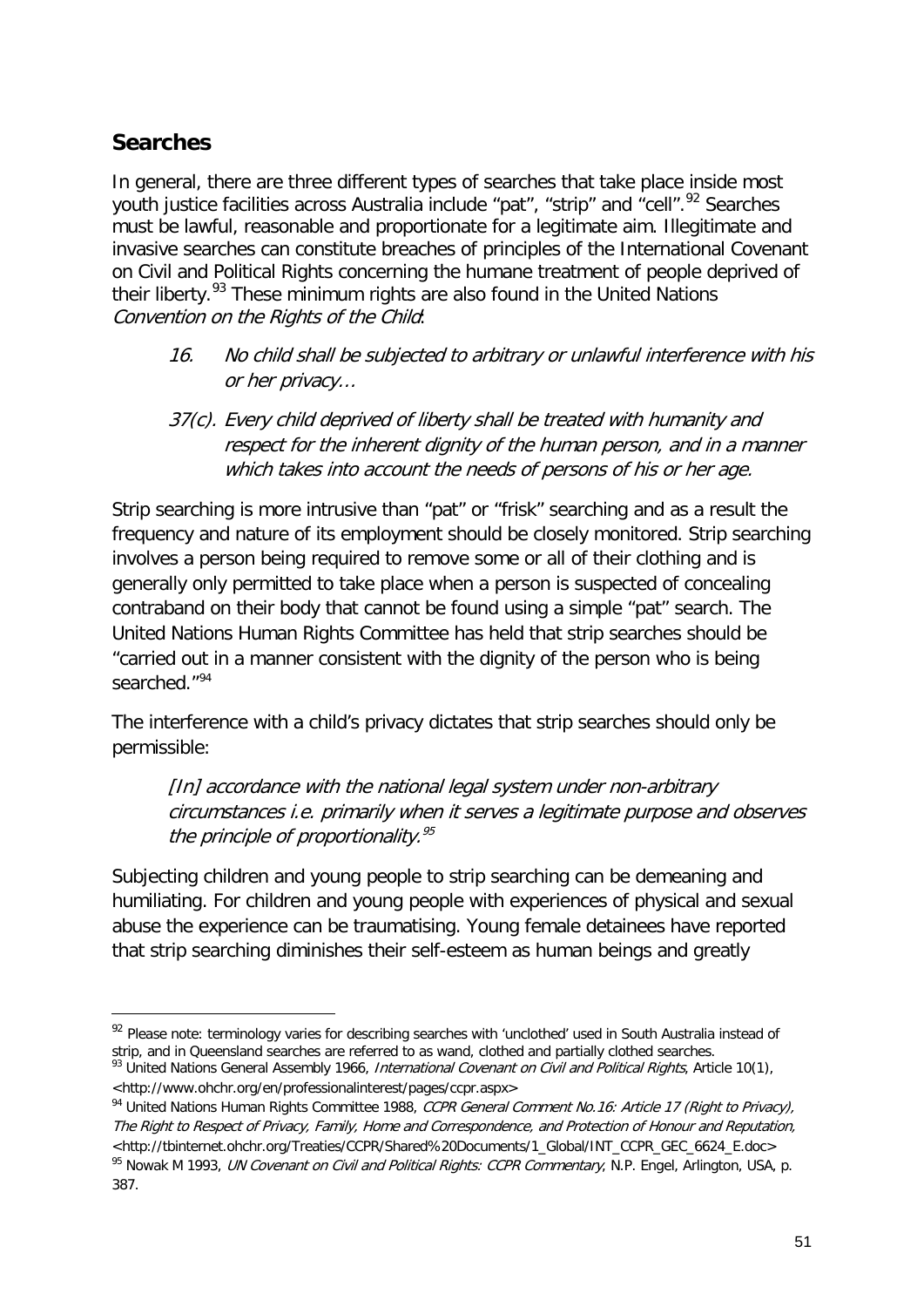emphasises feelings of vulnerability and worthlessness.<sup>[96](#page-50-3)</sup> This is particularly concerning in light of research from New South Wales that indicates approximately 60 per cent of young people in detention had experienced childhood abuse or neglect, 35 per cent were the victim of childhood physical abuse and 39 per cent of young women had been sexually abused.<sup>97</sup>

A 2006 independent British inquiry into the use of physical restraint, solitary confinement and forcible strip searching of children in prisons stated that:

A strip search is more than just the removal of clothes for a visual inspection. It is a manifestation of power relations. A strip search involves adult staff forcing a child to undress in front of them. Forcing a person to strip takes all control away and can be demeaning and dehumanising. $98$ 

Consequently, even if conducted in accordance with law or policy, strip searches can be humiliating and embarrassing and create feelings of inferiority and anxiety. This is particularly severe for vulnerable or disadvantaged children and young people. Extensive use of strip-searching in a youth custodial facility is a concerning breach of human rights and undermines a child's inherent dignity and cannot be reconciled with the person-specific care detention centres are mandated to provide.

There are several less intrusive measures that could be employed in place of stripsearching that have experienced success internationally. In Queensland, a partially clothed search can only occur if it is determined that, on reasonable grounds, there is a risk of harm to people (the young person, staff or other young people). Specifically, the Youth Justice Regulation 2003 s26(1) states that a search involving the removal of clothes can only occur "[if] the chief executive considers, on reasonable grounds, that it is necessary for the security of the detention centre employees or children in the detention centre". Accordingly partially clothed searches are used where there is reasonable belief that a young person is concealing restricted items that may present risk of harm.

Certain detention facilities in the United Kingdom request new detainees to remove their outer clothes in a shower room and, leaving their underwear on, cover themselves in a dressing gown. They are then given a pat down search by a custodial worker of the same gender, wand searched for metal and have their clothes examined. This regime does not permit any child to be forcibly stripsearched. An inquiry into this practice found that centres that did not permit strip

<sup>&</sup>lt;sup>96</sup> Anti-Discrimination Commission Queensland 2006, *Women in Prison*, Anti-Discrimination Commission Queensland, Brisbane, Australia, Section 7.3.

<span id="page-51-0"></span><sup>&</sup>lt;sup>97</sup> D Indig, Vecchiato C, Haysom L, Beilby R, Carter J, Champion U . . . Whitton G 2011, 2009 NSW Young People in Custody Health Survey: Full Report, Justice Health and Juvenile Justice, Sydney, Australia, pp. 157-159.

<span id="page-51-1"></span><sup>98</sup> Carlile A 2006, An independent inquiry into the use of physical restraint, solitary confinement and forcible strip searching of children in prisons, secure training centres and local authority secure children homes, The Howard League for Penal Reform, London, United Kingdom, p. 180.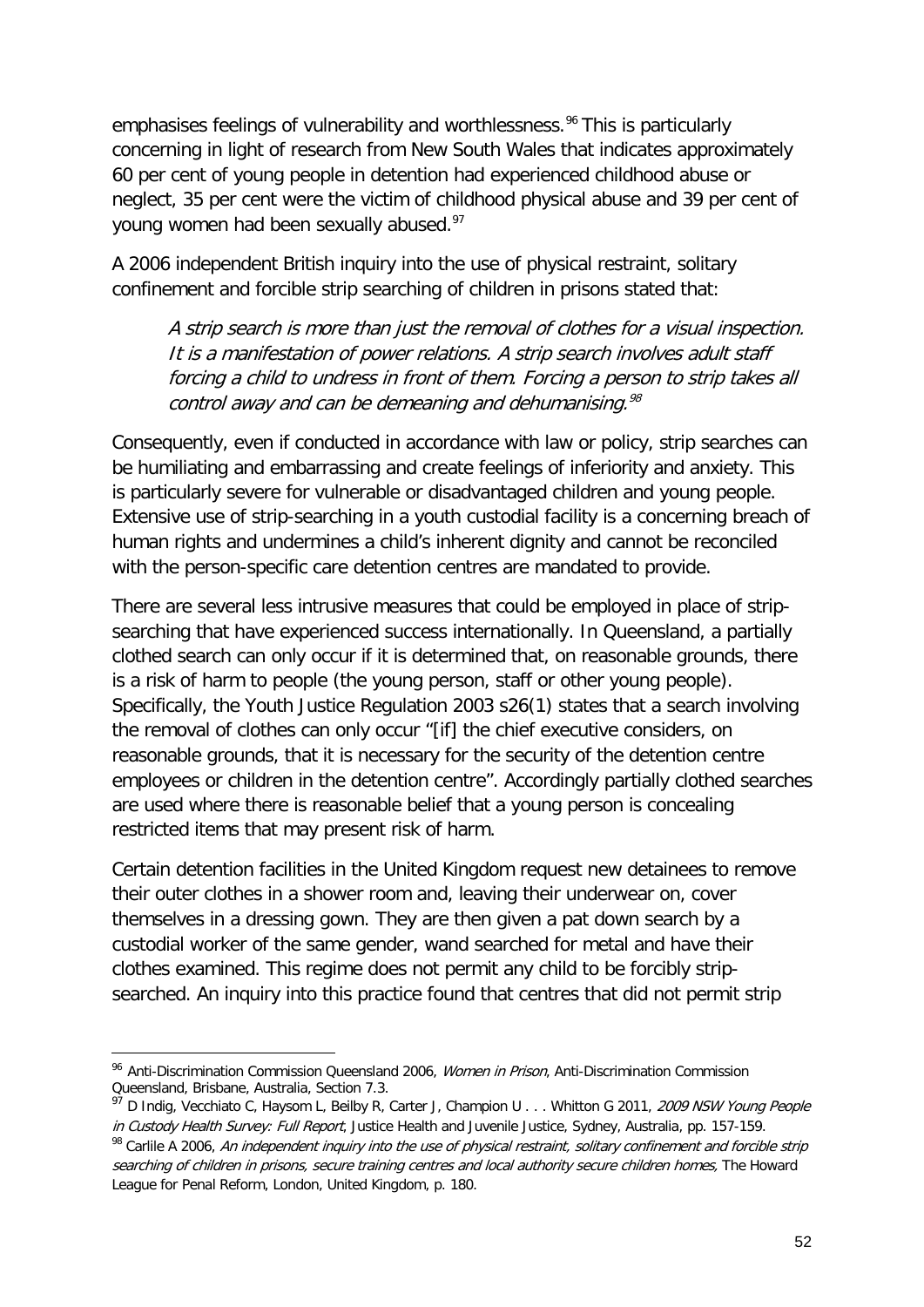searching did not report more issues with security or contraband than centres that did employ strip searching and noted that:

The inquiry was given no substantial evidence from any of the establishments that strip searching carried out in the young offender institutions or secure training centres was necessary for security reasons.<sup>[99](#page-51-1)</sup>

As a result of a recent review full strip searches are no longer conducted at Banksia Hill Detention Centre in Perth. Instead young people are subjected to "half-and-half" searches. A half-and-half strip search involves the young person first removing all of their clothing above the waist, as well as socks, jewellery and hair decorations, and being searched by a custodial officer. The young person then replaces their clothes above the waist and removes all of their clothing below the waist. If a custodial officer suspects a young person is concealing contraband internally a health centre staff member will be notified. A half-and-half search, while still being an invasive search, ensures that a young person is never completely naked in front of the youth custodial officer. Half-and-half searches are also conducted in youth justice facilities in New South Wales.

#### Inappropriate searches

A search will be deemed inappropriate if it does not serve a legitimate purpose, observe principles of proportionality or uphold the dignity of the child being searched. Searches, particularly strip searches, that are conducted as an element of a general compliance regime that does not have specific regard to individual circumstances and risks, are contrary to international human right standards. Strip searching very rarely uncovers contraband.<sup>[100](#page-52-0)</sup>

Therefore, it is important that detention centres be required to record and report incidents of searches to an independent oversight agency. Any policy mandating the implementation of a strip-search regime must consider the unique vulnerability of incarcerated children.

#### **Human rights guidance on searches**

- 1. Strip searching should only take place when there is a reasonable, well-founded suspicion that a child is concealing contraband on their body that cannot be found using a simple 'pat' search. Searches must be non-arbitrary, serve a legitimate purpose and respect the principle of proportionality.
- 2. Strip searching that is conducted as an element of a general compliance regime that does not have specific regard to the unique circumstances of the child is contrary to minimum human rights standards.

<sup>99</sup> Ibid, p. 178.

<span id="page-52-0"></span><sup>&</sup>lt;sup>100</sup> Bogdanic A 2007, *Strip-searching of Women in Queensland Prisons*, Honours thesis, Monash University, <www.sistersinside.com.au/media/Papers/AnnaBogdanic.doc>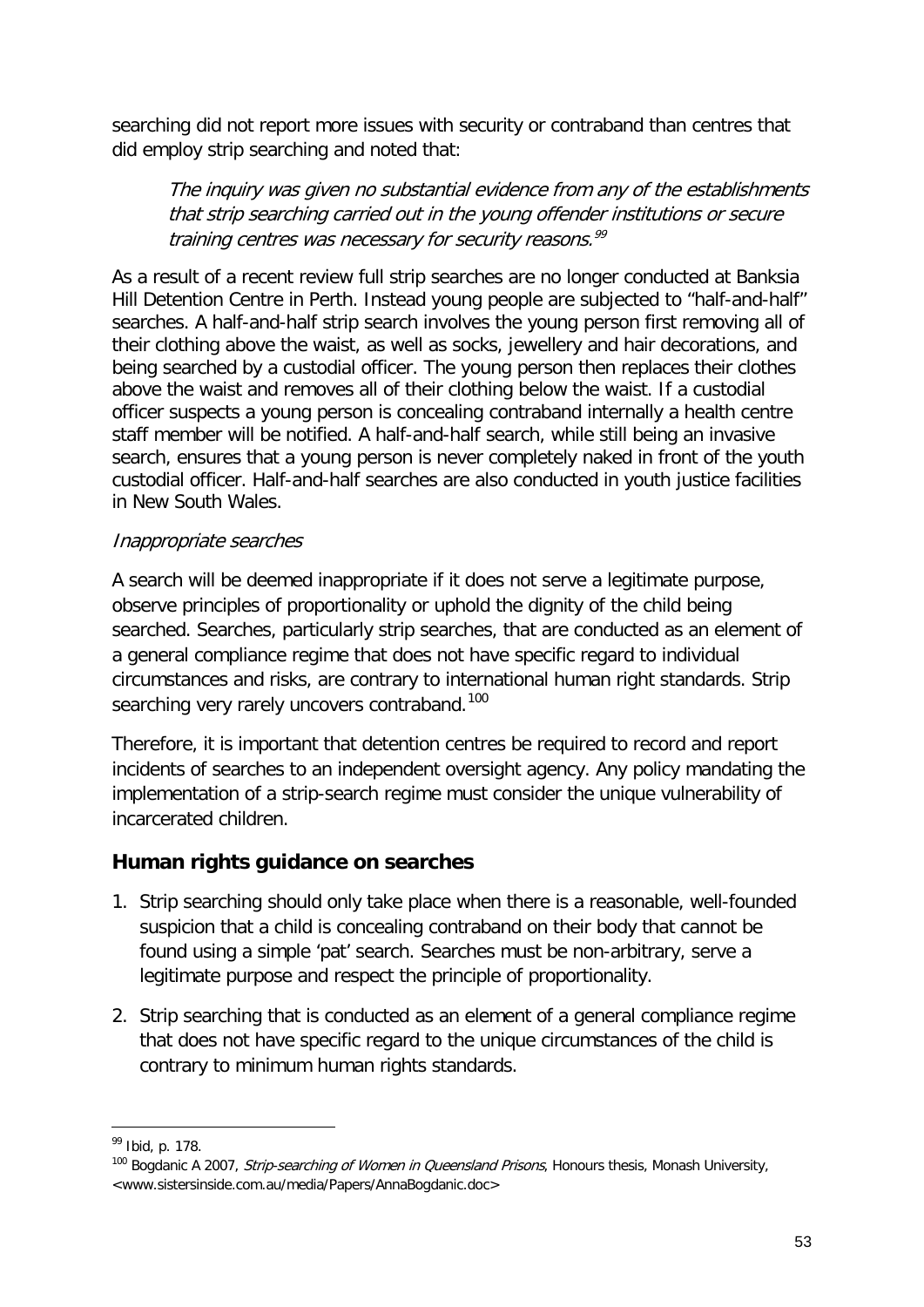- 3. Strip searching should always be carried out in a manner that is consistent with the dignity of the child being searched and must consider the unique vulnerability of incarcerated children.
- 4. External monitoring is important, and therefore detention centres should be required to record and report use of strip searching for scrutiny by an independent oversight agency.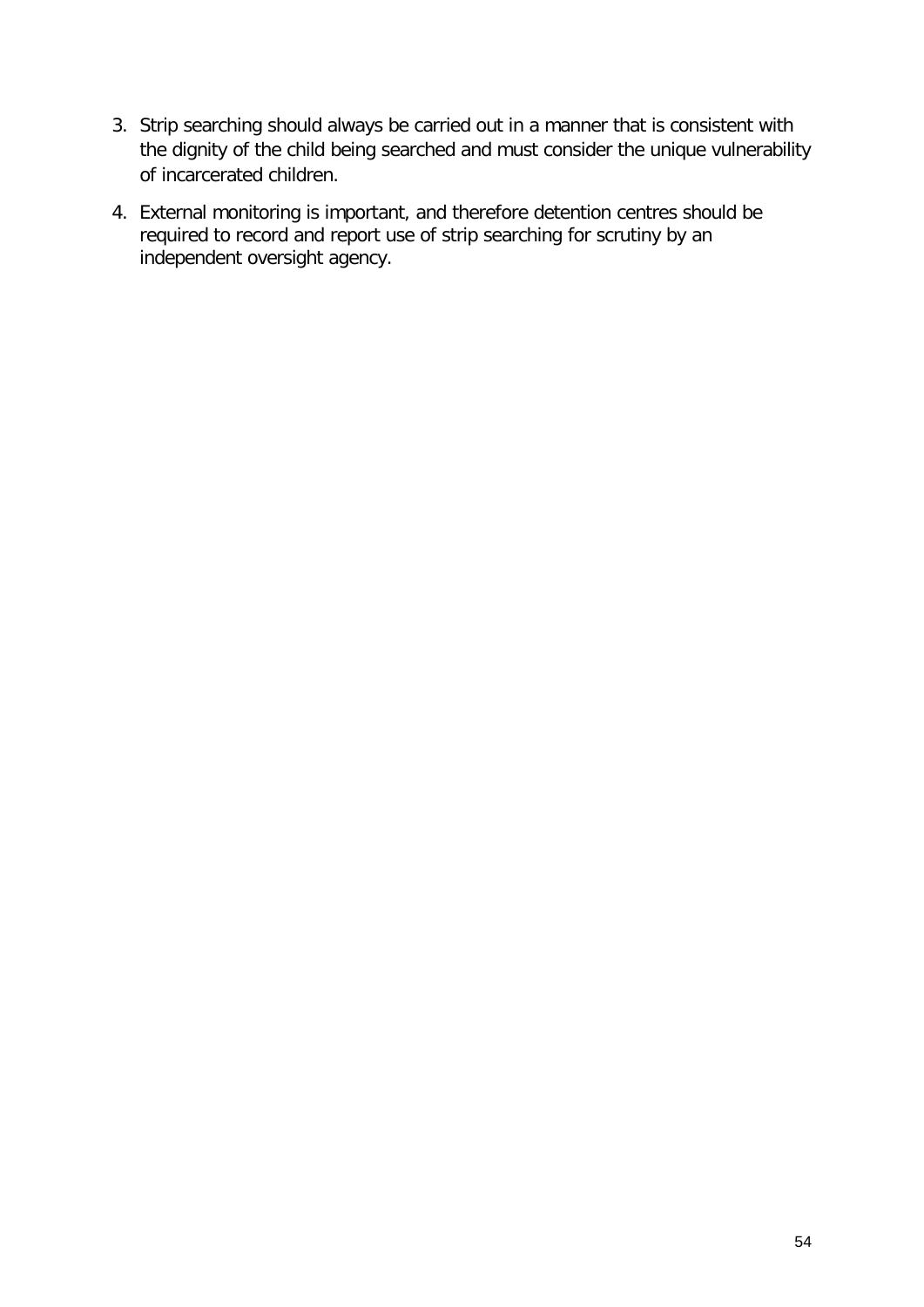### **Table 5: Comparison of domestic legislative and policy framework regarding searches**

The following table provides a comparison of the use of searches in each jurisdiction, including whether matters are governed by legislation and/or policy, and how each matter operates in practice.

| <b>Jurisdiction</b> | <b>Matter</b>                                         | Legislation                                                                                   | <b>Policy</b> | <b>Practice</b>                                                                                                                                                                                                                                                                                                                                                                                                                        |
|---------------------|-------------------------------------------------------|-----------------------------------------------------------------------------------------------|---------------|----------------------------------------------------------------------------------------------------------------------------------------------------------------------------------------------------------------------------------------------------------------------------------------------------------------------------------------------------------------------------------------------------------------------------------------|
| <b>ACT</b>          | General<br>requirements<br>for conduct of<br>searches | Chapter 7, Children<br>and Young People<br>Act 2008 (ACT)                                     | Yes           | Bimberi detention centre is authorised to conduct a 'frisk/ordinary search' or a 'strip<br>search/body search' in certain circumstances. All searches must be the least intrusive<br>kind of search that is necessary and reasonable in the circumstances.                                                                                                                                                                             |
|                     | Gender and<br>searches                                | Chapter 7, Children<br>and Young People<br>Act 2008 (ACT)                                     | Yes           | A search of a young detainee must be conducted by a youth detention officer of the<br>same sex as the young detainee. A transgender or intersex young person may<br>nominate the gender of the detention officer.                                                                                                                                                                                                                      |
|                     | Cell searches                                         | Part 7.7, Children<br>and Young People<br>Act 2008 (ACT)                                      | Yes           | Bimberi has legislated procedures for searching premises and property. There are<br>protections for privileged information (correspondence with a solicitor, or with<br>external oversight agencies).                                                                                                                                                                                                                                  |
| <b>NT</b>           | General<br>requirements<br>for conduct of<br>searches | s.161, Youth Justice<br>Act (NT) and Regs.<br>73 and 74, Youth<br>Justice Regulations<br>(NT) | <b>No</b>     | Strip searches can be conducted for a number of reasons including if there is a<br>reasonable belief that they have an item of contraband, if it is considered to be for<br>the good order or security of the detention centre. General searches can be<br>conducted on being admitted, leaving or returning to a detention centre. A search<br>register must record every incidence of a search of a detainee or their personal area. |
|                     | Gender and<br>searches                                | Regulation 73(4),<br><b>Youth Justice</b><br>Regulations (NT)                                 | <b>No</b>     | If a strip search is conducted it must be by two members of staff of the same gender.<br>It cannot be in front of another detainee.                                                                                                                                                                                                                                                                                                    |
|                     | Cell searches                                         | Regulation 73, Youth<br>Justice Regulations<br>(NT)                                           | <b>No</b>     | It is possible to search a detainee's cell or room.                                                                                                                                                                                                                                                                                                                                                                                    |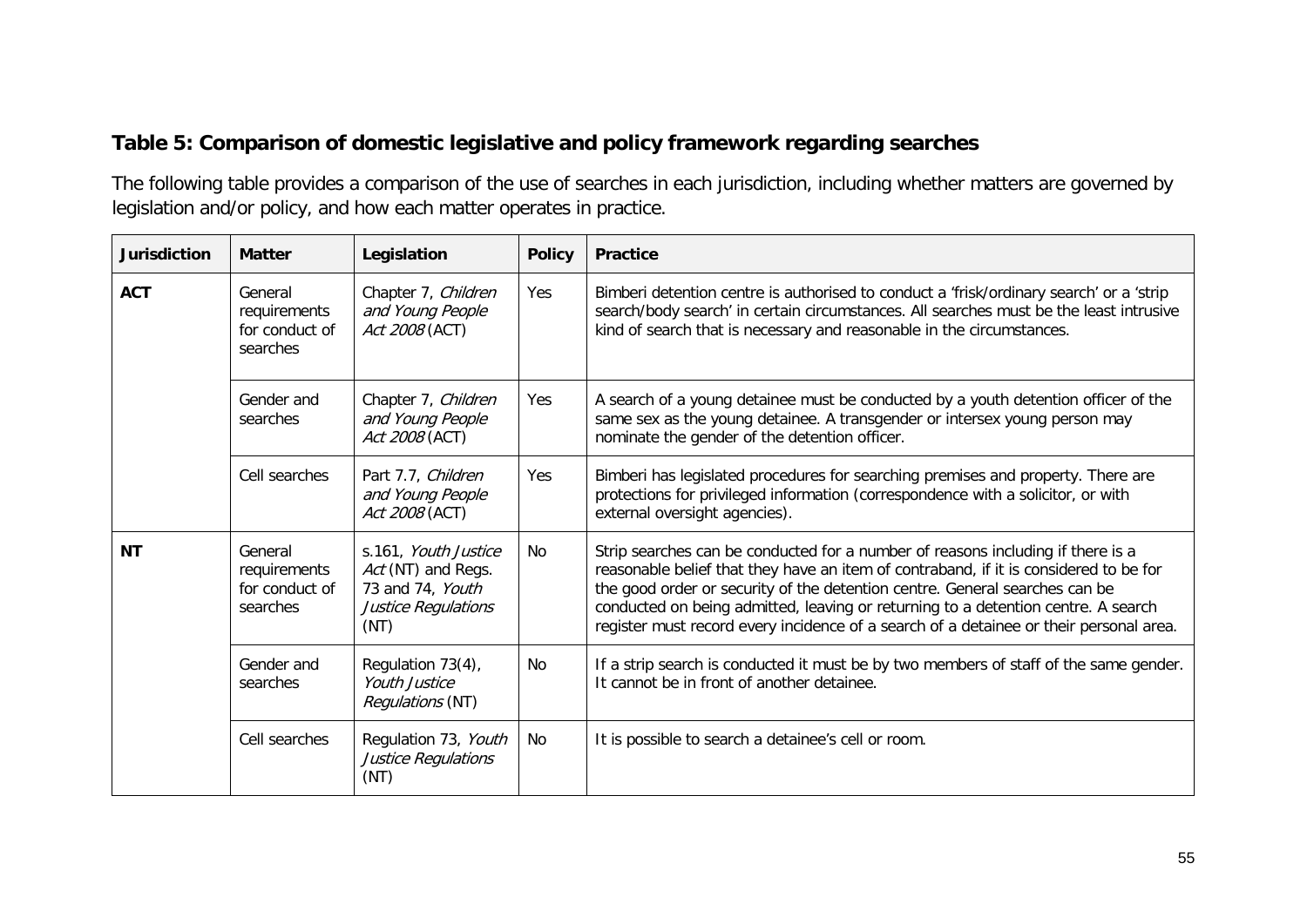| <b>Jurisdiction</b> | <b>Matter</b>                                         | Legislation                                                                    | <b>Policy</b> | <b>Practice</b>                                                                                                                                                                                                                                                                                                                                                                                                                                                                                                                                           |
|---------------------|-------------------------------------------------------|--------------------------------------------------------------------------------|---------------|-----------------------------------------------------------------------------------------------------------------------------------------------------------------------------------------------------------------------------------------------------------------------------------------------------------------------------------------------------------------------------------------------------------------------------------------------------------------------------------------------------------------------------------------------------------|
| <b>NSW</b>          | General<br>requirements<br>for conduct of<br>searches | Yes                                                                            | Yes           | The NSW Juvenile Justice Operations Manual Resource holds that wand and strip<br>searches must be conducted when a young person is first admitted to the a detention<br>centre; returns to a detention centre from a court appearance or medical<br>appointment; returns to a detention centre from day or overnight leave; returns to a<br>centre from an outside activity; prior to returning to their unit after a family visit; and<br>before court appearances where there is a reasonable belief that the detainee may be<br>concealing contraband. |
|                     | Gender and<br>searches                                |                                                                                |               |                                                                                                                                                                                                                                                                                                                                                                                                                                                                                                                                                           |
|                     | Cell searches                                         |                                                                                |               |                                                                                                                                                                                                                                                                                                                                                                                                                                                                                                                                                           |
| <b>QLD</b>          | General<br>requirements<br>for conduct of<br>searches | Part 4, Division 6,<br><b>Youth Justice</b><br><b>Regulation 2003</b><br>(OLD) | Yes           | Young people must be informed of the reason for the search and ask for cooperation.<br>The young people are never forced to comply. Strip searches are not part of a<br>centre's routine search process. They are permitted when a security risk arises based<br>on individual risk assessments. This area is governed by policy. Staff and young<br>people are regularly interviewed to discuss their search experiences as part of the<br>Youth Detention Centre Inspections.                                                                           |
|                     | Gender and<br>searches                                | s 25 and s25 Youth<br>Justice Regulation<br>2003 (QLD)                         | Yes           | Queensland legislation states that if a search involves touching a child, the search<br>must be conducted by a detention centre employee of the same sex as the child. It<br>also states that the chief executive must not order a child to partly or completely<br>undress in the presence of a person of the opposite sex to the child.                                                                                                                                                                                                                 |
|                     | Cell searches                                         | N <sub>0</sub>                                                                 | Yes           | If there is reasonable suspicion that a cell contains contraband items, staff may<br>conduct searches of a young person's room and personal possessions, in a sensitive<br>manner. The inspecting officer must leave the young person's room in a neat and tidy<br>manner. Cell searches are included as an investigation criterion in the Youth<br>Detention Inspectorate Expectations for Queensland Youth Detention Centres.                                                                                                                           |
| <b>SA</b>           | General<br>requirements<br>for conduct of             | s. 10, Family and<br><b>Community Service</b><br>Regulations 2009              |               | A manager of a training centre may cause a resident or their belongings to be<br>searched when they return to the centre after a period of absence, when the resident<br>has had a full contact visit with a visitor to the centre or if the manager has                                                                                                                                                                                                                                                                                                  |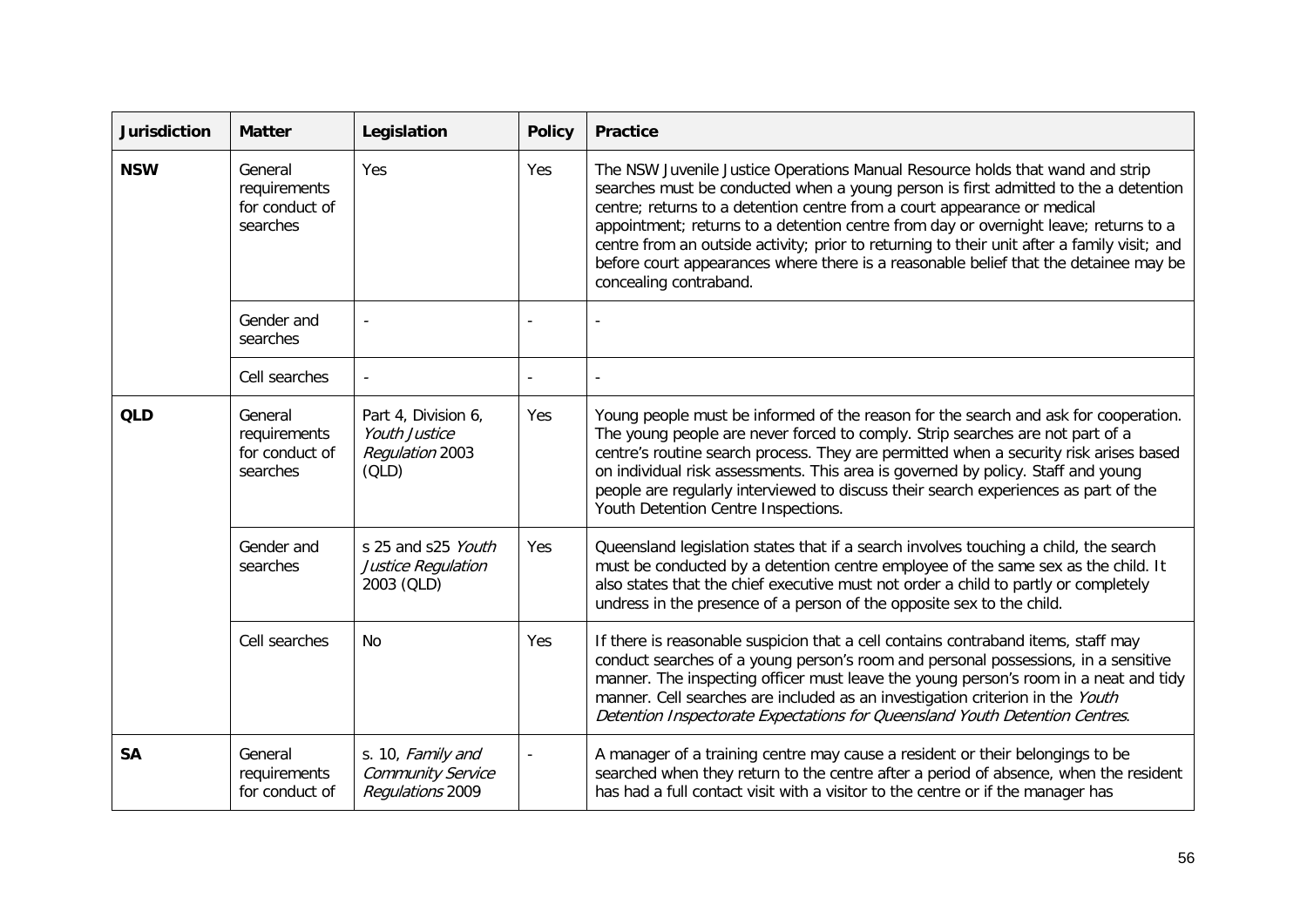| <b>Jurisdiction</b> | <b>Matter</b>                                         | Legislation                                                       | <b>Policy</b> | <b>Practice</b>                                                                                                                                                                                                                                                                                                                                                                                                                                                                                                                                                                                                                                                                                                                                                                                                                                                                                                                                                                                                                                                                |
|---------------------|-------------------------------------------------------|-------------------------------------------------------------------|---------------|--------------------------------------------------------------------------------------------------------------------------------------------------------------------------------------------------------------------------------------------------------------------------------------------------------------------------------------------------------------------------------------------------------------------------------------------------------------------------------------------------------------------------------------------------------------------------------------------------------------------------------------------------------------------------------------------------------------------------------------------------------------------------------------------------------------------------------------------------------------------------------------------------------------------------------------------------------------------------------------------------------------------------------------------------------------------------------|
| SA (cont.)          | searches                                              |                                                                   |               | reasonable cause to suspect that the resident has in his or her possession a<br>prohibited item. At least two staff members must be present during all searches.<br>These requirements are described in security orders.                                                                                                                                                                                                                                                                                                                                                                                                                                                                                                                                                                                                                                                                                                                                                                                                                                                       |
|                     | Gender and<br>searches                                | s. 10, Family and<br><b>Community Service</b><br>Regulations 2009 |               | The residents must be searched by staff members of the same sex. A security order is<br>in place outlining the requirements for the searching of residents and visitors.                                                                                                                                                                                                                                                                                                                                                                                                                                                                                                                                                                                                                                                                                                                                                                                                                                                                                                       |
|                     | Cell searches                                         | No                                                                |               | A security order relating to property and area searches is in place which includes the<br>process for the searching of bedrooms.                                                                                                                                                                                                                                                                                                                                                                                                                                                                                                                                                                                                                                                                                                                                                                                                                                                                                                                                               |
| <b>TAS</b>          | General<br>requirements<br>for conduct of<br>searches | s. 131, Youth Justice<br>Act 1997 (TAS)                           | Yes           | Searches may be authorised in specified circumstances detailed in the legislation.<br>Strip searching is only undertaken if two staff are present.                                                                                                                                                                                                                                                                                                                                                                                                                                                                                                                                                                                                                                                                                                                                                                                                                                                                                                                             |
|                     | Gender and<br>searches                                | No                                                                | Yes           | When an unclothed search is authorised practice does require that the searching<br>officer must be of the same gender as the person being searched.                                                                                                                                                                                                                                                                                                                                                                                                                                                                                                                                                                                                                                                                                                                                                                                                                                                                                                                            |
|                     | Cell searches                                         | s. 131 and 136,<br>Youth Justice Act<br>1997 (TAS)                | Yes           | The Centre Manager may cause a search of any part of AYDC to occur in specified<br>circumstances. Staff cannot open, copy or read correspondence between detainees<br>and legal practitioners.                                                                                                                                                                                                                                                                                                                                                                                                                                                                                                                                                                                                                                                                                                                                                                                                                                                                                 |
| <b>VIC</b>          | General<br>requirements<br>for conduct of<br>searches | Children, Youth and<br>Families Act 2005<br>(VIC)                 | Yes           | Search framework: Client searches are one of the key procedures for maintaining the<br>safety and security of the precincts and wellbeing of the young people. Searches are<br>conducted routinely and at other times on suspicion that a young person may be<br>concealing a prohibited item. Three types of searches are conducted. A frisk search is<br>an examination of the person while fully clothed by using hands and fingers to detect<br>any prohibited items. An unclothed search is a search of a person or of things under<br>their control that may require the person to remove all of his or her clothes. Clients<br>may also be subjected to body searches, including searches of their clothes, but not<br>body cavities. Screening searches are also used; these involve using an electronic<br>wand to externally detect prohibited items. Unclothed searches must be conducted<br>routinely as soon as possible after a young person is received into the precinct, has<br>returned from temporary leave, has returned from attending court, following a |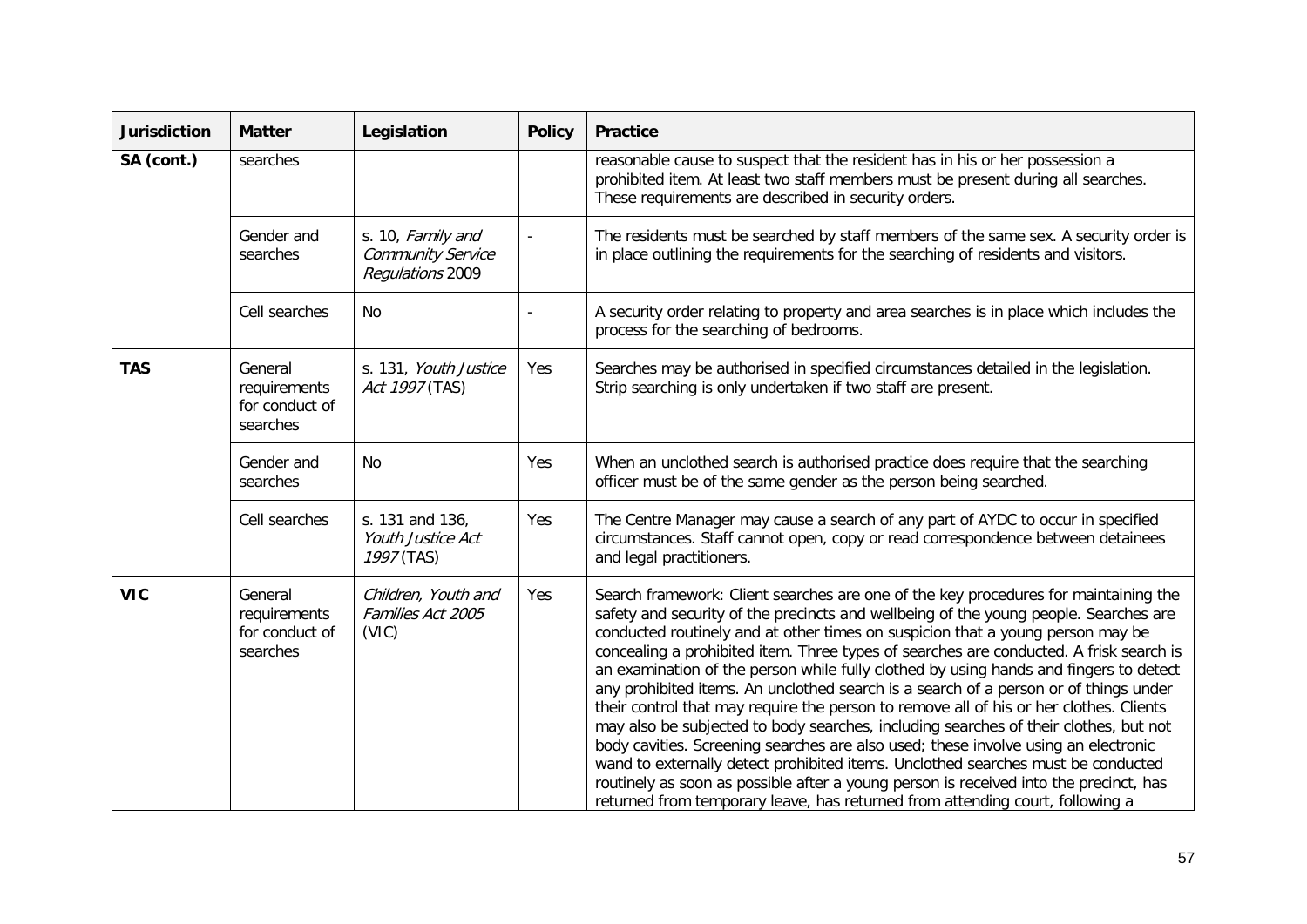| <b>Jurisdiction</b> | <b>Matter</b>          | Legislation                                                   | <b>Policy</b> | <b>Practice</b>                                                                                                                                                                                                                                                                                                                                                                                                                                                                                                                                                                                                                                                                                                                                                                                                                                                                                                                                                                                                                                                                                                                                                                                                                                              |
|---------------------|------------------------|---------------------------------------------------------------|---------------|--------------------------------------------------------------------------------------------------------------------------------------------------------------------------------------------------------------------------------------------------------------------------------------------------------------------------------------------------------------------------------------------------------------------------------------------------------------------------------------------------------------------------------------------------------------------------------------------------------------------------------------------------------------------------------------------------------------------------------------------------------------------------------------------------------------------------------------------------------------------------------------------------------------------------------------------------------------------------------------------------------------------------------------------------------------------------------------------------------------------------------------------------------------------------------------------------------------------------------------------------------------|
| VIC (cont.)         |                        |                                                               |               | personal visit, before being placed into isolation and before being placed into a room<br>on constant observation. Searches can also be conducted when there is a reasonable<br>belief that this should occur to manage risk and ensure safety of the young person of<br>the security of the centre.                                                                                                                                                                                                                                                                                                                                                                                                                                                                                                                                                                                                                                                                                                                                                                                                                                                                                                                                                         |
|                     | Gender and<br>searches | s.72E Children Youth<br>and Families Act<br><i>2005</i> (VIC) | Yes           | Secure Services requires all staff to act in a manner which is respectful of young<br>people's differences, including those who are gay, lesbian, bisexual or transgender.<br>All searches must be conducted by two staff members. The primary staff member<br>who undertakes the search must be the same gender as the young person being<br>searched. The second staff member must place themselves so that they can observe<br>the staff member conducting the search, but cannot see the young person. When and<br>unclothed search is required, the second staff member must also be of the same<br>gender as the young person being searched, unless the search is (in the opinion of<br>the most senior staff member on duty) urgently required and there is no staff<br>member of the same gender available. If it is known that a young person identifies as<br>transgender the staff member responsible for undertaking an unclothed search should<br>ask them whether they would prefer to be searched by a male or female staff<br>member. In either case, once the young person has stated their preference the staff<br>member should seek advice and endorsement from the Unit Manager or Operations<br>Manager before commencing the search. |
|                     | Cell searches          | No                                                            | Yes           | A minimum of two randomly selected bedrooms must be searched every day in each<br>unit. In addition, bedrooms must be searched when a young person vacates a<br>bedroom, either because they are changing rooms or unit or leaving the precinct. If<br>the young person is present in the unit, they are to be informed of what will take place<br>and why the search is being conducted and ask young people if they have any<br>prohibited items in their room. If the search has occurred while the young person is<br>away from the unit they should be advised afterwards of what has occurred. The room<br>should be left in substantially the same condition as it was found, including making<br>the young person's bed. Each search must be recorded in the unit's communication<br>book to ensure all bedrooms receive attention.                                                                                                                                                                                                                                                                                                                                                                                                                  |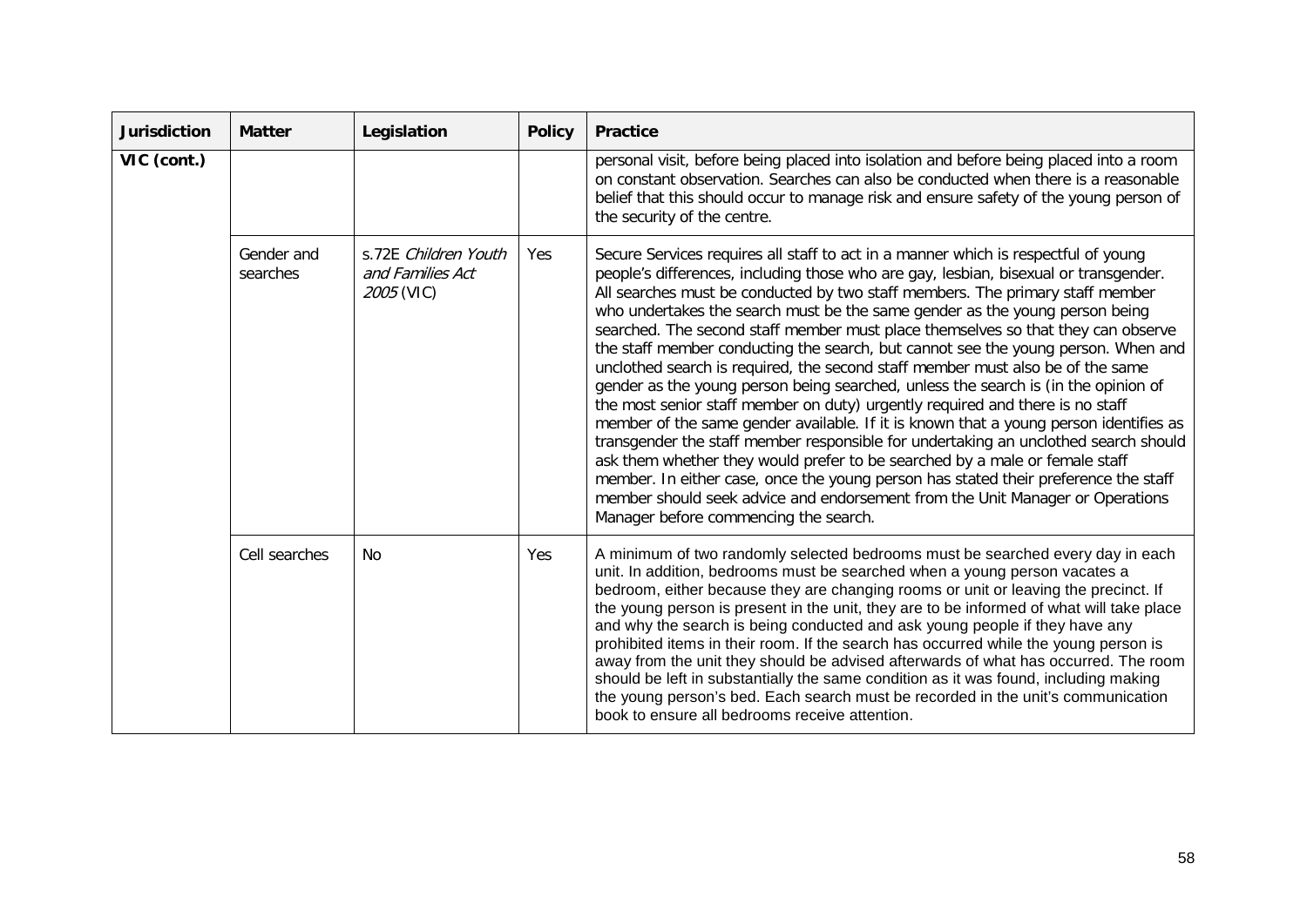| <b>WA</b> | General<br>requirements<br>for conduct of<br>searches | Regulations 82, 85,<br>86, Young Offenders<br>Regulations 1995<br>(WA) | Yes | The Department has recently reviewed practices relating to routine strip-searching. As<br>a result the strip-searching of detainees when travelling between secure facilities is<br>no longer the default position. Social visit strip-searches are only undertaken where<br>there is reasonable suspicion or cause and are endorsed by management. Banksia Hill<br>now employs the half-and-half strip search that means the young person is never<br>completely naked. A detainee should be searched on admission to the centre,<br>immediately before discharge, on leaving or returning to the centre and when being<br>transferred from one centre to another. A detainee may be 'strip' or 'pat' searched.<br>Regulations establish when strip searching is acceptable. |
|-----------|-------------------------------------------------------|------------------------------------------------------------------------|-----|-------------------------------------------------------------------------------------------------------------------------------------------------------------------------------------------------------------------------------------------------------------------------------------------------------------------------------------------------------------------------------------------------------------------------------------------------------------------------------------------------------------------------------------------------------------------------------------------------------------------------------------------------------------------------------------------------------------------------------------------------------------------------------|
|           | Gender and<br>searches                                | Regulation 86, Young<br><i>Offenders</i><br>Regulations 1995<br>(WA)   | Yes | A detainee must not be strip searched in the sight or immediate presence of a person<br>of the opposite gender. Where practicable a detainee should not be strip searched in<br>the immediate presence of another detainee. Any search must be conducted with due<br>regard to the decency and self-respect of the detainee. Each officer strip searching<br>the detainee must forward a written report to the superintendent. If a superintendent<br>is uncertain as to the gender of a person to be searched they must ask the young<br>person to advise whether they would like to be searched by a male or a female.                                                                                                                                                      |
|           | Cell searches                                         | No                                                                     | Yes | A quarter of all cells are searched randomly each week. Where possible, detainees<br>shall be present during the search.                                                                                                                                                                                                                                                                                                                                                                                                                                                                                                                                                                                                                                                      |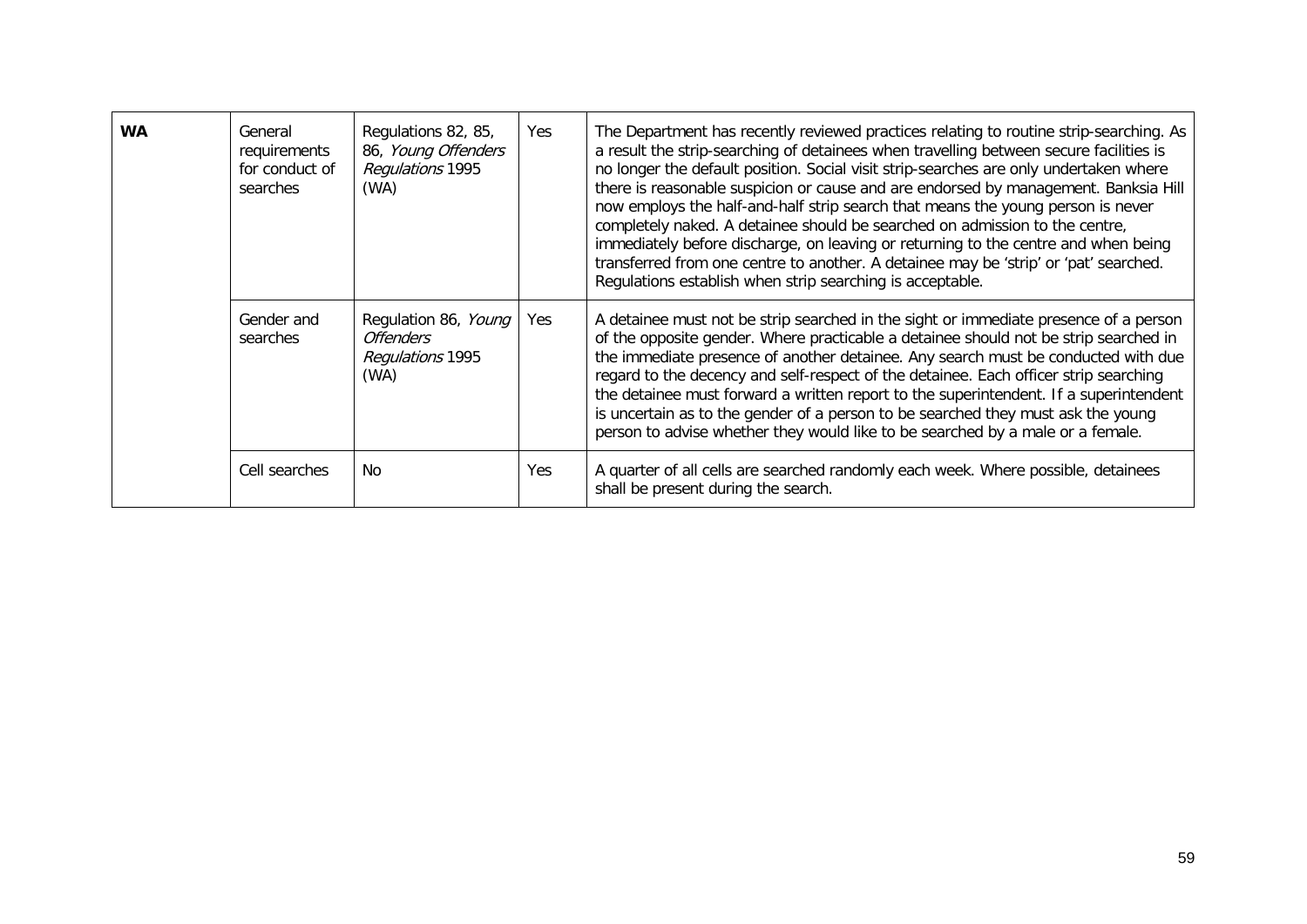# **Seclusion, segregation, and lockdown**

There is no uniform use of terms for seclusion and segregation (or separation) across jurisdictions. This makes comparing practice problematic and can also raise practical issues within jurisdictions. In Western Australia the term "confinement" is used in relevant legislation and is synonymous with the use of "isolation" in South Australia. The Northern Territory, like WA and SA, does not define the relevant terms however makes use of the word "separation" to mean "confinement" or "isolation". Tasmanian legislation defines "isolation" to mean "locking a detainee in a room separate from others and from the normal routine of the detention centre".<sup>[101](#page-52-0)</sup>

Queensland use a practice called 'separation', the use of which is governed by legislation and policy. Separation is not used as a disciplinary measure in Queensland. Separation means to place a young person in a locked room by themselves for a purpose defined in section 22 of the Youth Justice Regulation 2003. That is for reasons including: if the child is ill; at the child's request; for routine security purposes under directions issued by the chief executive; for the child's protection or the protection of other persons or property; or, to restore order in the detention centre. Queensland's policy on the use of separation following an incident states that: Youth detention operational staff can only separate a young person in response to an incident when people or property require protection and/or to restore order in a youth detention centre. If a young person is assessed to be calm and no longer poses a threat to people, property or the security of the centre, then the separation must cease. Further, Queensland policy also states that the use of separation as a punishment for misbehaviour is not lawful.

In the ACT the term "segregation" is used and is defined to mean "the restriction or denial of the young detainee's opportunity to go into, or be in, a particular part of a detention place; or to associate with other young detainees; and includes separate confinement".<sup>[102](#page-59-0)</sup> Segregation in this sense is used, but not defined, in other jurisdictions and involves restricting a child's contact with other detainees without substantially affecting their life in the facility. This can mean changes to education and recreation times so as not to encounter other detainees.

Seclusion, solitary confinement and lockdown all involve the involuntary placement of a young detainee in a room from which they are not able to leave. Segregation involves limiting a detainee's contact with peers in the facility by changing exercise and education times and generally disrupting a detainee's schedule so as to limit their contact with other children and young people. Seclusion, confinement and isolation can often be preceded by the use of force or mechanical restraints to isolate an individual detainee while lockdown involves keeping large groups of children in their cells for extended periods of time. Segregation can range from

<span id="page-59-1"></span><sup>&</sup>lt;sup>101</sup> Youth Justice Act 1997 (TAS), section 133(1).

<span id="page-59-0"></span><sup>&</sup>lt;sup>102</sup> Children and Young People Act 2008 (ACT), section 204.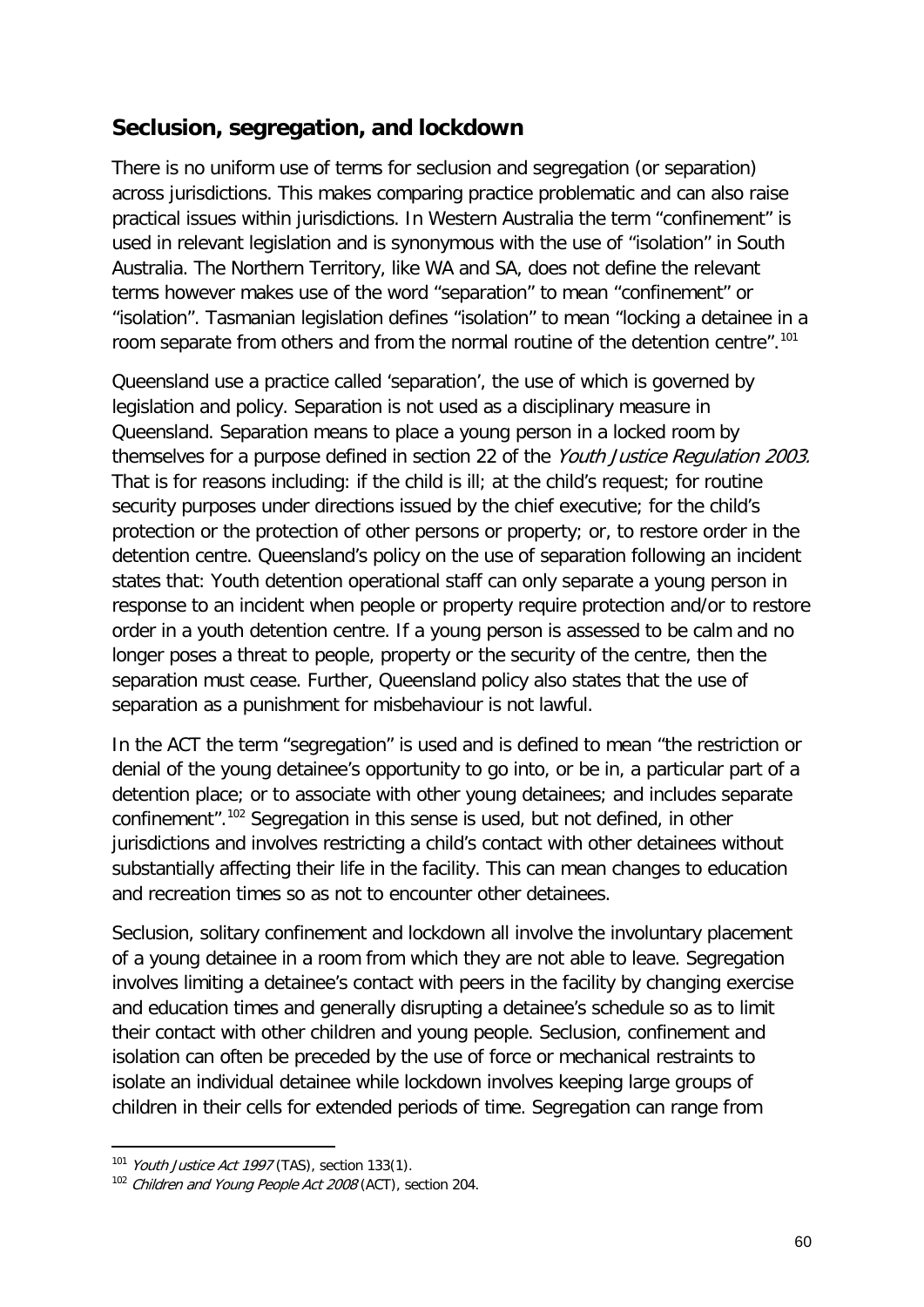restricting all contact with peers in the facility to prohibiting detainees from participating in detention centre activities.

Seclusion, isolation or confinement for a short period is sometimes referred to as "time-out" and involves the child being prevented from leaving their cell or a designated room for a set period. However when used for longer periods seclusion can constitute "solitary confinement". Any use of seclusion on a child to the extent that it equates to solitary confinement is a matter of serious concern. Seclusion necessarily involves a very serious interference with the physical and psychological wellbeing of the child. It is almost impossible to reconcile seclusion with the "best interests" of the child as it serves no integrative or rehabilitative objective. Children in detention are particularly susceptible to medical, social and psychological problems which can be seriously exacerbated by the use of seclusion cells or being left alone in their own cells for extended periods of time.<sup>[103](#page-59-1)</sup>

Segregation is less severe and does not necessarily involve placing added restrictions on a child's movement. However segregation should never involve the loss of access to education and physical activity. Any program designed to restrict a child's association with their peers should be implemented so as to ensure continued access to the normal rights associated with daily life in the facility, including education, physical activity and reading material.

Lockdowns are frequently used as part of a facility's safety and security management regime. In Queensland lockdowns occur when a serious incident is occurring or if there are not enough staff to maintain safe ratios. When necessary and appropriate this is permissible under both international human rights instruments and domestic youth justice frameworks.

In Queensland, separation is only permitted to maintain the safety and security of a detention centre. It is not a disciplinary mechanism. Staff should maintain regular contact with young people while they are in separation. This includes increased observations (and sometimes constant contact) for young people demonstrating suicidality or behavioural issues. Young people in separation are provided with stimulus materials to help them de-escalate where this is assessed as safe to do so.

The isolation or confinement of young detainees as a form of punishment that does not constitute a "time-out" is a violation of both international human rights norms and domestic law. The United Nations Havana Rules hold that:

All disciplinary measures constituting cruel, inhuman or degrading treatment shall be strictly prohibited, including corporal punishment, placement in a dark

<span id="page-60-0"></span><sup>&</sup>lt;sup>103</sup> Cunneen C & White R 2002, Juvenile Justice: Youth and Crime in Australia, Oxford University Press, Melbourne, Australia, p. 311.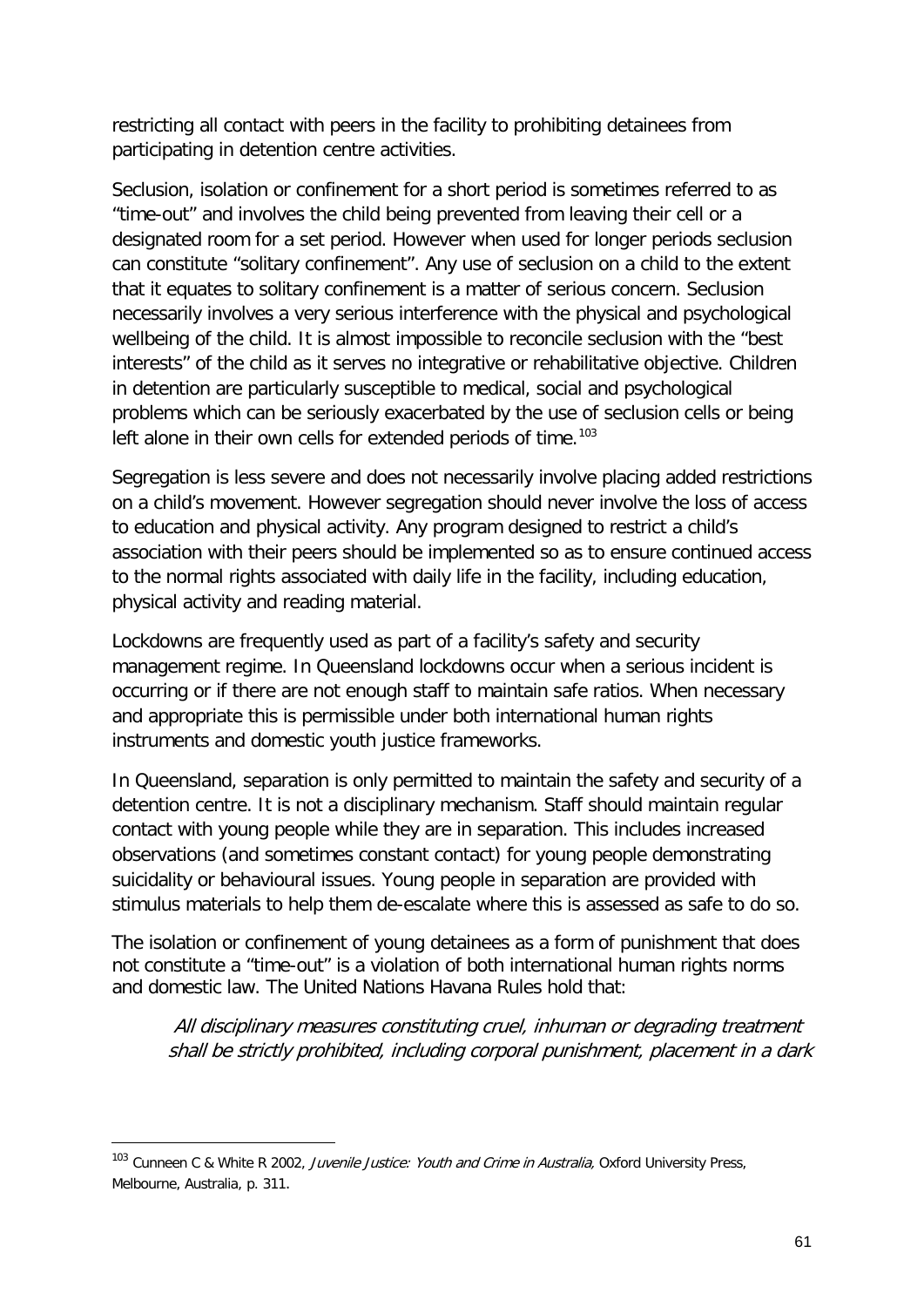cell, closed or solitary confinement or any other punishment that may compromise the physical or mental health of the juvenile concerned.<sup>[104](#page-60-0)</sup>

The AJJA Standards<sup>[105](#page-61-0)</sup> reflect this rule in similar terms:

9.5 Separation or isolation of a child or young person is used only in response to an unacceptable risk of immediate harm, escape and or in accordance with legislation, and is used for the minimum amount of time necessary.

#### Mental health effects of isolation

In 2013 the United Nations Special Rapporteur on Torture, Juan Mendez, stated that the effect a prolonged period in isolation can have on a child's mental health is so severe that countries should implement "an absolute ban" on solitary confinement and seclusion of any duration for children as well as people with psychosocial disabilities. It should be noted that no Australian jurisdiction condones this practice.

The American Academy of Child and Adolescent Psychiatry affirmed the position of the Special Rapporteur. In recognition of the serious harm isolation can do to the mental health of children, the Academy posited that any child or young person that is confined for more than 24 hours must be evaluated by a child mental health professional. The Academy also affirmed that seclusion for periods of less than 24 hours needs to be distinguished from solitary confinement and are better defined as brief interventions or "time outs". These were identified as being legitimate components of behavioural management programs provided they were used for the least amount of time possible in situations where other less restrictive interventions had failed.

In cases involving children with indicators of self-harm, mental-illness or related vulnerabilities, isolation should never be used for disciplinary purposes. Further, children with developmental disabilities or psychosocial problems should not be isolated; they may respond in unpredictable ways and be unable to convey how a period in isolation is affecting them.<sup>[106](#page-61-1)</sup>

#### **Human rights guidance on the use of isolation**

-

1. Children in detention are particularly susceptible to medical, social and psychological problems. These issues are exacerbated by extended periods in isolation.

<sup>&</sup>lt;sup>104</sup> United Nations General Assembly 1990, United Nations Rules for the Protection of Juveniles Deprived of their Liberty, Rule 67, p. 8, <http://www.un.org/documents/ga/res/45/a45r113.htm><br><sup>105</sup> Australasian Juvenile Justice Administrators 2009, Juvenile Justice Standards 2009, p. 10,

<span id="page-61-2"></span><span id="page-61-0"></span><sup>&</sup>lt;www.ajja.org.au/>

<span id="page-61-1"></span><sup>106</sup> Herczegfalvy v. Austria judgment of 24 September 1992, Series A No. 244, 82; the Aerts v. Belgium judgment of 30 July 1998, Reports 1998-V, p. 1966, 66. This principle is reflected in the UK Code of Practice, which states that: Prisoners at risk of suicide or self-harm must not be routinely held in segregation units.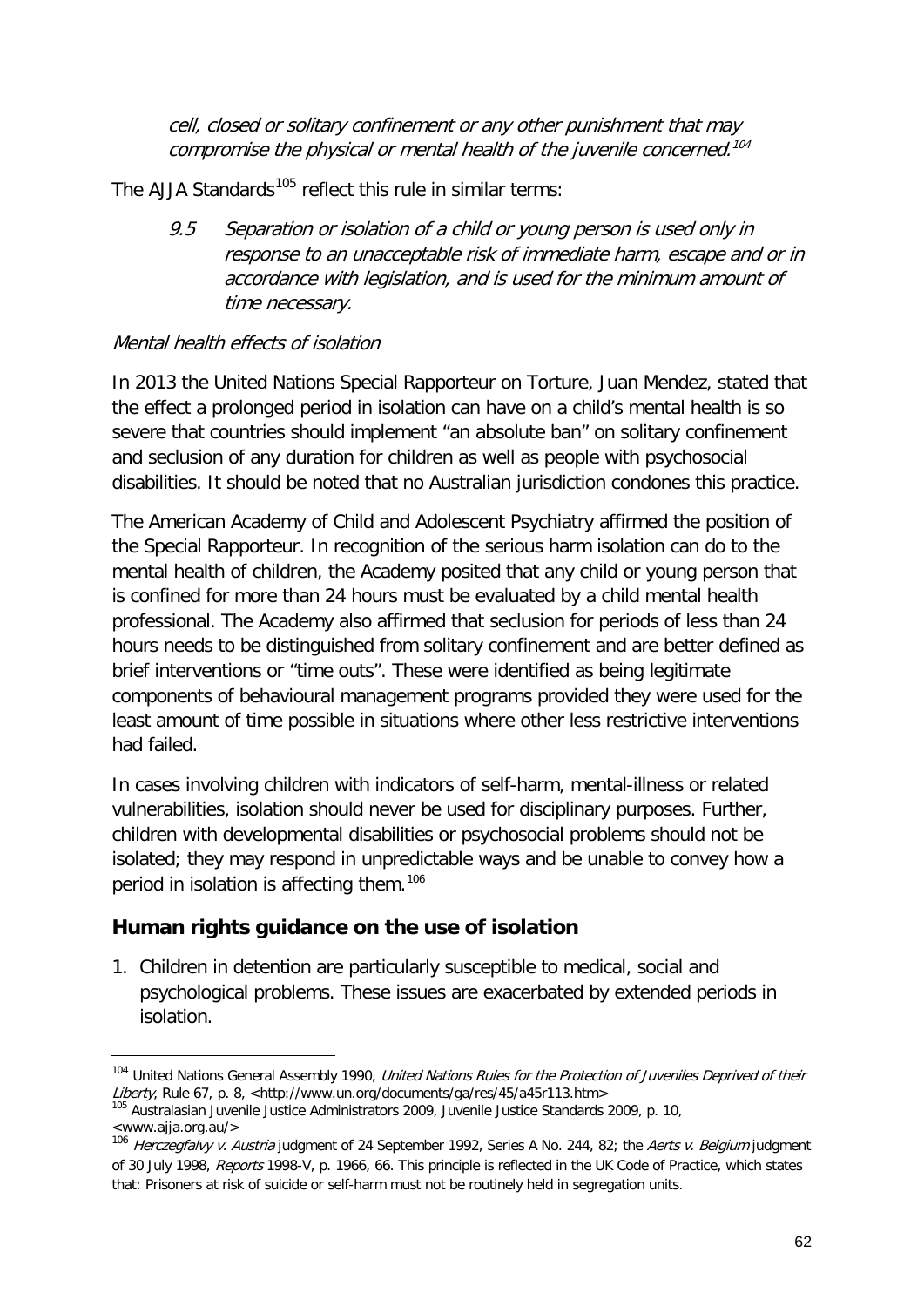- 2. Segregation can be used as a legitimate behaviour management tool or an emergency safety measure provided it does not place restrictions on a child's access to education, physical activity or family contact.
- 3. Solitary confinement constitutes cruel, inhuman or degrading treatment and is a violation of international human rights norms and standards. Children should never be subjected to solitary confinement.
- 5. The use of seclusion and segregation must consider the individual circumstances of the affected child and should not be used in any form on children with known psychosocial issues, indicators of self-harm, mental illness or other related vulnerabilities.
- 6. External monitoring is important, and therefore detention centres should be required to record and report use of seclusion and segregation to an independent oversight agency.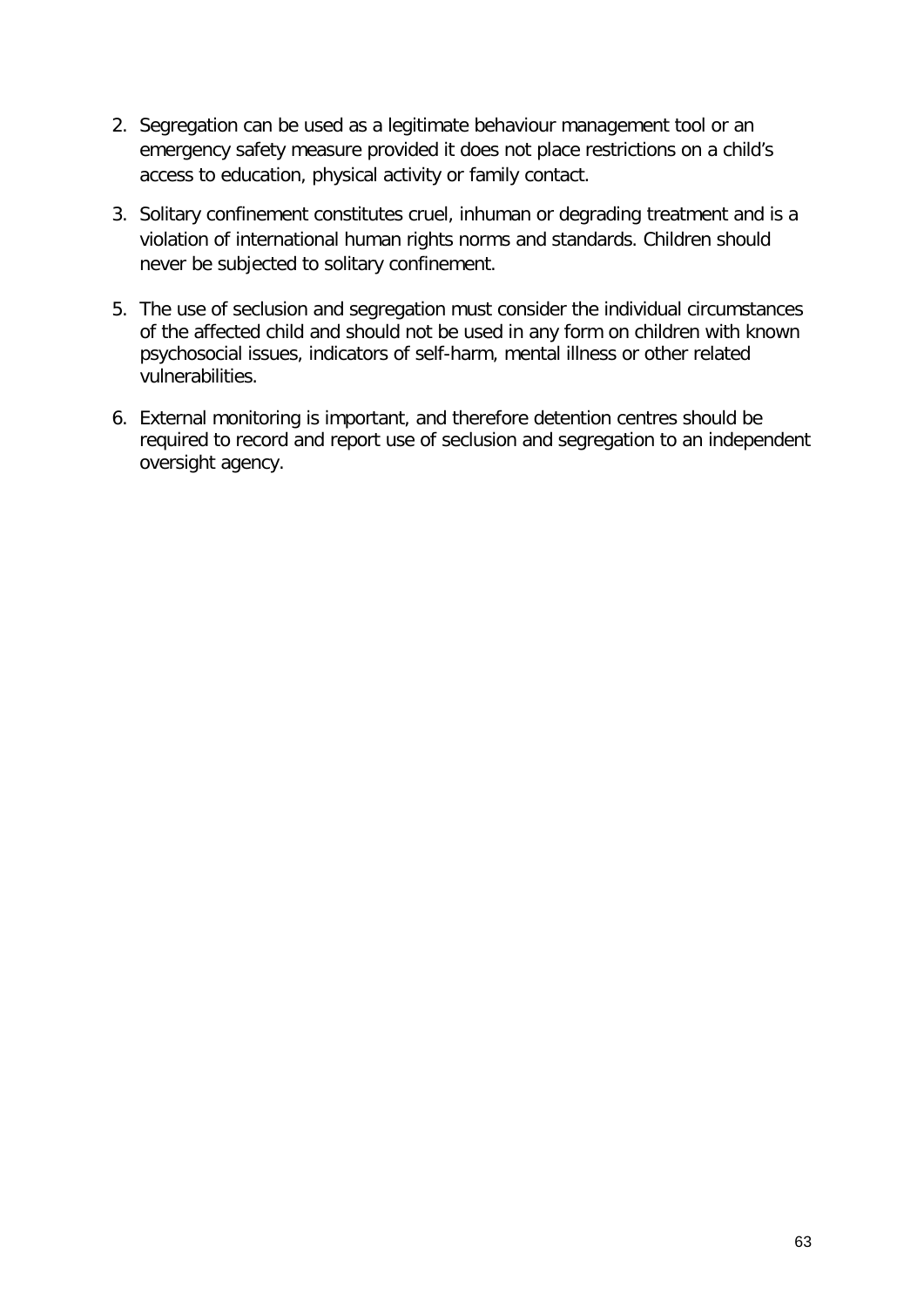#### **Table 6: Comparison of domestic legislative and policy frameworks regarding seclusion, segregation, and lockdown**

Regulation of this practice varies markedly between jurisdictions. Western Australia is the only jurisdiction that expressly permits confinement to be used as a punishment however it appears that confinement and segregation as disciplinary measures are not uncommon in all jurisdictions. Confinement and lockdown are most commonly used as means of restoring order to a centre or enforcing control after an incident. Most States' legislative and policy regimes are cognisant of the deleterious effects segregation can have on a child and as a result generally mandate maximum separation times as well as a raft of supervision and approval procedures that must be complied with.

The following table provides a comparison of the use of confinement, such as seclusion or segregation, in each jurisdiction, including whether matters are governed by legislation and/or policy, and how each matter operates in practice.

| Jurisdiction | Legislation                                                                                                | <b>Policy</b> | <b>Practice</b>                                                                                                                                                                                                                                                                                                                                                                                                                                                                                                                                                                                                            |
|--------------|------------------------------------------------------------------------------------------------------------|---------------|----------------------------------------------------------------------------------------------------------------------------------------------------------------------------------------------------------------------------------------------------------------------------------------------------------------------------------------------------------------------------------------------------------------------------------------------------------------------------------------------------------------------------------------------------------------------------------------------------------------------------|
| <b>ACT</b>   | Division 6.6.3, Children and<br>Young People Act 2008 (ACT)                                                | Yes           | Segregation is permitted under certain circumstances, and with requirements for reporting,<br>external review and oversight. Segregation must not be used for punishment or disciplinary<br>purposes. Segregation is not to affect minimum living conditions.                                                                                                                                                                                                                                                                                                                                                              |
| <b>NT</b>    | s. 153(5), <i>Youth Justice Act</i><br>(NT)                                                                | No            | Cell isolation cannot occur except where it is to protect the safety of another person or for<br>the good order and security of the detention centre. The Superintendent can isolate a young<br>person for up to 24 hours, 72 hours with Commissioner approval.                                                                                                                                                                                                                                                                                                                                                            |
| <b>NSW</b>   | Division 19, Segregation of<br>Detainees for Protection<br><b>Children (Detention Centres)</b><br>Act 1987 | No            | Segregation is permitted under certain circumstances $-$ if the centre manager believes on<br>reasonable grounds that a detainee should be segregated to protect the personal safety of<br>that person or another detainee. There are specified conditions, including that duration be as<br>short as practicable and must not exceed three hours without the approval of the Director-<br>General. There are requirements for reporting, external review and oversight (record<br>forwarded to the detainee and the Director General within 24 hours of the segregation).<br>Segregation must not be used for punishment. |
| <b>QLD</b>   | Part 4, Division 5, Youth                                                                                  | Yes           | The separation process and length of time the young person remains separated are strongly<br>guided by legislated obligations. Children can be separated if they are ill, request to be                                                                                                                                                                                                                                                                                                                                                                                                                                    |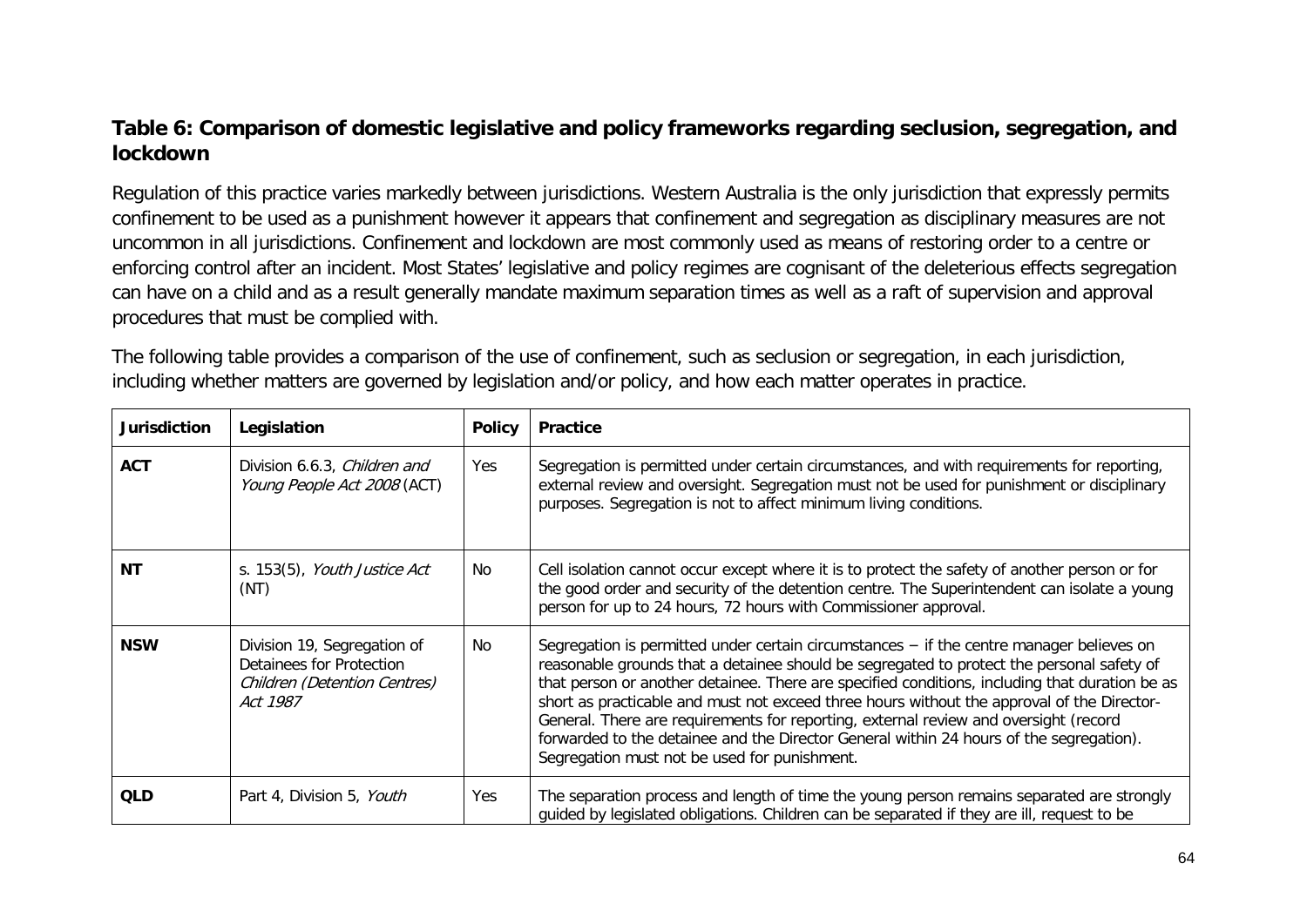| QLD (cont.) | Justice Regulation 2003 (QLD)                                                                                                                                     |     | separated, for routine security purposes, for protective purposes or to restore order. There is<br>no right to separate as a punishment. A child cannot be separate for protective or security<br>purposes for more than 2 hours without manager approval, 12 hours without informing the<br>chief executive or 24 hours without the chief executive's approval.                                                                                                                                                                                                                                                                                                                                                                                                                                                                                                                                                                                                                                                                                                                    |
|-------------|-------------------------------------------------------------------------------------------------------------------------------------------------------------------|-----|-------------------------------------------------------------------------------------------------------------------------------------------------------------------------------------------------------------------------------------------------------------------------------------------------------------------------------------------------------------------------------------------------------------------------------------------------------------------------------------------------------------------------------------------------------------------------------------------------------------------------------------------------------------------------------------------------------------------------------------------------------------------------------------------------------------------------------------------------------------------------------------------------------------------------------------------------------------------------------------------------------------------------------------------------------------------------------------|
| <b>SA</b>   | <b>Family and Community</b><br>Services Regulations 2009 (SA)<br>Isolation from other residents,<br>other than in a detention room,<br>is a prohibited treatment. | Yes | Separation is used frequently following an incident. Segregation is only for short times in<br>detention rooms but can be for longer periods in a resident's bedroom; commonly three or<br>four days, though the conditions are generally eased over that time. The use of detention<br>rooms is guided by legislation and procedure. Only residents aged 12 years and over can be<br>placed in a detention room. Residents should only be detained in a detention room as a last<br>resort and for as long as necessary to protect the resident and/or another person or to<br>maintain order and preserve the security of the centre. While in the detention room the<br>resident must be closely supervised at all times and observed at intervals not longer than five<br>minutes. Exercise outside the room is provided for 10 minutes every hour during the day.<br>Levels of approval depend on length of time and age of resident. Use of detention room must<br>be recorded. The same provisions do not exist when the bedrooms are used for the purpose<br>of separation. |
| <b>TAS</b>  | ss. 132 and 133, Youth Justice<br>Act 1997 (TAS)                                                                                                                  | Yes | Isolation is prohibited as punishment. The Centre Manager may authorise isolation if it is in<br>'the interests of the security of the centre' or the detainee's behaviour is an immediate threat<br>to their safety or another person's safety and all other reasonable steps have been taken to<br>prevent the detainee from committing harm or property damage. Supervision and<br>observation is required.                                                                                                                                                                                                                                                                                                                                                                                                                                                                                                                                                                                                                                                                      |
| <b>VIC</b>  | s. 488, Children, Youth and<br>Families Act 2005 (VIC)                                                                                                            | Yes | The use of isolation is expressly prohibited unless it is necessary to prevent a young person<br>from harming themselves or others, damaging property or trying to escape. Isolation is not a<br>punishment and must not be used as such. It is an intervention of last resort, used only<br>when all other less restrictive practices have been tried and have not been successful, and<br>where there is an immediate threat to the safety of the young person or others. The<br>procedures within the Youth Justice Custodial Services Practice Manual ensure that<br>appropriate safeguards are in place in regards to the approval processes.                                                                                                                                                                                                                                                                                                                                                                                                                                  |
|             |                                                                                                                                                                   |     | Any period of isolation requires a minimum of Unit Manager approval or Operations Manager<br>approval if the young person is of Aboriginal or Torres Strait Islander descent.                                                                                                                                                                                                                                                                                                                                                                                                                                                                                                                                                                                                                                                                                                                                                                                                                                                                                                       |
|             |                                                                                                                                                                   |     | Periods of isolation are cumulative. If a young person has not settled by the end of the first<br>hour, additional levels of authorisation is required. You cannot cease one episode of isolation<br>and commence a new one without seeking additional authorisation.                                                                                                                                                                                                                                                                                                                                                                                                                                                                                                                                                                                                                                                                                                                                                                                                               |
|             |                                                                                                                                                                   |     | Young people who are placed in isolation must be on a minimum of close observation (every                                                                                                                                                                                                                                                                                                                                                                                                                                                                                                                                                                                                                                                                                                                                                                                                                                                                                                                                                                                           |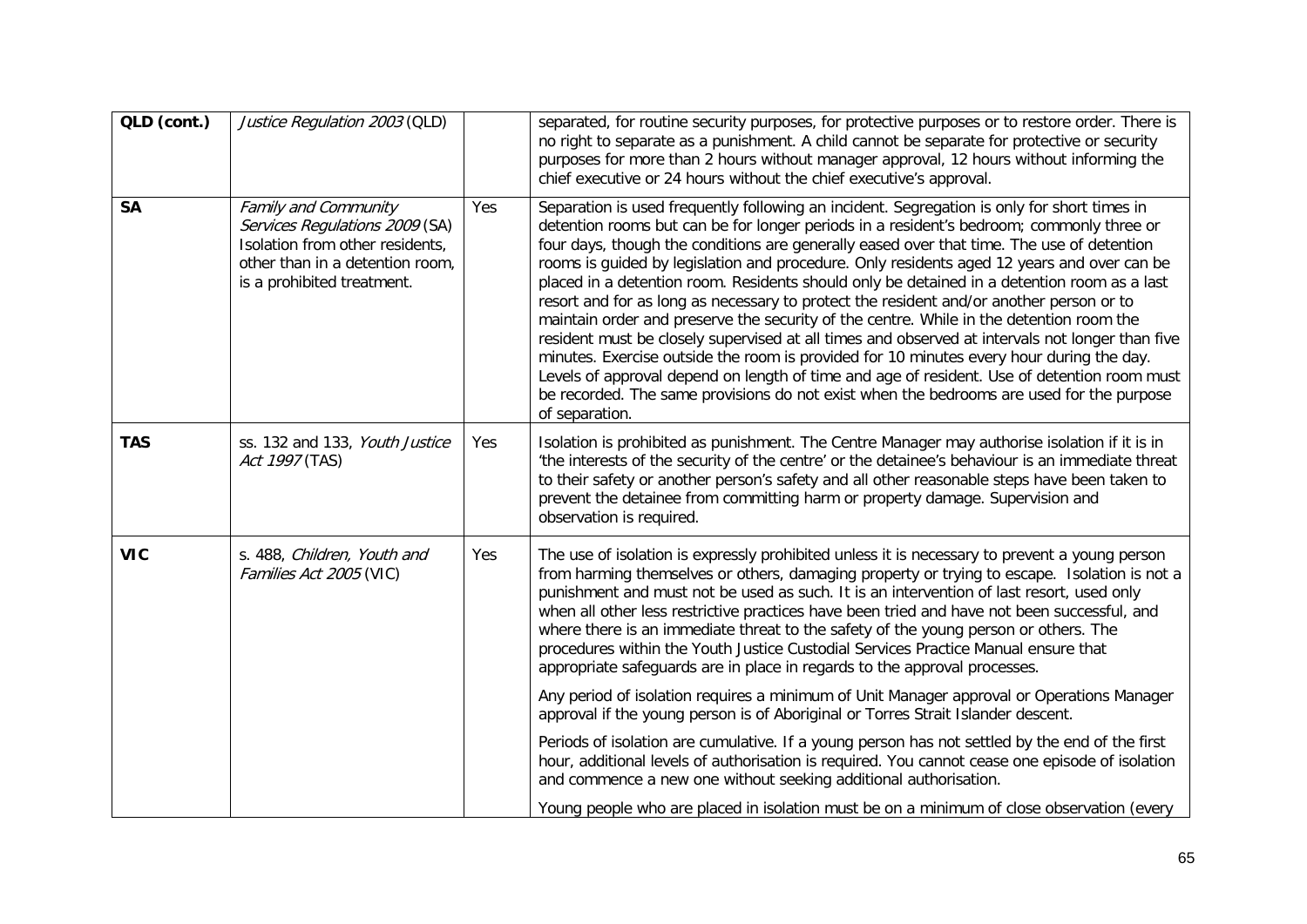| VIC (cont.) | five minutes) and every isolation must be fully recorded in a dedicated isolation register.                                                                                                                                                                                                                                                                                                                                                                     |
|-------------|-----------------------------------------------------------------------------------------------------------------------------------------------------------------------------------------------------------------------------------------------------------------------------------------------------------------------------------------------------------------------------------------------------------------------------------------------------------------|
|             | A young person must be released from isolation as soon as they have settled, are calm and<br>are no longer an immediate threat to themselves or others.                                                                                                                                                                                                                                                                                                         |
|             | If a young person is repeatedly isolated, a more integrated approach to their behaviour is<br>implemented.                                                                                                                                                                                                                                                                                                                                                      |
|             | Staff may direct a young person to remove themselves from a situation into an unlocked<br>space, not a bedroom, to calm down or stop a particular behaviour. The door must be left<br>unlocked. As soon as the young person is calm, the young person can re-join the other<br>young people. This is called a 'time out'. They must be placed on observation with the level<br>to be determined by a risk assessment conducted by the most senior staff member. |
|             | Occasionally, young people present with behaviours that are so extreme and difficult to<br>manage that all less restrictive behaviour management strategies have been exhausted.                                                                                                                                                                                                                                                                                |
|             | Separation can be used to provide a time limited response to incidents of extreme acts of<br>aggression or other unsafe behaviour                                                                                                                                                                                                                                                                                                                               |
|             | Separation from other young people is not a punishment. It happens rarely and only on the<br>recommendation of the General Manager and approval from the Director of Secure Services.                                                                                                                                                                                                                                                                           |
|             | Separation is distinguished from isolation as the young person continues to have access to<br>education, programs and other aspects of the broader precinct and may not be confined to a<br>locked room.                                                                                                                                                                                                                                                        |
|             | The purpose of separation is to allow for a comprehensive plan be developed to assist the<br>young person to change violent and maladaptive behaviours and gradually reintegrate the<br>young person into the broader precinct – both physically by returning them to a unit, and in<br>an interpersonal sense by encouraging them to make restoration to others who have been<br>harmed through their actions.                                                 |
|             | Consultation with care team members is required and young people must receive daily<br>scheduled access to educational and specialist health providers.                                                                                                                                                                                                                                                                                                         |
|             | The use of separation must be reviewed every 72 hours and requires re-approval from the<br>Director, Secure Services.                                                                                                                                                                                                                                                                                                                                           |
|             | Temporary separation of a young person also provides an alternative to transfer to prison<br>where this may have been considered as a final resort, and allows youth justice to meet our<br>mandate of managing young offenders in an age and developmentally appropriate setting.                                                                                                                                                                              |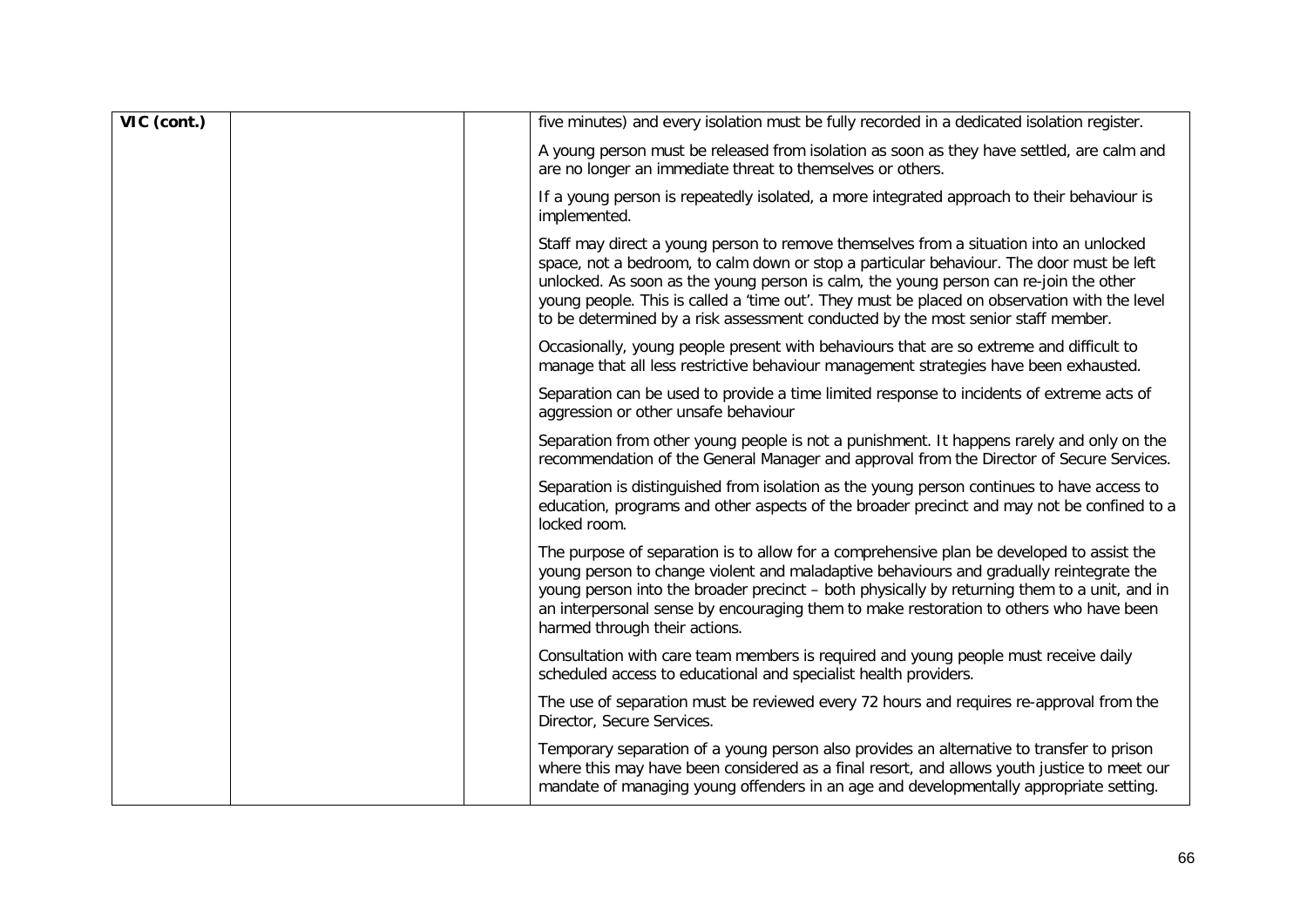| <b>WA</b> | Yes.                              | Yes | Confinement is permissible as a way of dealing with a detainee who has committed a           |
|-----------|-----------------------------------|-----|----------------------------------------------------------------------------------------------|
|           | Regulation 74, Young              |     | detention offence or in order to maintain good governance, order or security in a detention  |
|           | <b>Offenders Regulations 1995</b> |     | centre. Detainees who are confined are entitled to fresh air, exercise and staff company for |
|           | (WA)                              |     | at least 30 minutes every 3 hours. A detainee can be confined for 24 hours or 48 with        |
|           | s. 196(2)(e), Young Offenders     |     | approval.                                                                                    |
|           | Act 1994 (WA)                     |     |                                                                                              |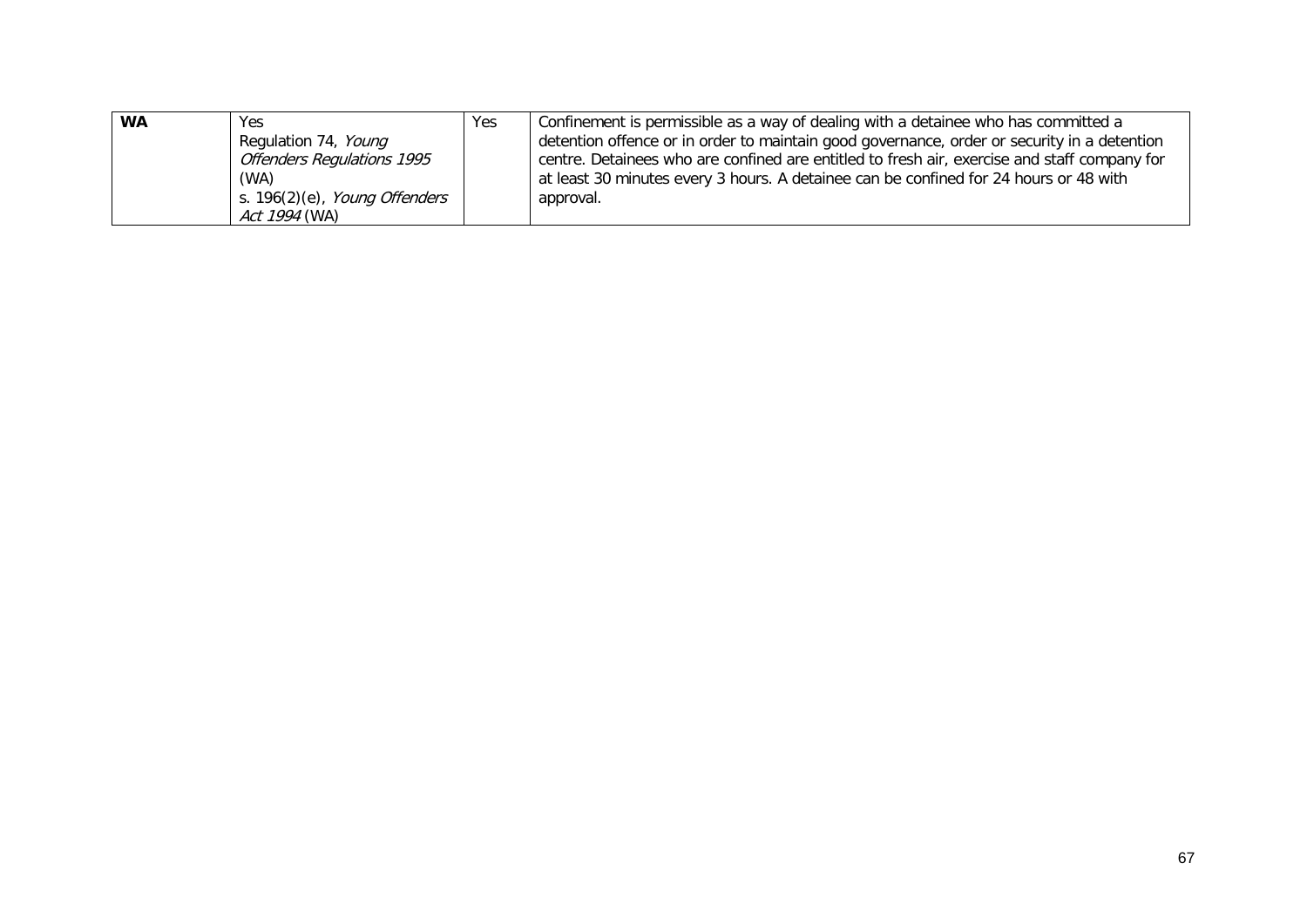# **Achieving a human rights approach**

This section looks at those organisational factors that have been shown to assist in achieving a human rights approach to young people in detention.

# **Staffing**

Committed, understanding and well-trained staff forms the foundation of any functioning and effective custodial institution. This is particularly important in facilities designed to accommodate children and young people.

There are a number of minimum human rights standards specifically related to youth detention centre staffing. The Beijing Rules hold that detention staff should be demographically representative of the young people being detained; this includes recruitment of women and staff from minority groups.<sup>[107](#page-61-2)</sup> Given the overrepresentation of Aboriginal and Torres Strait Islander children and young people in detention centres around Australia this standard is specifically applicable to the recruitment of Aboriginal and Torres Strait Islander youth custodial staff.

Further, rules hold that staff should be selected based on their integrity, humanity and professional capacity to deal with young people.<sup>[108](#page-67-0)</sup> It is also expected that staff should be trained in child psychology, child welfare and international human rights standards, particularly with respect to the rights of the child.<sup>[109](#page-67-1)</sup> Recruitment of staff skilled in these areas and who share the values of the jurisdiction's youth justice system is integral however their ability to deliver an effective service relies heavily on the youth justice system's provision of effective training, management and support.

Adequate staffing levels, good conditions and the provision of training and professional development opportunities are critical to ensure the delivery of quality youth justice services that respect the human rights of children and young people while also respecting the rights of the workers that support them.

The selection of detention centre staff, the procedures governing their employment, the training requirements, and the titles given to youth custodial works differ markedly between jurisdictions. For example, Queensland, Tasmania and the ACT refer to detention centre staff as 'youth workers', Western Australia employs the term 'youth custodial officer' while Victoria uses 'youth justice worker'.

Staff shortages

<span id="page-67-2"></span><sup>&</sup>lt;sup>107</sup> United Nations General Assembly 1985, United Nations Standard Minimum Rules for the Administration of Juvenile Justice ("The Beijing Rules"), Rule 22, <http://www.un.org/documents/ga/res/40/a40r033.htm> <sup>108</sup> United Nations General Assembly 1990, *United Nations Rules for the Protection of Juveniles Deprived of the* Liberty, Rule 82, <http://www.un.org/documents/ga/res/45/a45r113.htm>

<span id="page-67-1"></span><span id="page-67-0"></span> $109$  Ibid, Rule 85.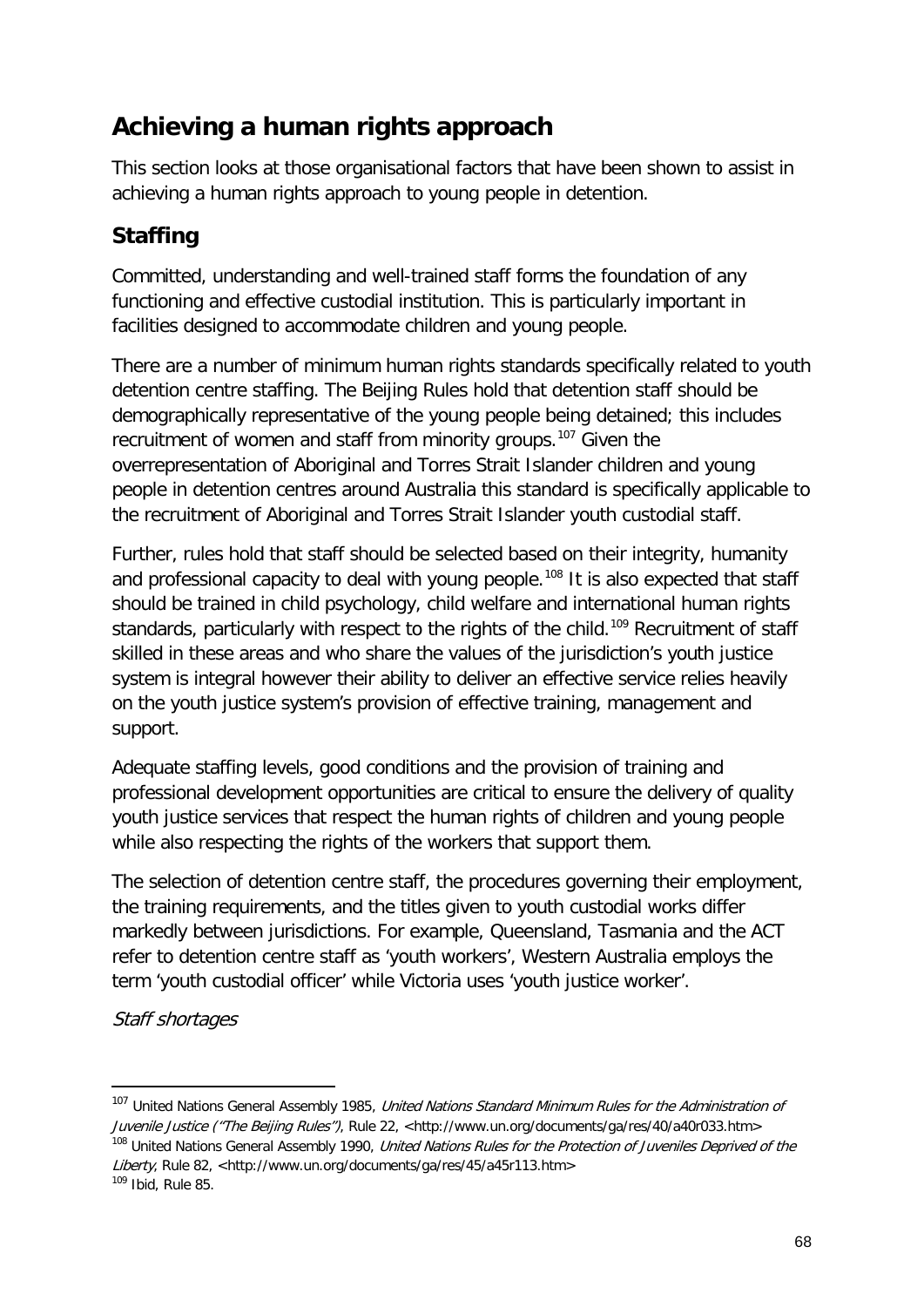Adequate staffing levels are not only critical to the maintenance of good order and governance of youth justice facilities but also to the level of support and care provided to the incarcerated children. The United Nations Convention on the Rights of the Child holds that:

States Parties shall ensure that the institutions, services and facilities responsible for the care or protection of children shall conform with the standards established by competent authorities, particularly in the areas of safety, health, in the number and suitability of their staff, as well as competent supervision.<sup>[110](#page-67-2)</sup>

A 2006 independent inquiry into detention facilities in England found a correlation between staffing levels and the prevalence of the use of force and restraints.<sup>[111](#page-68-0)</sup> The subsequent report noted that institutions boasting good staff retention figures demonstrated better child-staff relationships.

Currently, all Australian youth justice facilities operate on minimum staff-to-child ratios. These facilities, except for Banksia Hill Detention Centre in Perth, employ ratios ranging from 1:3 to 1:5. Banksia Hill employs a 1:8 staff to child ratio for the general population, but this is adjusted when required to respond to the individual needs of the young people. For example, the Department of Corrective Services advised that staffing at Banksia Hill currently averages 283 with average populations of 120, but some young people are managed on a 1:1 ratio. Staffing ratios refer to "unlocked children" meaning that if a ratio cannot be met children remain locked in their cells. A consequence of staffing shortages at Banksia Hill led to the use of "rolling lockdowns" involving a single staff member unlocking eight detainees for a period of time before relocking them and releasing eight more. Bimberi Youth Justice Centre, prior to 2011, is an example of another facility that suffered a negative cycle of staff absenteeism/turnover and rolling lockdowns.

Lower ratios encourage closer relationships between staff and children which in turn can foster mutual respect. This allows staff to pay closer attention to their needs. More respectful environments have been demonstrated to reduce the number of incidents in detention facilities and decrease the need for restraints and force. The Brisbane Youth Detention Centre, for example, whose design was inspired by Banksia Hill in WA, operates on a 1:4 ratio meaning children are supported by twice as many staff as children in detention in some other jurisdictions.

<sup>&</sup>lt;sup>110</sup> United Nations General Assembly 1989, *United Nations Convention on the Rights of the Child*, Article 3(3), <http://www.ohchr.org/en/professionalinterest/pages/crc.aspx>

<span id="page-68-0"></span><sup>&</sup>lt;sup>111</sup> Carlile A 2006, An independent inquiry into the use of physical restraint, solitary confinement and forcible strip searching of children in prisons, secure training centres and local authority secure children homes, The Howard League for Penal Reform, London, United Kingdom, p. 31.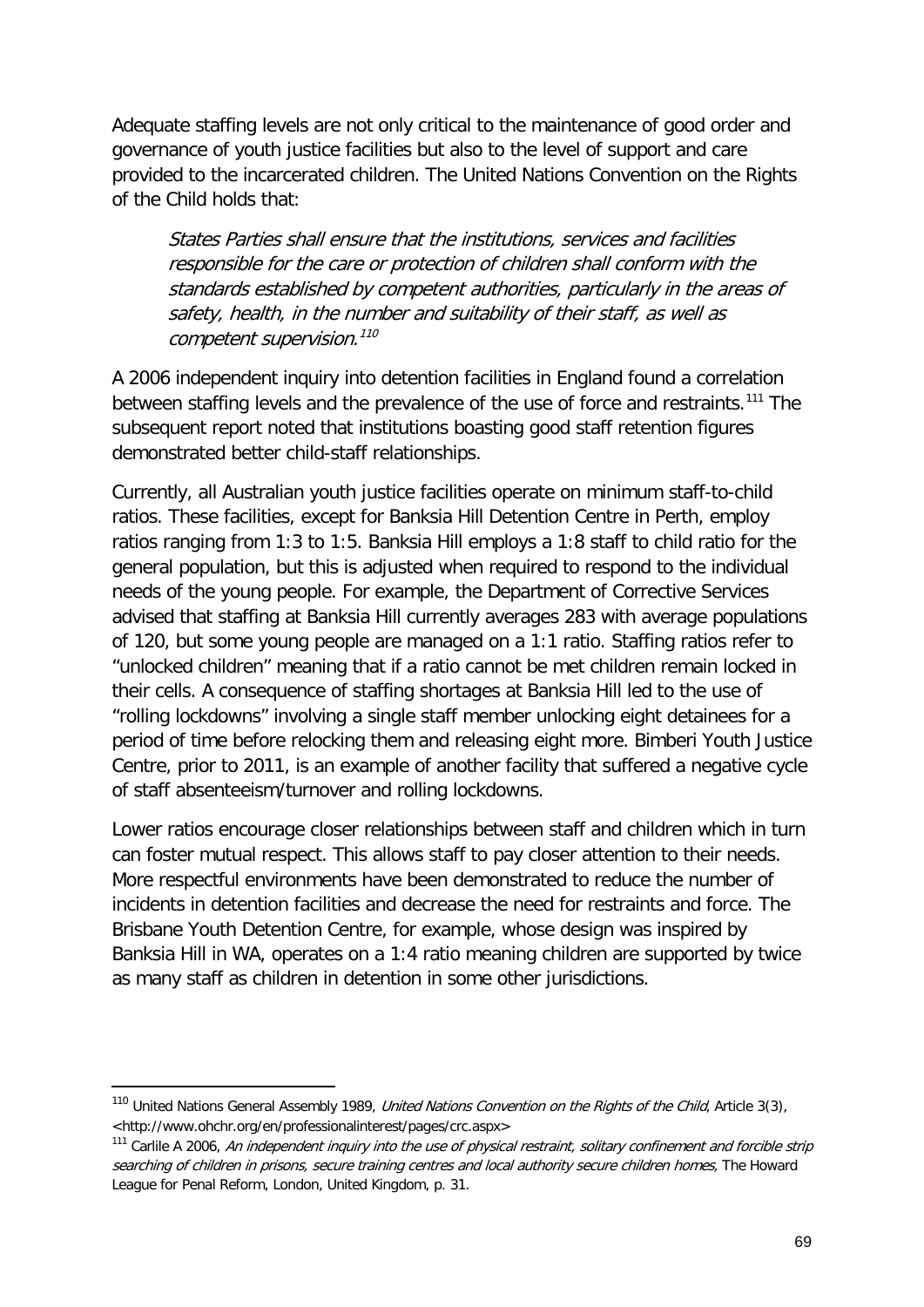# **Staff training**

Comprehensive staff training is crucial to ensure that the human rights and dignity of children in detention are upheld. This includes training in the appropriate use of mechanical restraints, the use of force as well as processes and procedures regarding a youth custodial facility's disciplinary regime. Staff training can also be broader, including modules that will equip detention centre staff to work with young people with complex needs. For example, modules could include trauma informed practice, conflict de-escalation and positive behaviour support and dealing with mental health issues and drug and alcohol use.

| Length of training for youth custodial workers |                                                                                                                                                                                                                                                                                  |  |  |
|------------------------------------------------|----------------------------------------------------------------------------------------------------------------------------------------------------------------------------------------------------------------------------------------------------------------------------------|--|--|
| <b>Western Australia:</b>                      | 12 weeks in-classroom (9 month probation)                                                                                                                                                                                                                                        |  |  |
| <b>New South Wales:</b>                        | 4 weeks in-classroom, on-the-job training and 2<br>days in-classroom every 6-8 weeks                                                                                                                                                                                             |  |  |
| <b>Queensland:</b>                             | 5-7 weeks in-classroom (6 month probation)                                                                                                                                                                                                                                       |  |  |
| <b>Northern Territory:</b>                     | 8 weeks in classroom including on-the-job training<br>(12 month probation)                                                                                                                                                                                                       |  |  |
| Victoria:                                      | 4 weeks in-classroom (New employees are also<br>expected to enrol in and complete the Diploma of<br>Youth Justice)                                                                                                                                                               |  |  |
| <b>South Australia:</b>                        | 6 weeks orientation training made up of three weeks<br>in-classroom, three weeks on-the-job training and a<br>requirement to complete Certificate IV in Youth<br>Justice - Youth Work                                                                                            |  |  |
| ACT:                                           | 6 weeks in-classroom, on the job training and<br>supported to complete Certificate III or IV in Youth<br><b>Work</b>                                                                                                                                                             |  |  |
| TAS:                                           | The current length of training for youth custodial<br>workers is 9 days plus three days of on the job<br>supervised training with a buddy. A 6 month<br>probation and professional development framework<br>for ongoing training requirements individually is also<br>practiced. |  |  |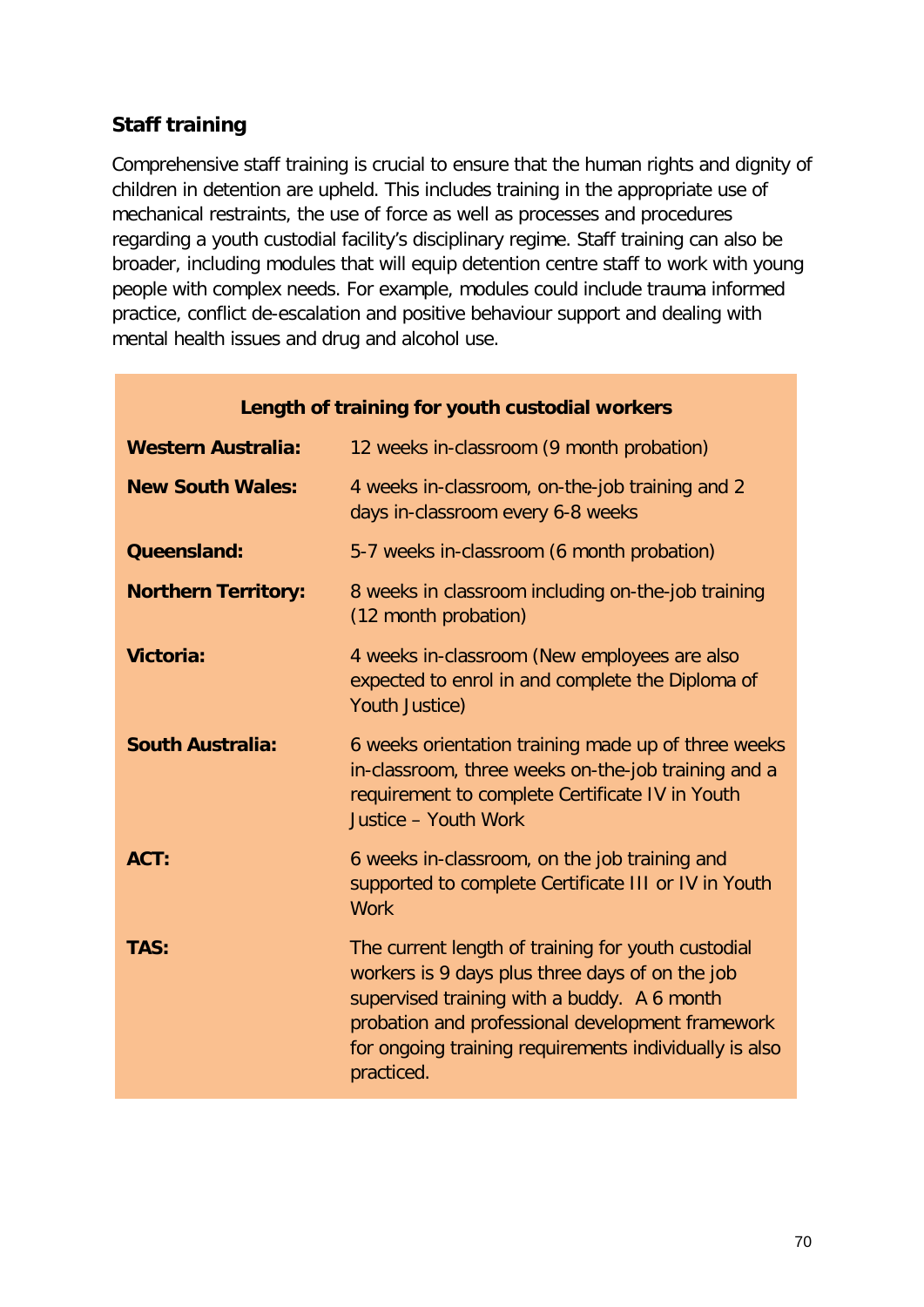### **Staffing practices and human rights**

- 1. Detention centre staff across the country are typically not demographically representative in accordance with international human rights standards. Specifically, there are proportionately not enough Aboriginal and Torres Strait Islander staff employed at Australia's youth justice facilities.
- 2. The ability of detention centre staff to deliver an effective service depends to a large extent on the system's provision of effective, holistic training and professional development. It is impossible to provide quality support to incarcerated children without also supporting and respecting the staff that work with them.
- 3. Staff training can be broader than disciplinary procedures, use of force and restraints. It can include modules that will equip detention centre staff to work with young people with complex needs. For example, modules addressing trauma informed practice, conflict de-escalation, positive behaviour support and dealing with detainees mental health issues and drug and alcohol use.
- 4. Adequate staffing levels are critical to both the maintenance of good order of youth justice facilities and the level of care that needs to be provided to the detained children.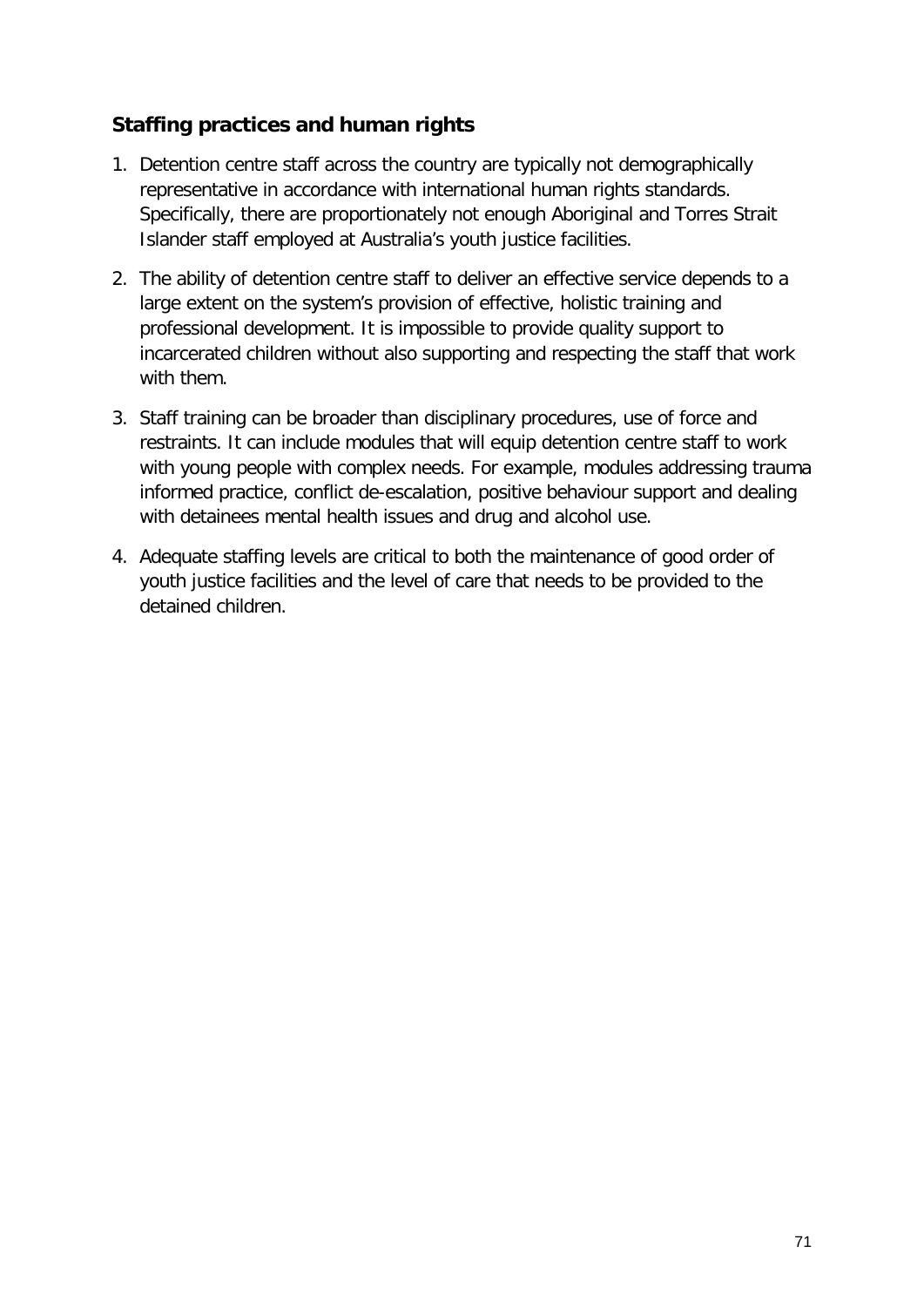# **Table 7: Comparison of domestic legislative and policy frameworks regarding staffing**

The following table provides a comparison of matters relating to staffing in each jurisdiction, including whether matters are governed by legislation and/or policy, and how each matter operates in practice.

| Jurisdiction | <b>Matter</b>                                                                | Legislation | <b>Policy</b> | <b>Practice</b>                                                                                                                                                                                                                                                                                                                                                                                                                                                      |
|--------------|------------------------------------------------------------------------------|-------------|---------------|----------------------------------------------------------------------------------------------------------------------------------------------------------------------------------------------------------------------------------------------------------------------------------------------------------------------------------------------------------------------------------------------------------------------------------------------------------------------|
| <b>ACT</b>   | Careful selection of<br>detention centre staff                               | No.         | Yes           | Detention centre staff are called 'youth workers', 'team leaders' and 'unit managers'.<br>CSD practice is to recruit people for a youth work role rather than a corrections role.<br>Psychometric testing is used as a part of the recruitment process.                                                                                                                                                                                                              |
|              | Staff should be<br>humane, committed,<br>professional, fair and<br>efficient | No          | Yes           | Following Children and Young People Commissioner's Review of the ACT Youth<br>Justice System in 2011, the Community Services Directorate implemented<br>improvements to staff recruitment, supervision and rostering to ensure the staff are<br>support and their interactions with young people are positive. Prior to 2011, there<br>was a downward spiral with high numbers of young people, high rates of staff illness,<br>frequent use of force and lockdowns. |
|              | Recruitment of<br>Aboriginal and Torres<br>Strait Islander staff             | No.         | Yes           | There is one identified position for an Aboriginal or Torres Strait Islander support<br>worker. ACT Government has mechanisms in place to encourage recruitment of<br>Aboriginal or Torres Strait Islander people.                                                                                                                                                                                                                                                   |
|              | Staff training                                                               | No          | Yes           | Community Services Directorate facilitates a training program for new employees,<br>and an ongoing training program. The program was reviewed and improved following<br>the Children and Young People Commissioner's Review in 2011.                                                                                                                                                                                                                                 |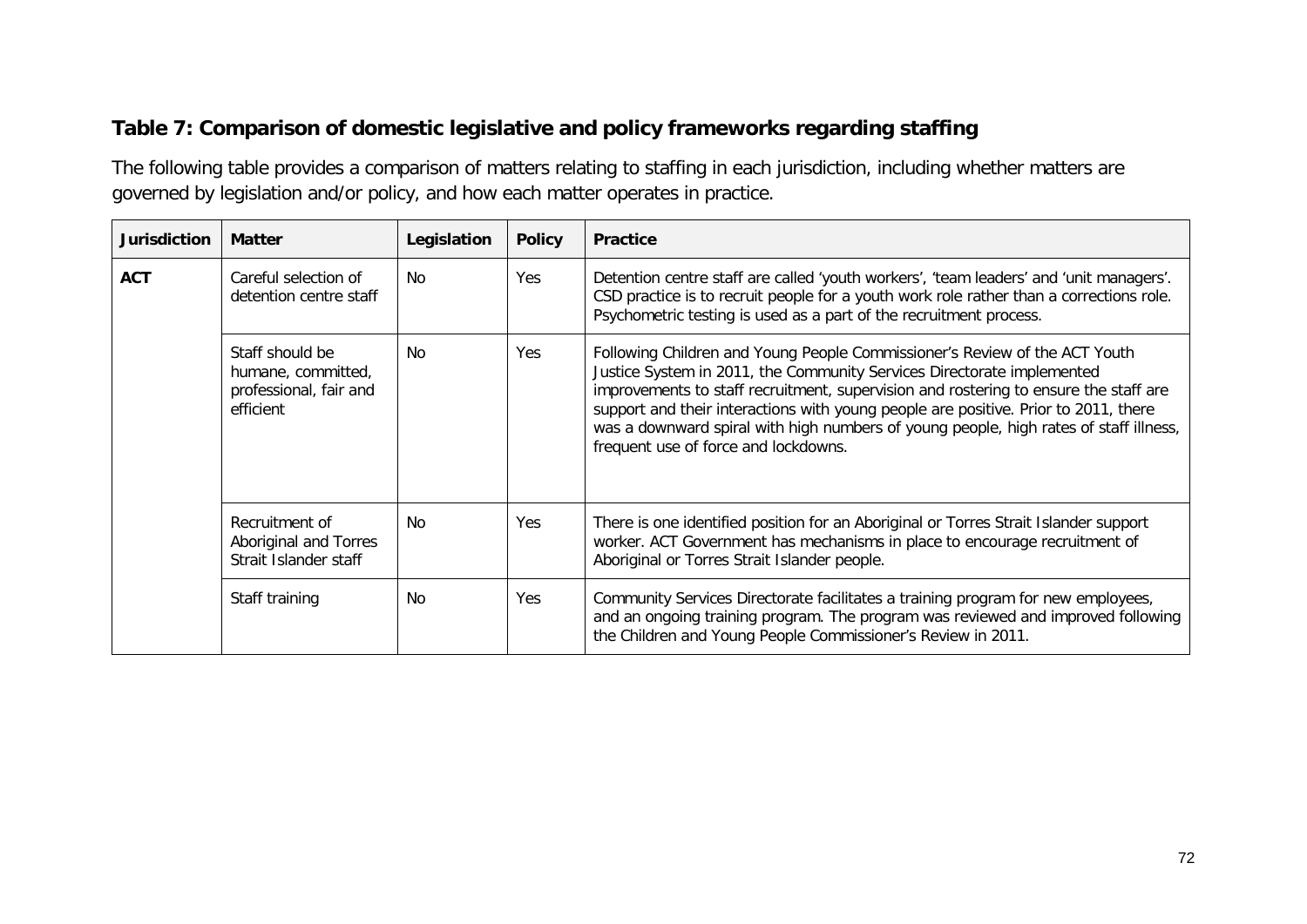| <b>NT</b>  | Careful selection of<br>detention centre staff                               | N <sub>0</sub> | No  | There are very few prerequisites for qualifications or any psychometric testing for<br>detention staff.                                                                                                                                                                            |
|------------|------------------------------------------------------------------------------|----------------|-----|------------------------------------------------------------------------------------------------------------------------------------------------------------------------------------------------------------------------------------------------------------------------------------|
|            | Staff should be<br>humane, committed,<br>professional, fair and<br>efficient | <b>No</b>      | No  | Staff that have had interaction with our office have almost unanimously stated that<br>they do not have sufficient training to fulfil their role at the detention centre.                                                                                                          |
|            | Recruitment of<br>Aboriginal and Torres<br>Strait Islander staff             | No             | Yes | There are no particular positions available for Aboriginal and Torres Strait Islander<br>staff though the NT government has instituted special measures through the<br>Indigenous Employment Program (IEP) to increase the level of ATSI participation in<br>the NT public sector. |
|            | Staff training                                                               | <b>No</b>      | Yes | New employees undertake a Certificate III in Correctional Practice (Youth Custodial)<br>Existing staff have undertaken particular restraint training though it is not<br>mandatory. It is recommended that this training is provided on an on-going basis.                         |
| <b>NSW</b> | Careful selection of<br>detention centre staff                               |                |     |                                                                                                                                                                                                                                                                                    |
|            | Staff should be<br>humane, committed,<br>professional, fair and<br>efficient |                |     |                                                                                                                                                                                                                                                                                    |
|            | Recruitment of<br>Aboriginal and Torres<br>Strait Islander staff             |                |     |                                                                                                                                                                                                                                                                                    |
|            | Staff training                                                               |                |     |                                                                                                                                                                                                                                                                                    |
| <b>QLD</b> | Careful selection of<br>detention centre staff                               | Yes<br>Public  | Yes | Detention Centre staff are employed as Government Employees and as such, in<br>addition to Departmental considerations which include fitness and psychometric                                                                                                                      |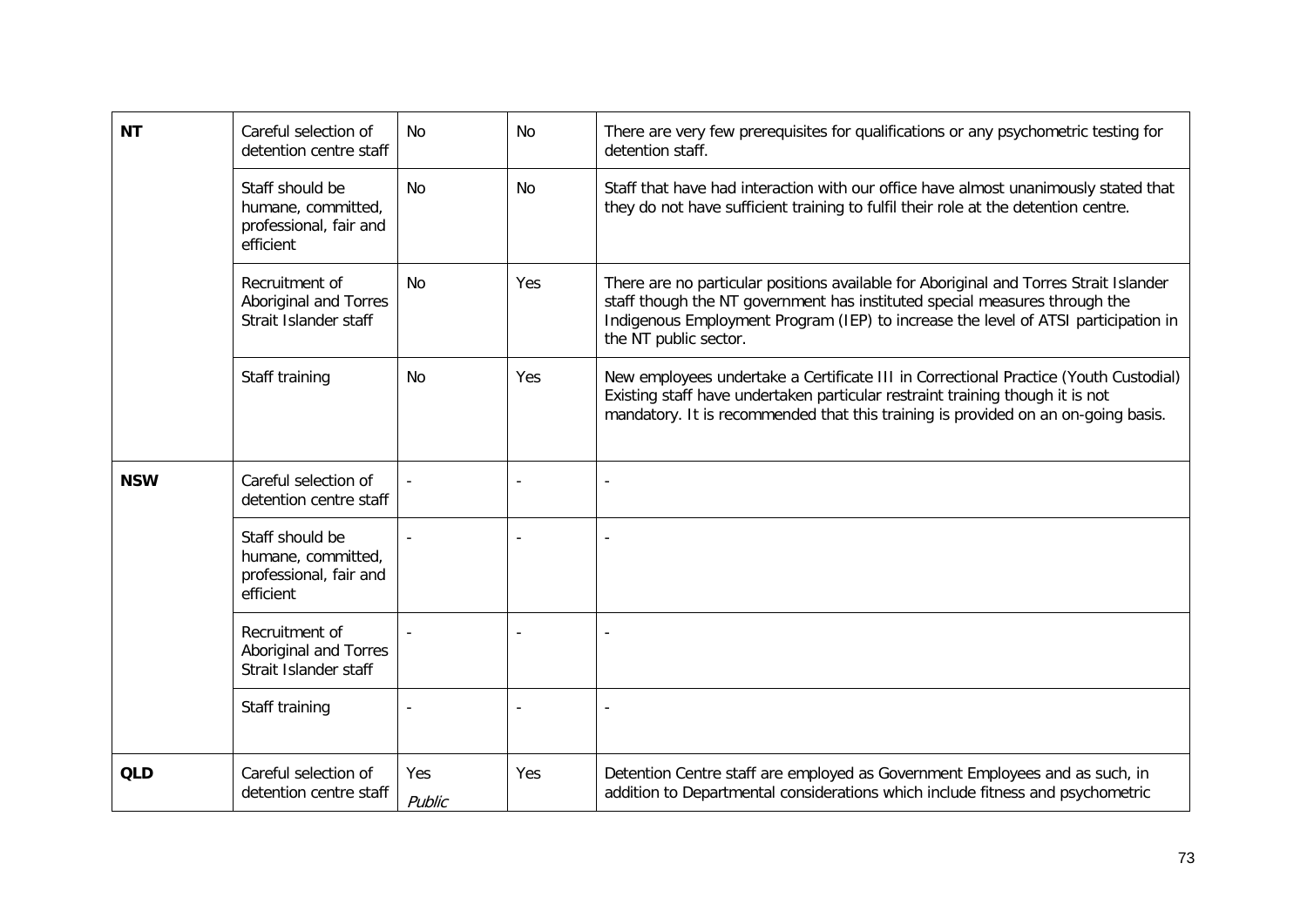| QLD (cont.) |                                                                              | Service Act<br>2008 (QLD)                       |                                                      | testing, are required to undertake criminal history, probity and reference processes<br>expected of all state government employees.                                                                                                                                                                                                                                                                                                                                                                                                                           |
|-------------|------------------------------------------------------------------------------|-------------------------------------------------|------------------------------------------------------|---------------------------------------------------------------------------------------------------------------------------------------------------------------------------------------------------------------------------------------------------------------------------------------------------------------------------------------------------------------------------------------------------------------------------------------------------------------------------------------------------------------------------------------------------------------|
|             | Staff should be<br>humane, committed,<br>professional, fair and<br>efficient | Yes<br>Public<br>Service Act<br>2008 (QLD)      | Yes                                                  | See above. Appointment of a public service employee must be made in accordance<br>with the Act.                                                                                                                                                                                                                                                                                                                                                                                                                                                               |
|             | Recruitment of<br>Aboriginal and Torres<br>Strait Islander staff             | <b>No</b>                                       | Yes                                                  | Aboriginal and/or Torres Strait Islander peoples are strongly encouraged to apply<br>for positions within the Queensland Government. Queensland Youth Justice has a<br>cultural capability strategy which specifically addresses this issue. This includes a<br>strategic outcome of 'Increased Aboriginal and TSI employment participation across<br>all classifications and business units' within Youth Justice, 'Embed cultural capability<br>into the department's selection and recruitment processes' as well as a range of<br>other relevant actions. |
|             | Staff training                                                               | Yes<br>Public<br>Service Act<br>2008 (QLD)      | Yes                                                  | The Detention Centre has responsibility for ensuring that staff are provided with<br>regular (at least annually) training in Youth Detention Protective Continuum<br>techniques (mandatory training). The Queensland Government is committed to the<br>ongoing training of public sector employees and as such has requirements for<br>regular cultural awareness and code of conduct training. Additionally, the Chief<br>Executive has a responsibility to ensure staff are provided with training and<br>development under legislation.                    |
| <b>SA</b>   | Careful selection of<br>detention centre staff                               | Yes<br><b>Public Sector</b><br>Act 2009<br>(SA) | Yes                                                  | Background screening, psychometric testing, other standard selection procedures,<br>work shadowing.                                                                                                                                                                                                                                                                                                                                                                                                                                                           |
|             | Staff should be<br>humane, committed,<br>professional, fair and<br>efficient | Yes<br><b>Public Sector</b><br>Act 2009<br>(SA) | Yes<br>Code of<br>Ethics for<br>the Public<br>Sector | Standard Departmental policies plus procedures specific to working with young<br>people in custodial settings.                                                                                                                                                                                                                                                                                                                                                                                                                                                |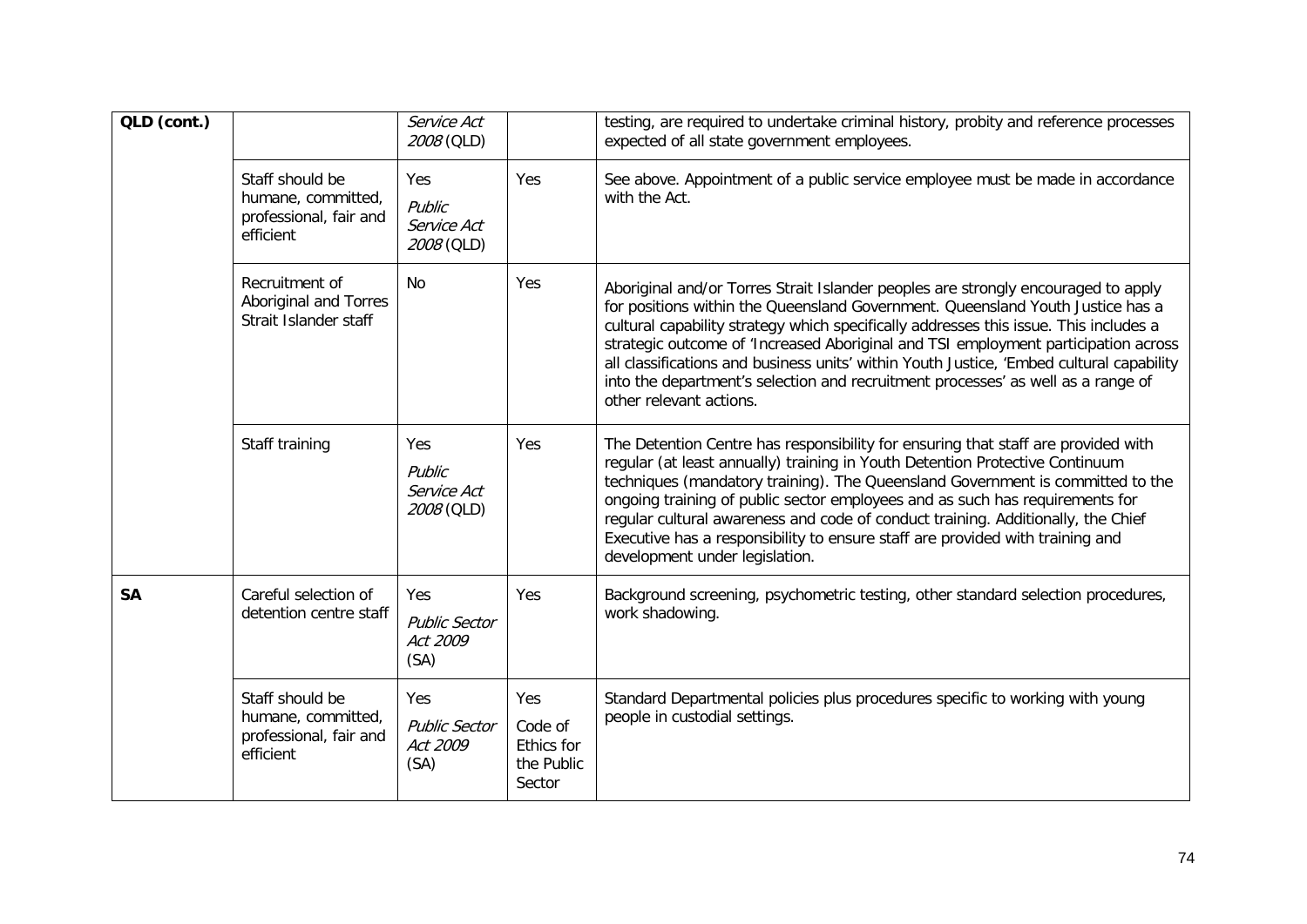| SA (cont.) | Recruitment of<br>Aboriginal and Torres<br>Strait Islander staff             | <b>No</b>                                                         | Yes<br>Youth<br>Justice<br>Cultural<br>Inclusion<br>Strategy | Five dedicated positions for Aboriginal staff and recruitment strategies to encourage<br>Aboriginal staff to apply for mainstream positions. The Department as a whole has<br>a policy for provision of Aboriginal Services which includes a workforce strategy.                                                                                                                                                                                                                                                                                             |
|------------|------------------------------------------------------------------------------|-------------------------------------------------------------------|--------------------------------------------------------------|--------------------------------------------------------------------------------------------------------------------------------------------------------------------------------------------------------------------------------------------------------------------------------------------------------------------------------------------------------------------------------------------------------------------------------------------------------------------------------------------------------------------------------------------------------------|
|            | Staff training                                                               | No                                                                | Yes                                                          | Six week induction training followed by work shadowing and on-the-job training. All<br>youth support workers are expected to commence and complete a Certificate IV in<br>Youth Justice - Youth Work.                                                                                                                                                                                                                                                                                                                                                        |
| <b>TAS</b> | Careful selection of<br>detention centre staff                               | Yes<br>The State<br>Services Act<br>2000 (TAS)                    | Yes                                                          | Detention centre staff members are called 'youth workers'. Practice is to recruit<br>people for a youth work role rather than a corrections role. Operations staff are<br>recruited subject to suitability testing through the Australian Institute of Forensic<br>Psychology. DHHS has the policy titled 'Right Job, Right Person' which is a<br>contemporary and innovative Tasmanian State Service recruitment and selection<br>framework to equip recruiting managers with the resources to get the right people,<br>in the right job at the right time. |
|            | Staff should be<br>humane, committed,<br>professional, fair and<br>efficient | Yes<br>The State<br>Services Act<br>2000 (TAS)                    | Yes                                                          | Children and Youth Services apply the 'Right Job, Right Person' framework<br>whenever recruiting staff to ensure the best people are employed in our services.<br>DHHS/CYS expects high standards of our staff, these basic principles are engrained<br>in our policies, procedures and practice advice. CYS ensures that all staff adhere to<br>these policies and procedures and the state service code of conduct.                                                                                                                                        |
|            | Recruitment of<br>Aboriginal and Torres<br>Strait Islander staff             | Yes<br>Tasmanian<br>Anti-<br>Discriminatio<br>n Act 1998<br>(TAS) | Yes                                                          | DHHS values workforce diversity and recognises the value each person offers which<br>is shaped by their unique characteristics, background, experiences, knowledge,<br>skills, values and perspectives. Governed by practice advice. All recruitment panel<br>staff have a sound understanding of equal opportunity and workforce diversity and<br>anti-discrimination principles in a recruitment context.                                                                                                                                                  |
|            | Staff training                                                               | No                                                                | Yes                                                          | A comprehensive ongoing training and professional development regime is in place,<br>incorporating rostered training days for all operations staff, including an online<br>training program. All duty statements for custodial staff have been reviewed, and                                                                                                                                                                                                                                                                                                 |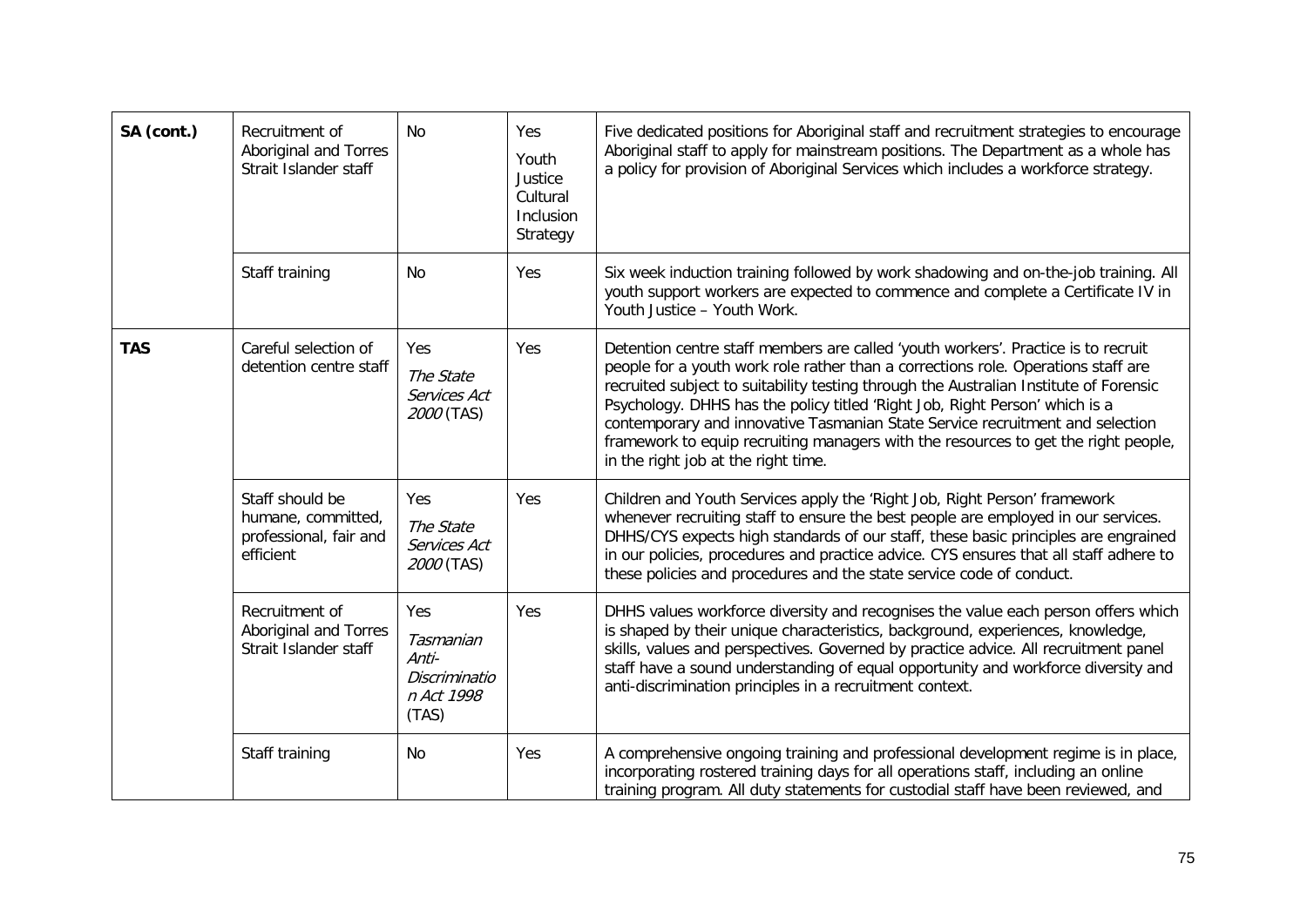| TAS (cont.) |                                                                              |                                                   |     | salary progression has been changed to link advancement to the attainment of<br>accredited training. A major staff training program has also been introduced<br>including improved procedures that relate to health and safety.                                                                                                                                                                                                                                                                                                                                           |
|-------------|------------------------------------------------------------------------------|---------------------------------------------------|-----|---------------------------------------------------------------------------------------------------------------------------------------------------------------------------------------------------------------------------------------------------------------------------------------------------------------------------------------------------------------------------------------------------------------------------------------------------------------------------------------------------------------------------------------------------------------------------|
| <b>VIC</b>  | Careful selection of<br>detention centre staff                               | No                                                | Yes | Secure Services DHHS undertake transparent and robust selection and recruitment<br>processes. These include short-listing of application, interview, psychometric<br>testing, pre-employment medical and fitness assessment, safety screening and<br>referee checks.                                                                                                                                                                                                                                                                                                      |
|             | Staff should be<br>humane, committed,<br>professional, fair and<br>efficient | <b>No</b>                                         | Yes | Professional behaviour standards apply to all staff working in youth justice<br>precincts. These standards ensure that all staff and young people are treated fairly<br>and consistently. Youth Justice Centre Custodial staff must comply with the DHHS<br>Code of Conduct and Departmental values.                                                                                                                                                                                                                                                                      |
|             | Recruitment of<br>Aboriginal and Torres<br>Strait Islander staff             | <b>No</b>                                         | Yes | DHHS policies aim to recruit, develop and retain Aboriginal staff through the<br>provision of support, development opportunities and by reducing barriers to<br>employment.<br>Youth Justice Centres employ Aboriginal support workers at both precincts.                                                                                                                                                                                                                                                                                                                 |
|             | Staff training                                                               | No                                                | Yes | Every new Secure Service staff members must complete induction training.<br>Induction training includes all mandatory training modules, shadow shifts and<br>additional workshops to support their role at Secure Services. Continued<br>professional development is an important part of every role at secure services.                                                                                                                                                                                                                                                  |
| <b>WA</b>   | Careful selection of<br>detention centre staff                               | No.                                               | Yes | The recruitment process is considered to be thorough and contains the following<br>steps: Applications are submitted and assessed; shortlisted applicants complete<br>psychological, aptitude, literacy and numeracy tests; further shortlisting occurs and<br>interviews conducted; medical fitness testing occurs; shortlisted candidates are<br>then interviewed again by a psychologist; these results are then reviewed by an<br>internal psychologist; all information is then referred to a Decision Panel that<br>comprises members from Banksia Hill and others. |
|             | Staff should be<br>humane, committed,<br>professional, fair and<br>efficient | Yes Young<br><b>Offenders</b><br>Act 1994<br>(WA) | Yes | Review of Banksia Hill found some Youth Custodial Officers treated detainees<br>increasingly poorly, being abusive, bullying and showing little respect. YCS staff<br>must enforce common decency principles and must have due regard to detainees'<br>physical and mental status.                                                                                                                                                                                                                                                                                        |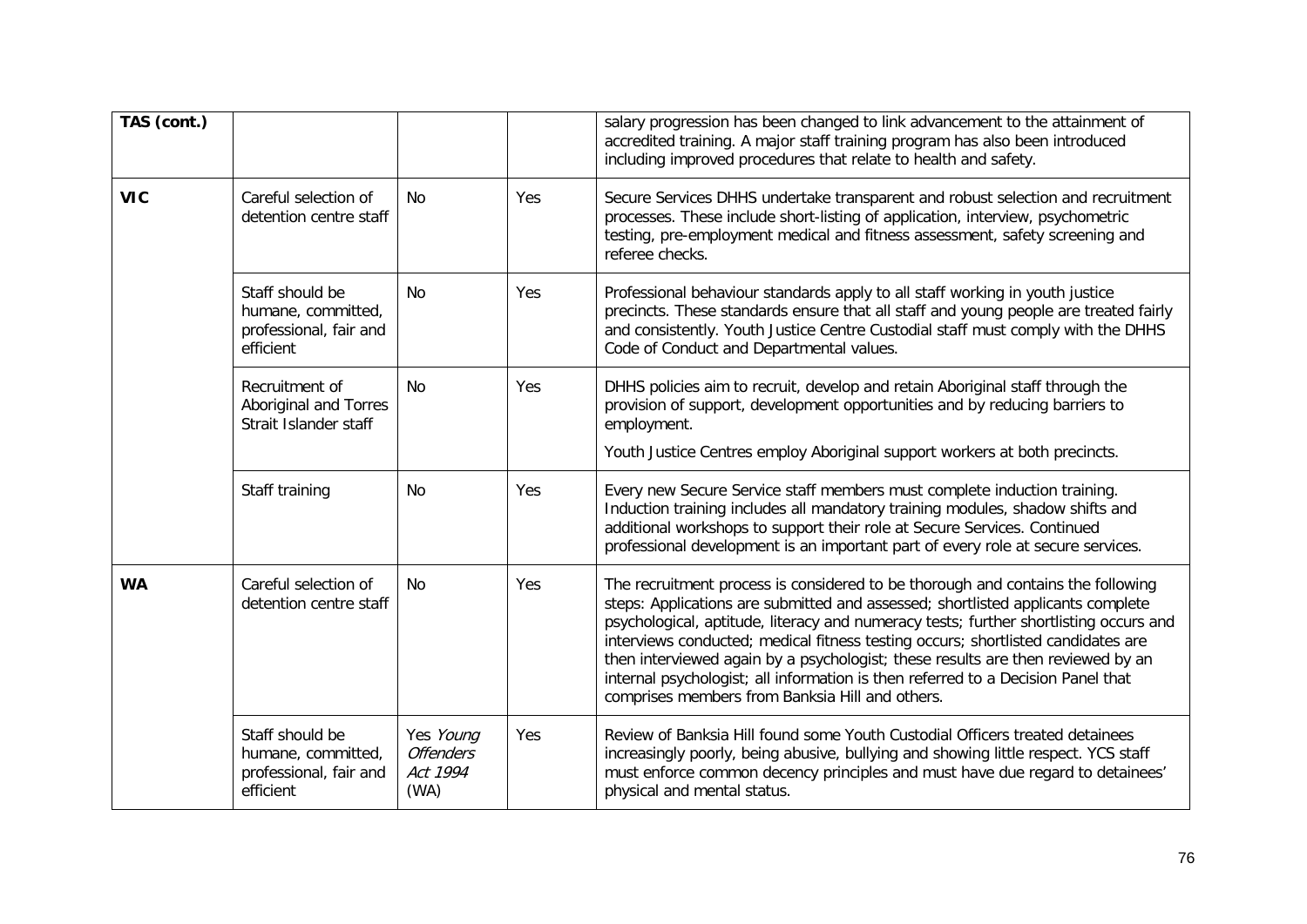| WA (cont.) | Recruitment of<br>Aboriginal and Torres<br>Strait Islander staff | No. | <b>No</b> | The Office of the Inspector of Custodial Services believes more needs to be done to<br>recruit Aboriginal staff. Detainees often seek out the few Aboriginal officers on staff<br>and refuse to speak to other workers. The recruitment process makes it difficult for<br>Aboriginal people, fitness and medical testing is often the biggest hurdle. The<br>Centre has looked at employing older Aboriginal people who do not pass fitness<br>tests as 'aunties' or 'uncles' to the young Aboriginal detainees. Banksia Hill is<br>seeking to recruit more Aboriginal staff. A review of the Department's practices in<br>attracting, recruiting and retaining Aboriginal staff will be released by the Inspector<br>in 2015. |
|------------|------------------------------------------------------------------|-----|-----------|--------------------------------------------------------------------------------------------------------------------------------------------------------------------------------------------------------------------------------------------------------------------------------------------------------------------------------------------------------------------------------------------------------------------------------------------------------------------------------------------------------------------------------------------------------------------------------------------------------------------------------------------------------------------------------------------------------------------------------|
|            | Staff training                                                   | No. | <b>No</b> | Staff are required to undertake a paid Entry Level Training Course at the<br>Department's Academy for three months. This is followed by a 9 month probation<br>period during which staff complete a competency-based qualification. Staff<br>shortages have limited possibilities for additional training and professional<br>development. Training facilities at Banksia Hill are considered inadequate. Emphasis<br>has been on seeking training in weapons and chemical agents while staffing levels<br>and adherence to policies and procedures are more pressing concerns.                                                                                                                                                |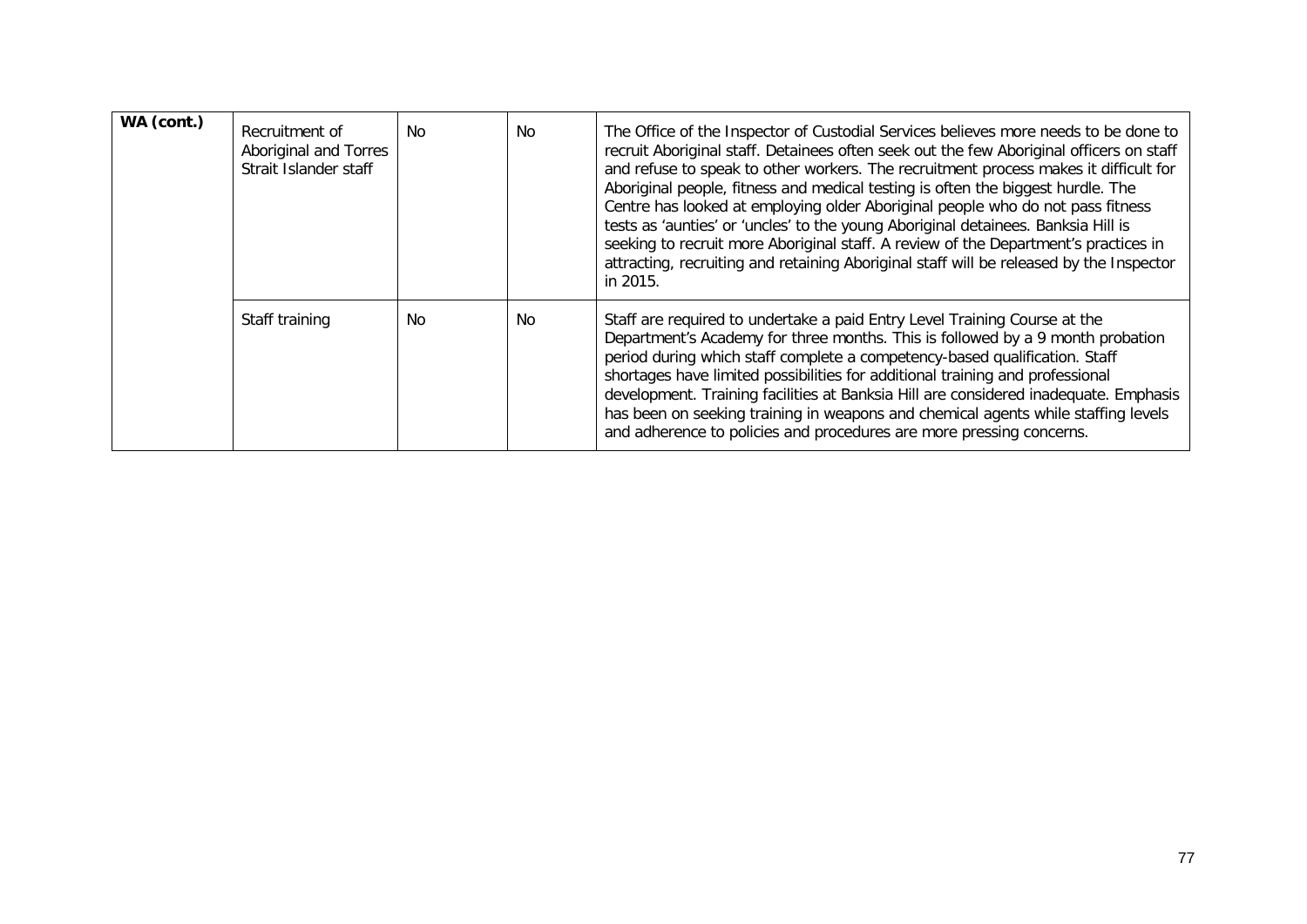## **External oversight and review**

In order to supervise the strict observance of relevant laws and regulations, places of detention must be visited regularly by qualified and experienced persons appointed by, and responsible to, a competent authority distinct from the authority directly in charge of the administration of the place of detention or imprisonment.<sup>[112](#page-68-0)</sup> The types of oversight mechanisms in operation around the country are detailed in the table below. Western Australia's Office of the Inspector of Custodial Services is a best practice example of an independent review body charged with inspecting places of detention. The Western Australian model has been adopted with success by New South Wales. The Office of the Inspector of Custodial Services focuses on institutional and systemic issues within places of detention rather than pursuing individual complaints. The Office has comprehensive powers to obtain and use information to review and report on detention conditions. This focus on systemic problems has led to important changes within facilities. The work of the Office is complemented by the work of Independent Detention Centre Visitors who are responsible for receiving and acting on individual requests and complaints.

In other jurisdictions inspections are typically carried out by Official Visitors, the Ombudsman's office or another body independent of the relevant detention centre or government department.<sup>[113](#page-77-0)</sup> Generally, Official Visitors must be appointed by an appropriate Minister to whom they ultimately provide feedback and advice.<sup>[114](#page-77-1)</sup> Jurisdictions vary with respect to the qualifications Official Visitors must hold however they will usually be individuals with expertise in youth justice or a demonstrated concern for and understanding of the needs and rights of children within the youth justice system.<sup>[115](#page-77-2)</sup> Jurisdictions also vary in relation to the mandated frequency of detention facility inspections. Typically inspections range from monthly<sup>[116](#page-77-3)</sup> to quarterly<sup>[117](#page-77-4)</sup> however certain jurisdictions merely specify that inspections be undertaken at any reasonable time.<sup>[118](#page-77-5)</sup>

Every child or young person should have the right to make a request or complaint, without censorship as to substance, to the central administration, the judicial authority or other proper authorities through approved channels, and to be informed

-

<sup>&</sup>lt;sup>112</sup> United Nations General Assembly 1988, United Nations Body of Principles for the Protection of All Persons under Any Form of Detention or Imprisonment, Principle 29,

<sup>&</sup>lt;http://www.un.org/documents/ga/res/43/a43r173.htm>

<span id="page-77-0"></span><sup>113</sup> Children (Detention Centres) Act 1987 (NSW), section 8A; Juvenile Justice Act 1992 (NT), sections 71-72; Young Offenders Act 1994 (WA), sections 166-167; Youth Justice Act 1992 (Qld), sections 204-205.

<span id="page-77-1"></span><sup>&</sup>lt;sup>114</sup> Juvenile Justice Act 1992 (NT), sections 72; Children (Detention Centres) Act 1987 (NSW), section 8A(4); Children's Services Act 1986 (ACT), section 19A; Young Offenders Act 1994 (WA), section 167.

<span id="page-77-2"></span><sup>&</sup>lt;sup>115</sup> Children (Detention Centres) Act 1987 (NSW), section 8A.

<span id="page-77-6"></span><span id="page-77-3"></span><sup>116</sup> Youth Justice Act 1992 (Qld), section 205(2); Juvenile Justice Act 1992 (NT), section 73.

<span id="page-77-4"></span><sup>117</sup> Young Offenders Act 1994 (WA), section 167.

<span id="page-77-5"></span><sup>&</sup>lt;sup>118</sup> Children (Detention Centres) Act 1987 (NSW), section 8A; Young Offenders Act 1994 (WA), section 169.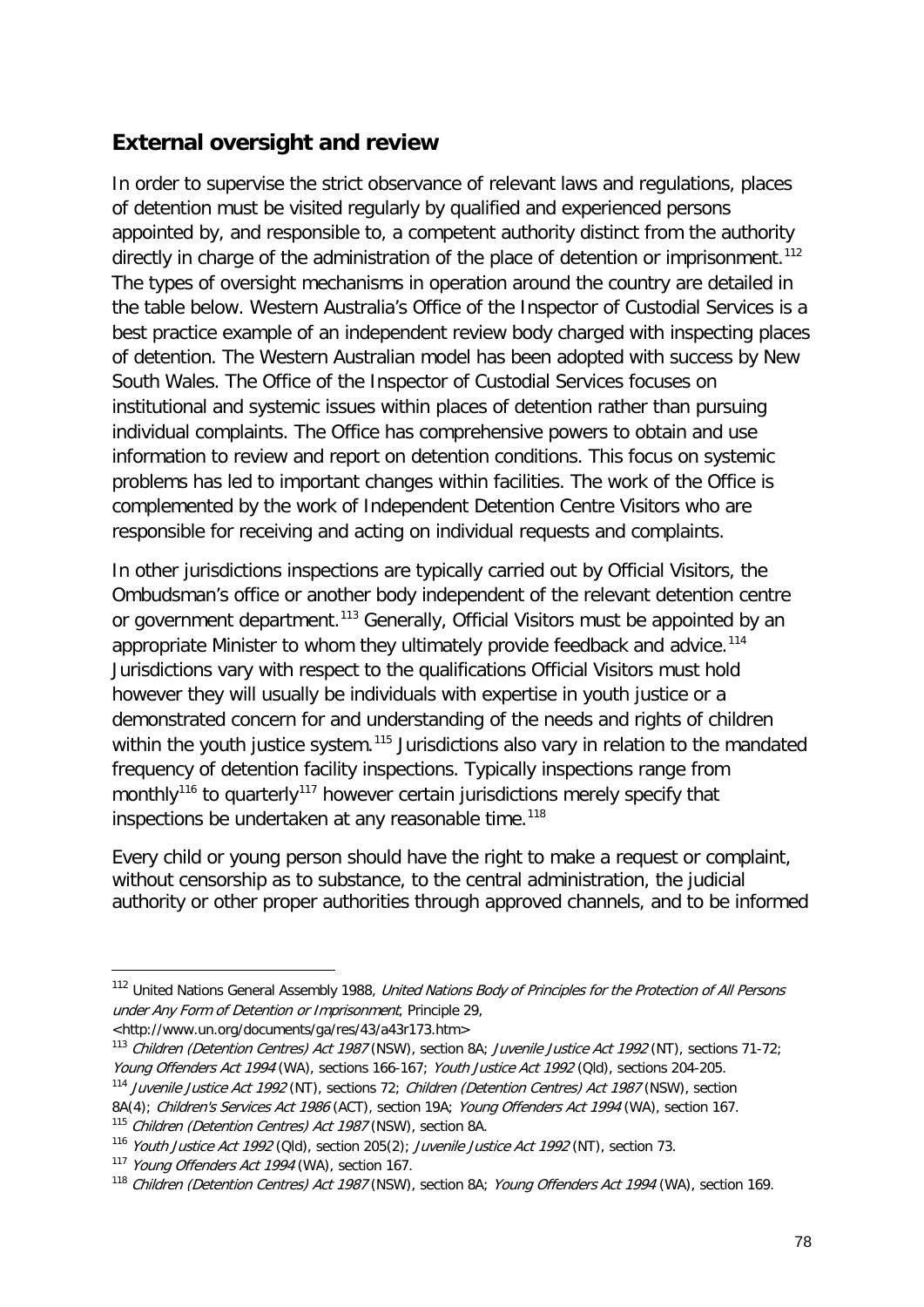of the response without delay.<sup>[119](#page-77-6)</sup> Access to legal advice is particularly important for incarcerated young people. Not only does this ensure they are provided with advice concerning their sentence or court proceedings but also ensures they are informed of their rights in detention. This is even more pertinent for young people held on remand. Policies and procedures in all jurisdictions mandate the provision of legal advice to incarcerated children however the degree to which this is provided often depends unacceptably on the availability of legal practitioners.

#### Optional Protocol to the Convention against Torture

External oversight and review of youth justice facilities is likely to be strengthened if the Australian Government decides to ratify the Optional Protocol to the Convention against Torture and Other Cruel, Inhuman or Degrading Treatment or Punishment (OPCAT). Under OPCAT, state parties (a) agree to international inspections of places of detention by the UN Subcommittee on the Prevention of Torture; and (b) commit to establish an independent National Preventive Mechanism (NPM) to conduct inspections of all places of detention. Australia became a signatory to the OPCAT in 2009, but is yet to ratify the treaty.

In April 2012, the Standing Council on Law and Justice agreed to work towards ratification of OPCAT. In June 2012, the Australian Parliament Joint Standing Committee on Treaties tabled a review of OPCAT, recommending that Australia take 'binding treaty action'. The Commonwealth Attorney General's Department Annual Report 2012-2013 stated that '[t]he department has continued to work towards the ratification of the *Optional Protocol to the Convention against Torture* (OPCAT).' In 2012 the Commonwealth, State and Territory governments developed a national model bill, to establish the necessary legislative arrangements for the subcommittee to inspect places of detention in the ACT, following Australia's ratification of OPCAT. The obligation to establish a National Preventive Mechanism will come into effect three years after ratification, and it is anticipated this will be facilitated by future implementing legislation.

Most jurisdictions introduced bills into their parliaments in 2013, based on the national model bill, and continue to await ratification of OPCAT by the Australian Government. However there has been no public discussion by the Commonwealth Government of ratification of OPCAT in the last few years and at present Western Australia is the only jurisdiction with an independent National Preventive Mechanism<sup>[120](#page-78-0)</sup> that satisfies the requirements set out in the optional protocol.

-

<sup>&</sup>lt;sup>119</sup> United Nations General Assembly 1990, Rules for the Protection of Juveniles Deprived of their Liberty, Rule 76, <http://www.un.org/documents/ga/res/45/a45r113.htm>

<span id="page-78-0"></span><sup>&</sup>lt;sup>120</sup> The Office of the Inspector of Custodial Services WA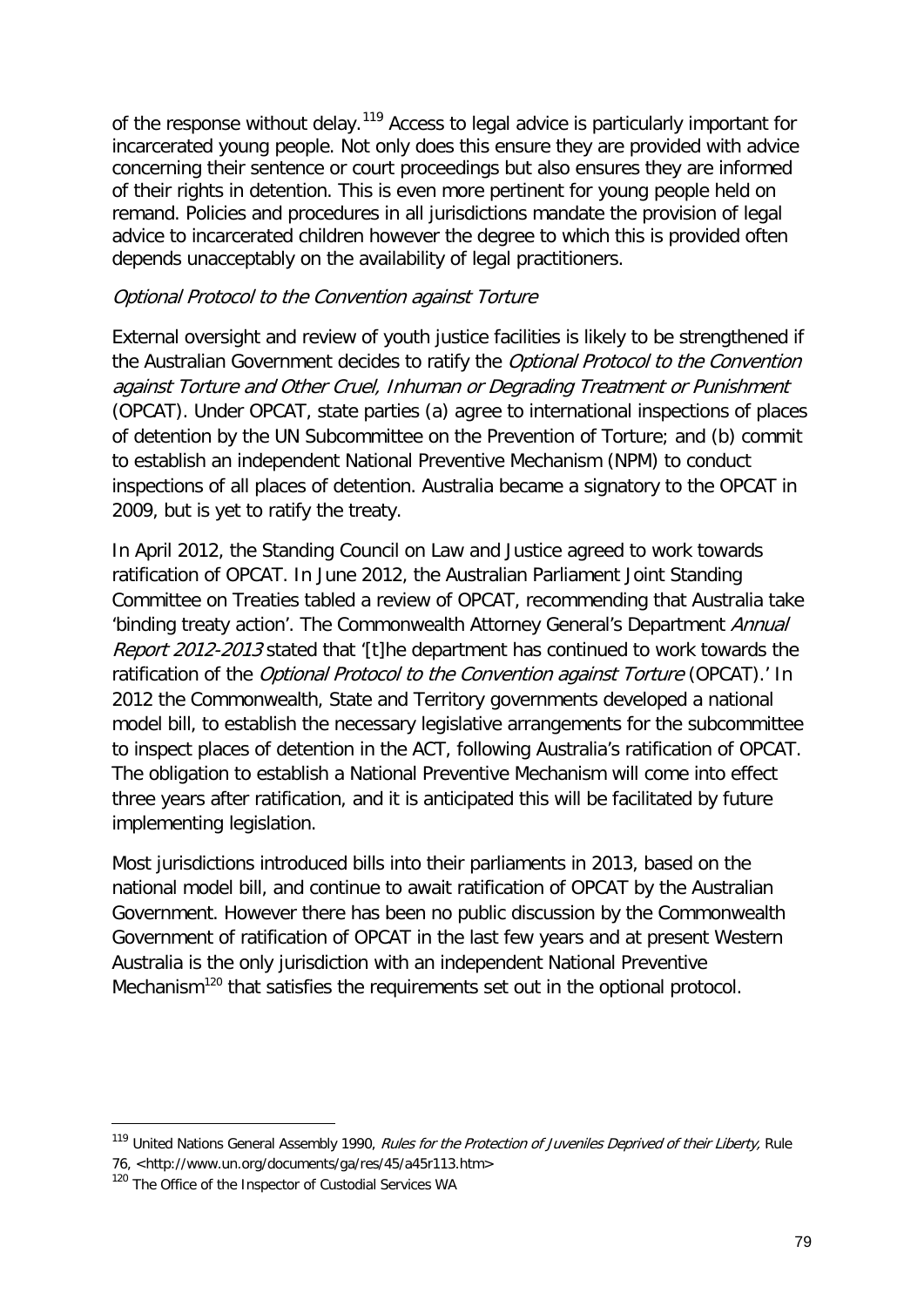### **Independent oversight and human rights**

- 1. Independent oversight and review strengthens human rights protections in youth justice facilities. Consequently, all places of detention should be visited regularly by qualified and experienced persons in order to assess compliance with minimum standards and receive feedback and complaints from detainees.
- 2. Every child should have the right to make a request or complaint, without censorship as to substance. In order to facilitate the making of complaints young people must be aware of their right to do so and be provided with support throughout the complaint process.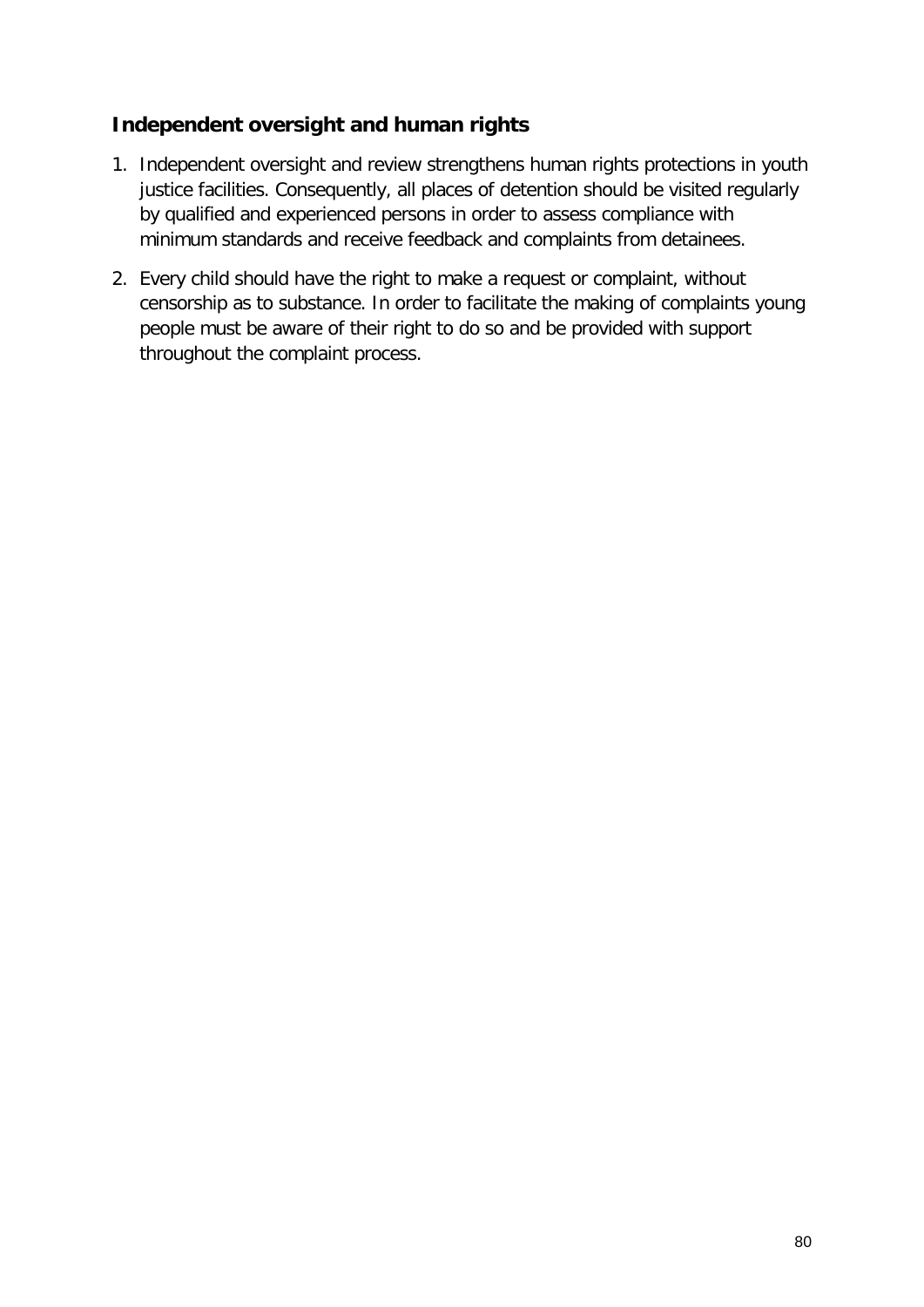### **Table 8: Comparison of domestic legislative and policy frameworks regarding external oversight and review**

The following table provides a comparison of matters relating to the external oversight of detention centres in each jurisdiction, including whether matters are governed by legislation and/or policy, and how each matter operates in practice.

| <b>Jurisdiction</b> | <b>Matter</b>                                                      | Legislation                                                                                               | <b>Policy</b> | <b>Practice</b>                                                                                                                                                                                              |
|---------------------|--------------------------------------------------------------------|-----------------------------------------------------------------------------------------------------------|---------------|--------------------------------------------------------------------------------------------------------------------------------------------------------------------------------------------------------------|
| <b>ACT</b>          | Inspections by<br>external oversight<br>agency                     | Yes<br>Children and Young<br>People Act 2008 (ACT)                                                        | Yes           | Official visitor visits fortnightly. Public Advocate has right of access. Human<br>Rights Commission (including the Children and Young People Commissioner)<br>has right of access.                          |
|                     | Right to<br>communicate<br>confidentially with<br>oversight agency | Yes<br>Division 6.6.2 Children<br>and Young People Act<br>2008 (ACT)                                      | Yes           | Bimberi cannot monitor telephone or mail correspondence between young<br>people and the Official Visitor, Public Advocate or Children and Young People<br>Commissioner.                                      |
|                     | Right to complain                                                  | <b>Yes</b><br>Children and Young<br>People Act 2008 (ACT)<br>Human Rights<br>Commission Act 2005<br>(ACT) | Yes           | Young people can complain internally to Bimberi management, or externally<br>to the Official Visitor, Public Advocate or Children and Young People<br>Commissioner. Internal complaints procedures/policies. |
|                     | Right to request<br>assistance to make<br>a complaint              | Yes<br>Children and Young<br>People Act 2008 (ACT)<br>Human Rights<br>Commission Act 2005<br>(ACT)        | Yes           | Young people have free and direct telephone access to the Official Visitor and<br>Public Advocate and Children and Young People Commissioner from the<br>phone in their cabin.                               |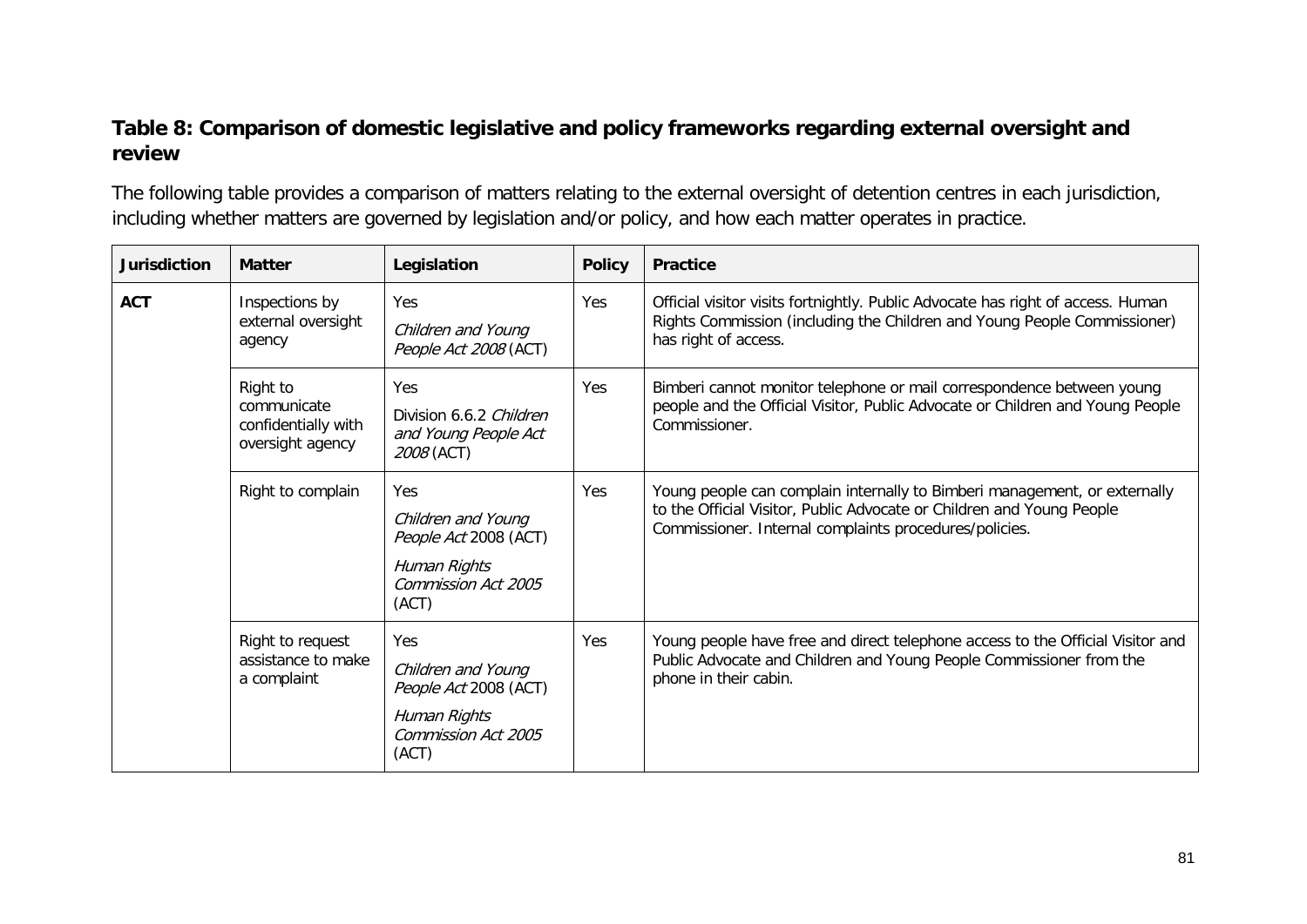| <b>NT</b>  | Inspections by<br>external oversight<br>agency<br>Right to<br>communicate | Yes<br>s. 171, Youth Justice Act<br>(NT)<br>Yes                                                                               | N <sub>0</sub><br>No | Official Visitors are required to visit on a monthly basis. The Children's<br>Commissioner attends the detention centres on a needs basis depending on<br>any complaints received.<br>Detainees have the right to contact the Children's Commissioner to lodge a<br>complaint irrespective of any restrictions placed on them in a confidential                                                                                                                                                                                                     |
|------------|---------------------------------------------------------------------------|-------------------------------------------------------------------------------------------------------------------------------|----------------------|-----------------------------------------------------------------------------------------------------------------------------------------------------------------------------------------------------------------------------------------------------------------------------------------------------------------------------------------------------------------------------------------------------------------------------------------------------------------------------------------------------------------------------------------------------|
|            | confidentially with<br>oversight agency                                   | ss. 20 and 40, Children's<br>Commissioner Act 2013<br>(NT)                                                                    |                      | manner. They cannot be prevented in any way from doing so. A free call line<br>is available to them at the detention centres.                                                                                                                                                                                                                                                                                                                                                                                                                       |
|            | Right to complain                                                         | <b>Yes</b><br>s. 163, Youth Justice Act<br>(NT)<br>Regs. 66 and 67, Youth<br>Justice Regulations                              | <b>Yes</b>           | Young people can make a complaint internally to an Official Visitor or to the<br>Children's Commissioner. A detainee can provide a written complaint about<br>their detention to the Superintendent. The Superintendent is obliged to deal<br>with these complaints as soon as practicable. The Superintendent has the<br>option to refer these complaints to the Children's Commissioner if they do not<br>they have to at least inform the Children's Commissioner of the existence of<br>the complaint. They must keep a register of complaints. |
|            | Right to request<br>assistance to make<br>a complaint                     | Yes<br>Reg. 66(3), Youth<br>Justice Regulations (NT)<br>s. 20(2), Children's<br>Commissioner Act 2013<br>(NT)                 | N <sub>0</sub>       | Detainees can get assistance by requesting members of staff to accurately<br>record complaints in writing. Complaints made to the Children's Commissioner<br>can be made orally and with the assistance of OCC staff.                                                                                                                                                                                                                                                                                                                               |
| <b>NSW</b> | Inspections by<br>external oversight<br>agency                            | Yes<br>ss. 7, 8, 8A Children<br>(Detention Centres) Act<br>1987<br>s. 6, Inspector of<br>Custodial Services Act<br>2012 (NSW) |                      | Each NSW detention centre shall be inspected at least one every 12 months<br>by a juvenile justice officer about by the Director-General. Detention Centres<br>may be inspected by any Judge of the Supreme Court or Direct Court or any<br>Magistrate at any time. The Minister may appoint a person to be an official<br>visitor for a detention centre. The Office of the Inspector of Custodial Services<br>is also required to inspect each juvenile justice centre and correctional centre<br>at least once every 3 years.                    |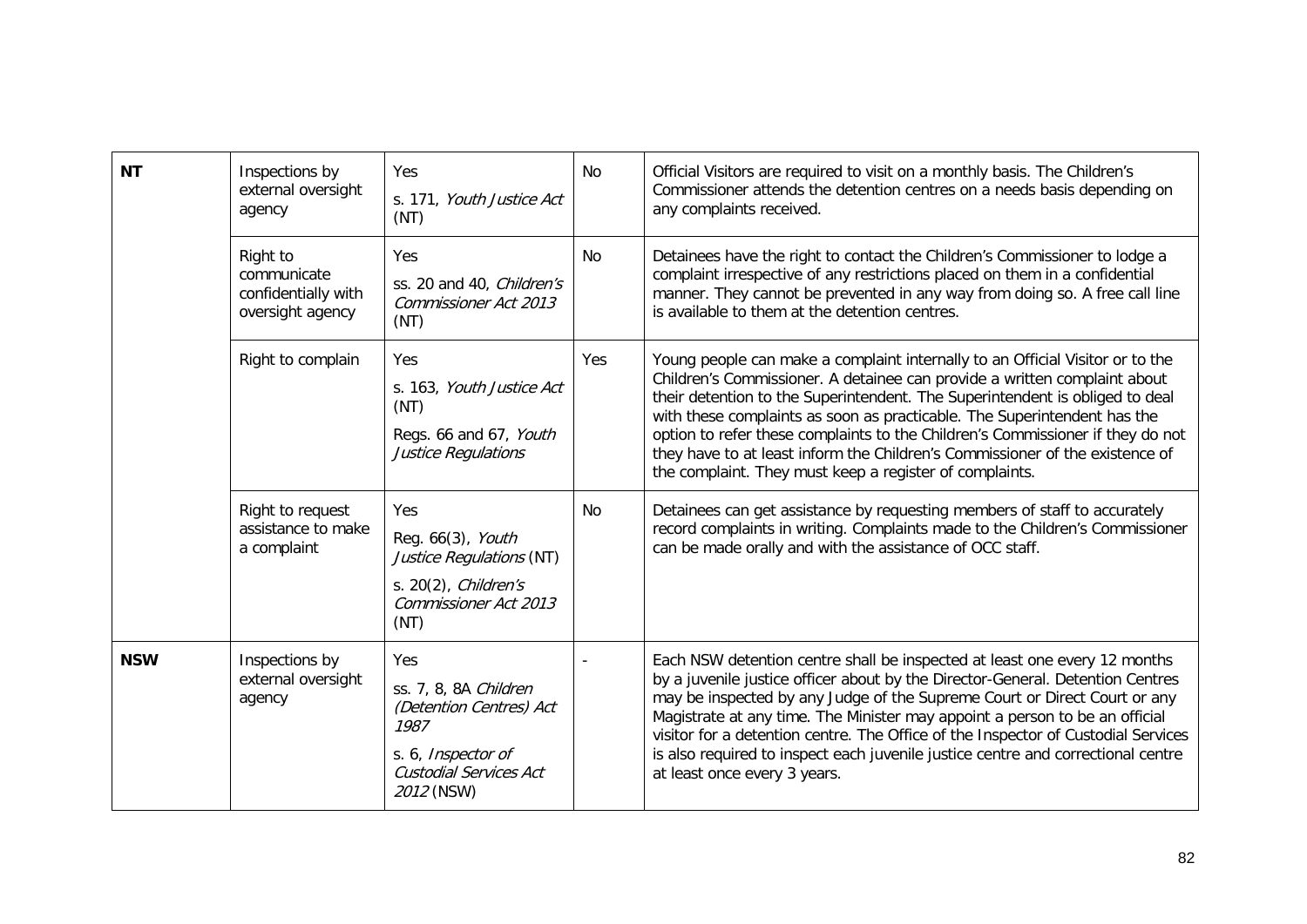| NSW (cont.) | Right to<br>communicate<br>confidentially with<br>oversight agency | Yes<br>s. 8A, Children<br>(Detention Centres) Act<br>1987<br>s. 7, Inspector of<br>Custodial Services Act<br>2012 (NSW) |     | An Official Visitor that has been appointed by the Minister is permitted to<br>confer privately with any person who is detained in the centre. The Office of<br>the Inspector of Custodial Services is permitted to communicate with<br>detainees.                                                                                                                                                                                                                                                                                                                  |
|-------------|--------------------------------------------------------------------|-------------------------------------------------------------------------------------------------------------------------|-----|---------------------------------------------------------------------------------------------------------------------------------------------------------------------------------------------------------------------------------------------------------------------------------------------------------------------------------------------------------------------------------------------------------------------------------------------------------------------------------------------------------------------------------------------------------------------|
|             | Right to complain                                                  | Yes<br>s. 8A, Children<br>(Detention Centres) Act<br>1987                                                               |     | After having conferred privately with detainees an inspector may furnish to<br>the Minister                                                                                                                                                                                                                                                                                                                                                                                                                                                                         |
|             | Right to request<br>assistance to make<br>a complaint              |                                                                                                                         |     |                                                                                                                                                                                                                                                                                                                                                                                                                                                                                                                                                                     |
| <b>QLD</b>  | Inspections by<br>external oversight<br>agency                     | Yes<br>Part 2, Public Guardian<br>Act 2014 (QLD)                                                                        | Yes | Community visitor; Child advocacy Officer; Ombudsman.                                                                                                                                                                                                                                                                                                                                                                                                                                                                                                               |
|             | Right to<br>communicate<br>confidentially with<br>oversight agency | Yes<br>Part 4 Division 7, Youth<br>Justice Regulation 2003<br>(OLD)                                                     | Yes | The detention centre is not allowed to monitor telephone or mail<br>correspondence between young people and the public guardian; a community<br>visitor (child); a child advocacy officer; a legal practitioner representing the<br>child. The Department addresses this in its Youth Detention Centre<br>Operations Manual.                                                                                                                                                                                                                                        |
|             | Right to complain                                                  | Yes<br>Part 4 Division 2, Youth<br>Justice Regulation 2003<br>(OLD)                                                     | Yes | If a child makes a complaint about their treatment within the process of being<br>admitted to the detention centre the Chief Executive must make record of<br>that complaint under legislation. A child, parent, friend or any other person is<br>able to make a complaint about a detention centre or the manner with which<br>a young person is treated within the centre. Complaints may be lodged<br>directly with the detention centre; the Department of Justice and Attorney-<br>General; through the Community Visitor (that sits with the Office of Public |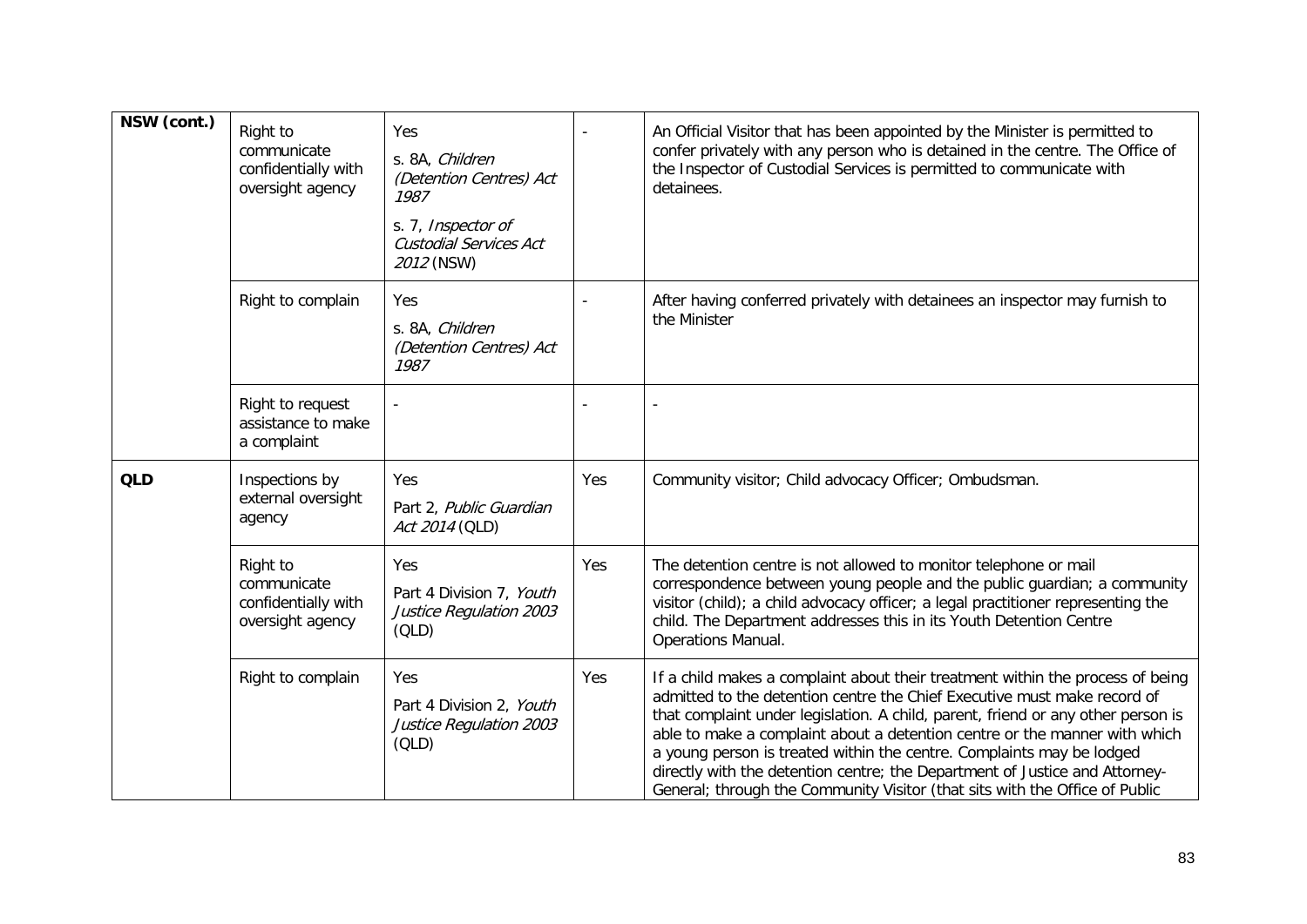| QLD (cont.) |                                                                    |                                                                  |            | Guardian) or Child Advocate.                                                                                                                                                                                                                                                                                                                                                                                                                                                                                                                  |
|-------------|--------------------------------------------------------------------|------------------------------------------------------------------|------------|-----------------------------------------------------------------------------------------------------------------------------------------------------------------------------------------------------------------------------------------------------------------------------------------------------------------------------------------------------------------------------------------------------------------------------------------------------------------------------------------------------------------------------------------------|
|             |                                                                    |                                                                  |            | Complaints can also be made to QPS and the Queensland Ombudsman.<br>Depending on the nature of the complaint and who received it, matters can<br>also be referred to and investigated by the department's Ethical Standards<br>Unit, Crime and Corruption Commission and Child Safety Services.                                                                                                                                                                                                                                               |
|             | Right to request<br>assistance to make<br>a complaint              | Yes<br>Chapter 4 Parts 2-4,<br>Public Guardian Act 2014<br>(OLD) | <b>Yes</b> | Queensland has a specific policy on complaints to external agencies. This<br>information is publicly available on our website. Our policy statement states<br>that 'The department fully supports and will actively facilitate young people's<br>access to external complaints mechanisms, in particular, those administered<br>by the Queensland Police Service and the Office of the Public Guardian'. All<br>staff are required to be able to explain the complaints process to young<br>people, their families and other external people. |
| <b>SA</b>   | Inspections by<br>external oversight<br>agency                     | No                                                               | Yes        | Delegation instruments provide for the Guardian for C&YP to monitor the<br>circumstances of young people detained in the facility and can investigate and<br>inquire into matters of concern. (NB A Youth Justice Administration Bill, if<br>enacted, will provide for legislative functions and powers to an independent<br>training centre visitor.)                                                                                                                                                                                        |
|             | Right to<br>communicate<br>confidentially with<br>oversight agency |                                                                  | Yes        | Residents have the right to contact the Guardian confidentially. They can also<br>complain to the SA Ombudsman.                                                                                                                                                                                                                                                                                                                                                                                                                               |
|             | Right to complain                                                  | <b>No</b>                                                        | Yes        | Residents have the right to complain to the Ombudsman and raise issues with<br>the Guardian.                                                                                                                                                                                                                                                                                                                                                                                                                                                  |
|             | Right to request<br>assistance to make<br>a complaint              | <b>No</b>                                                        | Yes        | Residents can request assistance with making a complaint. This can be<br>requested of training centre staff or Office of the Guardian.                                                                                                                                                                                                                                                                                                                                                                                                        |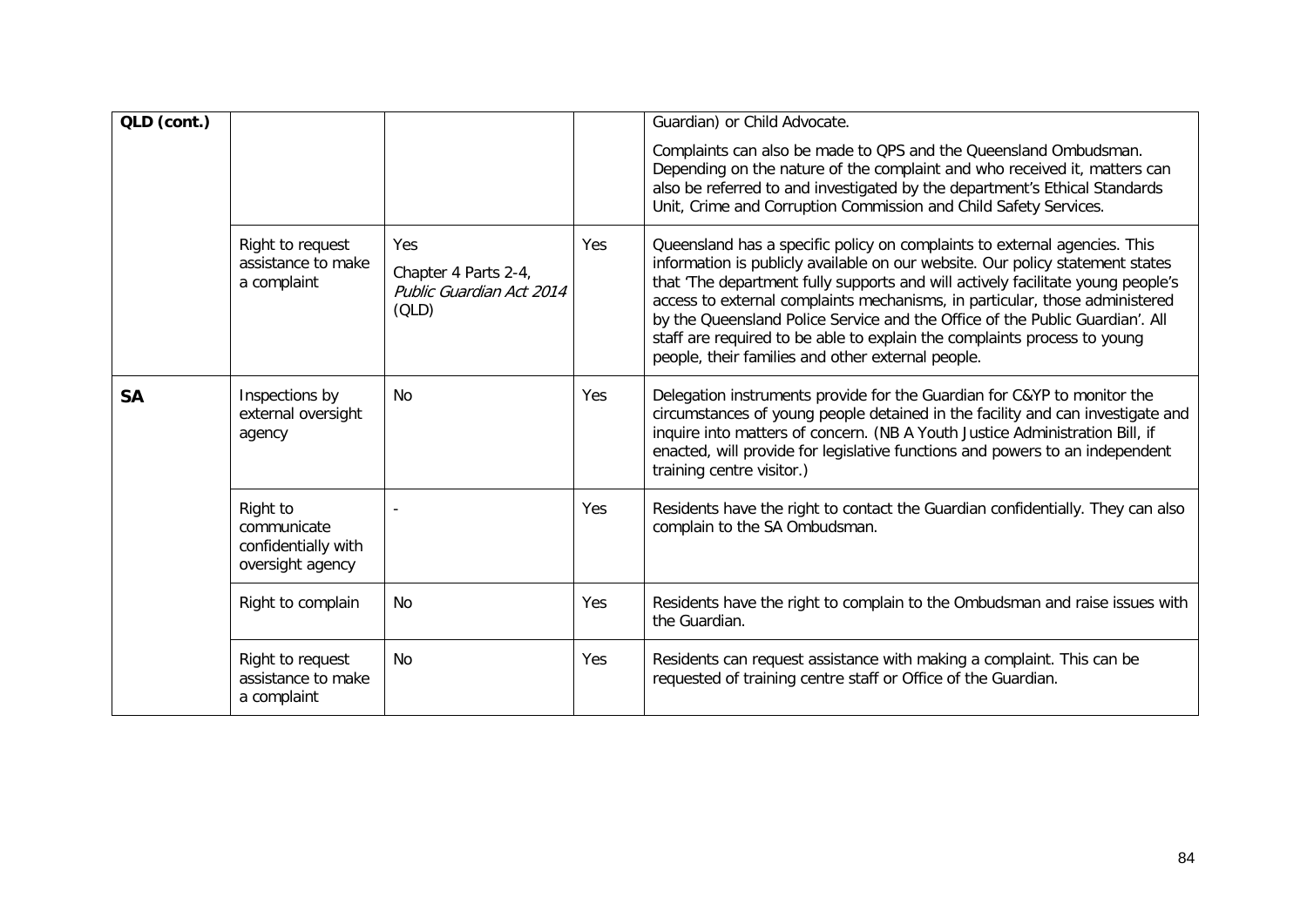| <b>TAS</b> | Inspections by<br>external oversight<br>agency                     | <b>No</b>                                                                                          | No         | The Attorney General in Tasmania has confirmed that the Office of the<br>Ombudsman has been provided with \$150,000 "to scope and plan" for the<br>introduction of a Custodial Inspector in Tasmania. This work will include the<br>development of inspection guidelines and legislation. It is anticipated that this<br>work will be completed by June 2016.                                                                                            |
|------------|--------------------------------------------------------------------|----------------------------------------------------------------------------------------------------|------------|----------------------------------------------------------------------------------------------------------------------------------------------------------------------------------------------------------------------------------------------------------------------------------------------------------------------------------------------------------------------------------------------------------------------------------------------------------|
|            | Right to<br>communicate<br>confidentially with<br>oversight agency | N <sub>0</sub>                                                                                     | <b>Yes</b> | While there is currently no oversight agency, there are various processes that<br>must be followed. Please see below.                                                                                                                                                                                                                                                                                                                                    |
|            | Right to complain                                                  | Yes<br>ss. 137 and 138, Youth<br>Justice Act 1997 (TAS)<br>s. 129, Youth Justice Act<br>1997 (TAS) | Yes        | Young people can complain internally to Centre management, to the<br>Secretary or externally to the Ombudsman. AYDC detainees may access DHHS<br>complaints protocol- set out in internal Protocol. Legislated right to complain<br>to Secretary or Ombudsman                                                                                                                                                                                            |
|            | Right to request<br>assistance to make<br>a complaint              | Children, Young Persons<br>and Their Families Act<br>1997                                          | No         | Commissioner for Children and Young People may act as an advocate for a<br>detainee and may advise the Minister of matters affecting the wellbeing of<br>detainees.<br>Young people have free and direct telephone access to the Commissioner for<br>Children and to the Ombudsman.                                                                                                                                                                      |
| <b>VIC</b> | Inspections by<br>external oversight<br>agency                     | No                                                                                                 | Yes        | Commission for Children and Young People: The Independent Visitor Program<br>(IVP) for Youth Justice Centres visits Centres on a monthly basis and conducts<br>exit interviews with young people exiting centres on a fortnightly basis. There<br>is no legislation governing the IVP, but it falls within the CCYP legislative<br>function to provide advice to the Minister about the safety and wellbeing of<br>vulnerable children and young people. |
|            |                                                                    |                                                                                                    |            | Ombudsman Victoria is governed by legislation and young people have<br>unlimited Arunta phone access to the Ombudsman to make complaints/raise<br>issues about their experiences in custody.                                                                                                                                                                                                                                                             |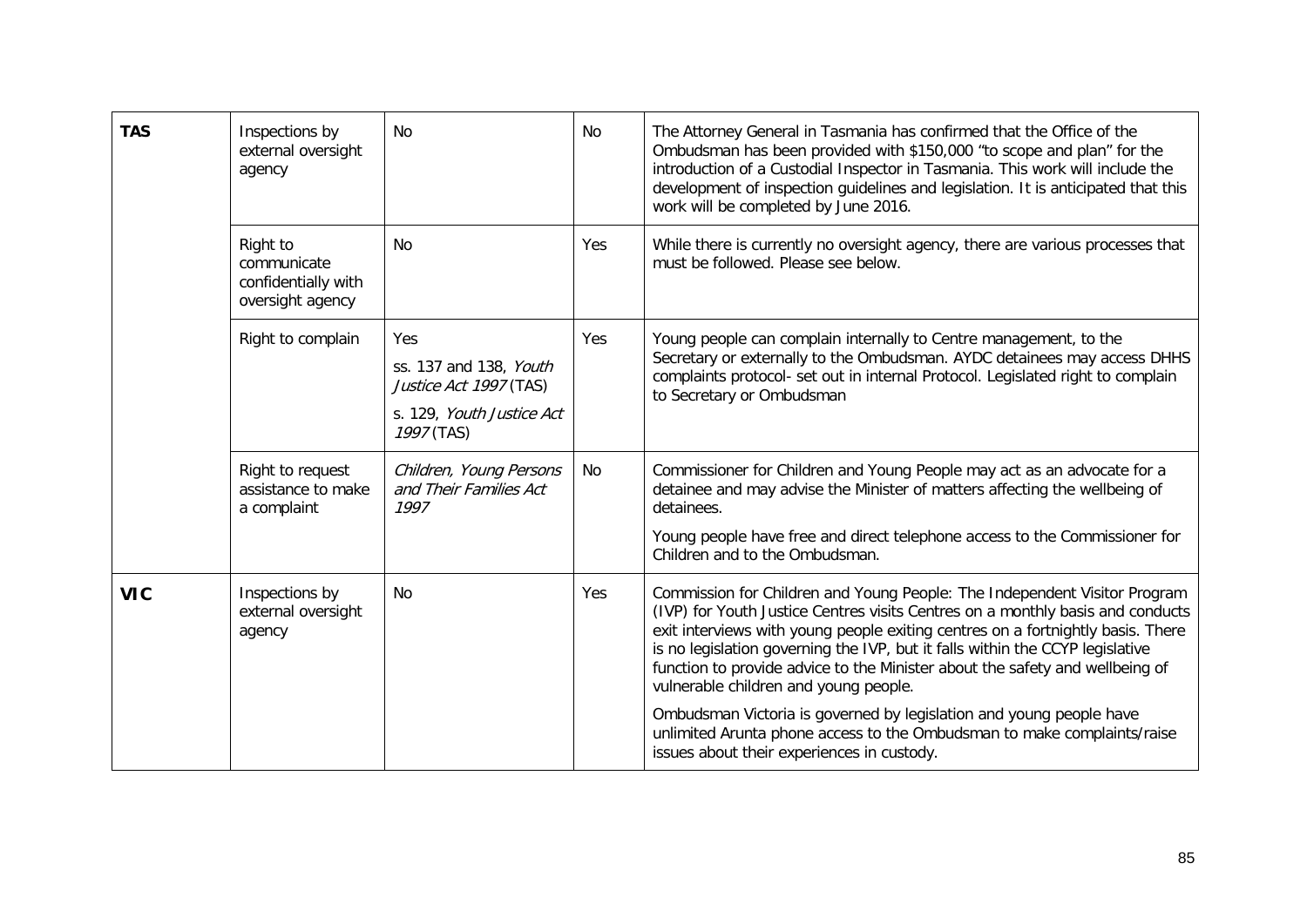| VIC (cont.) | Right to<br>communicate<br>confidentially with<br>oversight agency | No | Yes | Any person who feels that they have been treated unjustly by a government<br>department has the right to contact the Ombudsman so that their situation<br>can be investigated. This includes young people and staff of custodial<br>precincts.                                                                                                                           |
|-------------|--------------------------------------------------------------------|----|-----|--------------------------------------------------------------------------------------------------------------------------------------------------------------------------------------------------------------------------------------------------------------------------------------------------------------------------------------------------------------------------|
|             |                                                                    |    |     | Young people can make verbal complaints or requests to an Ombudsman's<br>representative visiting the precinct, write to the Ombudsman's office with a<br>complaint, or telephone the duty system.                                                                                                                                                                        |
|             |                                                                    |    |     | They are able to make a call to the Ombudsman at any time; phone calls to<br>the Ombudsman are not monitored and staff do not listen to these calls.                                                                                                                                                                                                                     |
|             |                                                                    |    |     | Letters to and from the Ombudsman are strictly confidential, and must be<br>opened and read only by the young person concerned.                                                                                                                                                                                                                                          |
|             |                                                                    |    |     | Staff may assist young people to contact the Ombudsman by explaining the<br>process or helping them write a letter, but must not advise them on whether<br>or not they should proceed. The General Manager ensures that the<br>Ombudsman's office has free access to the precincts and facilitates and<br>supports young people's access to the Ombudsman during visits. |
|             |                                                                    |    |     | Young people are told about the Ombudsman's role and the confidential<br>nature of any complaints when admitted into custody. This information is<br>reinforced in the What I need to know booklet that every young person<br>receives upon admission.                                                                                                                   |
|             | Right to complain                                                  | No | Yes | The grievance procedure in the Youth Justice Custodial Practice Manual<br>details the rights of young people and staff to make complaints and provides<br>direction for complaints made to unit staff and management, independent<br>bodies such as the Ombudsman.                                                                                                       |
|             |                                                                    |    |     | There are clear processes in place for responding to allegations of police<br>misconduct prior to a young person's admission to custody and young people<br>are explicitly asked about their experiences in police custody at the point of<br>admission.                                                                                                                 |
|             |                                                                    |    |     | The General Manager is responsible for managing any serious allegations<br>against staff and staff must report any allegations of criminal conduct to the<br>police.                                                                                                                                                                                                     |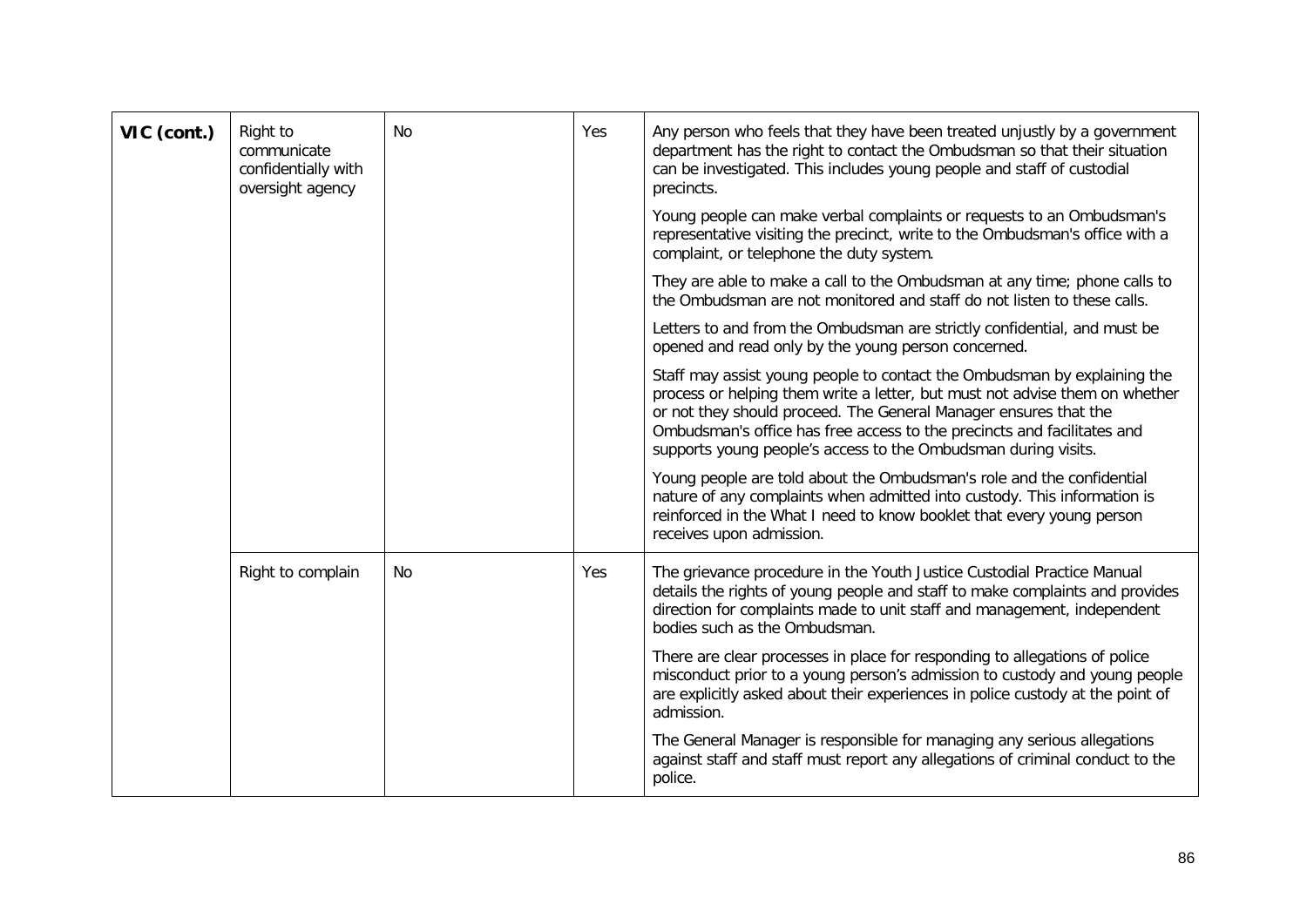| VIC (cont.) |                                                                    |                                                                                             |     | Young people are informed of their right to make a compliant throughout the<br>admission process.<br>Any young person who feels that they have been treated unfairly or unjustly<br>by a government department has the right to contact the Ombudsman so that<br>their situation can be investigated.                                                                                                                                                                                                                                                                                                                                                                                                                                      |
|-------------|--------------------------------------------------------------------|---------------------------------------------------------------------------------------------|-----|--------------------------------------------------------------------------------------------------------------------------------------------------------------------------------------------------------------------------------------------------------------------------------------------------------------------------------------------------------------------------------------------------------------------------------------------------------------------------------------------------------------------------------------------------------------------------------------------------------------------------------------------------------------------------------------------------------------------------------------------|
|             | Right to request<br>assistance to make<br>a complaint              | <b>No</b>                                                                                   | Yes | The What I need to know booklet encourages young people to raise issues<br>and complaints with their allocated key worker in the first instance and<br>explains the role staff can play in assisting them to resolve complaints.<br>Staff can help young people to contact the Ombudsman by explaining the<br>process or helping them write a letter, but must not advise them on whether<br>or not they should proceed. Independent visitors from the Commission for<br>Children and Young People visit the Youth Justice Centres on a monthly basis                                                                                                                                                                                      |
| <b>WA</b>   | Inspections by<br>external oversight<br>agency                     | Yes<br>Inspector of Custodial<br>Services Act 2003 (WA)<br>Young Offenders Act<br>1994 (WA) | Yes | to talk to young people about their experiences in custody.<br>The Office of the Inspector of Custodial Services (OICS) must inspect Banksia<br>Hill at least once every three years but can visit any time. The Minister, after<br>having regard to the advice of the Inspector may appoint Independent<br>Detention Centre Visitors. IDCV cannot inspect more than every three<br>months. The Minister may appoint visiting justices. IDCV and Visiting Justices<br>cannot perform each other's functions. Visiting Justices review detention<br>offences. Inspections are permitted under policy and legislation. Inspections<br>are conducted by OICS and independent detention centre visitors (e.g. judge<br>or magistrate, JP etc.) |
|             | Right to<br>communicate<br>confidentially with<br>oversight agency | Yes<br>s. 29, Inspector of<br>Custodial Services Act<br>2003 (WA)                           | Yes | The Inspector must have free and unfettered access to a detainee in a<br>detention centre. Letters addressed to OICS are confidential.                                                                                                                                                                                                                                                                                                                                                                                                                                                                                                                                                                                                     |
|             | Right to complain                                                  | Yes<br>s. 40, Inspector of<br>Custodial Services Act<br>2003 (WA)                           | Yes | Young people can complain to the IDCV or the Inspector. Detainees are<br>encouraged to make requests or complaints.                                                                                                                                                                                                                                                                                                                                                                                                                                                                                                                                                                                                                        |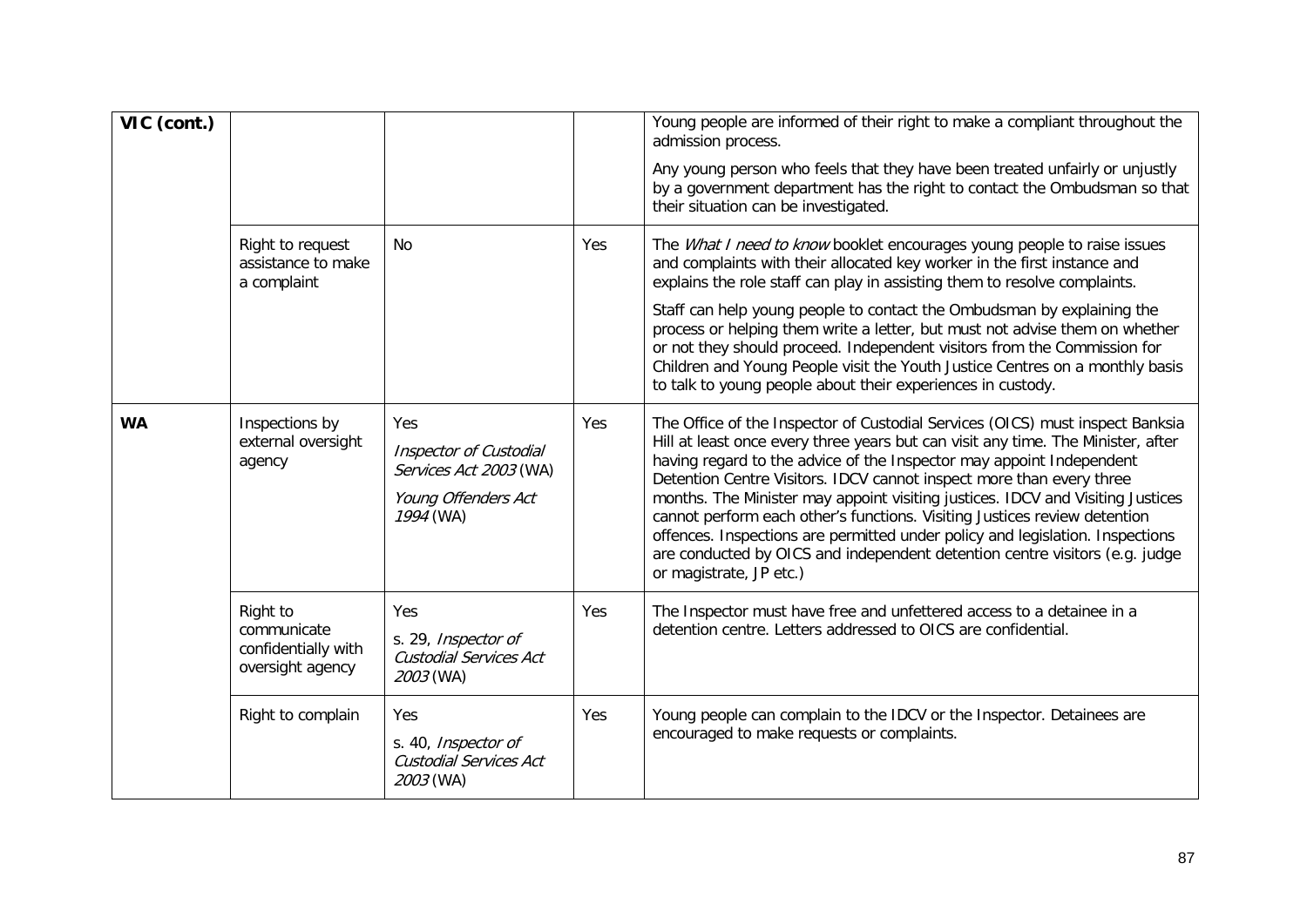| WA (cont.) | Right to request<br>assistance to make<br>a complaint |  |  | - |
|------------|-------------------------------------------------------|--|--|---|
|------------|-------------------------------------------------------|--|--|---|